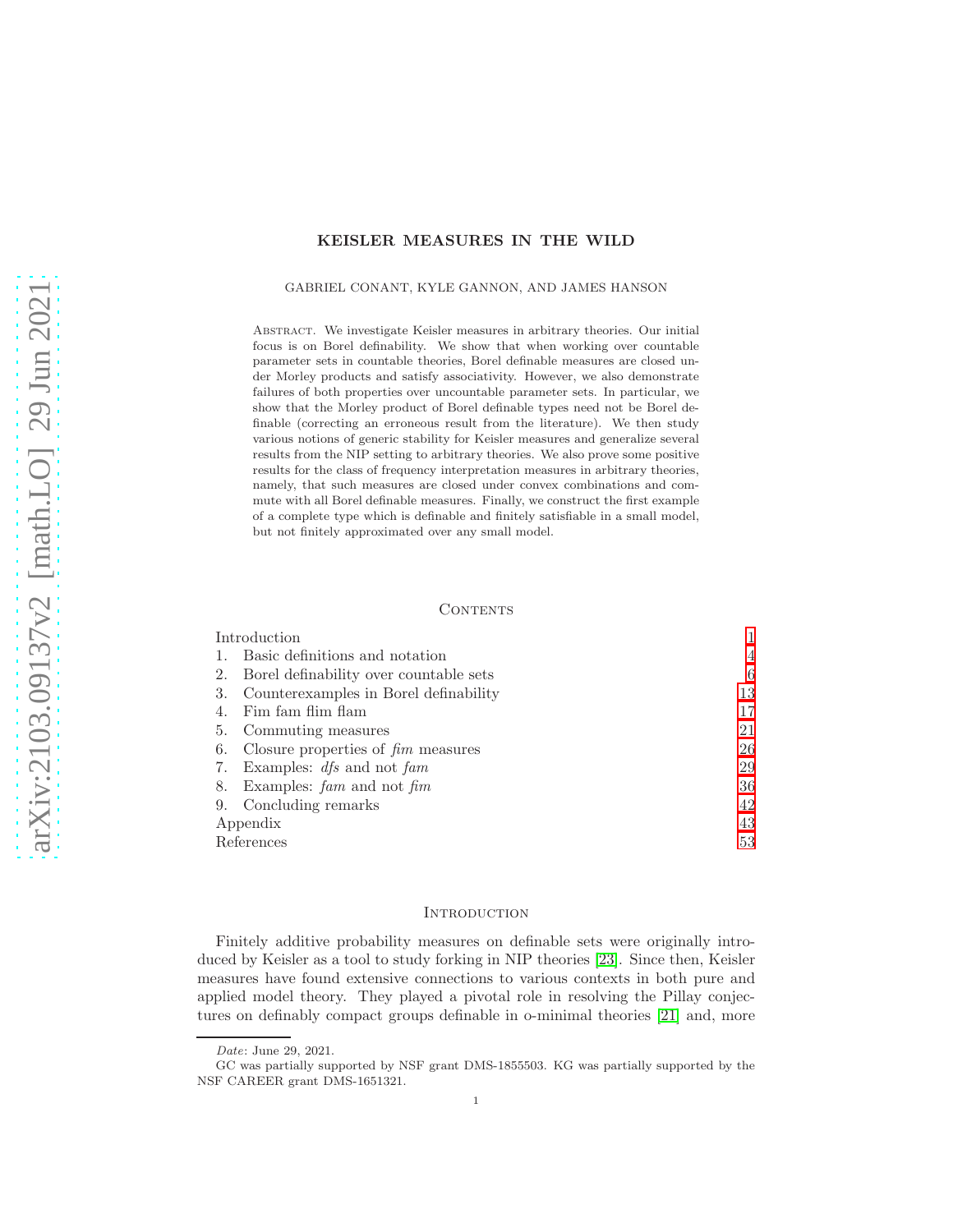generally, are a crucial tool in the study of definably amenable groups definable in NIP theories [\[8,](#page-52-3) [25\]](#page-52-4). Keisler measures are a vital component in the interplay between model theory and combinatorics (especially in connection to the regularity theorems) [\[9,](#page-52-5) [13\]](#page-52-6). Additionally, Keisler measures also arise naturally in continuous logic as types over models of the randomization [\[3\]](#page-52-7).

Despite this plethora of research, there is an obvious gap in the existing results: A clear structural understanding of Keisler measures only exists in NIP theories, and, with a few specialized exceptions, the deepest results concerning Keisler measures exist in that context. This paper lays the foundational groundwork for the study of Keisler measures outside the boundary of NIP. Our results demonstrate that the general theory of Keisler measures is fundamentally more complicated than previously thought. Broadly speaking, whereas Keisler measures in NIP theories can be sufficiently approximated by types, and so are tame, measures in arbitrary theories are far more sensitive to analytic and descriptive set theoretic issues, and it is no longer possible to directly generalize proofs from types to measures. Indeed, we will develop several examples demonstrating novel and exotic behavior of arbitrary Keisler measures outside of NIP. However, we also prove positive results concerning the theory of 'generically stable' Keisler measures, which further demonstrate that structural understanding is possible.

In arbitrary theories, invariant types can be 'freely' amalgamated using the Morley product operation, sometimes also called the nonforking product. In NIP theories, this operation extends automatically to invariant Keisler measures, thanks to the result of Hrushovski and Pillay [\[20\]](#page-52-8) that any such measure in an NIP theory is Borel definable. While this need not hold outside of NIP, one can still define the Morley product of measures that are Borel definable. Thus the first main goal of this paper is to establish basic properties of Borel definable Keisler measures in arbitrary theories. We consider the two questions of whether Borel definability is preserved by Morley products, and whether the Morley product is associative for Borel definable measures. Despite the fundamental nature of these questions, the previous literature has been somewhat vague regarding the answers. A positive answer to the first question is stated without proof in [\[21,](#page-52-2) Lemma 1.6]. Moreover, while associativity of the Morley product seems to be tacitly assumed in various places, it is only directly addressed in [\[27\]](#page-52-9) under the assumption of NIP (and, even in this case, a complete proof of associativity was given only recently; see Remark [2.14\)](#page-9-0). The goal of Sections [2](#page-5-0) and [3](#page-12-0) is to clarify this situation. In Section [2,](#page-5-0) we show that if T is any countable theory, and  $A \subset U$  is countable, then the set of measures that are Borel definable over A is closed under Morley products, and associativity holds for such measures. On the other hand, we will see in Section [3](#page-12-0) that both properties can fail without the extra countability assumptions (even in simple theories). In particular, this refutes the unproven claim in [\[21\]](#page-52-2).

The rest of the paper is devoted to developing various notions of 'generic stability' for Keisler measures in arbitrary theories. We focus on three classes: measures that are definable and finitely satisfiable in a small model (or  $dfs$ ), measures that are finitely approximated in a small model (or fam), and measures that are frequency interpretation measures with respect to a small model (or  $\lim$ ). Section [4](#page-16-0) provides definitions and a review of basic facts about  $\lim_{m \to \infty} \frac{d}{dx}$  measures.

In NIP theories, the three classes of measures described above coincide, and a Keisler measure with these properties is called 'generically stable'. Outside of NIP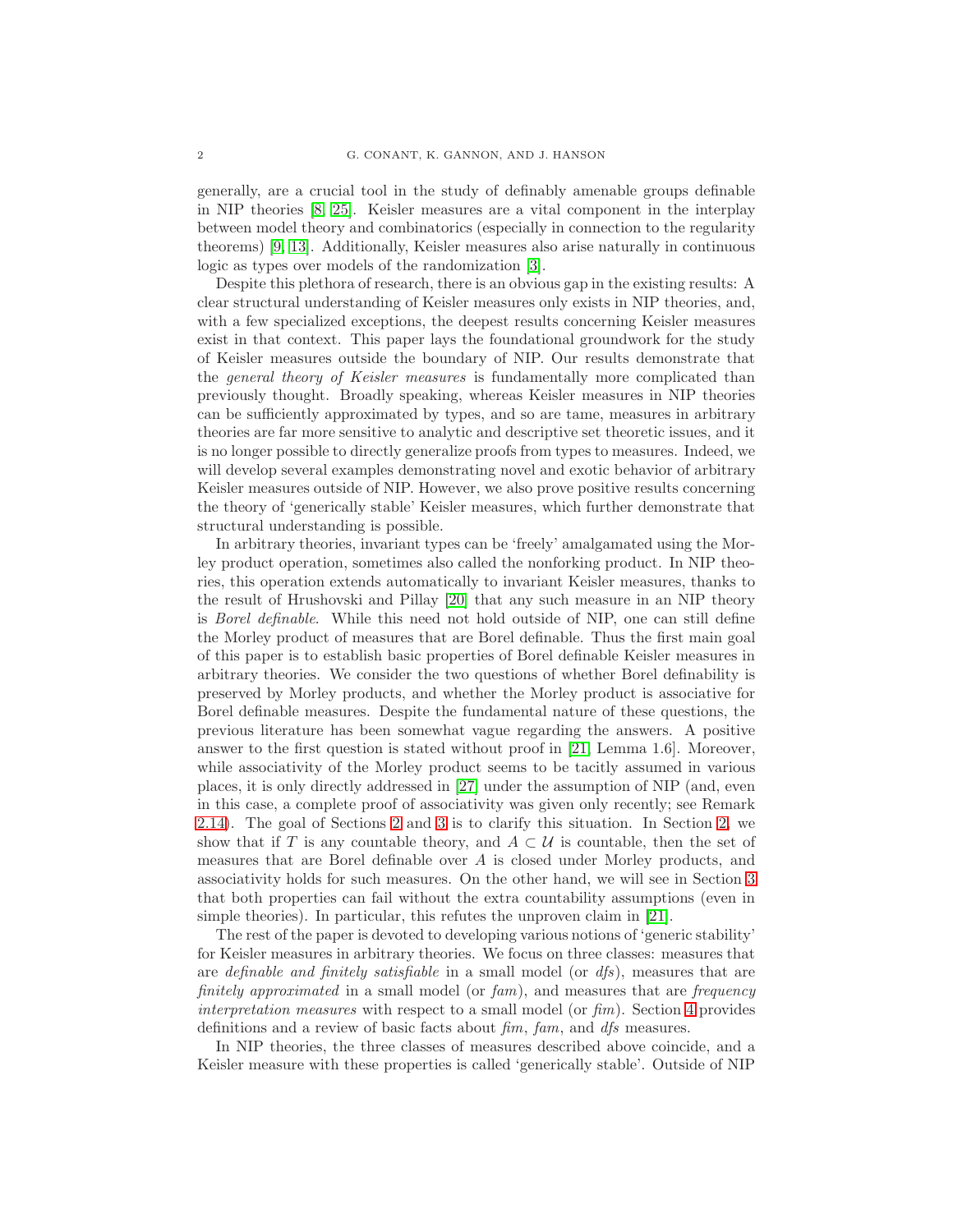theories, these properties are no longer equivalent, and thus one obtains three competing notions of generic stability for measures. An assessment of this competition was undertaken in [\[11\]](#page-52-10), mostly focusing on types. The present article continues this work with a greater emphasis on measures. A recurring question is the extent to which fundamental results on generically stable Keisler measures in NIP theories can be generalized to arbitrary theories, and we will prove several results to this effect. These results help to clarify when NIP is playing a crucial role in a given result about measures, versus when a similar result can be obtained in general, perhaps after some appropriate modification of the working assumptions. In particular, a fundamental fact about NIP theories is that any Keisler measure can be locally approximated by types. This result is often used to replace measures by types in various arguments, and thus avoid the necessity of pure measure theory and integration techniques. On the other hand, our work will show that generalizations of certain results on NIP theories can indeed be obtained using more measuretheoretic proofs which, although possibly more complicated methodologically, are also shorter and in some cases more concise.

In Section [5,](#page-20-0) we focus on the question of commutativity for the Morley product of Borel definable Keisler measures. This is motivated by the result of Hrushovski, Pillay, and Simon [\[21\]](#page-52-2) that, in NIP theories, definable measures commute with finitely satisfiable measures and, moreover, dfs measures commute with arbitrary invariant measures. The goal of Section [5](#page-20-0) is to obtain suitable generalizations of these results for arbitrary theories. We first show that in any theory, if  $\mu$  is a definable measure, and  $\nu$  is Borel definable and finitely satisfiable, then  $\mu$  and v commute provided that for any small model M,  $\mu|_M$  has some definable global extension that commutes with  $\nu$  (see Theorem [5.7\)](#page-22-0). This recovers the corresponding fact from [\[21\]](#page-52-2) since, in NIP theories, any measure over a small model has a *smooth* global extension, and it is easy to show that smooth measures (in any theory) are definable and commute with all Borel definable measures. We also show later in the paper that, in Theorem [5.7,](#page-22-0) the extra assumption on restrictions of  $\mu$  to small models (which is automatic in NIP theories) is necessary. In particular, we construct a theory with a dfs type and a definable measure that do not commute (see Proposition [7.14\)](#page-34-0). Finally in Section [5,](#page-20-0) we show that in any theory,  $\lim$  measures commute with Borel definable measures (see Theorem [5.16\)](#page-24-0). In other words, the corresponding result for NIP theories from [\[21\]](#page-52-2) generalizes to arbitrary theories, provided one replaces dfs with fim.

In Section [6,](#page-25-0) we focus on further properties of fim measures. Evidence suggests that fim is the 'right' notion of generic stability for measures in arbitrary theories. In particular, the notion of a generically stable type is well established in the literature, and the first two authors showed in [\[11\]](#page-52-10) that this notion coincides with fim when viewing types as  $\{0, 1\}$ -valued measures. In Theorem [6.2,](#page-26-0) we show that fim measures are closed under convex combinations. The analogous result for dfs and fam measures is quite easy to prove (see Proposition [4.10\)](#page-19-0) and so, in light of [\[21\]](#page-52-2), Theorem [6.2](#page-26-0) again generalizes known facts from the study of NIP theories. However, we will see that working directly with  $\lim$  measures in general theories leads to significantly more complicated proofs. We finish Section [6](#page-25-0) with a discussion of the still open question of whether fim measures are preserved by Morley products (an earlier draft of this article contained an erroneous proof of a positive answer).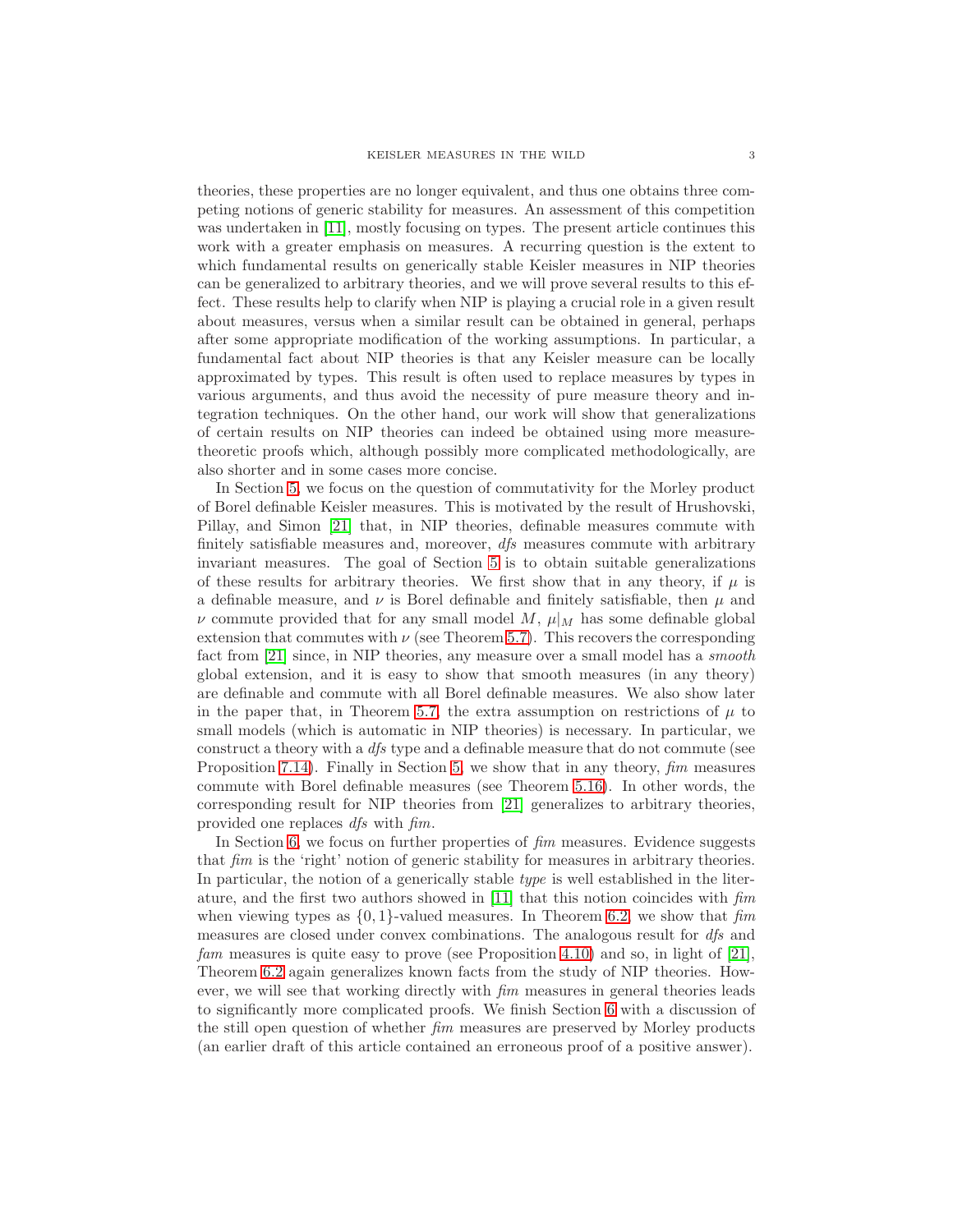In Section [7,](#page-28-0) we answer one of the main questions left open in [\[11\]](#page-52-10), which is on the existence of a complete global measure that is  $dfs$  and not fam (an example involving a local type was given in [\[11\]](#page-52-10)). We will first give a new local example of this phenomenon, which is built using subsets of the interval  $[0, 1]$  of Lebesgue measure  $\frac{1}{2}$ . Then we develop this example into a more complicated theory with a complete dfs type that is not fam.

Section [8](#page-35-0) focuses on examples of types that are  $f_{\alpha}$  and not  $f_{\alpha}$ . We first show that a purported example from [\[1\]](#page-52-11) of this phenomenon does not work. Then we revisit a different example from [\[11\]](#page-52-10) in the theory of the generic  $K_s$ -free graph (for fixed  $s \geq 3$ ). We develop further properties of this example, and correct an erroneous proof from [\[11\]](#page-52-10). Finally, we give a new example of a complete type that is fam and not fim, which is obtained by taking a certain reduct of the  $\frac{dfs}{dt}$  and non-fam type from Section [7.](#page-28-0)

Corrigendum. For the sake of clarifying the literature, we summarize the incorrect results and proofs from previous work that are addressed in this article.

- (1) In [\[21,](#page-52-2) Lemma 1.6], it is claimed, but not proved, that the Morley product of two Borel definable Keisler measures is Borel definable. We show here that this is not always true, even for Borel definable types (see Proposition [3.9\)](#page-14-0).
- (2) Example 1.7 of [\[1\]](#page-52-11) describes a complete theory that is claimed to admit a global generically stable type p such that  $p \otimes p$  is not generically stable. This claim is repeated in  $[11, Fact 5.4]$ . It turns out that p is not well-defined, and we show here that this particular theory has no non-algebraic generically stable types (see Theorem [8.5\)](#page-37-0). The question of whether Morley products preserve generic stability remains open. See the end of Section [6](#page-25-0) for further discussion.
- (3) Remark 4.2 of [\[11\]](#page-52-10) makes an unjustified claim that  $df_s$ , fam, and fim measures are closed under localization at arbitrary Borel sets, which seems likely to be false. In Section [8,](#page-35-0) we supply correct proofs of the results in [\[11\]](#page-52-10) that used this remark (see Proposition [8.2,](#page-36-0) Remark [8.3,](#page-36-1) and Theorem [8.10\)](#page-39-0).

### 1. Basic definitions and notation

<span id="page-3-0"></span>We start with some general notation that will be used throughout the paper. Let X be a set. Given a point  $a \in X$ , we let  $\delta_a$  denote the Dirac measure on X concentrating at a. For  $\bar{a} \in X^n$ , we let  $Av(\bar{a})$  denote the 'average' measure  $\frac{1}{n} \sum_{i=1}^n \delta_{a_i}$ . Given a (bounded) real-valued function f on X, define  $||f||_{\infty} := \sup_{x \in X} |f(x)|$ .

Given  $r, s \in \mathbb{R}$  and  $\varepsilon > 0$ , we write  $r \approx_{\varepsilon} s$  to denote  $|r - s| < \varepsilon$ . Given an integer  $n \geq 1$ , let  $[n] = \{1, \ldots, n\}$ .

Now let T be a complete  $\mathcal{L}\text{-theory}$  with monster model  $\mathcal{U}\text{.}$  We work with formulas in the language  $\mathcal L$  with parameters from  $\mathcal U$ . A formula  $\varphi(x)$  is **over**  $A \subseteq \mathcal U$  if all parameters in  $\varphi(x)$  come from A. In this case we say  $\varphi(x)$  is an  $\mathcal{L}_A$ -formula. An **L-formula** is a formula without parameters. We will use singletons  $x, y, z$ , etc., to denote tuples of variables, although at times we may also employ vector notation  $\bar{x}, \bar{y}, \bar{z}$ , etc., for clarity. As usual, we often partition the free variables in a formula  $\varphi(x, y)$  into object variables x and parameter variables y.

Given  $A \subseteq U$ , let  $Def_x(A)$  denote the Boolean algebra of  $\mathcal{L}_A$ -formulas with free variables  $x$ , up to equivalence modulo  $T$  expanded by constants for  $A$ . The corresponding Stone space of types is denoted  $S_x(A)$ . Given an  $\mathcal{L}_A$ -formula  $\varphi(x)$ , we let  $[\varphi(x)]$  denote the clopen set of types in  $S_x(A)$  containing  $\varphi(x)$ .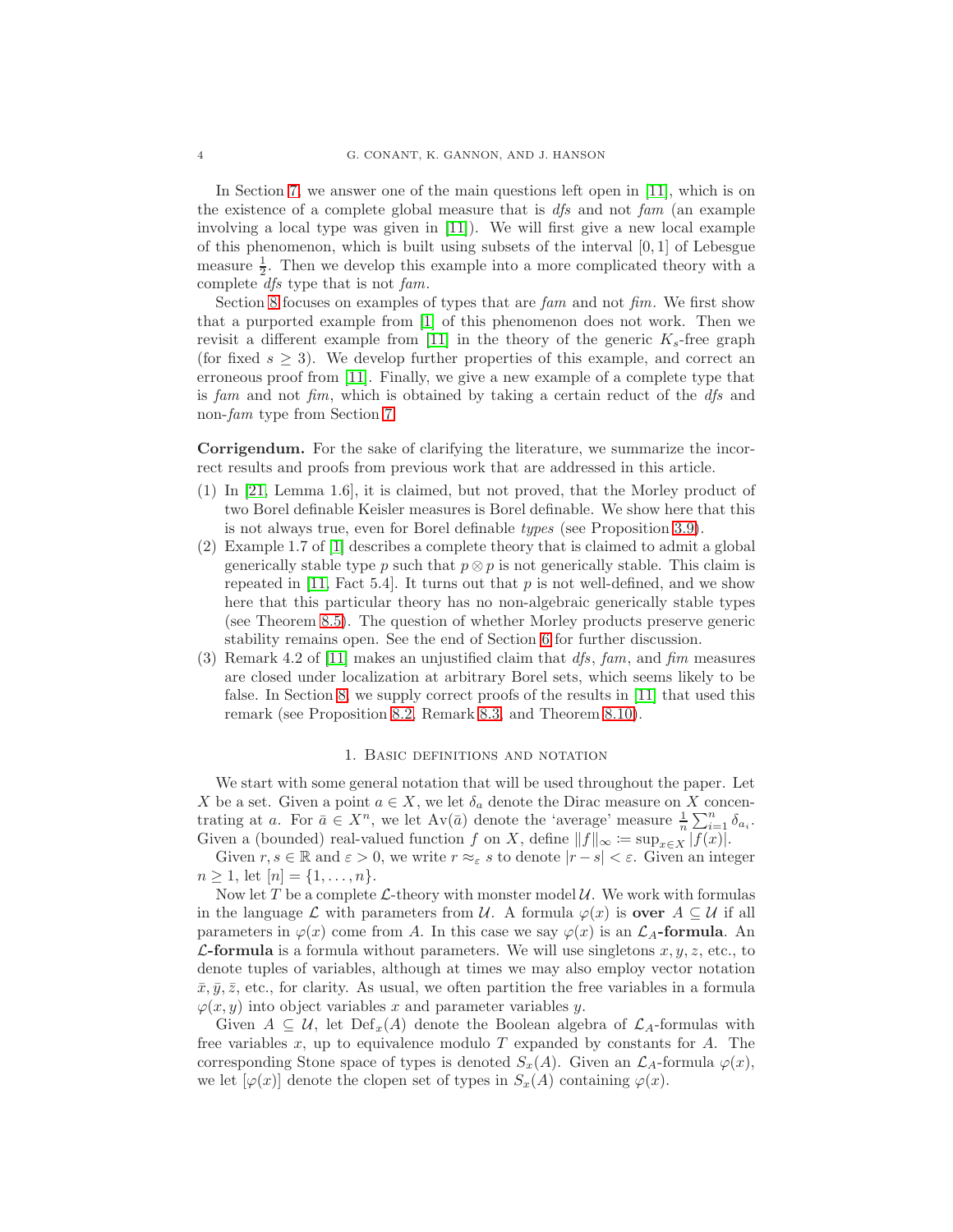We let  $\mathfrak{M}_{x}(A)$  denote the space of Keisler measures (i.e., finitely additive probability measures) on  $\mathrm{Def}_x(A)$ . Recall that any  $\mu \in \mathfrak{M}_x(A)$  determines a unique regular Borel probability measure  $\tilde{\mu}$  on  $S_x(A)$  such that if  $\varphi(x)$  is an  $\mathcal{L}_A$ -formula then  $\mu(\varphi(x)) = \tilde{\mu}([\varphi(x)])$  (and, furthermore, any regular Borel probability measure on  $S_x(A)$  is of this form). See [\[27,](#page-52-9) Section 7.1] for an explicit construction of  $\tilde{\mu}$ . By identifying  $\mu$  and  $\tilde{\mu}$ , we can view  $\mu$  as a regular Borel probability measure on  $S<sub>x</sub>(A)$ . For further details on Borel measures and regularity, see Section [A.1](#page-42-1) of the appendix. We will use the following special case of Fact [A.4.](#page-43-0)

## <span id="page-4-0"></span>Fact 1.1. Fix  $A \subseteq \mathcal{U}$  and  $\mu \in \mathfrak{M}_x(A)$ .

- (a) If  $U \subseteq S_x(A)$  is open then
	- $\mu(U) = \sup \{ \mu(\varphi(x)) : \varphi(x) \text{ is an } \mathcal{L}_A \text{-formula and } [\varphi(x)] \subseteq U \}.$
- (b) If v is a regular Borel probability measure on  $S_x(A)$ , and  $\nu(\varphi(x)) = \mu(\varphi(x))$ for any  $\mathcal{L}_A$ -formula  $\varphi(x)$ , then  $\mu = \nu$ .

Given  $A \subseteq B \subseteq U$  and a tuple x of variables, let  $\rho_{B,A}^x \colon S_x(B) \to S_x(A)$  denote the restriction map. Note that  $\rho_{B,A}^x$  is a continuous surjective map between compact Hausdorff spaces, and thus is a quotient map. Let  $\rho_A^x$  denote  $\rho_{\mathcal{U},A}^x$ . Given  $\mu \in$  $\mathfrak{M}_x(\mathcal{U})$  and  $A \subseteq \mathcal{U}$ , we let  $\mu|_A$  denote the restriction of  $\mu$  to  $\mathrm{Def}_x(A)$ .

<span id="page-4-1"></span>**Remark 1.2.** If  $\mu \in \mathfrak{M}_x(\mathcal{U})$  and  $A \subseteq \mathcal{U}$  then, as a regular Borel measure on  $S_x(A)$ ,  $\mu|_A$  is the pushforward of  $\mu$  to  $S_x(A)$  along  $\rho_A^x$ . In other words, if  $X \subseteq S_x(A)$  is Borel then  $\mu|_A(X) = \mu((\rho_A^x)^{-1}(X))$ . Indeed, by definition of  $\mu|_A$ , this holds when  $X = [\varphi(x)]$  for some  $\mathcal{L}_A$ -formula  $\varphi(x)$ . Thus it holds for all Borel X by Fact [1.1\(](#page-4-0)b), and since pushforwards preserve regularity in this context (see Fact [A.3\)](#page-43-1).

We write  $A \subset \mathcal{U}$  to denote that A is a subset of  $\mathcal{U}$  which is **small**, i.e.,  $\mathcal{U}$  is  $|A|$ <sup>+</sup>saturated and strongly  $|A|$ <sup>+</sup>-homogeneous. A measure  $\mu \in \mathfrak{M}_x(\mathcal{U})$  is **invariant** if there is some  $A \subset U$  such that for any *L*-formula  $\varphi(x, y)$ , if  $b, b' \in U^y$  have the same type over A, then  $\mu(\varphi(x,b)) = \mu(\varphi(x,b'))$ . In this case, we also say that  $\mu$  is invariant over A or A-invariant.

Suppose  $\mu \in \mathfrak{M}_x(\mathcal{U})$  is invariant over  $A \subset \mathcal{U}$ . Given an  $\mathcal{L}_A$ -formula  $\varphi(x, y)$ , define  $F^{\varphi}_{\mu,A}: S_y(A) \to [0,1]$  such that  $F^{\varphi}_{\mu,A}(q) = \mu(\varphi(x,b))$  for some/any  $b \models q$ . Note that if  $B \supseteq A$  then  $\mu$  is invariant over B and, if  $\varphi(x, y)$  is an  $\mathcal{L}_A$ -formula, then  $F^{\varphi}_{\mu,B} = F^{\varphi}_{\mu,A} \circ \rho^y_{B,A}.$ 

A Keisler measure  $\mu \in \mathfrak{M}_x(\mathcal{U})$  is **Borel definable** if there is some  $A \subset \mathcal{U}$  such that  $\mu$  is A-invariant and  $F^{\varphi}_{\mu,A}$  is a Borel map for any  $\mathcal L$ -formula  $\varphi(x,y)$ . In this case, we also say that  $\mu$  is **Borel definable over** A. Note that if  $\mu$  is Borel definable over A, then  $F^{\varphi}_{\mu,A}$  is Borel for any  $\mathcal{L}_A$ -formula  $\varphi(x,y)$  and, moreover,  $\mu$ is Borel definable over any  $B \supseteq A$  (see also [\[14,](#page-52-12) Proposition 2.22]).

Finally, we define the Morley product of Keisler measures. Given a Borel definable measure  $\mu \in \mathfrak{M}_x(\mathcal{U})$  and a measure  $\nu \in \mathfrak{M}_y(\mathcal{U})$ , we define a measure  $\mu \otimes \nu$  in  $\mathfrak{M}_{xy}(\mathcal{U})$  such that, given an  $\mathcal{L}_{\mathcal{U}}$ -formula  $\varphi(x, y)$ ,

$$
(\mu \otimes \nu)(\varphi(x,y)) = \int_{S_y(A)} F_{\mu,A}^{\varphi} d\nu|_A,
$$

where  $A \subset U$  is any small set such that  $\varphi(x, y)$  is over A and  $\mu$  is Borel definable over A. One can show that this does not depend on the choice of A. The measure  $\mu \otimes \nu$  is called the **Morley product** of  $\mu$  and  $\nu$ .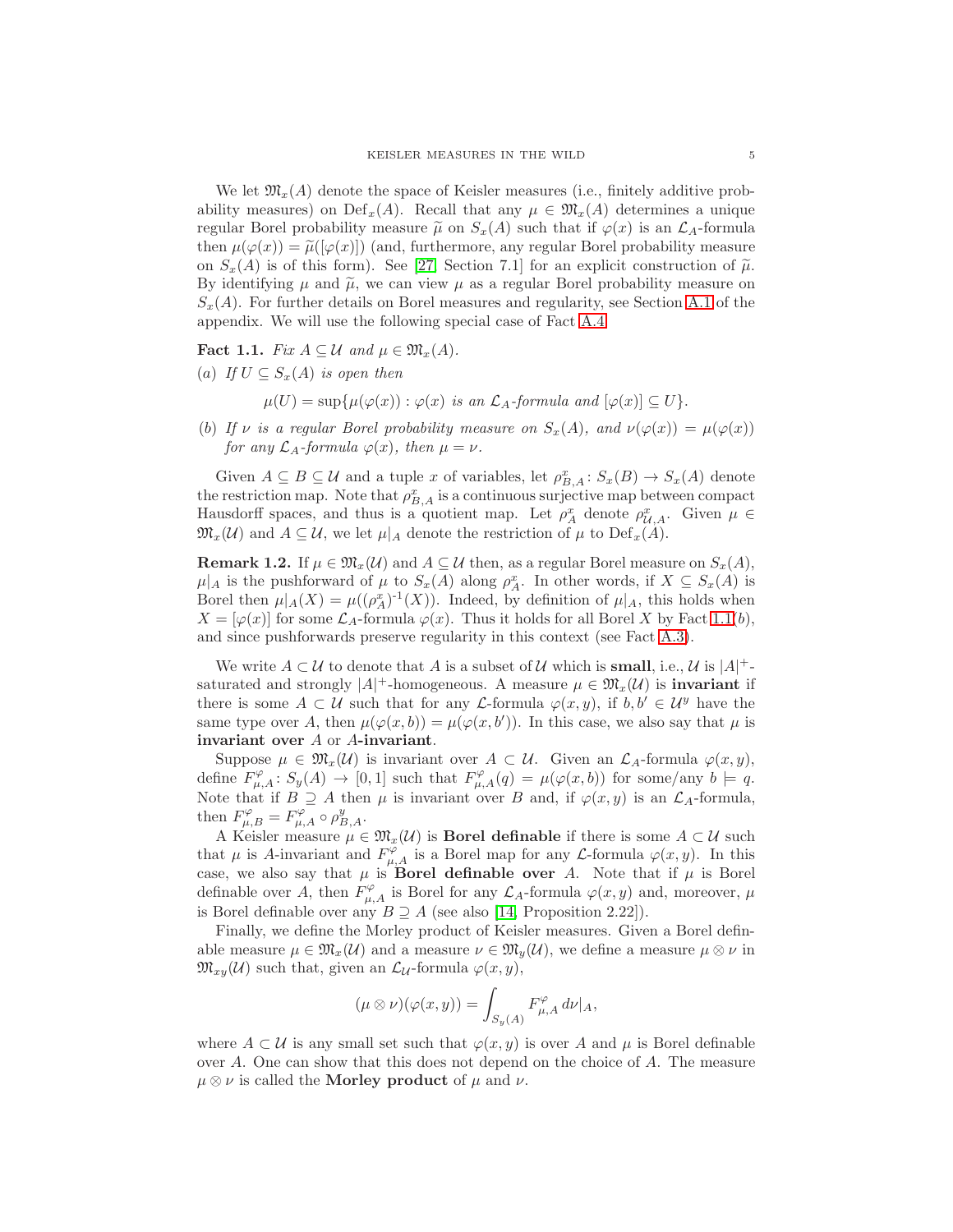**Remark 1.3.** To help ease notation, we will write integrals  $\int_{S_y(A)} f d\nu|_A$  simply as  $\int_{S_y(A)} f \, d\nu$ . In other words, the fact that we integrate with respect to  $\nu|_A$  is implied by the domain of integration  $S_y(A)$ . When f is (or involves) a function of the form  $F^{\varphi}_{\mu,A}$ , we write  $\int_{S_y(A)} F^{\varphi}_{\mu} d\nu$  instead of  $\int_{S_y(A)} F^{\varphi}_{\mu,A} d\nu$ .

Recall that  $S_x(\mathcal{U})$  can be identified with a closed subset of  $\mathfrak{M}_x(\mathcal{U})$  by viewing types as  $\{0, 1\}$ -valued measures. If  $q \in S_q(\mathcal{U})$  is a type, then we have a well-defined Morley product  $\mu \otimes q$  for any *invariant*  $\mu \in \mathfrak{M}_x(\mathcal{U})$  since any function is integrable with respect to q as a Dirac measure. More explicitly,  $(\mu \otimes q)(\varphi(x, y)) = \mu(\varphi(x, b)),$ where  $\mu$  is A-invariant,  $\varphi(x, y)$  is over A, and  $b \models q|_A$ . If  $\mu$  is a type  $p \in S_x(\mathcal{U})$ , then  $p \otimes q$  is a type in  $S_{xy}(\mathcal{U})$ , and  $\varphi(x, y) \in p \otimes q$  if and only if  $\varphi(x, b) \in p$  (where b is as before). We recall the following easy exercise.

<span id="page-5-3"></span><span id="page-5-0"></span>**Fact 1.4.** Suppose  $\mu \in \mathfrak{M}_x(\mathcal{U})$  and  $\nu \in \mathfrak{M}_y(\mathcal{U})$  are invariant. If  $\mu$  is Borel definable, or if  $\nu$  is a type, then  $\mu \otimes \nu$  is invariant.

#### 2. Borel definability over countable sets

As explained in the introduction, one main goal of this paper is to settle the question of whether the Morley product of Keisler measures preserves Borel definability, and also to address associativity. In this section, we show that both properties hold when working over countable parameter sets in countable theories. We will approach this result from a general perspective that will lead to further facts about Borel definable measures, and also explain precisely how the situation turns complicated (and counterintuitive) over uncountable sets. This perspective will also lead to some useful conclusions for definable measures (see Section [2.4\)](#page-9-1).

2.1. Fiber functions over Borel sets. Recall that if  $\mu \in \mathfrak{M}_{r}(\mathcal{U})$  is Borel definable over  $A \subset U$ , then it is Borel definable over any  $B \supseteq A$ . We now observe that Borel definability can also be dropped to smaller parameter sets, provided one still has invariance. The proof uses a result from [\[17\]](#page-52-13), which can be viewed as a Borel variation on the universal property of quotient maps.

<span id="page-5-1"></span>**Theorem 2.1** (Holický & Spurný [\[17\]](#page-52-13)). Suppose  $\rho: X \to Y$  is a surjective continuous map between compact Hausdorff spaces. Then for any  $E \subseteq Y$ , if  $\rho^{-1}(E)$  is Borel then E is Borel. Therefore, if  $f: Y \to Z$  is a map to a topological space Z, and  $f \circ \rho$  is Borel, then  $f$  is Borel.

Proof. The first claim is a special case of [\[17,](#page-52-13) Theorem 10]. The second claim follows from the first. Indeed, if  $U \subseteq Z$  is open and  $f \circ \rho$  is Borel, then  $\rho^{-1}(f^{-1}(U))$ is a Borel set, and thus so is  $f^{-1}(U)$ .  $\overline{1}(U).$ 

<span id="page-5-2"></span>**Corollary 2.2.** Suppose  $\mu \in \mathfrak{M}_x(\mathcal{U})$  is Borel definable, and invariant over  $A \subset \mathcal{U}$ . Then  $\mu$  is Borel definable over A.

*Proof.* This follows from Theorem [2.1](#page-5-1) since if  $\mu$  is Borel definable over  $B \supseteq A$  then, for any *L*-formula  $\varphi(x, y)$ ,  $F^{\varphi}_{\mu, B} = F^{\varphi}_{\mu, A} \circ \rho^y_B$  $B,A$ .

<span id="page-5-4"></span>Remark 2.3. Despite the simplicity of the proof, Corollary [2.2](#page-5-2) does not appear in previous literature, possibly due to the use of [\[17\]](#page-52-13). On the other hand, the analogue of this corollary for definable measures (which are discussed in Section [2.4\)](#page-9-1) is well known and follows from a similar proof. Indeed, if  $\mu$  is definable over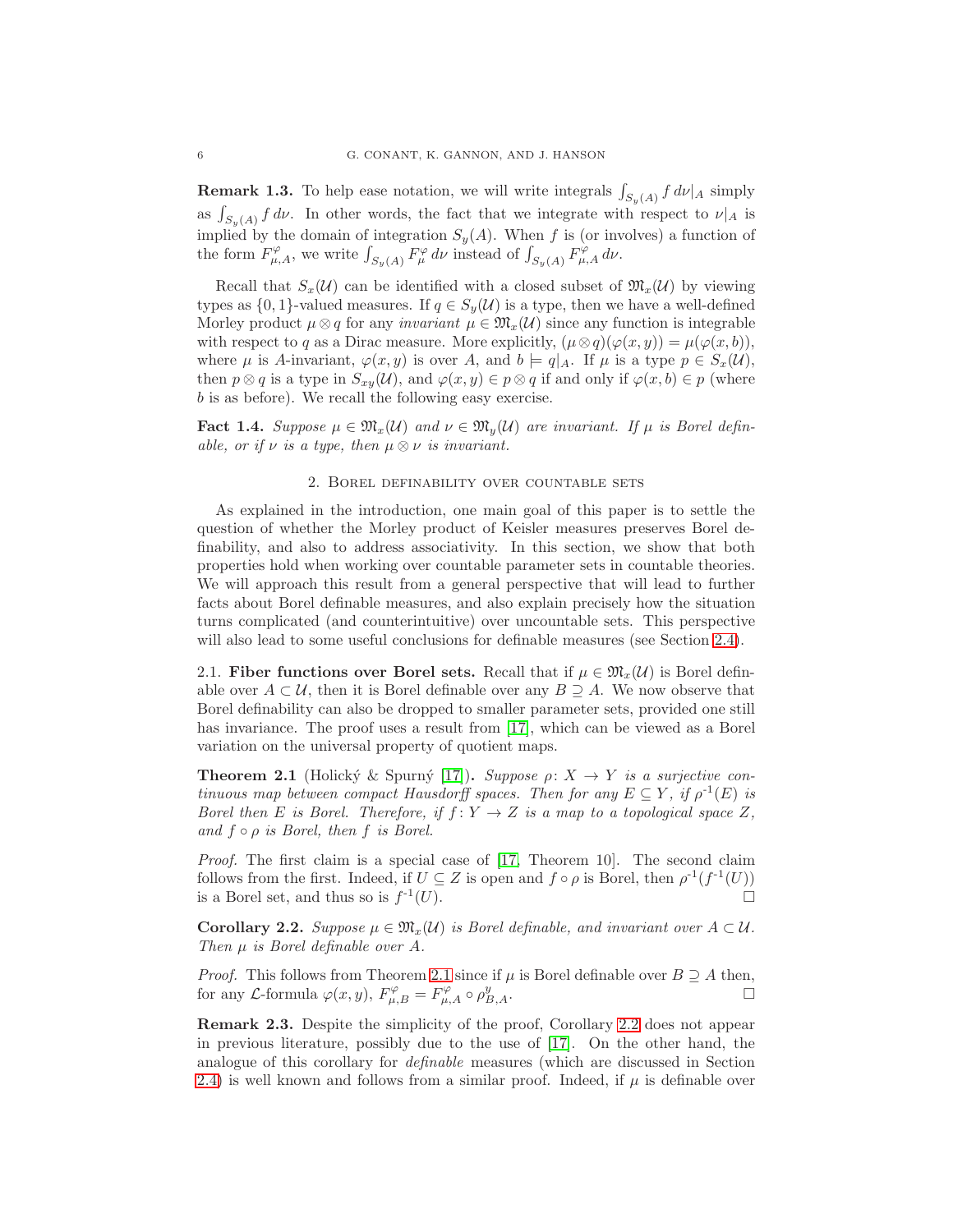B and invariant over  $A \subseteq B$ , then  $F^{\varphi}_{\mu,B}$  is continuous and thus  $F^{\varphi}_{\mu,A}$  is continuous by the universal property of quotient maps. It follows that  $\mu$  is definable over A.

Our next goal is to redefine  $F^{\varphi}_{\mu,A}$  with an arbitrary Borel set  $W(x,y) \subseteq S_{xy}(A)$  in place of  $\varphi(x, y)$ . The underlying idea is quite natural. We will 'plug in' a parameter  $b$  for the  $y$  variables, and apply the measure  $\mu$ . This perspective of treating Borel sets like formulas crops up in the literature, though often informally. We will see that while some techniques pass from formulas to Borel sets without any issues, there are certain places where things can go wrong. These subtleties will eventually lead to examples where Borel definable measures fail to be closed under Morley products, and where associativity of the Morley product fails. For this reason, we will proceed carefully with the next few definitions and basic observations, so as to ensure a solid foundation for the passage from formulas to Borel sets.

**Definition 2.4.** Given  $A \subset \mathcal{U}$ , we say that a set  $W \subseteq S_x(\mathcal{U})$  is **invariant over** A if membership in W depends only on  $\rho_A^x$ , i.e.,  $W = (\rho_A^x)^{-1}(\rho_A^x(W))$ .

<span id="page-6-1"></span>**Remark 2.5.** If  $W \subseteq S_x(\mathcal{U})$  is Borel and invariant over  $A \subset \mathcal{U}$ , then  $\rho_A^x(W)$  is a Borel set in  $S_x(A)$  by Theorem [2.1.](#page-5-1)

**Definition 2.6.** Suppose  $A \subset \mathcal{U}$  and  $W \subseteq S_{xy}(A)$ . Given  $b \in \mathcal{U}^y$ , we define

 $W(x, b) = \{p \in S_x(\mathcal{U}) : \text{tp}(a, b/A) \in W \text{ for some/any } a \models p|_{Ab}\}.$ 

Note that  $W(x, b)$  is invariant over Ab.

<span id="page-6-0"></span>**Lemma 2.7.** Suppose  $A \subset \mathcal{U}$  and  $W \subseteq S_{xy}(A)$  is Borel.

- (a) If  $b \in \mathcal{U}^y$  then  $W(x, b)$  is a Borel subset of  $S_x(\mathcal{U})$ .
- (b) If  $\mu \in \mathfrak{M}_x(\mathcal{U})$  is A-invariant, and  $b, b' \in \mathcal{U}^y$  with  $b \equiv_A b'$ , then  $\mu(W(x, b)) =$  $\mu(W(x, b'))$ .

*Proof.* Both parts can be proved directly by induction on the  $\Sigma$ -complexity of W, using only elementary steps. We will sketch alternative 'high-level' arguments. For part (a), fix  $b \in \mathcal{U}^y$  and let  $X = \{q \in S_{xy}(A) : q(x, b)$  is consistent}, which is closed in  $S_{xy}(A)$ . Set  $\tau: X \to S_x(Ab)$  such that  $\tau(q) = q(x, b)$ . Then  $\tau$  is surjective and continuous, and  $\tau^{-1}(\tau(W \cap X)) = W \cap X$ . So  $\tau(W \cap X)$  is Borel by Theorem [2.1.](#page-5-1) Thus  $W(x, b) = (\rho_{Ab}^x)^{-1}(\tau(W \cap X))$  is Borel.

For part (b), suppose we have  $b, b' \in \mathcal{U}^y$  and  $\sigma \in \text{Aut}(\mathcal{U}/A)$  such that  $\sigma(b) = b'$ . Then  $\sigma$  induces a homeomorphism of  $S_x(\mathcal{U})$ , which yields a regular Borel measure  $\nu := \mu \sigma$  on  $S_x(\mathcal{U})$ . Since  $\mu$  is A-invariant, it agrees with  $\nu$  on clopen sets, and thus  $\mu = \nu$  by Fact [1.1\(](#page-4-0)b). So  $\mu(W(x, b')) = \nu(W(x, b)) = \mu(W(x, b)).$ 

**Definition 2.8.** Suppose  $\mu \in \mathfrak{M}_x(\mathcal{U})$  is invariant over  $A \subset \mathcal{U}$ , and  $W \subseteq S_{xy}(A)$  is Borel. Define  $F_{\mu,A}^W: S_y(A) \to [0,1]$  such that  $F_{\mu,A}^W(q) = \mu(W(x,b))$  where  $b \models q$ .

Note that  $F_{\mu,A}^W$  is well-defined by Lemma [2.7.](#page-6-0) We also note that if W is the *clopen* set determined by some  $\mathcal{L}_A$ -formula  $\varphi(x, y)$ , then  $F^W_{\mu, A}$  coincides with  $F^{\varphi}_{\mu, A}$ .

2.2. Products and associativity. In this subsection, we formulate some ad hoc conditions on Borel definable measures that allow one to prove preservation under Morley products and associativity. In the next subsection, we will see that these conditions hold over countable sets. We start with some motivation.

Consider a measure  $\mu \in \mathfrak{M}_{x}(\mathcal{U})$  that is Borel definable over some  $A \subset \mathcal{U}$ . Then maps of the form  $F_{\mu,A}^W$  are Borel for any *clopen* set  $W \subseteq S_{xy}(A)$ . But we will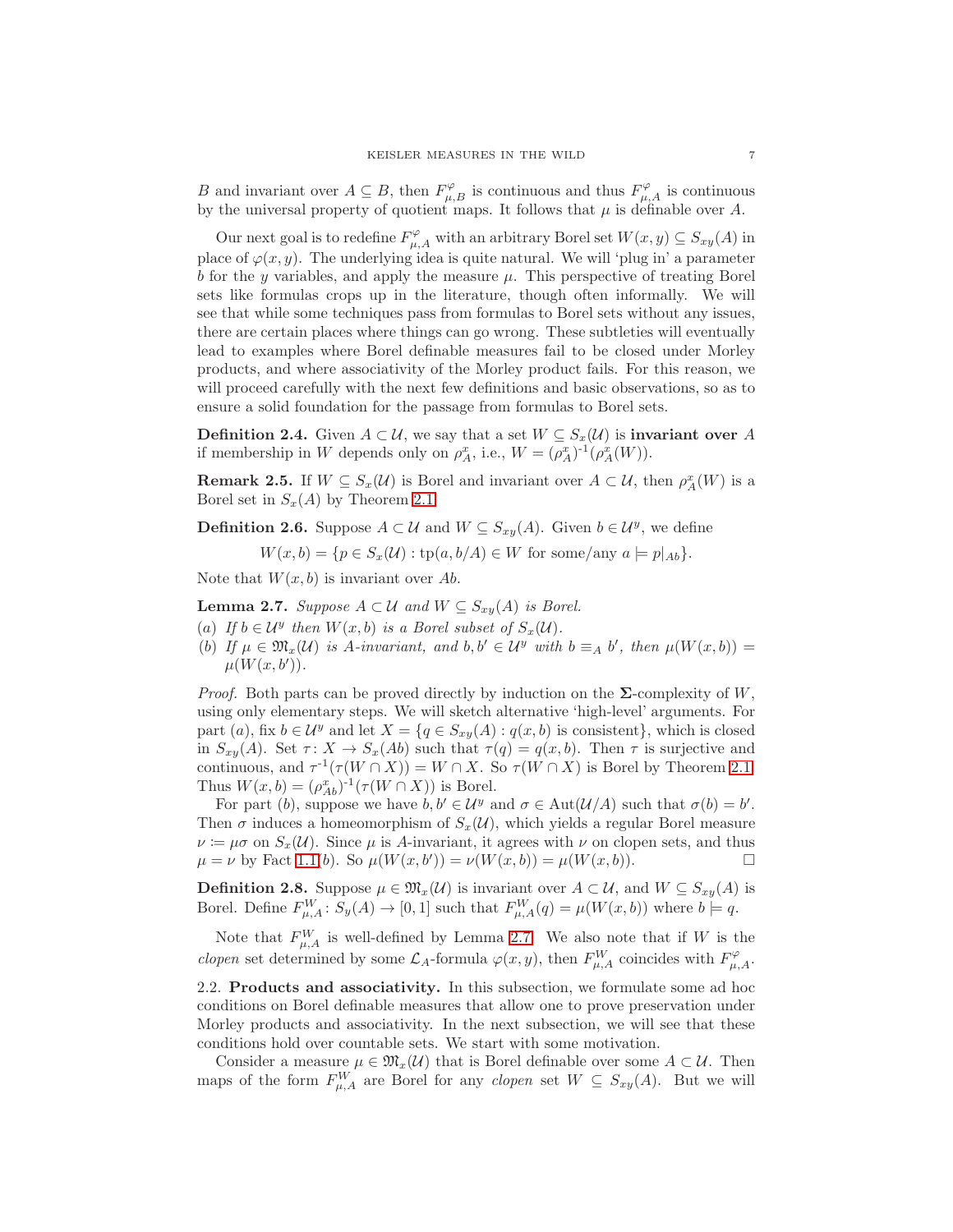eventually see that this is not enough to ensure  $F_{\mu,A}^W$  is Borel for general Borel sets W. To obtain this, one needs to further assume that  $F_{\mu,A}^U$  is Borel for any open  $U \subseteq$  $S_{xy}(A)$  (see Lemma [2.10\)](#page-7-0). We will show that this assumption suffices to address preservation of Borel definability in Morley products. The issue of associativity, however, requires consideration of further subtleties. In particular, with  $\mu$  as above, suppose we have some fixed open set  $U \subseteq S_{xy}(A)$  such that  $F_{\mu,A}^U$  is Borel. Then given some  $\nu \in \mathfrak{M}_y(\mathcal{U})$ , we have a well-defined integral  $\int_{S_y(A)} F^U_\mu d\nu$ . On other hand, Fact [1.1\(](#page-4-0)a) gives an explicit expression for  $(\mu \otimes \nu)|_A(U)$  which, as we will see in later examples, need not be the same as the previous integral (note that if  $U$  is clopen then we do have such an equality by definition of the Morley product). Altogether, this discussion motivates the following definition.

**Definition 2.9.** Suppose  $\mu \in \mathfrak{M}_x(\mathcal{U})$  is invariant over  $A \subset \mathcal{U}$ . We say  $\mu$  is  $BD^+$ over A if, for any y and any open  $U \subseteq S_{xy}(A)$ , the map  $F_{\mu,A}^U$  is Borel. Moreover, we say  $\mu$  is  $\mathbf{BD}^{++}$  over A if it is  $\mathbf{BD}^+$  over A and, for any y, any open  $U \subseteq S_{xy}(A)$ , and any  $\nu \in \mathfrak{M}_y(\mathcal{U}),$  we have  $(\mu \otimes \nu)|_A(U) = \int_{S_y(A)} F^U_\mu d\nu.$ 

Next we show that the defining properties of  $BD^+$  and  $BD^{++}$  extend automatically from open sets to arbitrary Borel sets. For  $BD^+$ , this boils down to the fact that pointwise limits of Borel functions are Borel. For  $BD^{++}$  we will apply the Dominated Convergence Theorem.

<span id="page-7-0"></span>**Lemma 2.10.** Suppose  $\mu \in \mathfrak{M}_x(\mathcal{U})$  is  $BD^+$  over  $A \subset \mathcal{U}$ , and  $W \subseteq S_{xy}(A)$  is Borel. Then  $F_{\mu,A}^W$  is Borel. Moreover, if  $\mu$  is  $BD^{++}$  over A then, for any  $\nu \in \mathfrak{M}_y(\mathcal{U})$ , we have  $(\mu \otimes \nu)|_A(W) = \int_{S_y(A)} F_\mu^W d\nu.$ 

*Proof.* We proceed by induction on the  $\Sigma$ -complexity of W. The base case when W is open holds by assumption. So fix  $1 < \alpha < \omega_1$  and assume the result for  $\Sigma^0_\beta$ subsets of  $S_{xy}(A)$  for all  $\beta < \alpha$ . Suppose W is a  $\Sigma^0_\alpha$  set. Then, for  $i < \omega$ , we have  $W_i \in \mathbf{\Sigma}_{\alpha_i}^0$  for some  $\alpha_i < \alpha$ , such that  $W = \bigcup_{i < \omega} \neg W_i$ . Since each  $\mathbf{\Pi}_{\beta}^0$  class is closed under finite unions (see [\[24,](#page-52-14) Theorem 2.1]), we may assume without loss of generality that  $\neg W_i \subseteq \neg W_{i+1}$  for all  $i < \omega$ . Given  $q \in S_y(A)$  and  $b \models q$ , we have

$$
F_{\mu,A}^B(q) = \mu(W(x,b)) = \lim_{i \to \infty} \mu((\neg W_i)(x,b))
$$
  
= 
$$
\lim_{i \to \infty} (1 - \mu(W_i(x,b))) = \lim_{i \to \infty} (1 - F_{\mu,A}^{W_i}(q)).
$$

By induction,  $F_{\mu,A}^W$  is a pointwise limit of Borel functions, and thus is Borel. Moreover, if  $\mu$  is BD<sup>++</sup> over A, then, by induction and the Dominated Convergence Theorem, we have

$$
(\mu \otimes \nu)|_A(W) = \lim_{i \to \infty} (\mu \otimes \nu)|_A(\neg W_i) = 1 - \lim_{i \to \infty} \int_{S_y(A)} F_{\mu}^{W_i} d\nu
$$

$$
= \int_{S_y(A)} \lim_{i \to \infty} (1 - F_{\mu}^{W_i}) d\nu = \int_{S_y(A)} F_{\mu}^{W} d\nu. \quad \Box
$$

We can now prove the main result concerning  $BD^+$  and  $BD^{++}$ .

<span id="page-7-1"></span>**Theorem 2.11.** Suppose  $\mu \in \mathfrak{M}_x(\mathcal{U})$  is Borel definable over  $A \subset \mathcal{U}$ . (a) If  $\nu \in \mathfrak{M}_v(\mathcal{U})$  is  $BD^+$  over A, then  $\mu \otimes \nu$  is Borel definable over A.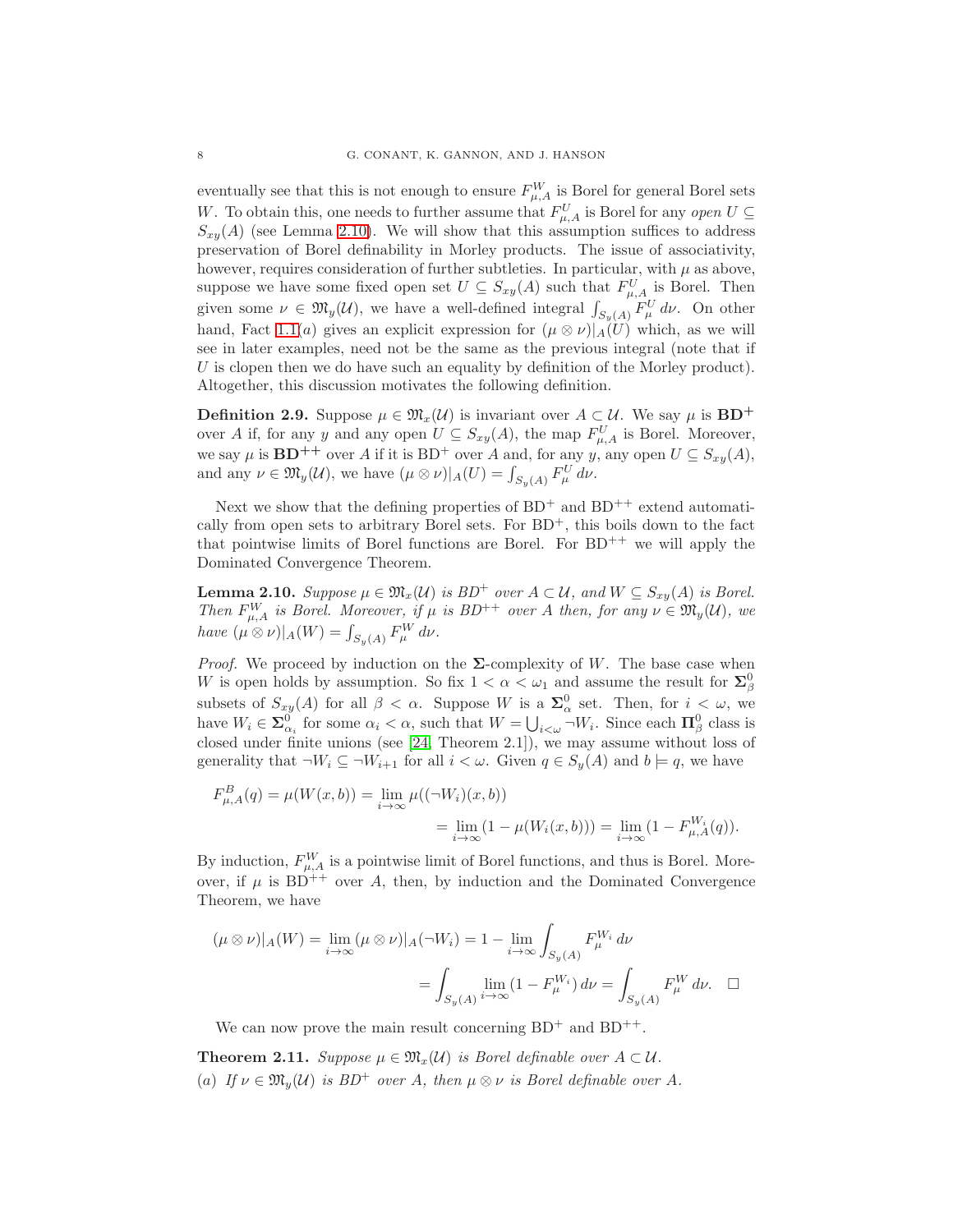(b) If  $\nu \in \mathfrak{M}_v(\mathcal{U})$  is  $BD^{++}$  over A, then  $((\mu \otimes \nu) \otimes \lambda)|_A = (\mu \otimes (\nu \otimes \lambda))|_A$  for any  $\lambda \in \mathfrak{M}_{z}(\mathcal{U}).$ 

Proof. Before proving the two statements, we will develop some preliminaries. Fix an  $\mathcal{L}_A$ -formula  $\varphi(x,y,z)$ . Then  $F_{\mu,A}^{\varphi}$ :  $S_{yz}(A) \to [0,1]$  is Borel, and so there is a sequence  $(f_n)_{n=0}^{\infty}$  of simple Borel functions on  $S_{yz}(A)$  converging pointwise to  $F^{\varphi}_{\mu,A}$ . (See Fact [A.1;](#page-42-2) in fact, this convergence can be made uniform, but we will work with pointwise convergence in preparation for Remark [2.19.](#page-11-0)) For  $n \geq 0$ , write  $f_n = \sum_{i=1}^{m_n} \alpha_{n,i} \mathbf{1}_{W_{n,i}}$  where  $W_{n,i} \subseteq S_{yz}(A)$  is Borel and  $\alpha_{n,i} \in [0,1]$ .

Given  $c \in \mathcal{U}^z$ , we set the following notation. Let  $W_{n,i}^c := \rho_{Ac}^y(W_{n,i}(y, c))$ , which is a Borel subset of  $S_y(Ac)$  by Remark [2.5.](#page-6-1) Define the map  $f_n^c = \sum_{i=1}^{m_n} \alpha_{n,i} \mathbf{1}_{W_{n,i}^c}$ on  $S_y(Ac)$ . Finally, let  $\varphi_c(x, y)$  denote  $\varphi(x, y, c)$ .

*Claim 1:* Fix  $c \in \mathcal{U}^z$ . Then  $(f_n^c)_{n=0}^{\infty}$  converges pointwise to  $F_{\mu,Ac}^{\varphi_c}$ . *Proof:* Fix  $q \in S_y(Ac)$ , and let  $s = \text{tp}(b, c/A)$  where  $b \models q$ . Then for any  $i \leq m_n$ , we have  $s \in W_{n,i}$  if and only if  $q \in W_{n,i}^c$ . It follows that  $f_n(s) = f_n^c(q)$  for any  $n \geq 0$ . Therefore

F ϕ<sup>c</sup> µ,Ac(q) = µ(ϕ(x, b, c)) = F ϕ µ,A(s) = limn→∞ <sup>f</sup>n(s) = limn→∞ f c n (q). ⊣claim

Now fix some A-invariant measure  $\nu \in \mathfrak{M}_n(\mathcal{U})$ . Given  $n \geq 0$ , define the function  $h_n = \sum_{i=1}^{m_n} \alpha_{n,i} F_{\nu,A}^{W_{n,i}}$  on  $S_z(A)$ .

*Claim 2:*  $(h_n)_{n=0}^{\infty}$  converges pointwise to  $F^{\varphi}_{\mu\otimes\nu,A}$ . *Proof:* Fix  $r \in S_z(A)$ , and let  $c \models r$ . Then  $\nu|_{Ac}(W_{n,i}^c) = F_{\nu,A}^{W_{n,i}}(r)$  for any  $n \geq 0$ and  $i \leq m_n$ . So for any  $n \geq 0$ , we have

$$
h_n(r) = \sum_{i=1}^{m_n} \alpha_{n,i} F_{\nu,A}^{W_{n,i}}(r) = \sum_{i=1}^{m_n} \alpha_{n,i} \nu |_{Ac}(W_{n,i}^c) = \int_{S_y(Ac)} f_n^c d\nu.
$$

Therefore, by Claim 1 and the Dominated Convergence Theorem, we have

$$
F^{\varphi}_{\mu\otimes\nu,A}(r) = \int_{S_y(Ac)} F^{\varphi_c}_{\mu} d\nu = \lim_{n \to \infty} \int_{S_y(Ac)} f^c_n d\nu = \lim_{n \to \infty} h_n(r).
$$

We can now prove the theorem. For part (a), suppose  $\nu \in \mathfrak{M}_y(\mathcal{U})$  is BD<sup>+</sup> over A. Then each function  $h_n$  above is Borel by Lemma [2.10.](#page-7-0) So  $F^{\varphi}_{\mu\otimes\nu,A}$  is a pointwise limit of Borel functions by Claim 2, and thus is Borel. Since  $\varphi(x, y, z)$  is an arbitrary  $\mathcal{L}_A$ -formula, we have that  $\mu \otimes \nu$  is Borel definable over A.

Finally, for part (b), suppose  $\nu \in \mathfrak{M}_v(\mathcal{U})$  is  $BD^{++}$  over A. Fix some  $\lambda \in \mathfrak{M}_z(\mathcal{U})$ . Then for any  $n \geq 0$  and  $i \leq m_n$ , we have  $(\nu \otimes \lambda)|_A(W_{n,i}) = \int_{S_z(A)} F_{\nu}^{W_{n,i}} d\lambda$  by Lemma [2.10.](#page-7-0) Therefore

$$
(\mu \otimes (\nu \otimes \lambda))(\varphi(x, y, z)) = \int_{S_{yz}(A)} F_{\mu}^{\varphi} d(\nu \otimes \lambda) = \lim_{n \to \infty} \int_{S_{yz}(A)} f_n d(\nu \otimes \lambda)
$$
  

$$
= \lim_{n \to \infty} \sum_{i=1}^{m_n} \alpha_{n,i} (\nu \otimes \lambda)(W_{n,i}) = \lim_{n \to \infty} \sum_{i=1}^{m_n} \alpha_{n,i} \int_{S_z(A)} F_{\nu}^{W_{n,i}} d\lambda
$$
  

$$
= \lim_{n \to \infty} \int_{S_z(A)} h_n d\lambda = \int_{S_z(A)} F_{\mu \otimes \nu}^{\varphi} d\lambda = ((\mu \otimes \nu) \otimes \lambda)(\varphi(x, y, z)).
$$

Note that the second and sixth equalities again use dominated convergence. Since  $\varphi(x, y, z)$  is an arbitrary  $\mathcal{L}_A$ -formula, we have  $((\mu \otimes \nu) \otimes \lambda)|_A = (\mu \otimes (\nu \otimes \lambda))|_A$ .  $\Box$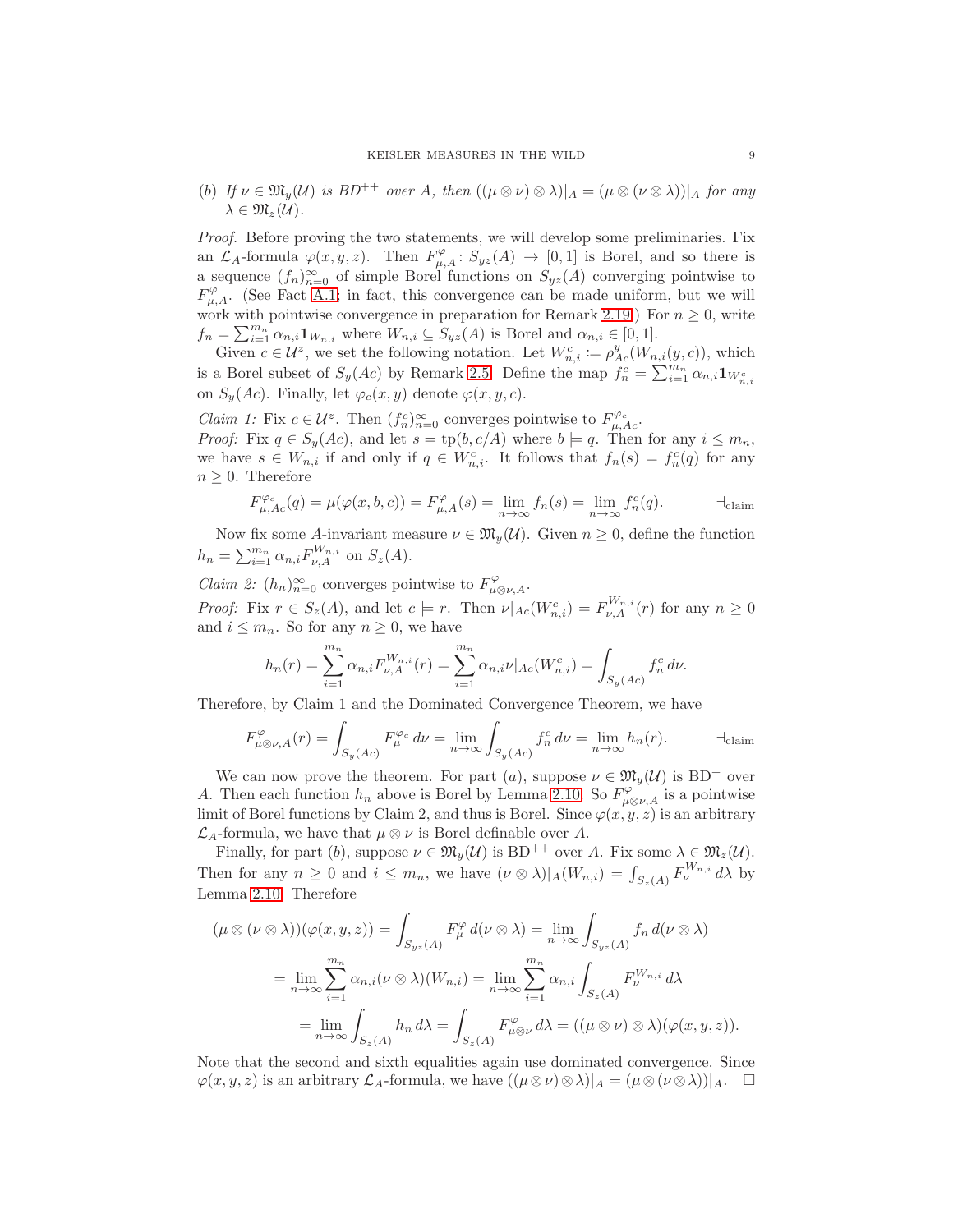2.3. Countable sets. Next we show that in a countable theory, Borel definability coincides with  $BD^{++}$  over countable parameter sets. This is another straightforward application of dominated convergence (similar to Lemma [2.10\)](#page-7-0).

<span id="page-9-2"></span>**Lemma 2.12.** Assume T is countable, and suppose  $\mu \in \mathfrak{M}_x(\mathcal{U})$  is Borel definable over a countable set  $A \subset \mathcal{U}$ . Then  $\mu$  is  $BD^{++}$  over A.

*Proof.* Fix an open set  $U \subseteq S_{xy}(A)$ . Since T and A are countable, we can write  $U =$  $_{n<\omega}[\varphi_n(x,y)]$ , where each  $\varphi_n(x,y)$  is an  $\mathcal{L}_A$ -formula and  $\varphi_n(\mathcal{U}^{xy}) \subseteq \varphi_{n+1}(\mathcal{U}^{xy})$ for all  $n < \omega$ . Given  $q \in S_y(A)$  and  $b \models q$ , we have

$$
F_{\mu,A}^U(q)=\mu(U(x,b))=\lim_{n\to\infty}\mu(\varphi_n(x,b))=\lim_{n\to\infty}F_{\mu,A}^{\varphi_n}(q).
$$

So  $F_{\mu,A}^U$  is the pointwise limit of a countable sequence of Borel functions, and hence is Borel. Now fix another measure  $\nu \in \mathfrak{M}_u(\mathcal{U})$ . Then

$$
(\mu \otimes \nu)(U) = \lim_{n \to \infty} (\mu \otimes \nu)(\varphi_n(x, y)) = \lim_{n \to \infty} \int_{S_y(A)} F_{\mu}^{\varphi_n} d\nu
$$
  
= 
$$
\int_{S_y(A)} \lim_{n \to \infty} F_{\mu}^{\varphi_n} d\nu = \int_{S_y(A)} F_{\mu}^U d\nu,
$$

where the third equality uses the Dominated Convergence Theorem.

<span id="page-9-3"></span>**Theorem 2.13.** Assume T is countable, and suppose  $\mu \in \mathfrak{M}_r(\mathcal{U})$  and  $\nu \in \mathfrak{M}_n(\mathcal{U})$ are Borel definable over a countable set  $A \subset \mathcal{U}$ . Then  $\mu \otimes \nu$  is Borel definable over A and, for any  $\lambda \in \mathfrak{M}_z(\mathcal{U})$ , we have  $(\mu \otimes \nu) \otimes \lambda = \mu \otimes (\nu \otimes \lambda)$ .

*Proof.* By Theorem [2.11\(](#page-7-1)a) and Lemma [2.12,](#page-9-2)  $\mu \otimes \nu$  is Borel definable over A. Note that  $\mu$  and  $\nu$  are Borel definable over any  $B \supseteq A$ . So  $\nu$  is BD<sup>++</sup> over any countable  $B \supseteq A$  by Lemma [2.12.](#page-9-2) Therefore, for any  $\lambda \in \mathfrak{M}_z(\mathcal{U})$ , we have  $((\mu \otimes \nu) \otimes \lambda)|_B = (\mu \otimes (\nu \otimes \lambda))|_B$  for any countable  $B \supseteq A$  by Theorem [2.11\(](#page-7-1)b). It follows that  $(\mu \otimes \nu) \otimes \lambda = \mu \otimes (\nu \otimes \lambda)$ .

It is well-known that the Dominated Convergence Theorem does not hold for nets, and so the proof of Lemma [2.12](#page-9-2) cannot be generalized to Borel definable measures over uncountable models. Indeed, in Section [3](#page-12-0) we will give an example showing that Theorem [2.13](#page-9-3) can fail without the countability assumptions.

<span id="page-9-0"></span>Remark 2.14. Theorem [2.13](#page-9-3) holds for NIP theories without the countability assumptions. In particular, Hrushovski and Pillay [\[20\]](#page-52-8) proved that if T is NIP then any invariant Keisler measure is Borel definable (see also [\[27,](#page-52-9) Proposition 7.19]). Combined with Fact [1.4,](#page-5-3) it follows that Borel definability is preserved by Morley products in NIP theories. As for associativity of the Morley product in NIP theories, a proof sketch is given after Exercise 7.20 in [\[27\]](#page-52-9). However, as pointed out recently by Krupiński, the argument tacitly uses assumptions along the lines of  $BD^{++}$  without justification. This motivated the first two authors [\[12\]](#page-52-15) to write a different proof of associativity in NIP theories, which uses the existence of 'smooth extensions'. We will note a similar proof in Corollary [2.22.](#page-12-1)

<span id="page-9-1"></span>2.4. Definable measures. In this section we use the material developed above to prove some useful facts about definable measures. The definition of this notion is based on the following standard exercise (see also [\[14,](#page-52-12) Proposition 2.17]).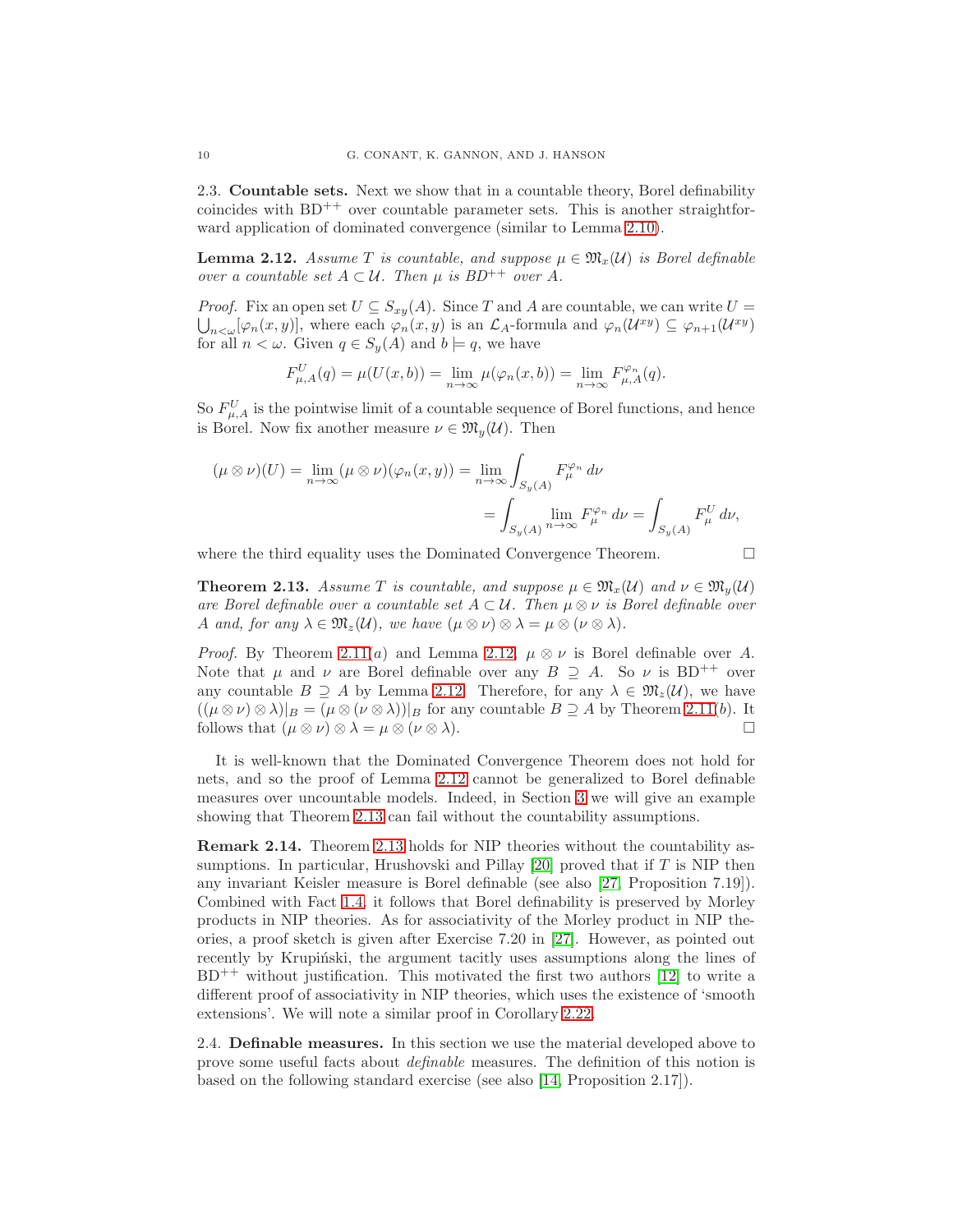<span id="page-10-0"></span>**Fact 2.15.** Suppose  $\mu \in \mathfrak{M}_{r}(\mathcal{U})$  is invariant over  $A \subset \mathcal{U}$ . Given an L-formula  $\varphi(x, y)$ , the following are equivalent.

- (i)  $F^{\varphi}_{\mu,A}$  is continuous.
- (ii) For any any  $\varepsilon > 0$ , there are  $\mathcal{L}_A$ -formulas  $\psi_1(y), \ldots, \psi_n(y)$  and real numbers  $r_1, \ldots, r_n \in [0,1]$  such that  $||F_{\mu,A}^{\varphi} - \sum_{i=1}^n r_i \mathbf{1}_{\psi_i}||_{\infty} < \varepsilon$ .
- (iii) For any  $\varepsilon > 0$ , the set  $\{b \in \mathcal{U}^y : \mu(\varphi(x, b)) \leq \varepsilon\}$  is type-definable over A.

**Definition 2.16.** A measure  $\mu \in \mathfrak{M}_r(\mathcal{U})$  is definable if there is some  $A \subset \mathcal{U}$  such that  $\mu$  is A-invariant and, for any L-formula  $\varphi(x, y)$ , the equivalent conditions of Fact [2.15](#page-10-0) hold. In this case, we also say that  $\mu$  is **definable over** A.

Note that condition *(iii)* of Fact [2.15](#page-10-0) makes sense without assuming  $\mu$  is invariant. Moreover, if (iii) holds for all  $\mathcal{L}$ -formulas  $\varphi(x, y)$ , then it follows that  $\mu$  is A-invariant. Therefore, a measure  $\mu \in \mathfrak{M}_{x}(\mathcal{U})$  is definable over  $A \subset \mathcal{U}$  if and only if, for any  $\mathcal{L}$ -formula  $\varphi(x, y)$ , condition *(iii)* holds.

In [\[11\]](#page-52-10), it is shown that definable measures are closed under Morley products and satisfy associativity. Here we prove a more general associativity result when only one definable measure is involved. Note first that any definable measure is clearly Borel definable. The next lemma strengthens this fact.

# <span id="page-10-1"></span>**Lemma 2.17.** If  $\mu \in \mathfrak{M}_{x}(\mathcal{U})$  is definable over  $A \subset \mathcal{U}$ , then it is  $BD^{++}$  over A.

*Proof.* Let  $U \subseteq S_{xy}(A)$  be open. Similar to the proof of Lemma [2.12,](#page-9-2) we can write  $U = \bigcup_{i \in I} [\varphi_i(x, y)]$  for some collection  $\{\varphi_i(x, y) : i \in I\}$  of  $\mathcal{L}_A$ -formulas where I is a directed partial order and for any  $i, j \in I$ , if  $i \leq j$  then  $\varphi_i(\mathcal{U}^{xy}) \subseteq \varphi_j(\mathcal{U}^{xy})$ . Then  $F_{\mu,A}^U$  is the pointwise limit of the *increasing* net  $(F_{\mu,A}^{\varphi_i})_{i\in I}$ . Moreover, for any  $r \in [0,1]$ , we have  $(F_{\mu,A}^U)^{-1}((r,1]) = \bigcup_{i \in I} (F_{\mu,A}^{\varphi_i})^{-1}((r,1])$ , which is open since each  $F^{\varphi_i}_{\mu,A}$  is continuous. Since sets of the form  $(r,1]$  generate the Borel  $\sigma$ -algebra on [0, 1], it follows that  $F_{\mu,A}^U$  is Borel (in fact, upper semi-continuous). Now, for any  $\nu \in$  $\mathfrak{M}_y(\mathcal{U})$ , we have  $\int_{S_y(A)} F^U_\mu d\nu = \lim_i \int_{S_y(A)} F^{\varphi_i}_\mu d\nu$  by the monotone convergence theorem for uniformly bounded increasing nets of continuous functions on compact Hausdorff spaces (see [\[26,](#page-52-16) Theorem IV.15]). It follows that  $\mu$  is BD<sup>++</sup> over A, as in the proof of Lemma [2.12.](#page-9-2)

We can now prove the main associativity result for definable measures.

<span id="page-10-2"></span>**Theorem 2.18.** Suppose  $\mu \in \mathfrak{M}_x(\mathcal{U})$  and  $\nu \in \mathfrak{M}_y(\mathcal{U})$  are Borel definable over some  $A \subset U$ , and at least one of  $\mu$  or  $\nu$  is definable over A. Then  $\mu \otimes \nu$  is Borel definable over A and, for any  $\lambda \in \mathfrak{M}_z(\mathcal{U})$ , we have  $(\mu \otimes \nu) \otimes \lambda = \mu \otimes (\nu \otimes \lambda)$ .

*Proof.* First assume  $\nu$  is definable over A. Then, by Lemma [2.17](#page-10-1) and Theorem [2.11,](#page-7-1)  $\mu \otimes \nu$  is Borel definable over A and  $((\mu \otimes \nu) \otimes \lambda)|_A = (\mu \otimes (\nu \otimes \lambda))|_A$  for any  $\lambda \in \mathfrak{M}_z(\mathcal{U})$ . Moreover, note that if  $B \supseteq A$  then  $\mu$  is definable over B and  $\nu$  is Borel definable over B. So this argument works over any  $B \supseteq A$ .

Now assume  $\mu$  is definable over A. In this case, the proof is almost the same as that of Theorem [2.11](#page-7-1) (applied to  $\mu$  and  $\nu$ ), and so we just explain the necessary adjustments. In particular, since  $\mu$  is definable, we can use Fact [2.15](#page-10-0) to assume that the Borel sets  $W_{n,i}$  in the proof of Theorem [2.11](#page-7-1) are actually *clopen*. Therefore, one only needs Borel definability of  $\nu$  to conclude that the maps  $F_{\nu,A}^{W_{n,i}}$  and  $h_n$  are each Borel. This is all that is needed to conclude  $\mu \otimes \nu$  is Borel definable over A. Finally, in the associativity argument, we do not need to assume  $\nu$  is BD<sup>++</sup> to know that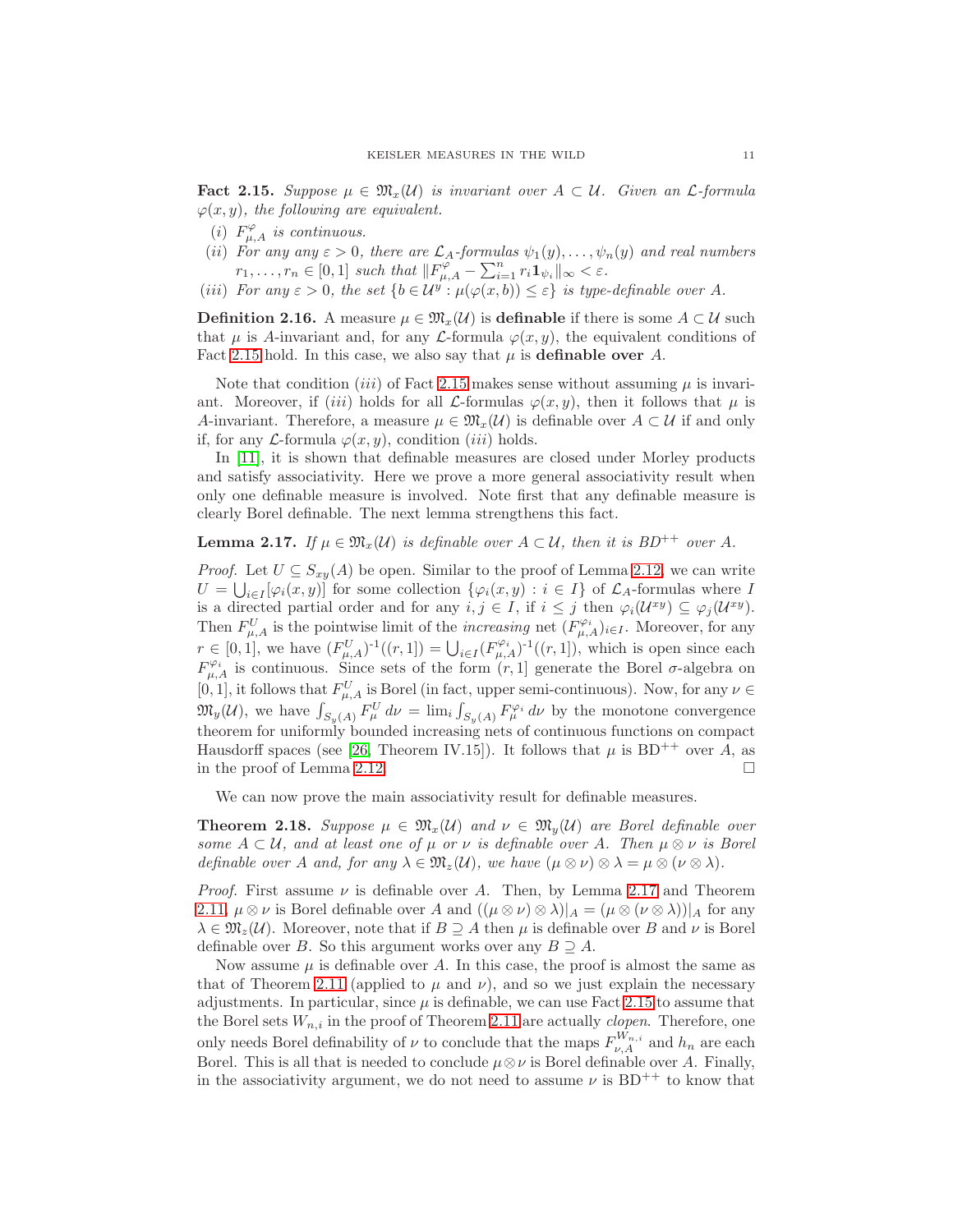$(\nu \otimes \lambda)|_A(W_{n,i}) = \int_{S_z(A)} F_{\nu}^{W_{n,i}} d\nu$ . Indeed, since  $W_{n,i}$  is clopen, this follows from the definition of the Morley product. So we have  $((\mu \otimes \nu) \otimes \lambda)|_A = (\mu \otimes (\nu \otimes \lambda))|_A$ by the same steps. Once again, this argument works over any  $B \supseteq A$ .

<span id="page-11-0"></span>**Remark 2.19.** Call an A-invariant measure  $\mu \in \mathfrak{M}_x(\mathcal{U})$  Baire 1 definable over A if for any L-formula  $\varphi(x, y)$ ,  $F^{\varphi}_{\mu, A}$  is a function of Baire class 1, i.e., the pointwise limit of a sequence of continuous functions. Note that, as a property of measures, Baire 1 definability is stronger than Borel definability, but weaker than definability. We claim that if  $\mu \in \mathfrak{M}_{r}(\mathcal{U})$  is Baire 1 definable over A, and  $\nu \in \mathfrak{M}_{v}(\mathcal{U})$  is Borel definable over A, then  $\mu \otimes \nu$  is Borel definable over A and, for any  $\lambda \in \mathfrak{M}_z(\mathcal{U})$ , we have  $(\mu \otimes \nu) \otimes \lambda = \mu \otimes (\nu \otimes \lambda)$ . Indeed, the proof of Theorem [2.11](#page-7-1) only required pointwise limits, and so one can argue using the same adjustments as in Theorem [2.18](#page-10-2) (together with the exercise that a Baire 1 function on a Stone space is a pointwise limit of finite linear combinations of indicator functions of clopen sets).

In light of Theorem [2.18,](#page-10-2) it is natural to ask if one gains any traction in proving associativity by assuming that the measure in the third position is definable. In Corollary [3.12,](#page-16-1) we will give an example of Borel definable types  $p$  and  $q$ , and a definable measure  $\lambda$ , such that  $p \otimes q$  is Borel definable, but  $(p \otimes q) \otimes \lambda \neq p \otimes (q \otimes \lambda)$ . On the other hand, we do have the following result.

<span id="page-11-1"></span>Corollary 2.20. Fix  $\mu \in \mathfrak{M}_{x}(\mathcal{U})$  and  $\nu \in \mathfrak{M}_{y}(\mathcal{U})$  such that  $\mu$ ,  $\nu$ , and  $\mu \otimes \nu$  are each Borel definable over some  $A \subset \mathcal{U}$ . Suppose  $\lambda \in \mathfrak{M}_z(\mathcal{U})$  is such that  $\lambda|_A$  has a definable global extension  $\hat{\lambda} \in \mathfrak{M}_z(\mathcal{U})$  that commutes with  $\mu$ ,  $\nu$ , and  $\mu \otimes \nu$ . Then  $((\mu \otimes \nu) \otimes \lambda)|_A = (\mu \otimes (\nu \otimes \lambda))|_A.$ 

*Proof.* Fix an  $\mathcal{L}_A$ -formula  $\varphi(x, y, z)$ . Then we have the following calculations (individual steps are justified afterward):

$$
((\mu \otimes \nu) \otimes \lambda)(\varphi(x, y, z)) = ((\mu \otimes \nu) \otimes \hat{\lambda})(\varphi(x, y, z))
$$
  
=  $(\hat{\lambda} \otimes (\mu \otimes \nu))(\varphi(x, y, z)) = ((\hat{\lambda} \otimes \mu) \otimes \nu)(\varphi(x, y, z))$   
=  $((\mu \otimes \hat{\lambda}) \otimes \nu)(\varphi(x, y, z)) = (\mu \otimes (\hat{\lambda} \otimes \nu))(\varphi(x, y, z))$   
=  $(\mu \otimes (\nu \otimes \hat{\lambda}))(\varphi(x, y, z)) = (\mu \otimes (\nu \otimes \lambda))(\varphi(x, y, z)).$ 

In the above calculations, the first and last equalities use  $\lambda|_A = \lambda|_A$ , the third and fifth equalities use Theorem [2.18](#page-10-2) and definability of  $\lambda$ , and the remaining equalities use the commutativity assumptions on  $\lambda$ .

<span id="page-11-2"></span>Remark 2.21. Note that in the previous result we do not need to assume that  $\hat{\lambda}$  is definable *over A*. For example, given  $p \in S_x(\mathcal{U})$  and  $A \subset \mathcal{U}$ , if  $a \models p|_A$  and  $\hat{p} = \text{tp}(a/\mathcal{U})$ , then  $p|_A = \hat{p}|_A$ ,  $\hat{p}$  is definable over  $\{a\}$ , and  $\hat{p}$  commutes with any invariant measure. So if the measure  $\lambda$  in Corollary [2.20](#page-11-1) is a type, then such a  $\lambda$ exists for any  $A \subset U$  (See Fact [3.1](#page-12-2) below for a full account of associativity when the measure in the third position is a type.)

For a more interesting example of when Corollary [2.20](#page-11-1) is applicable, one can turn to the class of NIP theories. Recall that if  $T$  is NIP then any invariant global Keisler measure is Borel definable by [\[20\]](#page-52-8). Moreover, by the original work of Keisler [\[23\]](#page-52-1), any measure over a small model M of an NIP theory has a global extension that is smooth, i.e., it is the unique global extension of its restriction to some small model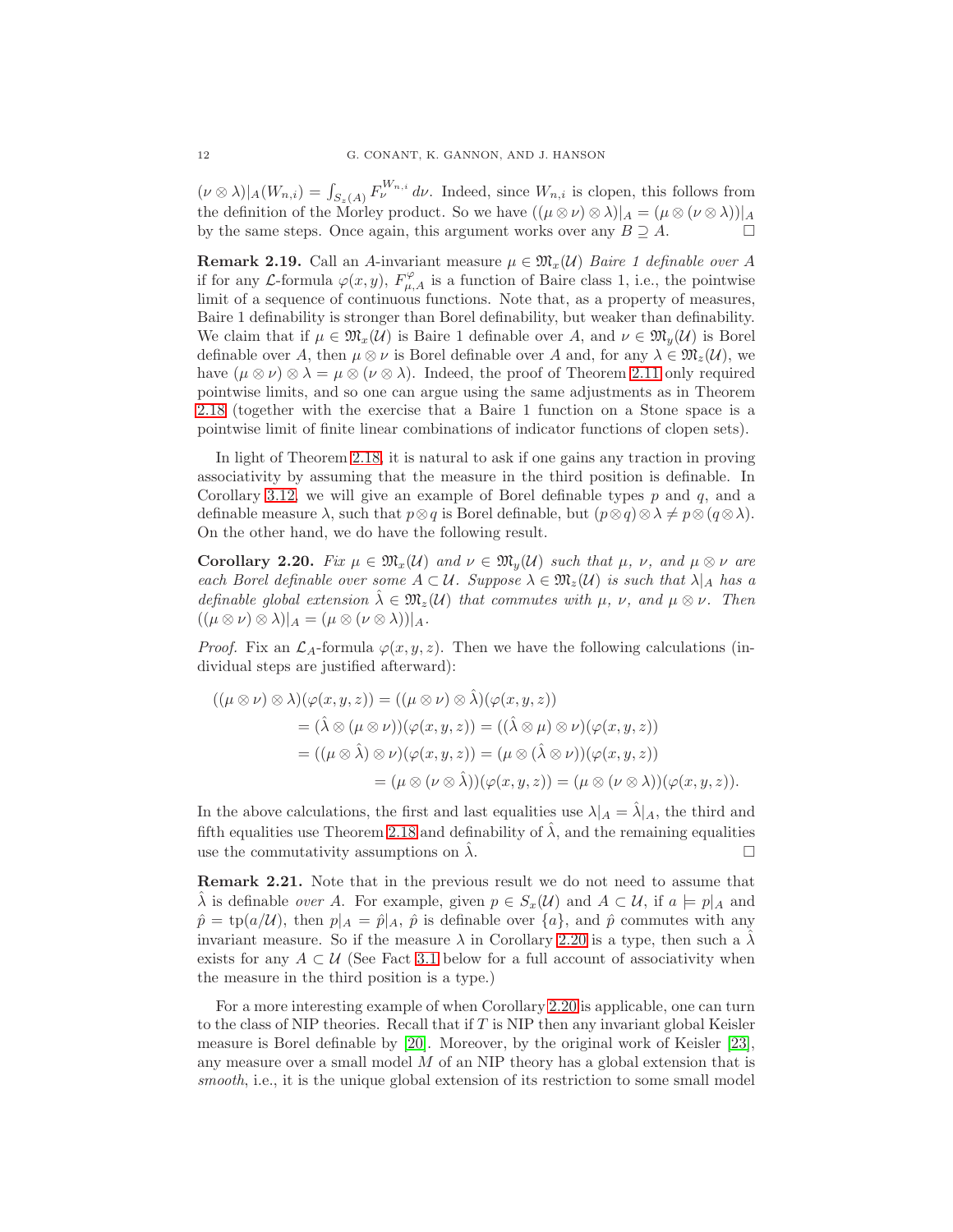$N \succeq M$  (see also [\[27,](#page-52-9) Proposition 7.9]). For example, if  $p \in S_x(M)$  and  $a \in \mathcal{U}^x$ realizes p, then tp( $a/U$ ) is a smooth global extension of p. It is not hard to show that smooth measures are definable and commute with all Borel definable measures (see [\[21,](#page-52-2) Section 2]). So if T is NIP then any global measure  $\lambda$  satisfies the assumptions of Corollary [2.20](#page-11-1) for any  $A \subset \mathcal{U}$ . Altogether, this reaffirms associativity of the Morley product for invariant measures in NIP theories (recall Remark [2.14\)](#page-9-0).

<span id="page-12-1"></span><span id="page-12-0"></span>Corollary 2.22. If  $T$  is NIP then the Morley product of invariant measures is associative.

### 3. Counterexamples in Borel definability

The goal of this section is to show that, over uncountable sets, the Morley product of two Borel definable measures need not be Borel definable and, moreover, that the Morley product can fail to be associative (even when all products involved are well-defined and Borel definable). In fact, we will demonstrate this behavior in a relatively straightforward simple unstable (countable) theory. Before getting into this example, we first discuss some preliminaries.

3.1. Strongly continuous measures. The purpose of this subsection is mainly to provide context for how Morley products can fail associativity. Let T be a complete  $\mathcal{L}\text{-theory}$  with monster model  $\mathcal{U}\text{.}$  It is well-known (and easy to show) that the Morley product is associative with respect to invariant types (see [\[27,](#page-52-9) Fact 2.20]), and so a failure of associativity must involve at least one 'true' measure. Toward making this remark more precise, we state the following fact, which is left as an exercise (the mechanics of the proof are similar to that of Corollary [2.20\)](#page-11-1).

<span id="page-12-2"></span>**Fact 3.1.** Suppose  $\mu \in \mathfrak{M}_{x}(\mathcal{U})$  is Borel definable and  $\nu \in \mathfrak{M}_{y}(\mathcal{U})$  is invariant. Then  $(\mu \otimes \nu) \otimes r = \mu \otimes (\nu \otimes r)$  for any  $r \in S_z(\mathcal{U})$ .

Next, we recall some terminology (taken from the theory of *charges* [\[4\]](#page-52-17)) that will be used to make the idea of a 'true' measure more rigorous.

**Definition 3.2.** Given  $A \subseteq \mathcal{U}$ , a measure  $\mu \in \mathfrak{M}_x(A)$  is strongly continuous if, for any  $\varepsilon > 0$ , there is a partition of  $S_x(A)$  into finitely many clopen sets of measure less than  $\varepsilon$ .

Despite the use of the word 'continuous' in the previous definition, we caution the reader that there is no general connection between strongly continuous measures and definable measures.

<span id="page-12-3"></span>**Remark 3.3.** By compactness, a measure  $\mu \in \mathfrak{M}_x(A)$  is strongly continuous if and only if  $\mu({p}) = 0$  for all  $p \in S_x(A)$ . Note also that if  $\mu \in \mathfrak{M}_x(\mathcal{U})$  is strongly continuous, then there is some countable  $A \subset U$  such that  $\mu|_A$  is strongly continuous.

Let  $\mu \in \mathfrak{M}_{x}(\mathcal{U})$  be a Keisler measure. By the Sobczyk-Hammer decomposition theorem for finitely additive bounded charges (see [\[4,](#page-52-17) Theorem 5.2.7]), one can write  $\mu = \alpha_0 \mu_0 + \sum_{n=1}^{\infty} \alpha_n p_n$  where each  $\alpha_n$  is in [0, 1] with  $\sum_{n=0}^{\infty} \alpha_n = 1$ , each  $p_n$  is a type in  $S_x(\mathcal{U})$ , and either  $\mu_0$  is a strongly continuous measure in  $\mathfrak{M}_x(\mathcal{U})$ , or  $\alpha_0 = 0$  and  $\mu_0$  is the identically zero measure (in this case, we call  $\mu$  atomic). The next fact, which we leave as an exercise, follows from Fact [3.1](#page-12-2) together with standard measure-theoretic computations.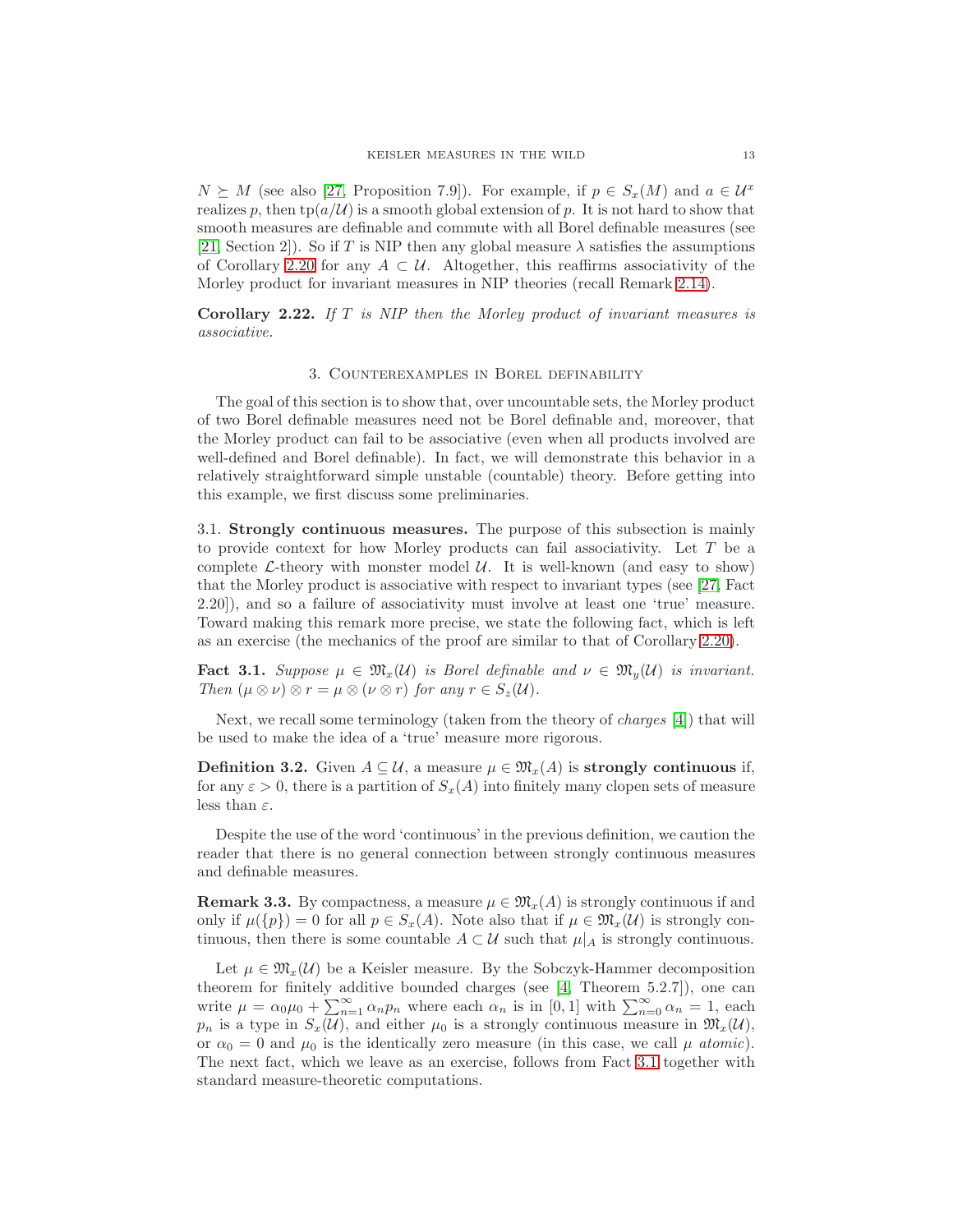**Fact 3.4.**  $Fix \mu \in \mathfrak{M}_x(\mathcal{U}), \nu \in \mathfrak{M}_y(\mathcal{U}), \text{ and } \lambda \in \mathfrak{M}_z(\mathcal{U}).$  Let  $\lambda = \alpha_0 \lambda_0 + \sum_{n=1}^{\infty} \alpha_n p_n$ be the Sobczyk-Hammer decomposition of  $\lambda$  described above.

- (a) Assume  $\lambda$  is atomic. If  $\mu$  is Borel definable and  $\nu$  is invariant, then  $(\mu \otimes \nu) \otimes \lambda$ is well-defined and equal to  $\mu \otimes (\nu \otimes \lambda)$ .
- (b) Assume  $\lambda$  is not atomic. If  $\mu$ ,  $\nu$ , and  $\mu \otimes \nu$  are each Borel definable, then  $(\mu \otimes \nu) \otimes \lambda = \mu \otimes (\nu \otimes \lambda)$  if and only if  $(\mu \otimes \nu) \otimes \lambda_0 = \mu \otimes (\nu \otimes \lambda_0)$

In other words, this fact says that in any situation where the Morley product of Keisler measures fails associativity, the measure in the third coordinate cannot be atomic, and so the failure of associativity can be traced back to an underlying strongly continuous measure.

Finally, we recall a known result from the folklore characterizing the existence of strongly continuous Keisler measures.

<span id="page-13-1"></span>**Fact 3.5.** Given a complete theory  $T$ , the following are equivalent.

- (i)  $T$  is totally transcendental (i.e., every formula has ordinal Morley rank).
- (ii) There is no strongly continuous measure in  $\mathfrak{M}_{x}(\mathcal{U})$  for any x.
- (iii) There is no strongly continuous measure in  $\mathfrak{M}_{x}(\mathcal{U})$  for any singleton x.

Proof. This follows from standard results on type spaces in totally transcendental theories, combined with various facts about strongly continuous measures (see [\[4,](#page-52-17) Theorem 5.3.2, Lemma 5.3.8, Theorem 5.3.9]). See also [\[6,](#page-52-18) Fact 3.3], which discusses some details, including the relevance of [\[23,](#page-52-1) Lemma 1.7].

<span id="page-13-2"></span>3.2. Relative measurability. Later in this section, we will construct Borel definable global types p and q (in a specific theory) such that  $p \otimes q$  is not Borel definable. In this case, one might wonder if  $p \otimes q$  still admits Morley products with restricted classes of measures with nice behavior (e.g., if r is a type then  $(p \otimes q) \otimes r$  is welldefined since  $p \otimes q$  is still invariant). However, our construction will show that  $p \otimes q$ can be arbitrarily bad. This will be made precise using the following notions.

**Definition 3.6.** Let X be a topological space. Given a Borel measure  $\mu$  on X, a subset of X is called  $\mu$ -measurable if it is measurable with respect to the completion of  $\mu$ . A subset Z of X is called a **Bernstein set** if both Z and  $X\setminus Z$ nontrivially intersect every uncountable closed subset of X.

Recall that, in the above context, a subset of X is  $\mu$ -measurable if and only if it is of the form  $B \cup E$ , where B is Borel and E is contained in a  $\mu$ -null Borel set. It is also a standard fact that any Polish space contains a Bernstein set (see, e.g., Theorem 4 in [\[22,](#page-52-19) Chapter 11]).

<span id="page-13-0"></span>**Lemma 3.7.** Suppose  $\rho: X \to Y$  is a surjective continuous map between compact Hausdorff spaces, and  $\mu$  is a regular Borel measure on X. Let  $\nu$  be the pushforward of  $\mu$  along  $\rho$ , and assume that any singleton in Y is  $\nu$ -null. Then, for any Bernstein set  $Z \subseteq Y$ , the set  $\rho^{-1}(Z)$  is not  $\mu$ -measurable.

*Proof.* Suppose  $\rho^{-1}(Z)$  is  $\mu$ -measurable. Since  $Y \setminus Z$  is also a Bernstein set, we may assume without loss of generality that  $\mu(\rho^{-1}(Z)) > 0$ . By regularity, there is a closed set  $C \subseteq \rho^{-1}(Z)$  such that  $\mu(C) > 0$ . Since  $\rho(C)$  is closed, and contained in Z, it must be countable. So  $\nu(\rho(C)) = 0$  by assumption on  $\nu$  and countable additivity. But then  $\mu(C) \leq \mu(\rho^{-1}(\rho(C))) = \nu(\rho(C)) = 0$ , which is a contradiction.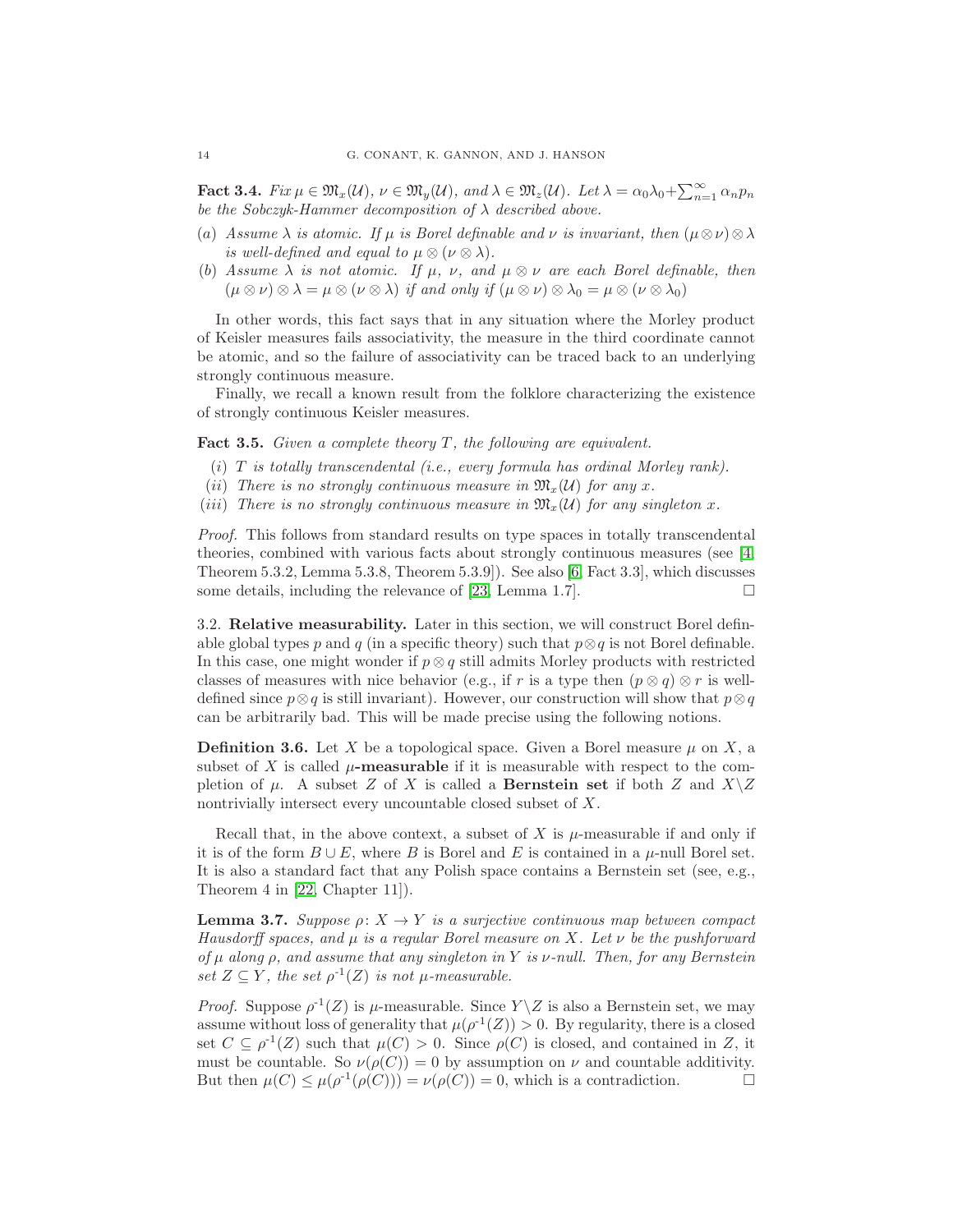<span id="page-14-1"></span>**Corollary 3.8.** Let T be a complete L-theory with monster model U. Fix  $A \subseteq U$ and suppose  $\mu \in \mathfrak{M}_x(A)$  is strongly continuous. Then there is a subset of  $S_x(A)$ that is not  $\mu$ -measurable.

*Proof.* Choose a countable set  $A_0 \subseteq A$ , and a countable sub-language  $\mathcal{L}_0 \subseteq \mathcal{L}$ , such that if  $\nu$  is the restriction of  $\mu|_{A_0}$  to  $(\mathcal{L}_0)_{A_0}$ -formulas, then  $\nu$  is still strongly continuous. Let  $X = S_x^{\mathcal{L}}(A)$  and  $Y = S_x^{\mathcal{L}_0}(A_0)$ , and define  $\rho: X \to Y$  to be the composition of  $\rho_{A,A_0}^x$  with restriction to  $\mathcal{L}_0$ . Then  $\nu$  is the pushforward of  $\mu$  along  $\rho$  (as in Remark [1.2\)](#page-4-1). Not that any singleton in Y is  $\nu$ -null by strong continuity of  $\mu$ . Since Y is Polish, there is a Bernstein set  $Z \subseteq Y$ . Altogether,  $\rho^{-1}(Z) \subseteq S_x(A)$ is not  $\mu$ -measurable by Lemma [3.7.](#page-13-0)

<span id="page-14-2"></span>3.3. The random ternary relation. Given any finite relational language  $\mathcal{L}$ , the class of finite  $\mathcal{L}\text{-structures}$  is a Fraïssé class, and the complete theory of the corresponding Fraüssé limit is  $\aleph_0$ -categorical and has quantifier elimination (this follows from [\[16,](#page-52-20) Theorem 7.4.1]). It is well known, and not hard to prove, that any theory obtained this way is supersimple of SU-rank 1, and is also unstable if and only if  $\mathcal L$ contains a relation of arity at least 2.

In this section, we work with the theory  $T_R$  obtained in the above fashion, where  $\mathcal L$  consists of a single *ternary* relation  $R(x, y, z)$ . Throughout this section,  $\mathcal U$  is a monster model of  $T_R$ . We will first show that in  $T_R$ , Borel definability of measures is not preserved by Morley products. So this refutes the unproven claim in [\[21,](#page-52-2) Lemma 1.6]. In fact, we show that the product of Borel definable types is not necessarily Borel definable.

<span id="page-14-0"></span>**Proposition 3.9.** There are Borel definable  $p, q \in S_1(\mathcal{U})$  such that  $p \otimes q$  is not Borel definable.

*Proof.* Fix an infinite set  $B \subset \mathcal{U}$  and an arbitrary set  $Z \subseteq S_1(B)$  such that  $\kappa :=$  $|Z| \geq |B|$ . We will construct types  $p, q \in S_1(\mathcal{U})$  satisfying the following properties.

(i) p and q are Borel definable over some  $A \supseteq B$  of cardinality  $\kappa$ .

(ii) For any  $c \in \mathcal{U}$ ,  $R(x, y, c) \in p \otimes q$  if and only if  $tp(c/B) \in Z$ .

In particular, setting  $Z^* = (\rho_{A,B}^z)^{-1}(Z)$ , we have  $F_{p\otimes q,A}^{R(x,y;z)} = \mathbf{1}_{Z^*}$  by (*ii*). So if Z is not Borel then  $p \otimes q$  is not Borel definable by Theorem [2.1](#page-5-1) and Corollary [2.2.](#page-5-2) Note also that  $S_1(B)$  has a topological basis of size |A|, and thus has at most  $2^{|B|}$ Borel subsets. On the other hand,  $S_1(B)$  has  $2^{2^{|B|}}$  subsets (since it has size  $2^{|B|}$ ). So there are non-Borel choices for the set Z above.

Fix  $A \supseteq B$  of cardinality  $\kappa$ . Given an A-invariant type  $p \in S_{\overline{x}}(\mathcal{U})$  and a formula  $\varphi(\bar{x};\bar{y})$ , we define  $dp(\varphi) = \{s \in S_{\bar{y}}(A) : \varphi(\bar{x};\bar{b}) \in p \text{ for } \bar{b} \models s\}$ . Let  $x, y, z$  be singleton variables, and let  $R_1(x; y, z)$  and  $R_2(y; x, z)$  be partitions of  $R(x, y, z)$ . Enumerate  $A = \{a_i : i < \kappa\}$  and  $Z = \{r_i : i < \kappa\}$ . We now construct the desired types  $p$  and  $q$ .

First, define  $p \in S_x(\mathcal{U})$  so that the positive instances of R in p (which actually involve x) are precisely those of the form  $R(x, b, c)$  where  $b, c \in \mathcal{U}$  are such that  $R(a_i, b, c)$  holds for some  $i < \kappa$ . Note that p is A-invariant. To prove Borel definability of  $p$ , it suffices by quantifier elimination to focus on atomic formulas; and by definition of p, we only need to consider  $R_1(x; y, z)$ . By construction,  $dp(R_1) = \bigcup_{i < \kappa} [R(m_i, y, z)],$  which is open.

Now define  $q \in S_q(\mathcal{U})$  so that the positive instances of R in q (which actually involve y) are precisely those of the form  $R(a, y, c)$  where  $a, c \in U$  are such that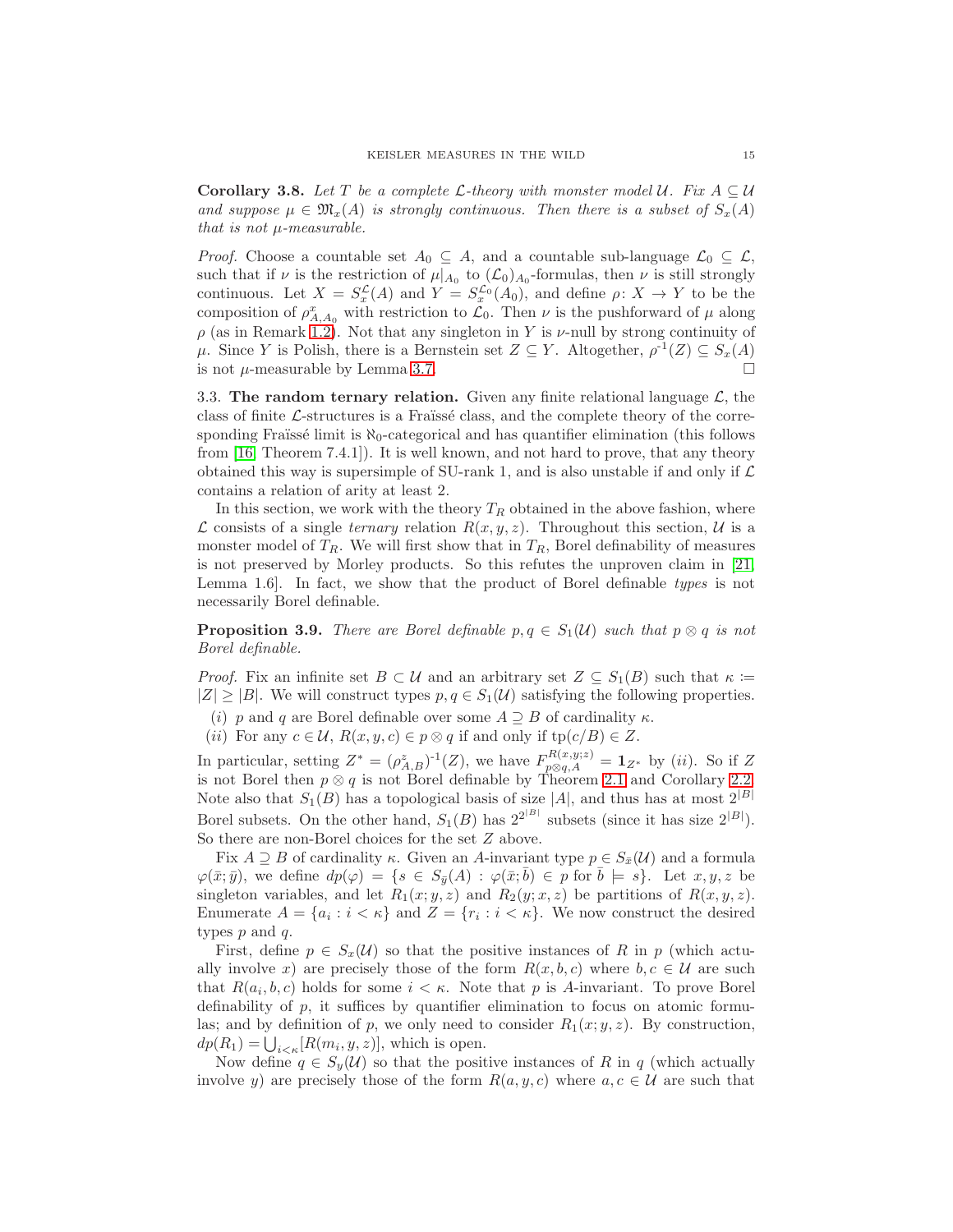$a = a_i$  and  $c = r_i$  for some  $i < \kappa$ . Then q is A-invariant by construction. We claim that q is Borel-definable. By quantifier elimination, and the definition of  $q$ , it suffices to consider  $R_2(y; x, z)$ . Given  $i < \kappa$ , set  $K_i = \{s \in S_{xz}(A) : s_z|_{B} = r_i\}$ , and note that  $K_i$  is closed. From the definition of q, we have that  $dq(R_2) = \bigcup_{i \le \kappa} K_i \cap [x = a_i],$ which is an infinite union of closed sets. However, if we set  $K = \bigcap_{i \le \kappa} K_i \cup [x \neq a_i]$ and  $U = \bigcup_{i \leq \kappa} [x = a_i]$ , then K is closed, U is open, and  $dq(R_2) = \widetilde{K} \cap U$ .

We have now built p and q satisfying (i). It remains to show that  $p \otimes q$  satisfies (ii). It is easy to check that any positive instance of R in  $p\otimes q$  involving the variables x and y must have the form  $R(x, y, c)$  for some  $c \in \mathcal{U}$ . So fix  $c \in \mathcal{U}$ . Using the definition of p, we have  $R(x, y, c) \in p \otimes q$  if and only if there are  $i < \kappa$  and  $b \models q|_{Ac}$ such that  $R(a_i, b, c)$ . Using the definition of q, we conclude that  $R(x, y, c) \in p \otimes q$ if and only if  $c \models r_i$  for some  $i < \kappa$ . Altogether, we have property  $(ii)$ .

We now use the previous construction to produce Borel definable types  $p, q \in$  $S_1(\mathcal{U})$ , and a measure  $\lambda \in \mathfrak{M}_1(\mathcal{U})$ , such that the Morley product of  $p \otimes q$  with  $\lambda$  is not well-defined. First, using Fact [3.5,](#page-13-1) we may fix a strongly continuous measure  $\lambda \in \mathfrak{M}_1(\mathcal{U})$  (one can even choose  $\lambda$  to be *definable* via Lemma [3.11](#page-16-2) below). Let  $B \subset \mathcal{U}$  be an infinite set such that  $\lambda|_B$  is strongly continuous. By Corollary [3.8,](#page-14-1) there is a set  $Z \subseteq S_1(B)$  that is not  $\lambda|_B$ -measurable. Now choose  $p, q \in S_1(\mathcal{U})$  as in Proposition [3.9;](#page-14-0) in particular,  $R(x, y, c) \in p \otimes q$  if and only if  $tp(c/B) \in Z$ . Then  $(p \otimes q) \otimes \lambda$  is not well-defined since  $F_{p \otimes q, B}^R = \mathbf{1}_Z$ . Note that  $p \otimes (q \otimes \lambda)$  is well-defined however, and so this also produces a rather cheap failure of associativity.

Next we will demonstrate a more substantial failure of associativity in which all Morley products involved are well-defined. Intuitively speaking, the construction uses something like the 'first-year probability theory paradox' that the measure of [0, 1] is 1, yet the measure of  $\{x\}$  for any  $x \in [0, 1]$  is 0.

**Proposition 3.10.** Suppose  $\lambda \in \mathfrak{M}_1(\mathcal{U})$  is a strongly continuous measure. Then there are types  $p, q \in S_1(\mathcal{U})$  such that p, q, and  $p \otimes q$  are Borel definable, but  $((p \otimes q) \otimes \lambda)(R(x, y, z)) = 1$  and  $(p \otimes (q \otimes \lambda))(R(x, y, z)) = 0$ .

Proof. We use similar notation as in Proposition [3.9.](#page-14-0) Using Remark [3.3,](#page-12-3) we may choose infinite  $B \subseteq A \subset U$  such that  $\kappa := |A| = 2^{|B|}$  and  $\lambda |A(\{r\}) = 0$  for all  $r \in S_1(A)$ . Enumerate  $A = \{a_i : i < \kappa\}$  and  $S_1(B) = \{r_i : i < \kappa\}.$ 

Define  $p \in S_x(\mathcal{U})$  so that the positive instances of R in p are precisely those of the form  $R(x, b, c)$  where  $b, c \in \mathcal{U}$  are such that  $R(a_i, b, c)$  holds for some  $i < \kappa$ . Define  $q \in S_y(\mathcal{U})$  so that the positive instances of R in q are precisely those of the form  $R(a, y, c)$  where  $a, c \in \mathcal{U}$  are such that  $a = a_i$  and  $c \models r_i$  for some  $i < \kappa$ . In other words,  $p$  and  $q$  are exactly as in the proof of Proposition [3.9,](#page-14-0) if one chooses  $Z = S_z(B)$  in the definition of q. So p, q, and  $p \otimes q$  are Borel definable over A. (Note that, in the general construction from the proof of Proposition [3.9,](#page-14-0)  $p \otimes q$  is Borel definable if and only if Z is Borel.)

Note that  $q \otimes \lambda$ ,  $(p \otimes q) \otimes \lambda$ , and  $p \otimes (q \otimes \lambda)$  are well-defined. Let  $\eta_1 = (p \otimes q) \otimes \lambda$ and  $\eta_2 = p \otimes (q \otimes \lambda)$ . Then  $\eta_1(R(x, y, z)) = 1$  since  $F_{p \otimes q, A}^{R(x, y, z)}$  takes the constant value 1 on  $S_z(A)$ . It remains to show that  $\eta_2(R(x, y, z)) = 0$ .

By definition, we have  $\eta_2(R(x, y, z)) = (q \otimes \lambda)|_A(U)$  where  $U \coloneqq dp(R(x; y, z)) =$  $\bigcup_{i \leq \kappa} [R(a_i, y, z)].$  So U is an open set in  $S_{yz}(A)$ . Moreover, if  $i < \kappa$  then

$$
(q \otimes \lambda)(R(a_i, y, z)) = \lambda |A(dq(R(a_i, y, z))) = \lambda |A(\lbrace r_i \rbrace) = 0.
$$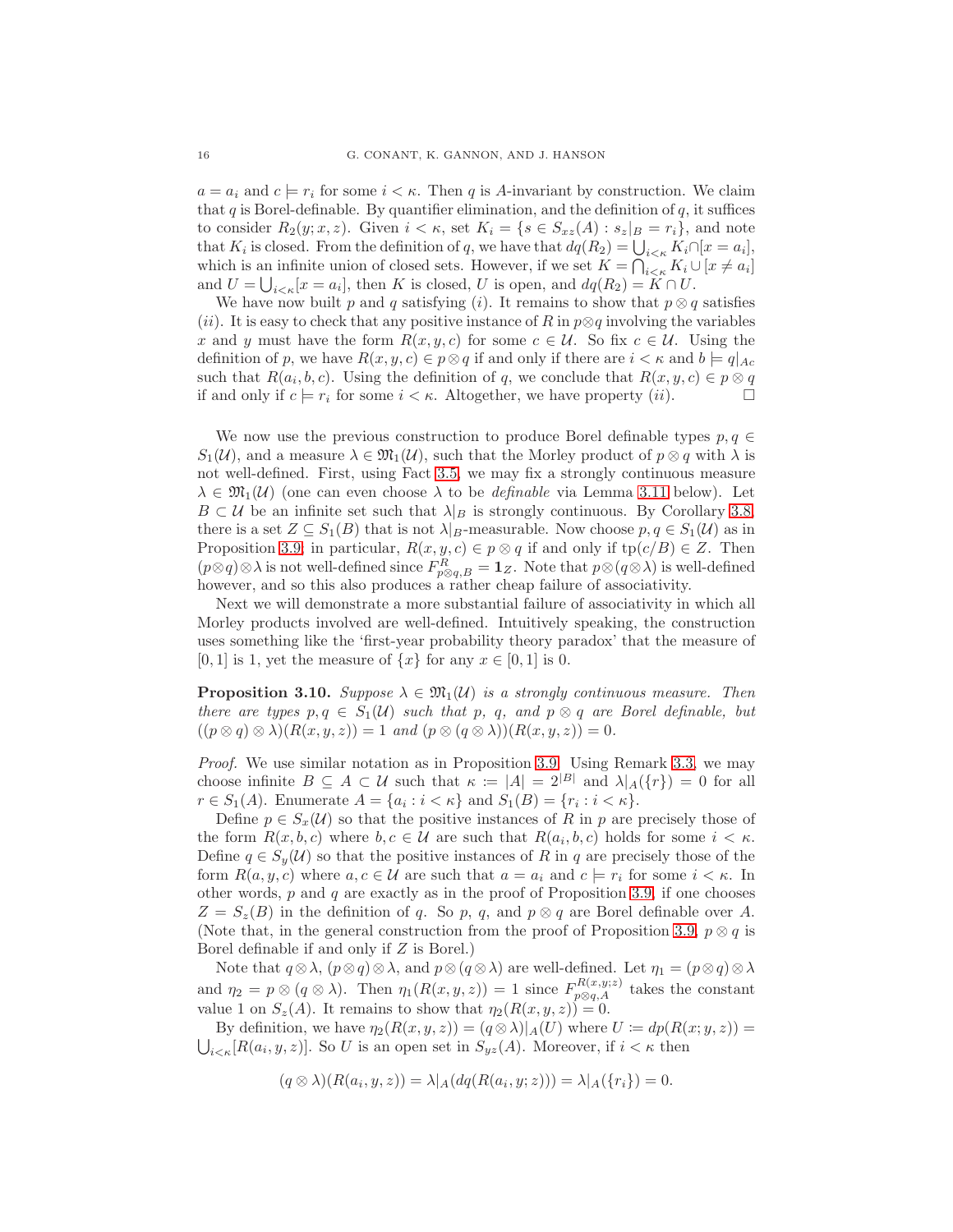So by compactness, Fact [1.1\(](#page-4-0)a), and finite additivity of  $(q \otimes \lambda)|_A$ , we have

$$
\eta_2(R(x,y,z)) = (q \otimes \lambda)|_A(U) \leq \sup_{I \in [\kappa]^{<\omega}} \sum_{i \in I} (q \otimes \lambda)|_A(R(a_i,y,z)) = 0. \qquad \Box
$$

In fact, we can strengthen the previous result using the existence of a *definable* strongly continuous measure in  $T_R$ , namely, the 'coin-flipping' measure, which independently assigns R-neighborhoods measure  $\frac{1}{2}$ . Similar measures on the random graph are studied by Albert in [\[2\]](#page-52-21).

<span id="page-16-2"></span>**Lemma 3.11.** There is an  $\emptyset$ -definable strongly continuous measure in  $\mathfrak{M}_1(\mathcal{U})$ .

*Proof.* Let  $\lambda$  be the unique measure in  $\mathfrak{M}_1(\mathcal{U})$  satisfying the property that if  $\theta_1(x), \ldots, \theta_n(x)$  are pairwise distinct (positive) instances of R in one free variable, and  $\psi_i(x)$  is either  $\theta_i(x)$  or  $\neg \theta_i(x)$ , then

$$
\lambda(\psi_1(x)\wedge\ldots\wedge\psi_n(x))=\frac{1}{2^n}.
$$

The justification that such a measure exists is given in Section [A.2](#page-43-2) of the appendix.

To see that  $\lambda$  is strongly continuous, fix  $n > 0$  and distinct  $a_1, \ldots, a_n \in \mathcal{U}$ . Suppose  $\theta(x) = \bigwedge_{i=1}^n \theta_i(x)$ , where  $\theta_i(x)$  is either  $R(x, a_i, a_i)$  or  $\neg R(x, a_i, a_i)$ . Then  $\lambda(\theta(x)) = \frac{1}{2^n}$ . Since the collection of all such  $\theta(x)$  forms a finite partition of  $\mathcal{U}^x$ , we conclude that  $\lambda$  is strongly continuous.

Finally, to see that  $\lambda$  is  $\emptyset$ -definable, fix a formula  $\varphi(x; y_1, \ldots, y_n)$ . By quantifierelimination, we may assume  $\varphi$  is a conjunction of atomic and negated atomic formulas. We may also assume without loss of generality that  $\varphi$  contains  $y_i \neq y_j$  for all  $i \leq j$ . Note that  $\lambda(X) = 0$  for any finite  $X \subseteq \mathcal{U}$ . Altogether, every consistent instance of  $\varphi$  has the same measure, and the result follows.

The two previous results together yield a strong failure of associativity for the Morley product in  $T_R$ , which also provides a counterpoint to Theorem [2.18.](#page-10-2)

<span id="page-16-1"></span>**Corollary 3.12.** There are  $p, q \in S_1(\mathcal{U})$  and  $\lambda \in S_1(\mathcal{U})$  such that p, q, and  $p \otimes q$ are Borel definable, and  $\lambda$  is  $\emptyset$ -definable, but  $((p \otimes q) \otimes \lambda)(R(x, y, z)) = 1$  and  $(p \otimes (q \otimes \lambda))(R(x, y, z)) = 0.$ 

Note that in the previous result,  $q \otimes \lambda$  and  $(p \otimes q) \otimes \lambda$  are also Borel definable by Theorem [2.18.](#page-10-2) One can further show that if  $\lambda$  is the specific measure from Lemma [3.11,](#page-16-2) then  $p \otimes (q \otimes \lambda)$  is Borel definable. But this involves a somewhat technical case analysis so we omit the details.

#### 4. Fim fam flim flam

<span id="page-16-0"></span>We now change our overall focus from Borel definability to stronger notions motivated by the study of model-theoretic tameness. In this section, we review several properties which, in the setting of NIP theories, characterize a canonical notion of 'generic stability' for invariant Keisler measures. These properties are referred to using the descriptors fim, fam, and dfs, which stand for frequency interpretation measure, finitely approximated measure, and definable and finitely satisfiable, respectively. See Definition [4.1](#page-17-0) below for full details. Much of the motivation for studying these notions comes from the fundamental result, due to Hrushovski, Pil-lay, and Simon [\[21\]](#page-52-2), that if T is NIP then  $\lim_{m \to \infty}$ , and dfs are equivalent. More precisely, we have the following implications:

$$
fim \Rightarrow fam \Rightarrow dfs \stackrel{\text{NIP}}{\Rightarrow} fm.
$$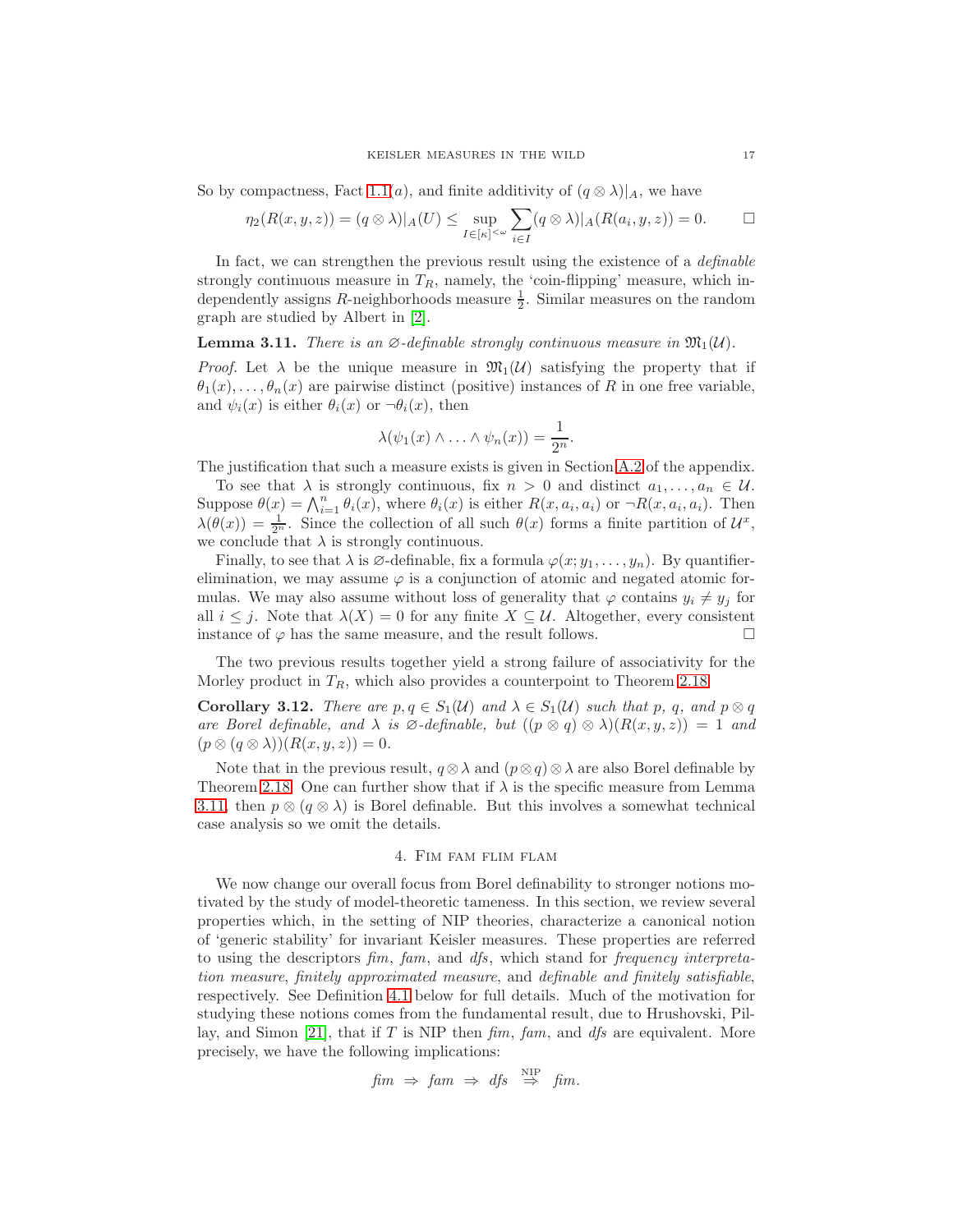The first implication is clear from the definitions below, the second is a standard exercise (see also [\[14,](#page-52-12) Proposition 2.30]), and the third is [\[21,](#page-52-2) Theorem 3.2]. The purpose of this section is to rapidly review the parade of definitions and basic facts about fim, fam, and dfs that we will need for later results.

Let T be a complete theory with monster model U. Given measures  $\mu, \nu \in$  $\mathfrak{M}_{x}(\mathcal{U})$ , and some  $\mathcal{L}_{\mathcal{U}}$ -formula  $\varphi(x, y)$ , we write  $\mu \approx_{\varepsilon}^{\varphi} \nu$  to denote that  $\mu(\varphi(x, b)) \approx_{\varepsilon}$  $\nu(\varphi(x,b))$  for all  $b \in \mathcal{U}^y$ . Note that if  $\mu$  and  $\nu$  are invariant over  $A \subset \mathcal{U}$  and  $\varphi(x,y)$ is an  $\mathcal{L}_A$ -formula, then  $\mu \approx_{\varepsilon}^{\varphi} \nu$  if and only if  $||F^{\varphi}_{\mu,A} - F^{\varphi}_{\nu,A}||_{\infty} < \varepsilon$ .

Given a Borel definable measure  $\mu \in \mathfrak{M}_x(\mathcal{U})$  and some  $n \geq 1$ , we define  $\mu^{(n)} \in$  $\mathfrak{M}_{x_1...x_n}(\mathcal{U})$  by setting  $\mu^{(1)} = \mu_{x_1}$  and  $\mu^{(n+1)} = \mu_{x_{n+1}} \otimes \mu^{(n)}_{x_1...x_n}$ . Note that even if  $\mu^{(n)}$  is not Borel definable for some n, the product involved in the definition of  $\mu^{(n+1)}$  is still well-defined. Also, if  $\mu$  is a type  $p \in S_x(\mathcal{U})$ , then one only needs invariance in order to define  $p^{(n)}$ .

We now recall the definitions of the properties mentioned above. For various reasons, these notions are more effective when formulated over small models, rather than arbitrary parameter sets. Thus we will now shift our focus to small models.

<span id="page-17-0"></span>Definition 4.1. Fix  $\mu \in \mathfrak{M}_{r}(\mathcal{U})$ .

- (1)  $\mu$  is finitely satisfiable in  $M \prec U$  if for any  $\mathcal{L}_U$ -formula  $\varphi(x)$ , if  $\mu(\varphi(x)) > 0$ then  $\varphi(x)$  is realized in M.
- (2)  $\mu$  is **dfs** if there is some  $M \prec U$  such that  $\mu$  is definable over M and finitely satisfiable in M. In this case, we also say that  $\mu$  is **dfs** over M.
- (3)  $\mu$  is **fam** ('finitely approximated measure') if there is some  $M \prec U$  such that, for any L-formula  $\varphi(x, y)$  and any  $\varepsilon > 0$ , there is  $\bar{a} \in (M^x)^n$  such that  $\mu \approx_{\varepsilon}^{\varphi} Av(\bar{a})$ . In this case, we also say that  $M$  is  $fam$  over  $M$ .
- (4)  $\mu$  is **fim** ('frequency interpretation measure') if there is some  $M \prec U$  such that, for any L-formula  $\varphi(x, y)$ , there is a sequence  $(\theta_n(x_1, \ldots, x_n))_{n=1}^{\infty}$  of consistent  $\mathcal{L}_M$ -formulas satisfying the following properties:
	- (i) For any  $\varepsilon > 0$  there is some  $n(\varepsilon) \ge 1$  such that, if  $n \ge n(\varepsilon)$  and  $\bar{a} \models \theta_n$ , then  $\mu \approx_{\varepsilon}^{\varphi} Av(\bar{a})$ .
	- (*ii*)  $\lim_{n\to\infty}\mu^{(n)}(\theta_n)=1.$

In this case, we also say that  $M$  is  $\lim_{M \to \infty}$  over  $M$ .

The definition of  $\lim$  implicitly assumes that the Morley products  $\mu^{(n)}$  are welldefined. This is justified by the fact that condition (i) ensures  $\mu$  is fam (since we work over small models), and thus definable. We also note the following easy facts.

### **Remark 4.2.** Fix  $\mu \in \mathfrak{M}_x(\mathcal{U})$  and  $M \prec \mathcal{U}$ .

(1) If  $\mu$  is finitely satisfiable in M then it is invariant over M.

(2) If  $\bar{a} \in (M^x)^n$  then  $Av(\bar{a}) \in \mathfrak{M}_x(\mathcal{U})$  is fim over M.

Next we review basic properties about approximations.

**Definition 4.3.** Given a measure  $\mu \in \mathfrak{M}_x(\mathcal{U})$ , an  $\mathcal{L}_\mathcal{U}$ -formula  $\varphi(x, y)$ , an integer  $n \geq 1$ , and some  $C \subseteq [0,1]$ , let  $\bar{x} = (x_1, \ldots, x_n)$  and define

$$
\mathrm{Av}^n_C(\mu,\varphi) = \{\bar{a} \in \mathcal{U}^{\bar{x}} : |\mu(\varphi(x,b)) - \mathrm{Av}(\bar{a})(\varphi(x,b))| \in C \text{ for all } b \in \mathcal{U}^y\}.
$$

Note that a measure  $\mu \in \mathfrak{M}_{x}(\mathcal{U})$  is fam over  $M \prec \mathcal{U}$  if and only if, for any  $\mathcal{L}$ formula  $\varphi(x, y)$  and  $\varepsilon > 0$ , there is some  $n \ge 1$  such that  $Av_{\le \varepsilon}^n(\mu, \varphi) \cap (M^x)^n \ne \emptyset$ .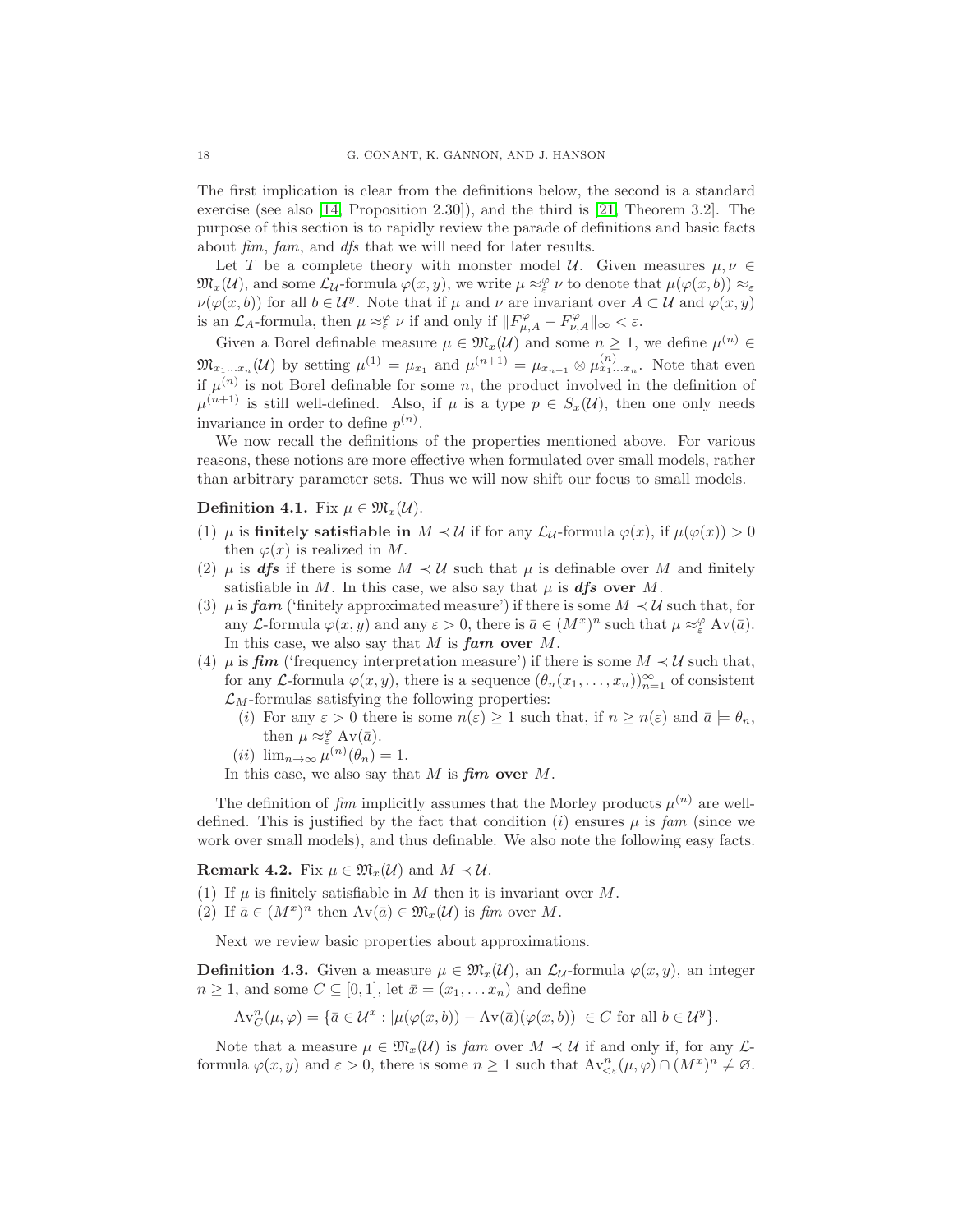**Lemma 4.4.** Suppose  $\mu \in \mathfrak{M}_x(\mathcal{U})$  is Borel definable and  $\varphi(x, y)$  is an  $\mathcal{L}_\mathcal{U}$ -formula. Then for any  $\bar{a} \in Av^n_{\leq \varepsilon}(\mu, \varphi)$  and any  $\nu \in \mathfrak{M}_y(\mathcal{U})$ , we have

$$
(\mu \otimes \nu)(\varphi(x,y)) \approx_{\varepsilon} (\mathrm{Av}(\bar{a}) \otimes \nu)(\varphi(x,y)) = \frac{1}{n} \sum_{n=1}^{n} \nu(\varphi(a_i, y)).
$$

*Proof.* This is a straightforward calculation (integrate over  $S_y(M)$ , where  $M \prec U$ is such that  $\varphi(x, y)$  is over M,  $\mu$  is Borel definable over M, and  $\bar{a} \in M^{\bar{x}}$ ).

Next we work toward a characterization of  $\lim$  (Proposition [4.7](#page-18-0) below), which will be useful in several later results.

<span id="page-18-1"></span>**Lemma 4.5.** Suppose  $\mu \in \mathfrak{M}_x(\mathcal{U})$  is definable over  $A \prec \mathcal{U}$ . Then, for any  $\mathcal{L}_A$ formula  $\varphi(x, y)$  and any  $n \geq 1$  and  $\varepsilon > 0$ ,  $Av_{\leq \varepsilon}^n(\mu, \varphi)$  is type-definable over A, and  $Av^n_{\leq \varepsilon}(\mu, \varphi)$  is co-type-definable over A.

*Proof.* Fix  $\varphi(x, y), n \geq 1$ , and  $\varepsilon > 0$ . For any closed set  $C \subseteq [0, 1]$ , we have a well-defined y-type " $\mu(\varphi(x, y)) \in C$ " over A. Let  $q_C(\bar{x}, y)$  be the type defined by

$$
\bigwedge_{i=0}^{n} \left( (\mathrm{Av}(\bar{x})(\varphi(x,y)) = \frac{i}{n}) \to \left( \mu(\varphi(x,y)) \in C + \frac{i}{n} \right) \vee \left( \mu(\varphi(x,y)) \in \frac{i}{n} - C \right) \right).
$$

Then  $(\bar{a}, b) \models q_C$  if and only if  $|\mu(\varphi(x, b)) - Av(\bar{a})(\varphi(x, b))| \in C$ . Now  $Av_{\leq \varepsilon}^n(\mu, \varphi)$ is defined by  $\forall y \, q_{[0,\varepsilon]}(\bar{x},y)$ , and  $\neg Av^n_{\leq \varepsilon}(\mu,\varphi)$  is defined by  $\exists y \, q_{[\varepsilon,1]}(\bar{x},y)$ , both of which are types over A.

**Definition 4.6.** Suppose  $\mu \in \mathfrak{M}_x(\mathcal{U})$  and  $\varphi(x, y)$  is an L-formula. Given  $\varepsilon > 0$ , we say that a sequence  $(\chi_n(x_1,\ldots,x_n))_{n=1}^{\infty}$  of  $\mathcal{L}_{\mathcal{U}}$ -formulas is a  $(\varphi,\varepsilon)$ -approximation sequence for  $\mu$  if, for all  $n \geq 1$ , we have  $Av_{\leq \varepsilon/2}^n(\mu, \varphi) \subseteq \chi_n(\mathcal{U}^{\bar{x}}) \subseteq Av_{\leq \varepsilon}^n(\mu, \varphi)$ . We also say that such a sequence is **over**  $A \subset \overline{\mathcal{U}}$  if each  $\chi_n$  is an  $\mathcal{L}_A$ -formula.

Note that, by Lemma [4.5,](#page-18-1) if  $\mu \in \mathfrak{M}_x(\mathcal{U})$  is definable over  $A \subset \mathcal{U}$ , then for any L-formula  $\varphi(x, y)$  and  $\varepsilon > 0$ , there is a  $(\varphi, \varepsilon)$ -approximation sequence for  $\mu$  over A (but the formulas in the sequence may be unsatisfiable).

<span id="page-18-0"></span>**Proposition 4.7.** Suppose  $\mu \in \mathfrak{M}_x(\mathcal{U})$  is definable over  $M \prec \mathcal{U}$ . Then the following are equivalent.

- (i)  $\mu$  is fim over M.
- (ii) For any  $\mathcal{L}$ -formula  $\varphi(x, y)$  and  $\varepsilon > 0$ , there is a  $(\varphi, \varepsilon)$ -approximation sequence  $(\chi_n)_{n=0}^{\infty}$  for  $\mu$  over M such that  $\lim_{n\to\infty} \mu^{(n)}(\chi_n) = 1$ .
- (iii) For any L-formula  $\varphi(x, y)$  and  $\varepsilon > 0$ , if  $(\chi_n)_{n=0}^{\infty}$  is a  $(\varphi, \varepsilon)$ -approximation sequence for  $\mu$  over M, then  $\lim_{n\to\infty}\mu^{(n)}(\chi_n)=1$ .

*Proof.* (i)  $\Rightarrow$  (iii). Assume  $\mu$  is fim over M. Fix an L-formula  $\varphi(x, y)$ . Since  $\mu$ is fim, there are formulas  $(\theta_n(x_1,\ldots,x_n))_{n=1}^{\infty}$  such that  $\lim_{n\to\infty}\mu^{(n)}(\theta_n)=1$  and, for all  $\varepsilon > 0$ , we have  $\theta_n(\mathcal{U}^{\bar{x}}) \subseteq \text{Av}_{\leq \varepsilon/2}^n(\mu, \varphi)$  for sufficiently large n. Now fix  $\varepsilon > 0$ , and let  $(\chi_n)_{n=1}^{\infty}$  be a  $(\varphi, \varepsilon)$ -approximation sequence for  $\mu$  over M. Then  $\theta_n(\mathcal{U}^{\bar{x}}) \subseteq$  $Av_{\leq \varepsilon/2}^n(\mu, \varphi) \subseteq \chi_n(\mathcal{U}^{\bar{x}})$  for sufficiently large n, and so  $\lim_{n\to\infty}\mu^{(n)}(\chi_n) = 1$ .

 $(iii) \Rightarrow (ii)$  is trivial since approximation sequences for  $\mu$  exist by Lemma [4.5.](#page-18-1)

 $(ii) \Rightarrow (i)$ . Assume  $\mu$  satisfies  $(ii)$ , and fix an  $\mathcal{L}$ -formula  $\varphi(x, y)$ . For all  $i \geq 1$ , we have an  $\mathcal{L}_M$ -formula  $\chi_{n_i}(x_1,\ldots,x_{n_i})$  such that  $\chi_{n_i}(\mathcal{U}^{x_1...x_{n_i}}) \subseteq \text{Av}^{n_i}_{\leq 1/i}(\mu,\varphi)$ and  $\mu^{(n_i)}(\chi_{n_i}) \geq 1 - 1/i$ . This suffices to prove that  $\mu$  is fim over M (similar to the proof of [\[11,](#page-52-10) Proposition 3.2]).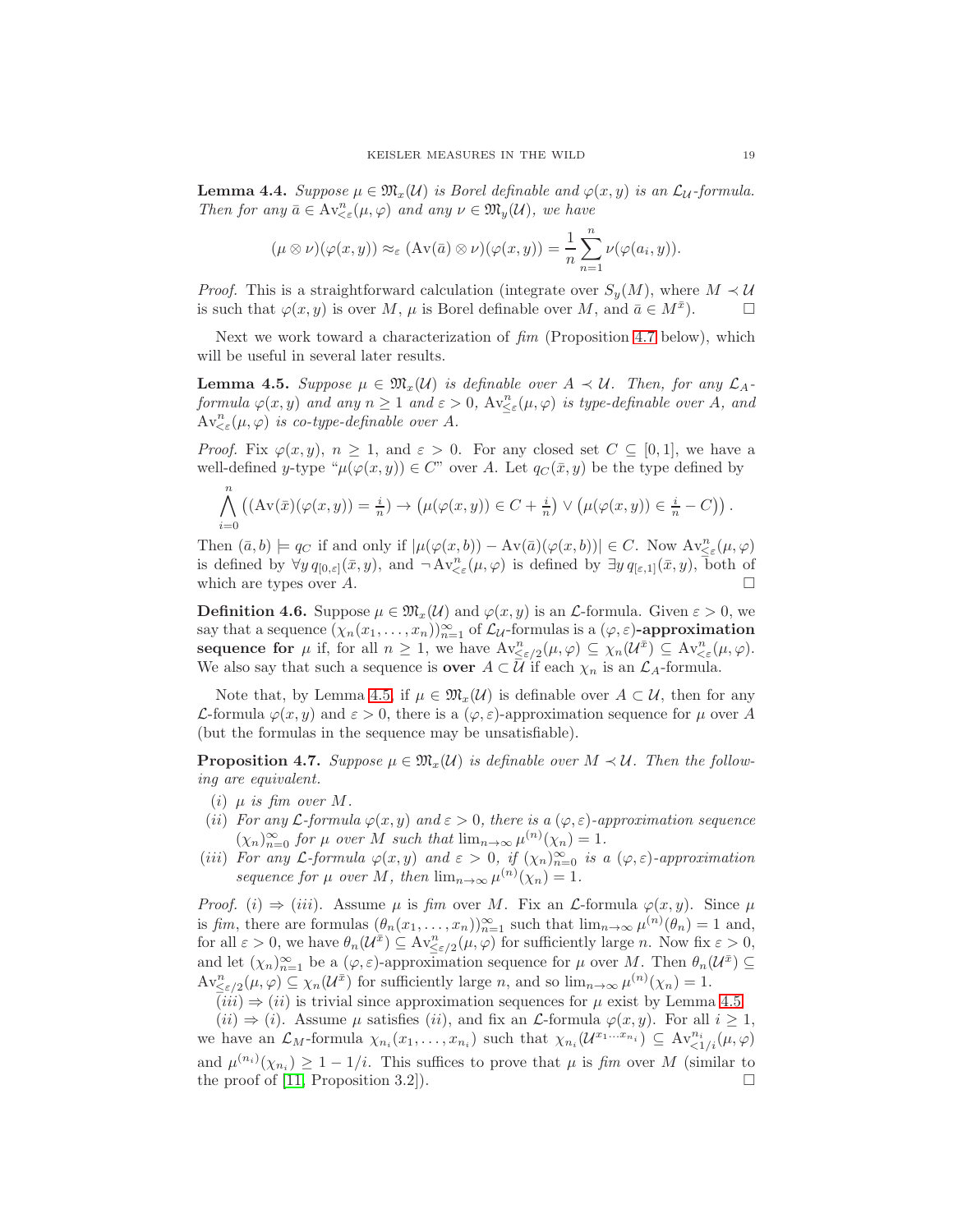We now summarize the situation concerning the analogue of Corollary [2.2](#page-5-2) for various properties of measures.

**Proposition 4.8.** Suppose  $\mu \in \mathfrak{M}_{x}(\mathcal{U})$  is fim (resp., fam, finitely satisfiable in some small model, definable, or Borel definable), and also invariant over  $M \prec U$ . Then  $\mu$  is fim over M (resp., fam over M, finitely satisfiable in M, definable over M, or Borel definable over M).

Proof. Corollary [2.2](#page-5-2) provides the Borel definable case, and the definable case is similar (see Remark [2.3\)](#page-5-4). The finitely satisfiable case is a straightforward modification of the proof for types, e.g., as in [\[27,](#page-52-9) Lemma 2.18]. See [\[14,](#page-52-12) Proposition 2.18] for details. It remains to consider fim and fam.

Suppose  $\mu$  is fam. Fix an *L*-formula  $\varphi(x, y)$  and  $\varepsilon > 0$ . We want to find  $n \geq 1$  such that  $Av_{\leq \varepsilon}^n(\mu, \varphi) \cap M^{\bar{x}} \neq \varnothing$ . By assumption, there is some  $n \geq 1$  and  $\bar{a}^* \in Av_{\leq \varepsilon/2}^n(\mu, \varphi) \cap \mathcal{U}^{\bar{x}}$ . Since  $\mu$  is definable and M-invariant, it is definable over M. So  $\bar{\mathrm{Av}}_{\leq \varepsilon/2}^n(\mu, \varphi)$  is type-definable over M, and contained in  $\mathrm{Av}_{\leq \varepsilon}^n(\mu, \varphi)$ , which is co-type-definable over M. Therefore we may find an  $\mathcal{L}_M$ -formula  $\chi(x_1, \ldots, x_n)$ such that  $Av_{\leq \varepsilon/2}^n(\mu, \varphi) \subseteq \chi(\mathcal{U}^{\bar{x}}) \subseteq Av_{\leq \varepsilon}^n(\mu, \varphi)$ . Then  $\mathcal{U} \models \chi(\bar{a}^*)$  and so, since  $M \prec \mathcal{U}$ , there is  $\bar{a} \in (M^x)^n$  such that  $M \models \chi(\bar{a})$ . So  $\bar{a} \in Av^n_{\leq \varepsilon}(\mu, \varphi) \cap M^{\bar{x}}$ .

Finally, suppose  $\mu$  is fim. Fix an  $\mathcal{L}$ -formula  $\varphi(x, y)$  and  $\varepsilon > 0$ . Then there is a  $(\varphi, \varepsilon/2)$ -approximation sequence  $(\chi_n^*)_{n=0}^{\infty}$  for  $\mu$  such that  $\lim_{n\to\infty} \mu^{(n)}(\chi_n^*) = 1$ . As before,  $\mu$  is definable over M. Let  $(\chi_n)_{n=0}^{\infty}$  be  $(\varphi, \varepsilon)$ -approximation sequence for  $\mu$ over M. Then  $\chi_n^*(\mathcal{U}^{\bar{x}}) \subseteq \chi_n(\mathcal{U}^{\bar{x}})$  for all  $n \geq 1$ , which implies  $\lim_{n \to \infty} \mu^{(n)}(\chi_n) = 1$ . So  $\mu$  is fim over M by Proposition [4.7.](#page-18-0)

Next we summarize what is known about the preservation of various properties with respect to Morley products.

**Proposition 4.9.** Fix  $\mu \in \mathfrak{M}_x(\mathcal{U}), \nu \in \mathfrak{M}_y(\mathcal{U}),$  and  $M \prec \mathcal{U}$ .

- (a) If  $\mu$  and  $\nu$  are fam (resp., definable) over M, then  $\mu \otimes \nu$  is fam (resp., definable) over M.
- (b)  $\mu$  and  $\nu$  are finitely satisfiable in M, and  $\mu$  is Borel definable or  $\nu$  is a type, then  $\mu \otimes \nu$  is finitely satisfiable in M.

*Proof.* Part  $(a)$ . See Propositions 2.10 and 2.6 of [\[11\]](#page-52-10).

Part (b). See [\[21,](#page-52-2) Lemma 1.6]. The authors there do not explicitly assume  $\mu$  is Borel definable (which is needed for  $\mu \otimes \nu$  to be well-defined). Instead, they assume T is NIP so that this becomes automatic. See also [\[14,](#page-52-12) Proposition 2.25].  $\Box$ 

In contrast to the previous result, we have already seen that Borel definable measures are not necessarily closed under Morley products. In [\[11\]](#page-52-10) it is claimed that this is also the case for  $\lim_{m \to \infty}$  measures, due to an example from [\[1\]](#page-52-11). However, that example turns out not to work (see Section [8.1\)](#page-36-2) and it remains an open question whether *fim* measures are closed under Morley products (see the end of Section [6](#page-25-0)) for further discussion).

Finally, in preparation for the main result in Section [6,](#page-25-0) we make some easy observations about convex combinations.

<span id="page-19-0"></span>**Proposition 4.10.** Fix  $M \prec U$ , and suppose  $\mu, \nu \in \mathfrak{M}_x(U)$  are fam over M (resp., finitely satisfiable in M, definable over M, or Borel definable over M). Then, for any  $r \in [0,1], \lambda := r\mu + (1-r)\nu$  is fam over M (resp, finitely satisfiable in M, definable over  $M$ , or Borel definable over  $M$ ).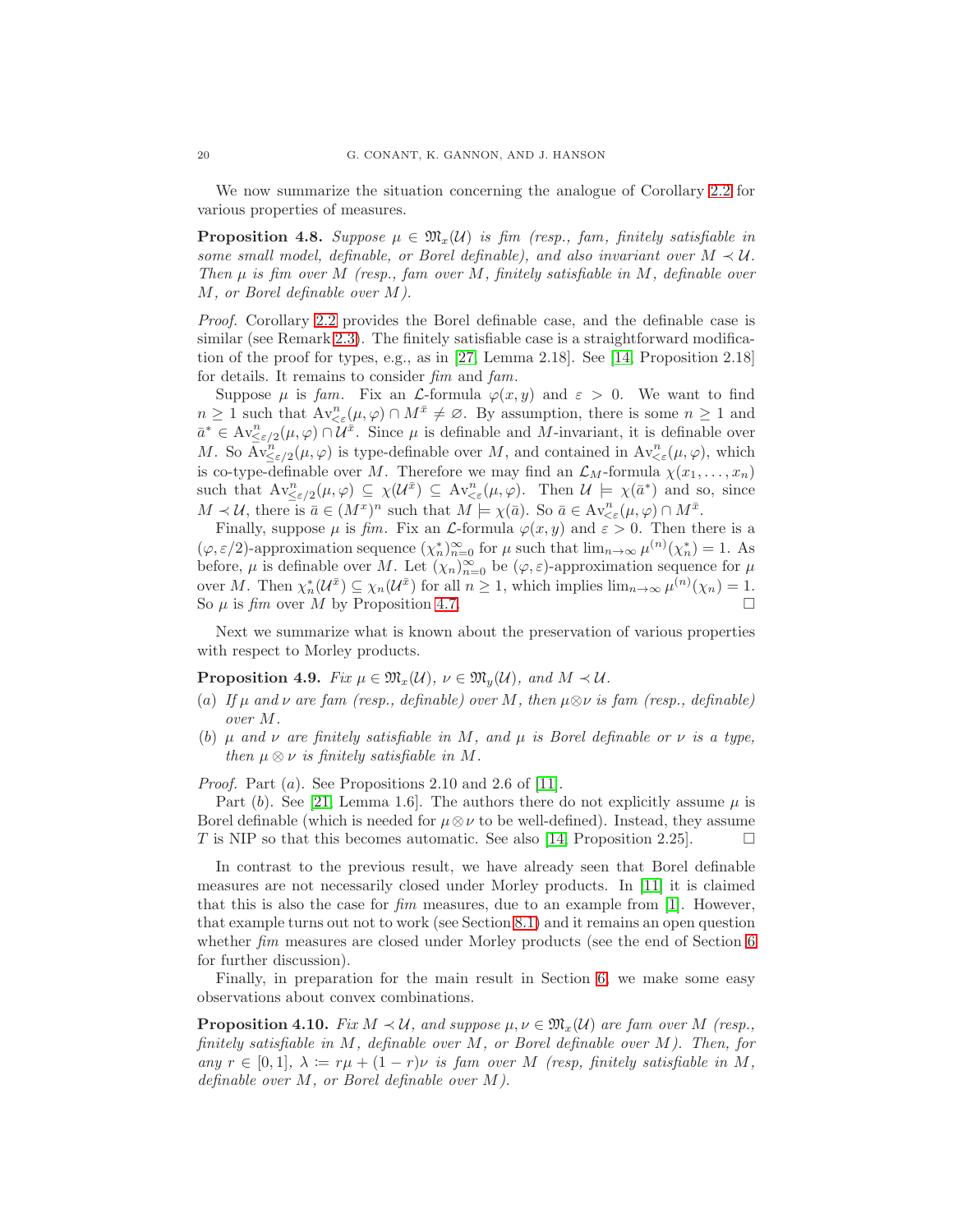*Proof.* Fix a formula  $\varphi(x, y)$ . Note that, in any case,  $\mu$  is invariant over M. If  $\mu$ and  $\nu$  are definable (resp., Borel definable), then  $F^{\varphi}_{\mu,M}$  and  $F^{\varphi}_{\nu,M}$  are continuous (resp., Borel), and so  $F^{\varphi}_{\lambda,M} = rF^{\varphi}_{\mu,M} + (1-r)F^{\varphi}_{\nu,M}$  is continuous (resp., Borel), which implies  $\lambda$  is definable (resp., Borel definable) with respect  $\varphi(x, y)$ . Also, if  $\mu$ and  $\nu$  are both finitely satisfiable in M, then it is clear that  $\lambda$  is too.

Finally, suppose  $\mu$  and  $\nu$  are fam over M. Fix  $\varepsilon > 0$ . Then there are  $\bar{a}, b \in$  $(M^x)^{<\omega}$  such that  $\mu \approx_{\varepsilon}^{\varphi} \text{Av}(\bar{a})$  and  $\nu \approx_{\varepsilon}^{\varphi} \text{Av}(\bar{b})$ . Let  $\eta = r \text{Av}(\bar{a}) + (1 - r) \text{Av}(\bar{b})$ . Then  $\lambda \approx_{\varepsilon}^{\varphi} \eta$ , and it is easy to find some  $\bar{c} \in (M^x)^{<\omega}$  such that  $\eta \approx_{\varepsilon}^{\varphi} Av(\bar{c})$ . So  $\lambda \approx_{2\varepsilon}^{\varphi} \text{Av}(\overline{c})$ . This shows  $\lambda$  is fam over M.

<span id="page-20-0"></span>Once again, fim measures are missing from the previous result. We will show in Theorem [6.2](#page-26-0) that fim measures are also closed under convex combinations.

#### 5. Commuting measures

Let T be a complete  $\mathcal{L}\text{-theory}$  with monster model  $\mathcal{U}\text{.}$  In this section, we investigate pairs of measures that commute. Let us start with some results from the literature. The first is an easy exercise.

<span id="page-20-1"></span>**Proposition 5.1.** If  $p \in S_x(\mathcal{U})$  is definable and  $\nu \in \mathfrak{M}_y(\mathcal{U})$  is finitely satisfiable in some small model, then  $p \otimes \nu = \nu \otimes p$ .

*Proof.* The argument is similar to that of [\[20,](#page-52-8) Lemma 3.4] (which assumes  $\nu$  is a type). Fix an  $\mathcal{L}_U$ -formula  $\varphi(x, y)$  and let  $M \prec \mathcal{U}$  be such that  $\varphi(x, y)$  is over M, p is definable over M, and  $\nu$  is finitely satisfiable in M. Choose an  $\mathcal{L}_M$ -formula  $\psi(y)$  such that  $\varphi(x, b) \in p$  if and only if  $\mathcal{U} \models \psi(b)$ . Let  $a \models p|_M$ . Then we have  $\varphi(a, M^y) = \psi(M^y)$ , and so  $\nu(\varphi(a, y) \Delta \psi(y)) = 0$  since  $\nu$  is finitely satisfiable in M. Therefore  $(p \otimes \nu)(\varphi(x, y)) = \nu(\psi(y)) = \nu(\varphi(a, y)) = (\nu \otimes p)(\varphi(x, y)).$ 

An obvious question is whether the previous result holds when  $p$  is replaced by a definable global measure (and  $\nu$  is also Borel definable so that both products are well-defined). We will show later on that this is not the case (see Example [5.9\)](#page-23-0). However, Hrushovski, Pillay, and Simon [\[21\]](#page-52-2) proved the following generalization and elaboration of Proposition [5.1](#page-20-1) in the setting of NIP theories.

<span id="page-20-2"></span>Theorem 5.2 (Hrushovski, Pillay, Simon [\[21\]](#page-52-2)). Assume T is NIP.

- (a) If  $\mu \in \mathfrak{M}_x(\mathcal{U})$  is definable, and  $\nu \in \mathfrak{M}_y(\mathcal{U})$  is finitely satisfiable in some small model, then  $\mu \otimes \nu = \nu \otimes \mu$ .
- (b) If  $\mu \in \mathfrak{M}_x(\mathcal{U})$  is dfs, then  $\mu \otimes \nu = \nu \otimes \mu$  for any invariant  $\nu \in \mathfrak{M}_y(\mathcal{U})$ .
- (c) If  $\mu \in \mathfrak{M}_x(\mathcal{U})$  is invariant, then it is dfs if and only if  $\mu_x \otimes \mu_{x'} = \mu_{x'} \otimes \mu_x$ .

In this section, we pursue results along the lines of adapting Theorem [5.2](#page-20-2) to arbitrary theories. First, we briefly note that outside of NIP, self-commuting measures (in the sense of Theorem  $5.2(c)$ ) need not have any special properties.

**Example 5.3.** Let  $T$  be the theory of the random graph. Then any invariant global type in a singleton free variable commutes with itself. On other hand, for any  $M \prec U$  and  $Z \subseteq S_1(M)$ , there is a unique non-algebraic M-invariant type  $p_Z \in S_1(\mathcal{U})$  such that  $E(x, b) \in p_Z$  if and only if  $tp(b/M) \in Z$ . So  $p_Z$  is Borel definable (resp., definable) if and only if Z is Borel (resp., clopen). Note also that the 'generic' definable types  $p_{\emptyset}$  and  $p_{S_1(M)}$  are not finitely satisfiable in M. In fact, T has no nontrivial dfs global measures (see [\[11,](#page-52-10) Theorem 4.9]).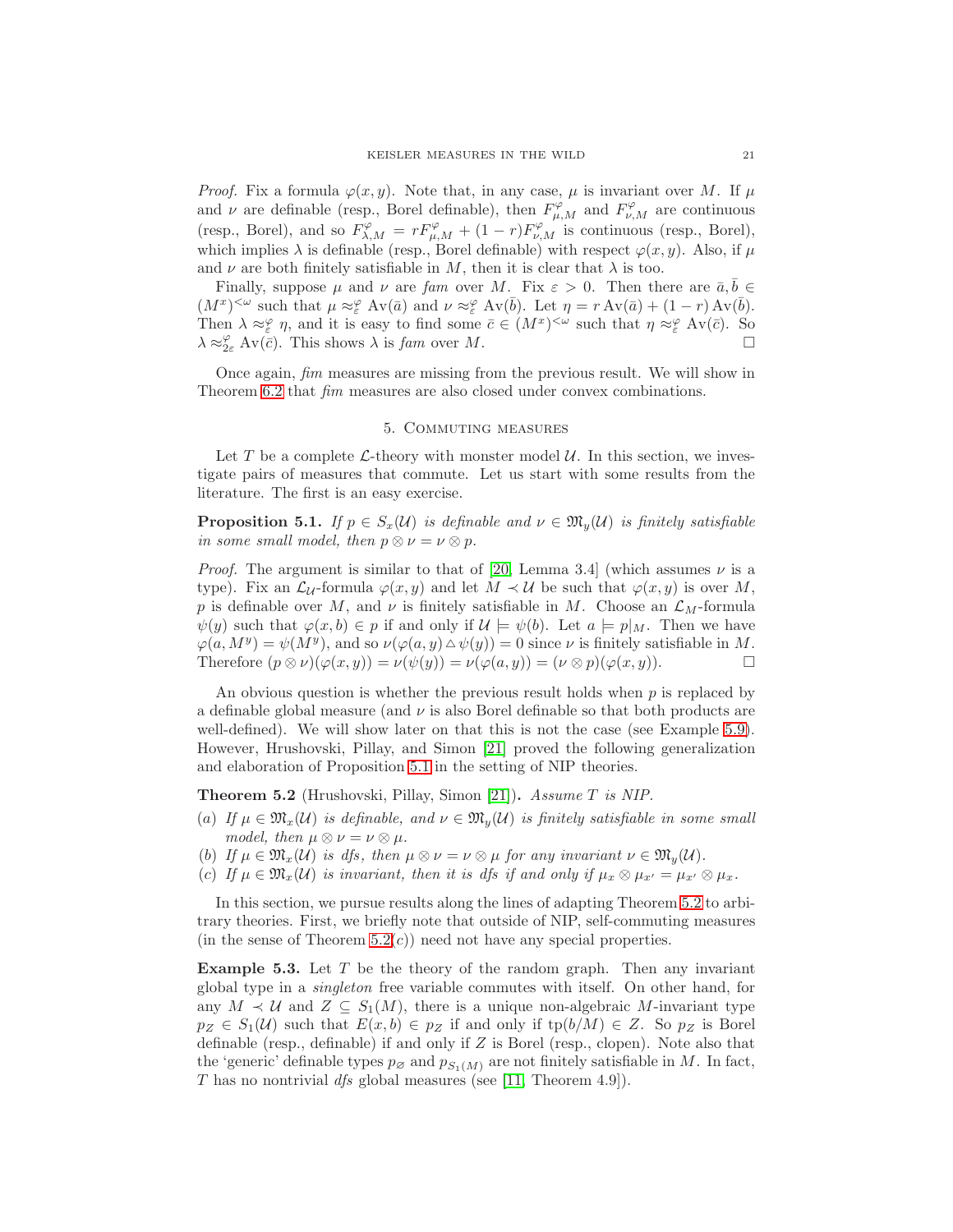The first goal this section is a suitable generalization of Theorem  $5.2(a)$  for arbitrary theories. The original proof of this theorem relied on a fundamental property of measures in the NIP setting, namely, that any Keisler measure can be locally uniformly approximated by averaging on a finite collection of types in the support of the given measure. Using this, the authors of [\[21\]](#page-52-2) were able to reduce the problem of whether a finitely satisfiable measure commutes with a definable measure to the question of whether a finitely satisfiable type commutes with a definable measure (note the duality to Proposition [5.1](#page-20-1) in this statement). That being said, the proof of this 'easier' problem remained nontrivial and still required the use of NIP, along with the weak law of large numbers. Unfortunately there are two major obstacles one finds when trying to directly adapt this proof of Theorem [5.2\(](#page-20-2)a) to the general setting. First, Keisler measures in the wild do not admit approximations by types as discussed above. Secondly, and more importantly, the statement in total generality is false. Indeed, Proposition [7.14](#page-34-0) gives an example of a dfs type and a definable measure that do not commute. Therefore the dual version of Proposition [5.1](#page-20-1) alluded to above fails outside of NIP.

Fortunately however, one can give a simpler proof of Theorem  $5.2(a)$  in the NIP context by treating smooth extensions of measures as analogous to realizations of types, along with some elementary topology (see [\[15,](#page-52-22) Proposition 3.6]). By embracing this ideology, and widening the focus to commuting extensions of measures, we will recover a 'deviant' generalization of Theorem  $5.2(a)$ , which applies to general theories and has a purely topological proof. This generalization is given in Theorem [5.7](#page-22-0) below. We start with some topological lemmas.

Recall that  $\mathfrak{M}_{x}(\mathcal{U})$  is a compact Hausdorff space under the subspace topology induced from  $[0, 1]^{Def_x(\mathcal{U})}$ .

<span id="page-21-0"></span>**Lemma 5.4.** Suppose  $\mu \in \mathfrak{M}_x(\mathcal{U})$  is definable. Then for any  $\mathcal{L}_{\mathcal{U}}$ -formula  $\varphi(x, y)$ , the map  $\nu \mapsto (\mu \otimes \nu)(\varphi(x, y))$  is continuous from  $\mathfrak{M}_u(\mathcal{U})$  to [0, 1].

Proof. This involves similar calculations as in the proofs of [\[6,](#page-52-18) Proposition 6.3] and [\[11,](#page-52-10) Proposition 2.6]. Fix an  $\mathcal{L}_U$ -formula  $\varphi(x, y)$ , and fix  $A \subset \mathcal{U}$  such that  $\varphi(x, y)$ is over A and  $\mu$  is definable over A. Fix  $\varepsilon > 0$ . By Fact [2.15,](#page-10-0) there are  $\mathcal{L}_A$ -formulas  $\psi_1(y), \ldots, \psi_n(y)$  and  $r_1, \ldots, r_n \in [0,1]$  such that  $||F^{\varphi}_{\mu,A} - \sum_{i=1}^n r_i \mathbf{1}_{\psi_i(y)}||_{\infty} < \varepsilon$ . Hence, for arbitrary  $\nu \in \mathfrak{M}_y(\mathcal{U})$ , we have

$$
(\mu \otimes \nu)(\varphi(x,y)) = \int_{S_y(A)} F_{\mu}^{\varphi} d\nu \approx_{\varepsilon} \int_{S_y(A)} \sum_{i=1}^n \mathbf{1}_{\psi_i(y)} d\nu = \sum_{i=1}^n r_i \nu(\psi_i(y)).
$$

By definition of the topology on  $\mathfrak{M}_y(\mathcal{U})$ , the map  $\nu \mapsto \nu(\psi_i(y))$  is continuous. So the map  $\nu \mapsto \sum_{i=1}^n r_i \nu(\psi_i(y))$  is also continuous since it is a linear combination of continuous functions. Since  $\nu$  was arbitrary we have

$$
\sup_{\nu \in \mathfrak{M}_y(\mathcal{U})} \left| (\mu \otimes \nu)(\varphi(x, y)) - \sum_{i=1}^n r_i \nu(\psi_i(y)) \right| < \varepsilon.
$$

Therefore  $\nu \mapsto (\mu \otimes \nu)(\varphi(x, y))$  is a uniform limit of continuous functions, and hence is continuous.  $\Box$ 

In the subsequent results, we will consider pairs of global measures in the same variable sort, which have the same restriction to some small model. Thus we take a moment to point out various subtleties that arise. In particular, suppose  $\mu \in \mathfrak{M}_x(\mathcal{U})$ is Borel definable over  $A \subset \mathcal{U}$ , and  $\nu, \hat{\nu} \in \mathfrak{M}_v(\mathcal{U})$  are such that  $\nu|_A = \hat{\nu}|_A$ . Then we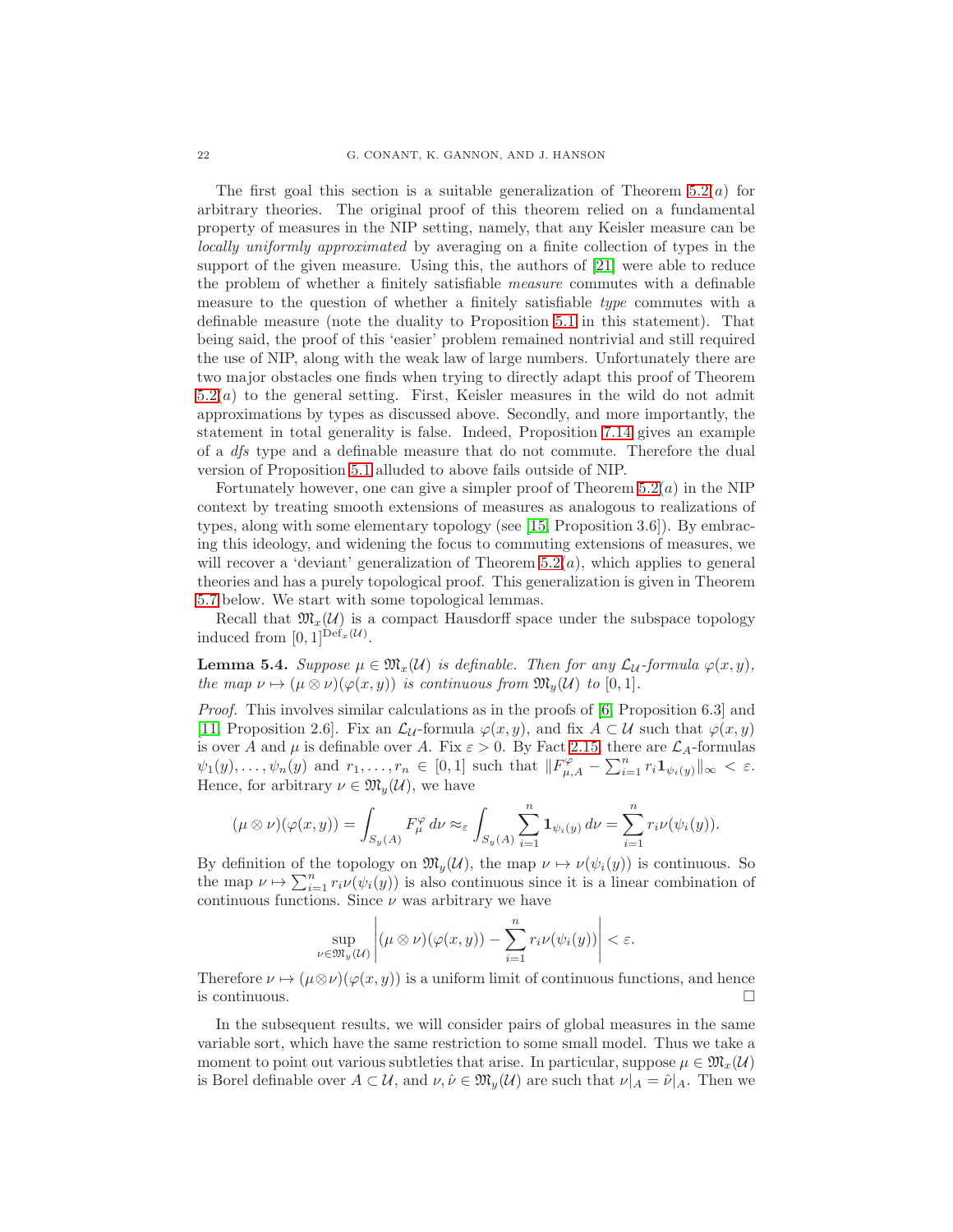trivially have  $(\mu \otimes \nu)|_A = (\mu \otimes \hat{\nu})|_A$ . But note that this can fail if  $\mu$  is only Borel definable over some larger  $B \supseteq A$ , since in this case the Morley products with  $\mu$  must be computed with respect to  $\nu|_B$  and  $\hat{\nu}|_B$  (even when applied to  $\mathcal{L}_A$ -formulas). It is also important to point out that if we instead have  $\mu, \hat{\mu} \in \mathfrak{M}_x(\mathcal{U})$  Borel definable over A, with  $\mu|_A = \hat{\mu}|_A$ , then one *cannot* necessarily conclude  $(\mu \otimes \nu)|_A = (\hat{\mu} \otimes \nu)|_A$ for a given  $\nu \in \mathfrak{M}_y(\mathcal{U})$ .

**Definition 5.5.** Suppose  $\mu \in \mathfrak{M}_{x}(\mathcal{U})$  is Borel definable over  $A \subset \mathcal{U}$ . Then a Borel definable measure  $\nu \in \mathfrak{M}_v(\mathcal{U})$  A-commutes with  $\mu$  if  $(\mu \otimes \nu)|_A = (\nu \otimes \mu)|_A$ . Define  $C_y^{\mu}(A)$  to be the set of measures in  $\mathfrak{M}_y(\mathcal{U})$  that are Borel definable over A and A-commute with  $\mu$ .

As we will see below, Theorem  $5.2(a)$  can be viewed as a question of when  $C_y^{\mu}(A)$  contains certain limit points. The next lemma describes a technical scenario in which this can happen.

<span id="page-22-1"></span>**Lemma 5.6.** Suppose  $\mu \in \mathfrak{M}_x(\mathcal{U})$  is definable over A, and  $\nu \in \mathfrak{M}_y(\mathcal{U})$  is a Borel definable measure, which is the limit of a net  $(\nu_i)_{i\in I}$  from  $C_y^{\mu}(A)$ . If  $\mu|_A$  has a definable global extension  $\hat{\mu} \in \mathfrak{M}_x(\mathcal{U})$ , which A-commutes with  $\nu$  and  $\nu_i$  for all  $i \in I$ , then  $\nu \in C_y^{\mu}(A)$ .

*Proof.* We first note that  $\nu$  is A-invariant, and thus Borel definable over A by Corol-lary [2.2.](#page-5-2) Now fix an  $\mathcal{L}_A$ -formula  $\varphi(x, y)$ . Then we have the following calculations (individual steps are justified afterward):

$$
(\mu \otimes \nu)(\varphi(x, y)) = \lim_{i \in I} (\mu \otimes \nu_i)(\varphi(x, y)) = \lim_{i \in I} (\nu_i \otimes \mu)(\varphi(x, y))
$$
  
= 
$$
\lim_{i \in I} (\nu_i \otimes \hat{\mu})(\varphi(x, y)) = \lim_{i \in I} (\hat{\mu} \otimes \nu_i)(\varphi(x, y)) = (\hat{\mu} \otimes \nu)(\varphi(x, y))
$$
  
= 
$$
(\nu \otimes \hat{\mu})(\varphi(x, y)) = (\nu \otimes \mu)(\varphi(x, y)).
$$

The first and fifth equalities above use Lemma [5.4;](#page-21-0) the second equality uses the assumption that  $\nu_i$  is in  $C_y^{\mu}(A)$ ; the third and seventh equalities use  $\mu|_A = \hat{\mu}|_A$ ; and the fourth and sixth equalities use the commutativity assumptions on  $\hat{\mu}$ .  $\Box$ 

Note that in the statement of Lemma [5.6,](#page-22-1) we do not need to assume that  $\hat{\mu}$  is definable *over A*. For example, if  $\mu$  is a type then such a  $\hat{\mu}$  exists as in Remark [2.21.](#page-11-2) So we see that if  $p \in S_x(\mathcal{U})$  is definable over  $A \subset \mathcal{U}$ , then the set of A-invariant measures in  $\mathfrak{M}_y(\mathcal{U})$  that A-commute with p is closed (as usual, when working with types, Borel definability can be weakened to invariance). However, when  $\mu$  is a measure, the existence of  $\hat{\mu}$  as in Lemma [5.6](#page-22-1) is a nontrivial assumption.

We can now prove a generalization of Theorem  $5.2(a)$  for arbitrary theories.

<span id="page-22-0"></span>**Theorem 5.7.** Suppose  $\mu \in \mathfrak{M}_x(\mathcal{U})$  is definable over  $M \prec \mathcal{U}$ , and  $\nu \in \mathfrak{M}_y(\mathcal{U})$  is Borel definable and finitely satisfiable in M. If  $\mu|_M$  has a definable global extension that M-commutes with  $\nu$ , then  $(\mu \otimes \nu)|_M = (\nu \otimes \mu)|_M$ .

*Proof.* Let X denote the convex hull of  $\{\delta_a : a \in M^y\}$  in  $\mathfrak{M}_y(\mathcal{U})$ . Then it is not hard to show that  $\nu$  is in the closure of X (see also [\[6,](#page-52-18) Proposition 2.11]). Moreover, by an easy calculation, a measure in  $X$  commutes with *every* invariant measure. Thus the hypotheses of Lemma [5.6](#page-22-1) are satisfied, and so we have  $\nu \in C_y^{\mu}(M)$ .  $\Box$ 

**Remark 5.8.** Theorem  $5.2(a)$  is a consequence of Theorem [5.7](#page-22-0) together with the fundamental results on NIP theories discussed before Corollary [2.22.](#page-12-1) Indeed, suppose T is NIP,  $\mu \in \mathfrak{M}_x(\mathcal{U})$  is definable, and  $\nu$  is finitely satisfiable in some  $M \prec \mathcal{U}$ .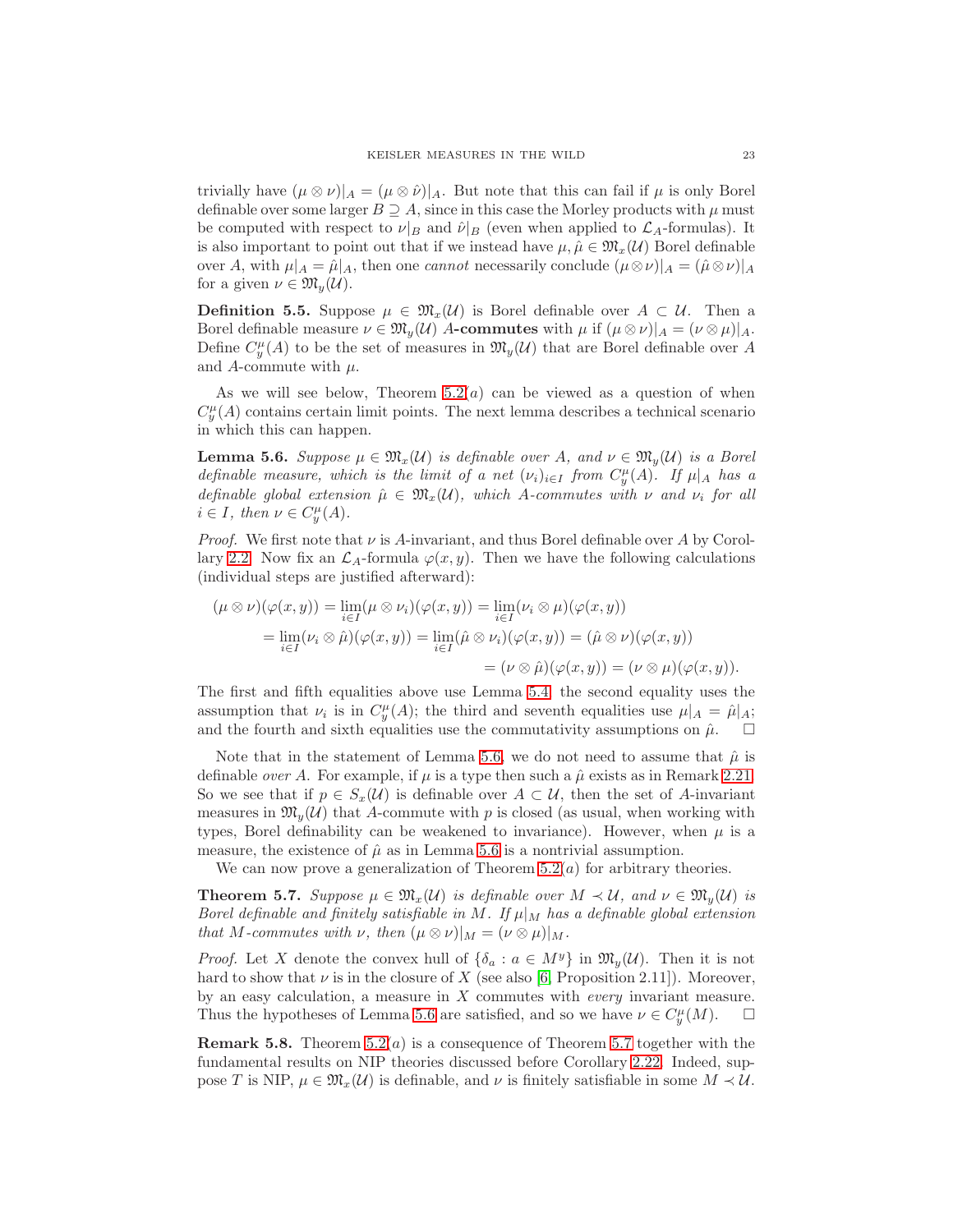Without loss of generality,  $\mu$  is definable over M. Moreover,  $\nu$  is M-invariant and hence Borel definable over M. Finally,  $\mu|_M$  has a global extension that is smooth, and thus is definable and commutes with  $\nu$ . Since all of this works over any  $N \succeq M$ , we have  $\mu \otimes \nu = \nu \otimes \mu$  by Theorem [5.7.](#page-22-0)

In light of Proposition [5.1,](#page-20-1) it is natural to ask whether the assumption on  $\mu|_M$ in Theorem [5.7](#page-22-0) is necessary. A counterexample, which we only mention now, will be given later in the paper.

<span id="page-23-0"></span>**Example 5.9.** There is a complete theory T, a definable measure  $\mu \in \mathfrak{M}_{x}(\mathcal{U})$  and a *dfs* type  $q \in S_u(\mathcal{U})$ , such that  $\mu \otimes q \neq q \otimes \mu$ . See Section [7.4](#page-33-0) for details.

On the other hand, the following question remains open.

<span id="page-23-3"></span>Question 5.10. Do any two dfs global measures commute? (Note that for types this is a special case of Proposition [5.1.](#page-20-1))

The next goal of this section is to show that  $\lim$  measures commute with Borel definable measures. In other words, Theorem  $5.2(b)$  generalizes to arbitrary theories, provided that  $df_s$  is replaced by  $\lim f(x)$  (which is equivalent in NIP). This result also generalizes the easier fact that smooth measures commute with Borel definable measures [\[21\]](#page-52-2). In analogy to the comparison between Proposition [5.1](#page-20-1) and Theorem [5.7,](#page-22-0) we will also see that fim types commute with invariant measures. However, in this case the overall structure of the proof for types is not that much different than for measures. So to avoid repetitive arguments, we will use the relative notion of measurability from Section [3.2.](#page-13-2)

**Definition 5.11.** Suppose  $\mu \in \mathfrak{M}_x(\mathcal{U})$  is invariant over  $A \subset \mathcal{U}$ , and  $\nu \in \mathfrak{M}_y(\mathcal{U})$ . Then  $\mu$  is  $\nu$ -measurable over A if, for any  $\mathcal{L}_A$ -formula  $\varphi(x, y)$ , the map  $F_{\mu, A}^{\varphi}$  is  $\nu|_A$ -measurable, i.e.,  $(F^{\varphi}_{\mu,A})^{-1}(U)$  is  $\mu|_A$ -measurable for any open  $U \subseteq [0,1]$ .

Let us note the two examples of interest.

<span id="page-23-2"></span>**Example 5.12.** Fix  $\mu \in \mathfrak{M}_x(\mathcal{U})$  and  $A \subset \mathcal{U}$ .

(1) If  $\mu$  is Borel definable over A then it is  $\nu$ -measurable over A for any  $\nu \in \mathfrak{M}_v(\mathcal{U})$ . (2) If  $\mu$  is invariant over A then it is q-measurable over A for any  $q \in S_{\nu}(\mathcal{U})$ .

Suppose  $\mu \in \mathfrak{M}_x(\mathcal{U})$  is invariant over  $A \subset \mathcal{U}$ , and  $\nu \in \mathfrak{M}_y(\mathcal{U})$  is  $\nu$ -measurable over A. Given an  $\mathcal{L}_A$ -formula  $\varphi(x, y)$ , we set  $(\mu \otimes_A \nu)(\varphi(x, y)) = \int_{S_y(A)} F^{\varphi}_\mu d\nu$ . This yields a well-defined Keisler measure  $\mu \otimes_A \nu$  in  $\mathfrak{M}_{xy}(A)$ . Note that if  $\mu$  is either Borel definable over A, or  $\nu$  is a type in  $S_y(\mathcal{U})$ , then  $\mu \otimes_A \nu = (\mu \otimes \nu)|_A$ . However, unlike the situation with Borel definability, it is possible for a measure  $\mu$ to be  $\nu$ -measurable over some  $A \subset \mathcal{U}$ , but not  $\nu$ -measurable over any proper  $B \supset A$ (see Proposition [A.8](#page-44-0) for an example). So we may not have a well-defined global product  $\mu \otimes \nu$ .

Next, we recall the weak law of large numbers (a special case of Chebyshev's inequality). Our formulation of this result follows [\[27,](#page-52-9) Proposition B.4], except we have sharpened the bound slightly (in a way that is evident from how Chebyshev is applied).

<span id="page-23-1"></span>**Fact 5.13.** Suppose  $(\Omega, \mathcal{B}, \mu)$  is a probability space, and fix  $X \in \mathcal{B}$  and  $\varepsilon > 0$ . Given  $n \geq 1$ , let  $\mu^n$  denote the usual product measure on  $\Omega^n$ , and let

$$
X_{n,\varepsilon} = \{ \bar{a} \in \Omega^n : \mu(X) \approx_{\varepsilon} \mathrm{Av}(\bar{a})(X) \}.
$$

Then  $X_{n,\varepsilon}$  is  $\mu^n$ -measurable, and  $\mu^n(X_{n,\varepsilon}) \geq 1 - \frac{\mu(X)(1-\mu(X))}{\varepsilon^2 n}$  $\frac{1-\mu(\Lambda))}{\varepsilon^2 n}.$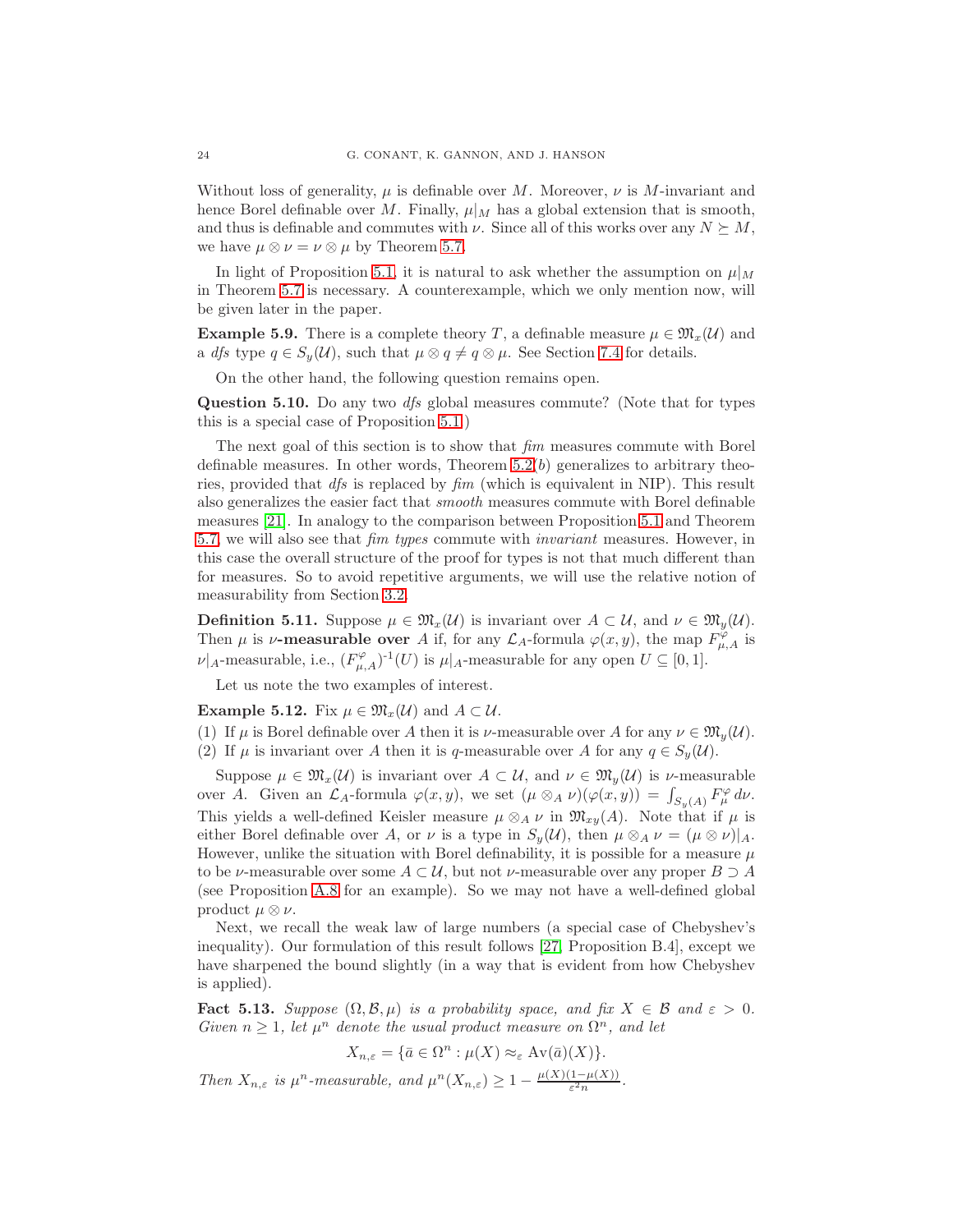The next lemma uses Fact [5.13](#page-23-1) to highlight the leverage obtained when working with *fim* measures. This distinction is further discussed after Theorem [5.16.](#page-24-0)

<span id="page-24-1"></span>**Lemma 5.14.** Suppose  $\mu \in \mathfrak{M}_x(\mathcal{U})$  is fim over  $M \prec \mathcal{U}$ . Fix an  $\mathcal{L}\text{-formula } \varphi(x, y)$ and  $\mu|_M$ -measurable sets  $X_1, \ldots, X_n \subseteq S_x(M)$ . Then for any  $\varepsilon > 0$ , there is an integer  $k \geq 1$  and a sequence  $(a_1, \ldots, a_k) \in (\mathcal{U}^x)^k$  such that  $\mu \approx_{\varepsilon}^{\varphi} Av(\bar{a})$  and  $\mu|_M(X_i) \approx_{\varepsilon} \mathrm{Av}(\bar{a})|_M(X_i)$  for all  $1 \leq i \leq n$ .

Proof. The argument is similar to various parts of Section 3 in [\[21\]](#page-52-2) (see, e.g., [\[21,](#page-52-2) Lemma 3.6]). Fix  $\varepsilon > 0$ . Choose  $\mathcal{L}_M$ -formulas  $\theta_k(x_1, \ldots, x_k)$  such that  $\lim_{k\to\infty}\mu^{(k)}(\theta_k)=1$  and, for k sufficiently large, if  $\theta_k(\bar{a})$  holds then  $\mu \approx_{\varepsilon}^{\varphi} \text{Av}(\bar{a})$ . For  $1 \leq i \leq n$  and  $k \geq 1$ , define

$$
X_{i,k} = \{ (p_1, \ldots, p_k) \in S_x(M)^k : \mu|_M(X_i) \approx_{\varepsilon} \text{Av}(\bar{p})(X_i) \}, \text{ and}
$$
  

$$
Y_{i,k} = \{ p \in S_{x_1, \ldots, x_k}(M) : (p|_{x_1}, \ldots, p|_{x_k}) \in X_{i,k} \}.
$$

Then each set  $Y_{i,k}$  is  $\mu^{(k)}|_{M}$ -measurable and  $\mu^{(k)}|_{M}(Y_{i,k}) = (\mu|_{M})^{k}(X_{i,k})$ . So we have  $\lim_{k\to\infty}\mu^{(k)}(Y_{i,k})=1$  by Fact [5.13.](#page-23-1) Choose k large enough so that  $\mu^{(k)}(\theta_k)$ ,  $\mu^{(k)}(Y_{1,k}), \ldots, \mu^{(k)}(Y_{n,k})$  are each strictly greater than  $\frac{n}{n+1}$ . Then there is some  $p \in [\theta_k] \cap Y_{1,k} \cap \ldots \cap Y_{n,k}$ . Let  $\bar{a} \in \mathcal{U}^k$  realize p. Then  $\bar{a}$  satisfies the desired conditions.  $\Box$ 

We now prove a proposition that provides the heart of the result that  $\lim_{m \to \infty}$ sures commute with Borel definable measures.

<span id="page-24-2"></span>**Proposition 5.15.** Suppose  $\mu \in \mathfrak{M}_x(\mathcal{U})$  is fim over  $M \prec \mathcal{U}$  and  $\nu \in \mathfrak{M}_y(\mathcal{U})$  is  $\mu$ -measurable over M. Then  $(\mu \otimes \nu)|_M = \nu \otimes_M \mu$ .

*Proof.* Fix an  $\mathcal{L}_M$ -formula  $\varphi(x, y)$  and some  $\varepsilon > 0$ . Let  $\varphi^*(y, x)$  denote the same formula  $\varphi(x, y)$ , but with the roles of object and parameter variables exchanged. Since  $F^{\varphi^*}_{\nu,M}$  is bounded and  $\mu|_M$ -measurable, it can be approximated uniformly by simple  $\mu|_M$ -measurable functions (see Fact [A.1\)](#page-42-2). So there are  $\mu|_M$ -measurable sets  $X_1, \ldots, X_n \subseteq S_x(M)$ , and  $r_1, \ldots, r_n \in [0, 1]$  such that  $||F_{\nu,M}^{\varphi^*} - \sum_{i=1}^n r_i \mathbf{1}_{X_i}||_{\infty} < \varepsilon$ . By Lemma [5.14,](#page-24-1) there is some  $\bar{a} \in (\mathcal{U}^x)^k$  such that  $\mu \approx_{\varepsilon}^{\varphi} Av(\bar{a})$  and  $\mu(X_i)|_M \approx_{\varepsilon/n}$  $Av(\bar{a})|_M (X_i)$  for all  $1 \leq i \leq n$ . Let  $p_j = \text{tp}(a_j/M)$ . Then

$$
(\mu \otimes \nu)(\varphi(x, y)) \approx_{\varepsilon} (\operatorname{Av}(\bar{a}) \otimes \nu)(\varphi(x, y)) = \frac{1}{k} \sum_{j=1}^{k} \nu(\varphi(a_j, y)) = \frac{1}{k} \sum_{j=1}^{k} F_{\nu, M}^{\varphi^*}(p_j)
$$

$$
\approx_{\varepsilon} \frac{1}{k} \sum_{j=1}^{k} \sum_{i=1}^{n} r_i \mathbf{1}_{X_i}(p_j) = \frac{1}{k} \sum_{i=1}^{n} \sum_{j=1}^{k} r_i \delta_{a_j} |_{M}(X_i) = \sum_{i=1}^{n} r_i \operatorname{Av}(\bar{a}) |_{M}(X_i)
$$

$$
\approx_{\varepsilon} \sum_{i=1}^{n} r_i \mu |_{M}(X_i) = \int_{S_x(M)} \sum_{i=1}^{n} r_i \mathbf{1}_{X_i} d\mu \approx_{\varepsilon} \int_{S_x(M)} F_{\nu}^{\varphi^*} d\mu = (\nu \otimes_M \mu)(\varphi(x, y)).
$$

Since  $\varepsilon > 0$  was arbitrary, we have the desired result.

$$
\Box
$$

#### <span id="page-24-0"></span>Theorem 5.16.

(a) If  $\mu \in \mathfrak{M}_x(\mathcal{U})$  is fim and  $\nu \in \mathfrak{M}_y(\mathcal{U})$  is Borel definable, then  $\mu \otimes \nu = \nu \otimes \mu$ . (b) If  $p \in S_x(\mathcal{U})$  is fim and  $\nu \in \mathfrak{M}_y(\mathcal{U})$  is invariant, then  $p \otimes \nu = \nu \otimes p$ .

*Proof.* In light of Example [5.12,](#page-23-2) this follows immediately from Proposition [5.15.](#page-24-2)  $\Box$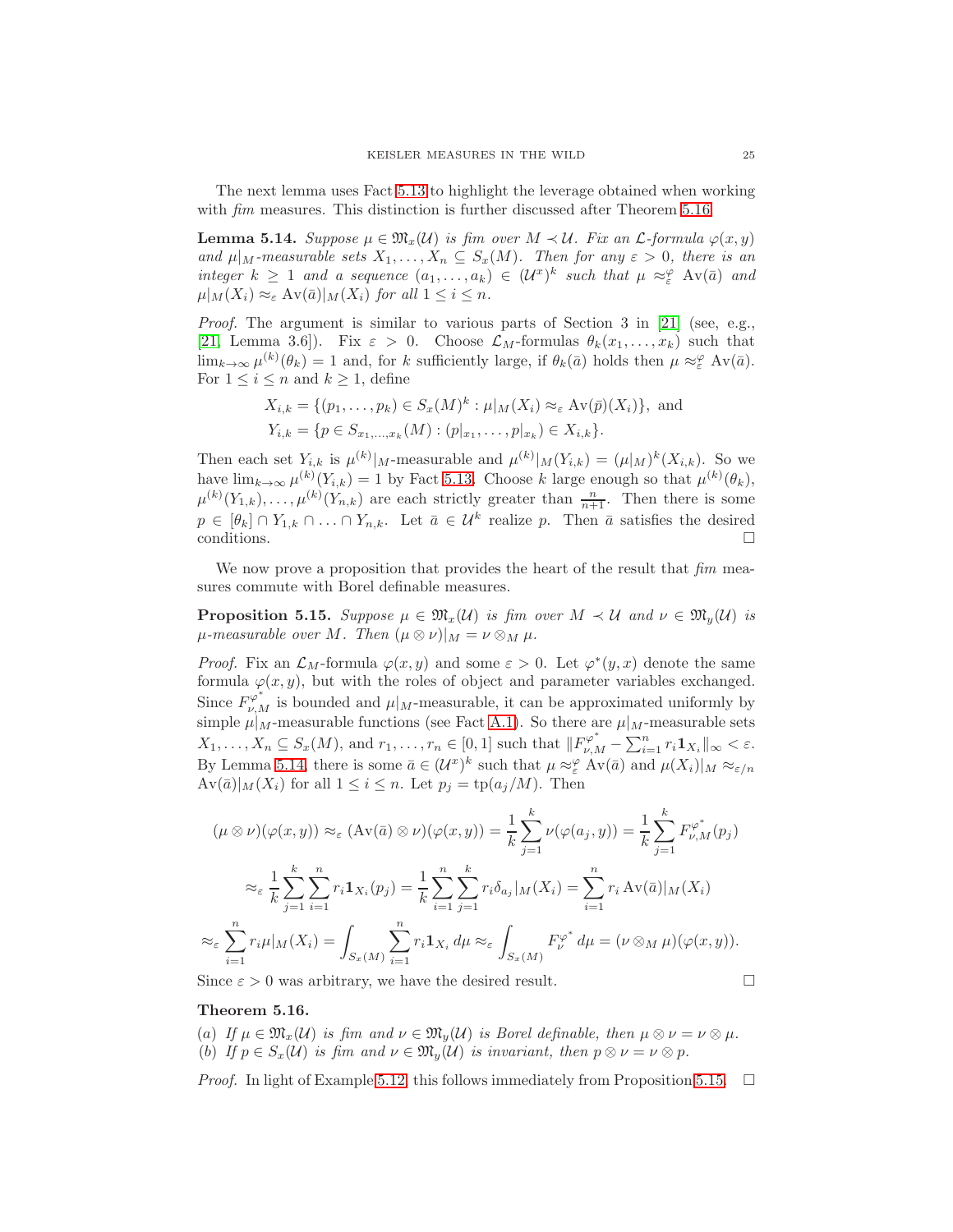A natural question is whether one can get away with using fam measures in place of fim measures in Theorem [5.16.](#page-24-0) However, the fim assumption is necessary in our proof since we need to approximate  $\mu$  simultaneously on instances of the formula  $\varphi(x, y)$  as well as finitely many Borel sets. On the other hand, if we restrict to the case where  $\nu$  is definable, then we only need to approximate  $\mu$  on instances of  $\varphi(x, y)$ and finitely many clopen sets (i.e., formulas). In this case, such an approximation is possible when  $\mu$  is only fam. These observations yield the next result, which was first shown by the second author using different methods (see [\[15,](#page-52-22) Corollary 3.8]).

<span id="page-25-2"></span>**Proposition 5.17.** Suppose  $\mu \in \mathfrak{M}_x(\mathcal{U})$  is fam and  $\nu \in \mathfrak{M}_y(\mathcal{U})$  is definable. Then  $\mu \otimes \nu = \nu \otimes \mu.$ 

*Proof.* Following the proof of Theorem [5.16,](#page-24-0) we can use definability of  $\nu$  (and Fact [2.15\)](#page-10-0) to ensure each set  $X_i$  is clopen (say given by the formula  $\psi_i(x)$ ). Then, since  $\mu$  is fam, we may choose an  $\frac{\varepsilon}{n}$ -appproximation  $(a_1, \ldots, a_k)$  for the finite set of formulas  $\{\varphi(x,y), \psi_1(x), \ldots, \psi_n(x)\}\.$  The rest of the calculations are the same.  $\Box$ 

In [\[11\]](#page-52-10), it is shown that a type  $p \in S_x(\mathcal{U})$  is fim over  $M \prec \mathcal{U}$  if and only if it is generically stable over  $M$ , i.e.,  $p$  is  $M$ -invariant and there does not exist an *L*-formula  $\varphi(x, y)$ , a sequence  $(b_i)_{i < \omega}$  from  $\mathcal{U}^y$ , and a Morley sequence  $(a_i)_{i < \omega}$  in  $p|_M$ , such that  $\mathcal{U} \models \varphi(a_i, b_j)$  if and only if  $i \leq j$ . So we have shown that generically stable types commute with invariant measures.

<span id="page-25-1"></span>Remark 5.18. There is a more direct proof that generically stable types commute with invariant *types*. For the sake of completeness, we include the argument (which is similar to the proof that in NIP theories,  $\frac{dfs}{dt}$  types commute with invariant types [\[27,](#page-52-9) Proposition 2.33]). Suppose  $p \in S_x(\mathcal{U})$  is generically stable, and  $q \in S_y(\mathcal{U})$  is invariant. Fix  $\varphi(x, y) \in q \otimes p$ . Let  $M \prec U$  be such that  $\varphi(x, y)$  is over M, p is generically stable over M, and q is M-invariant. Let  $(a_i)_{i\lt w}$  be a Morley sequence in p over M, and fix  $b = q|_{Ma_{< \omega}}$ . Then, for all  $i < \omega$ , we have  $(a_i, b) \models (q \otimes p)|_M$ and so  $\varphi(a_i, b)$  holds. By generic stability, p coincides with the average type of  $(a_i)_{i\leq\omega}$  (see [\[11,](#page-52-10) Section 3]), and so  $\varphi(x, b) \in p$ . Thus  $\varphi(x, y) \in p \otimes q$  since  $b \models q|_M$ .

It is natural to ask at this point whether commuting with all Borel definable measures characterizes fim. This turns out to not be the case.

<span id="page-25-3"></span>**Example 5.19.** There is a complete theory T and a fam (but not fim) global type that commutes with every invariant measure. See Section [8.2](#page-38-0) for details.

On the other hand, we know from Example [5.9](#page-23-0) that  $dfs$  is not sufficient to ensure commuting with Borel definable measures. So this leaves the following questions.

Question 5.20. Let T be a complete theory, and fix  $\mu \in \mathfrak{M}_{x}(\mathcal{U})$ .

(1) Suppose  $\mu$  is fam. Does  $\mu$  commute with every Borel definable measure?

<span id="page-25-0"></span>(2) Suppose  $\mu$  commutes with every Borel definable measure. Is  $\mu$  fam?

## 6. Closure properties of fim measures

In this section, we focus specifically on frequency interpretation measures, which seem to provide the 'right' generalization of the notion of generically stable types (recall the discussion before Remark [5.18\)](#page-25-1) to the setting of Keisler measures. Our goal is to investigate preservation of fim under natural operations on Keisler measures. We first consider convex combinations.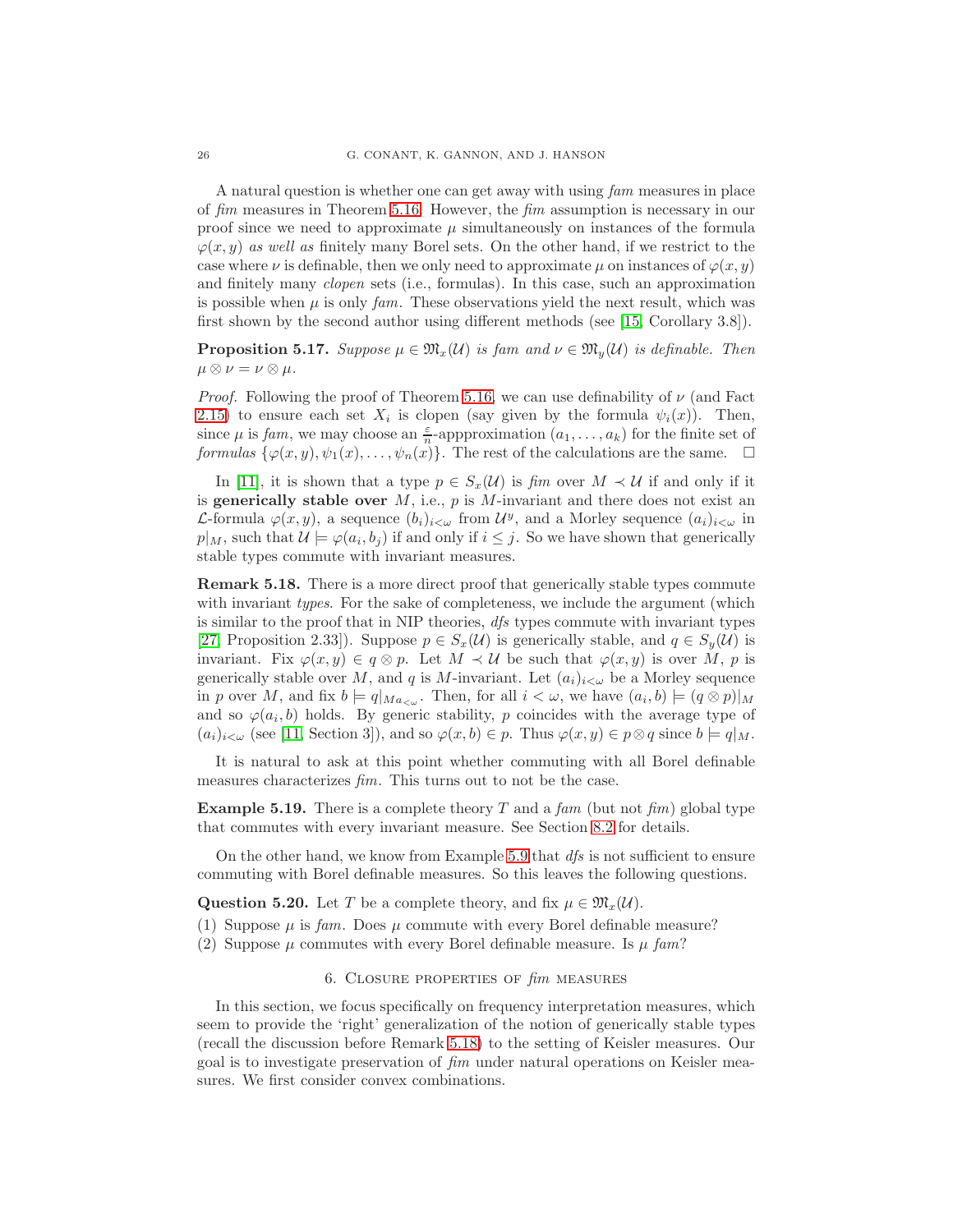One fundamental difference between the space of types and the space of Keisler measures is that the latter admits a convex structure. More explicitly, given any two Keisler measures  $\mu$  and  $\nu$  in  $\mathfrak{M}_{x}(\mathcal{U})$  and any real number r in the interval [0, 1], one can construct the measure  $r\mu + (1 - r)\nu \in \mathfrak{M}_x(\mathcal{U})$ . Thus the question arises as to which collections of measures are preserved under this construction, or which subsets of the space  $\mathfrak{M}_{x}(\mathcal{U})$  are *convex*. While it is easily observed that the classes of  $df_s$  and  $fam$  measures form convex sets (see Proposition [4.10\)](#page-19-0), this property does not obviously hold for the class of fim measures. In this section, we demonstrate that the class of  $\lim$  measures is also convex. This result provides some fundamental geometric information about the space of  $f_{\text{I}}$ m measures, and also provides a process for making new fim measures from old ones. For example, the average of finitely many  $\lim$  measures is still  $\lim$ . In fact, showing this even in the case of fim types is nontrivial.

The proof that  $\lim_{m \to \infty}$  is preserved under convex combinations will require the following tail bound for a binomial distribution. Note that, for any real number  $r$ and integer  $n \geq 1$ , we have  $\sum_{X \subseteq [n]} r^{|X|} (1-r)^{n-|X|} = 1$ . Given  $n \geq 1$ ,  $\varepsilon > 0$ , and  $r \in [0,1]$ , let  $\mathcal{P}_{r,\varepsilon}(n)$  denote the collection of subsets  $X \subseteq [n]$  such that  $|X|/n \approx_{\varepsilon} r$ .

<span id="page-26-1"></span>Fact 6.1. If  $r \in [0,1]$  and  $\varepsilon > 0$  then

$$
\sum_{X \in \mathcal{P}_{r,\varepsilon}(n)} r^{|X|} (1-r)^{n-|X|} \ge 1 - \frac{r(1-r)}{\varepsilon^2 n}.
$$

Proof. This follows from Chebyshev's inequality applied to the biniomial distribution  $B(n,r)$  (the sum above is precisely  $P(|B(n,r) - rn| < \varepsilon n)$ ). Equivalently, apply Fact [5.13](#page-23-1) with  $\Omega = \{0, 1\}$ ,  $\mathcal{B} = \mathcal{P}(\Omega)$ ,  $X = \{1\}$ , and  $\mu(X) = r$ .

<span id="page-26-0"></span>**Theorem 6.2.** Suppose  $\mu, \nu \in \mathfrak{M}_x(\mathcal{U})$  are fim over  $M \prec \mathcal{U}$ , and fix  $r \in [0,1]$ . Then  $\lambda = r\mu + (1 - r)\nu$  is fim over M.

*Proof.* Note that  $\mu$  and  $\nu$  are definable over M, and thus so is  $\lambda$  by Proposition [4.10.](#page-19-0) Fix a formula  $\varphi(x, y)$ . For each  $\varepsilon > 0$ , let  $(\chi_{n, \varepsilon}^{\mu})_{n=0}^{\infty}$ ,  $(\chi_{n, \varepsilon}^{\nu})_{n=0}^{\infty}$ , and  $(\chi_{n, \varepsilon}^{\lambda})_{n=0}^{\infty}$  be  $(\varphi, \varepsilon)$ -approximation sequences over M for  $\mu$ ,  $\nu$ , and  $\lambda$ , respectively. By Proposition [4.7,](#page-18-0) we have that for every  $\varepsilon > 0$ ,  $\lim_{n\to\infty} \mu^{(n)}(\chi_{n,\varepsilon}^{\mu}) = 1$ , and likewise for  $\nu$ . We need to show  $\lim_{n\to\infty}\lambda^{(n)}(\chi_{n,\varepsilon}^{\lambda})=1$  for all  $\varepsilon>0$ . So fix some  $\varepsilon>0$ . Without loss of generality, assume  $\varepsilon < \min\{\frac{r}{2}, \frac{1-r}{2}\}\$ . What we will end up showing is that for any  $\delta > 0$ , there is an integer  $n(\delta) \ge 1$  such that, if  $n \ge n(\delta)$  then  $\lambda^{(n)}(\chi_{n, 6\varepsilon}^{\lambda}) > (1 - \delta)^3$ . Given this, we can conclude  $\lim_{n\to\infty} \lambda^{(n)}(\chi_{n,6\varepsilon}^{\lambda}) = 1$ . Since  $\varepsilon > 0$  is arbitrarily small, this suffices to yield the desired result.

Given  $n \geq 1$  and  $X \subseteq [n]$ , let

$$
\lambda_{n,X} = \bigotimes_{i=1}^{n} \begin{Bmatrix} \mu, & i \in X \\ \nu, & i \notin X \end{Bmatrix}.
$$

Note that  $\lambda_{n,X}$  is well-defined by associativity for definable measures. By linearity of the Morley product, we have that for any  $n \geq 1$ ,

$$
\lambda^{(n)}=\sum_{X\subseteq [n]}r^{|X|}(1-r)^{n-|X|}\lambda_{n,X}.
$$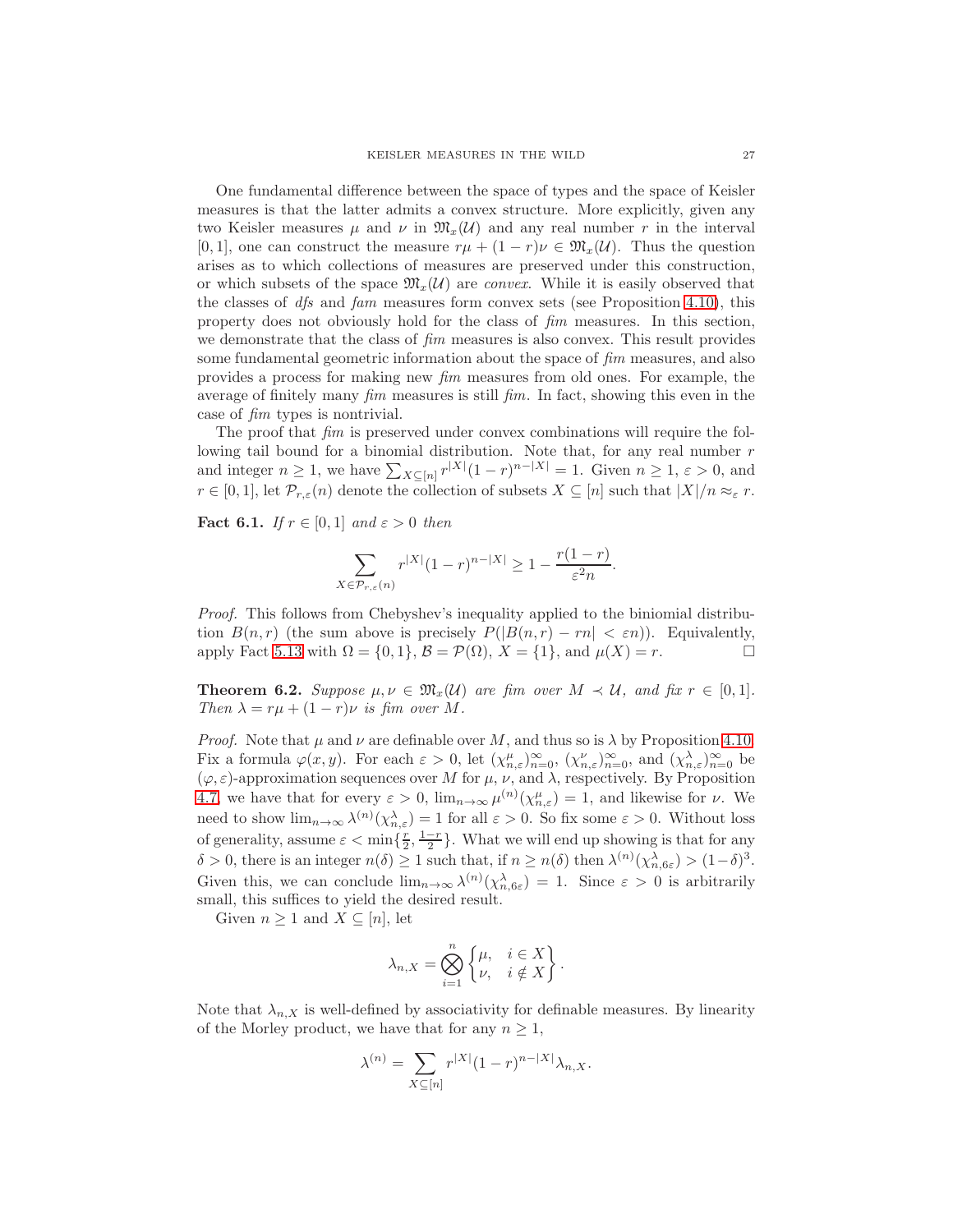Now fix some  $\delta > 0$ . Choose  $n_* \ge 1$  so that if  $n \ge \frac{r}{2}n_*$  then  $\mu^{(n)}(\chi_{n,\varepsilon}^{\mu}) > 1 - \delta$ , and if  $n \geq \frac{1-r}{2}n_*$  then  $\nu^{(n)}(\chi^{\nu}_{n,\varepsilon}) > 1-\delta$ . Since  $\varepsilon < \min\{\frac{r}{2},\frac{1-r}{2}\}\,$  we have that for any  $n \geq n_*$  and any  $m \leq n$ , if  $\frac{m}{n} \approx_{\varepsilon} r$  then  $m \geq \frac{r}{2}n_*$  and  $n - m \geq \frac{1-r}{2}n_*$ .

Suppose  $n \geq n_*$  and  $X \in \mathcal{P}_{r,\varepsilon}(n)$ . We will show  $\lambda_{n,X}(\chi_{n,6\varepsilon}^{\lambda}) > (1-\delta)^2$ . Let  $m = |X|$ . By construction, we have  $m \geq \frac{r}{2}n_*$  and  $n - m \geq \frac{1-r}{2}n_*$ . Enumerate

$$
X = \{i_1, \ldots, i_m\} \quad \text{and} \quad [n] \backslash X = \{j_1, \ldots, j_{n-m}\}.
$$

Consider the formula  $\Phi(x_1,\ldots,x_n) \coloneqq \chi^{\mu}_{m,\varepsilon}(x_{i_1},\ldots,x_{i_m}) \wedge \chi^{\nu}_{n-m,\varepsilon}(x_{j_1},\ldots,x_{j_{n-m}}).$ Then we have

$$
\lambda_{n,X}(\Phi) = \mu^{(m)}(\chi_{m,\varepsilon}^{\mu}) \cdot \nu^{(n-m)}(\chi_{n-m,\varepsilon}^{\nu}) > (1-\delta)^2.
$$

Furthermore, for any  $\bar{a} \models \Phi$  and  $b \in \mathcal{U}^y$ , we have

$$
\lambda(\varphi(x,b)) = r\mu(\varphi(x,b)) + (1-r)\nu(\varphi(x,b))
$$
  
\n
$$
\approx_{2\varepsilon} \frac{m}{n}\mu(\varphi(x,b)) + \frac{n-m}{n}\nu(\varphi(x,b))
$$
  
\n
$$
\approx_{\varepsilon} \frac{m}{n}\operatorname{Av}(a_{i_1},\ldots,a_{i_m})(\varphi(x,b)) + \frac{n-m}{n}\operatorname{Av}(a_{j_1},\ldots,a_{j_{n-m}})(\varphi(x,b))
$$
  
\n
$$
= \operatorname{Av}(a_1,\ldots,a_n)(\varphi(x,b)).
$$

Thus  $\Phi(\mathcal{U}^{\bar{x}}) \subseteq \mathrm{Av}_{<3\varepsilon}^n(\lambda, \varphi) \subseteq \chi_{n,6\varepsilon}^{\lambda}(\mathcal{U}^{\bar{x}})$ , and so  $\lambda_{n,X}(\chi_{n,6\varepsilon}^{\lambda}) \geq \lambda_{n,X}(\Phi) > (1 - \delta)^2$ .

Finally, fix  $n \geq n(\delta) \coloneqq \max\{n_*, \frac{r(1-r)}{\epsilon^2 \delta}\}$  $\frac{1-r}{\epsilon^2\delta}$ . We show  $\lambda^{(n)}(\chi_{n,6\varepsilon}^{\lambda}) > (1-\delta)^3$ . Indeed, we have just shown that  $\lambda_{n,X}(\chi_{n,6\varepsilon}^{\lambda}) > (1 - \delta)^2$  for all  $X \in \mathcal{P}_{r,\varepsilon}(n)$ . So

$$
\lambda^{(n)}(\chi_{n,6\varepsilon}^{\lambda}) = \sum_{X \subseteq [n]} r^{|X|} (1-r)^{n-|X|} \lambda_{n,X}(\chi_{n,2\varepsilon}^{\lambda})
$$
  
\n
$$
\geq \sum_{X \in \mathcal{P}_{r,\varepsilon}(n)} r^{|X|} (1-r)^{n-|X|} \lambda_{X}(\chi_{n,2\varepsilon}^{\lambda})
$$
  
\n
$$
> (1-\delta)^2 \left( \sum_{X \in \mathcal{P}_{r,\varepsilon}(n)} r^{|X|} (1-r)^{n-|X|} \right)
$$
  
\n
$$
> (1-\delta)^3,
$$

where the final inequality uses Fact [6.1](#page-26-1) and choice of n.

Finally, we discuss the question of whether fim measures are closed under the Morley product. In [\[11\]](#page-52-10), a negative answer to this question was claimed by the first two authors, due to an example from  $[1]$  of a generically stable type p such that  $p \otimes p$  is not generically stable. However, a gap in the proof was later noted by the third author. In fact, we will show in Section [8.1](#page-36-2) that the ambient theory defined in [\[1\]](#page-52-11) admits no nontrivial dfs measures. In an earlier draft of this paper, we further claimed that fim measures are indeed closed under Morley products, but an error in our proof was found by Silvain Rideau and Paul Wang. Thus the question remains open, and so we close this section with some remarks on the underlying subtleties.

Suppose  $\mu \in \mathfrak{M}_x(\mathcal{U})$  and  $\nu \in \mathfrak{M}_y(\mathcal{U})$  are fim over some  $M \prec \mathcal{U}$ . To analyze the question of fim for  $\mu \otimes \nu$ , we consider a formula  $\varphi(x, y, z)$  which, without loss of generality, is over M. Let  $(\theta_n(x_1, ..., x_n))_{n=0}^{\infty}$  and  $(\chi_n(y_1, ..., y_n))_{n=0}^{\infty}$  be sequences of  $\mathcal{L}_M$ -formulas obtained by applying the definition of fim to  $\mu$  and  $\nu$ with respect to the relevant bi-parititions of  $\varphi(x, y, z)$ . If we let  $\psi_n(x_1, y_1, ..., x_n, y_n)$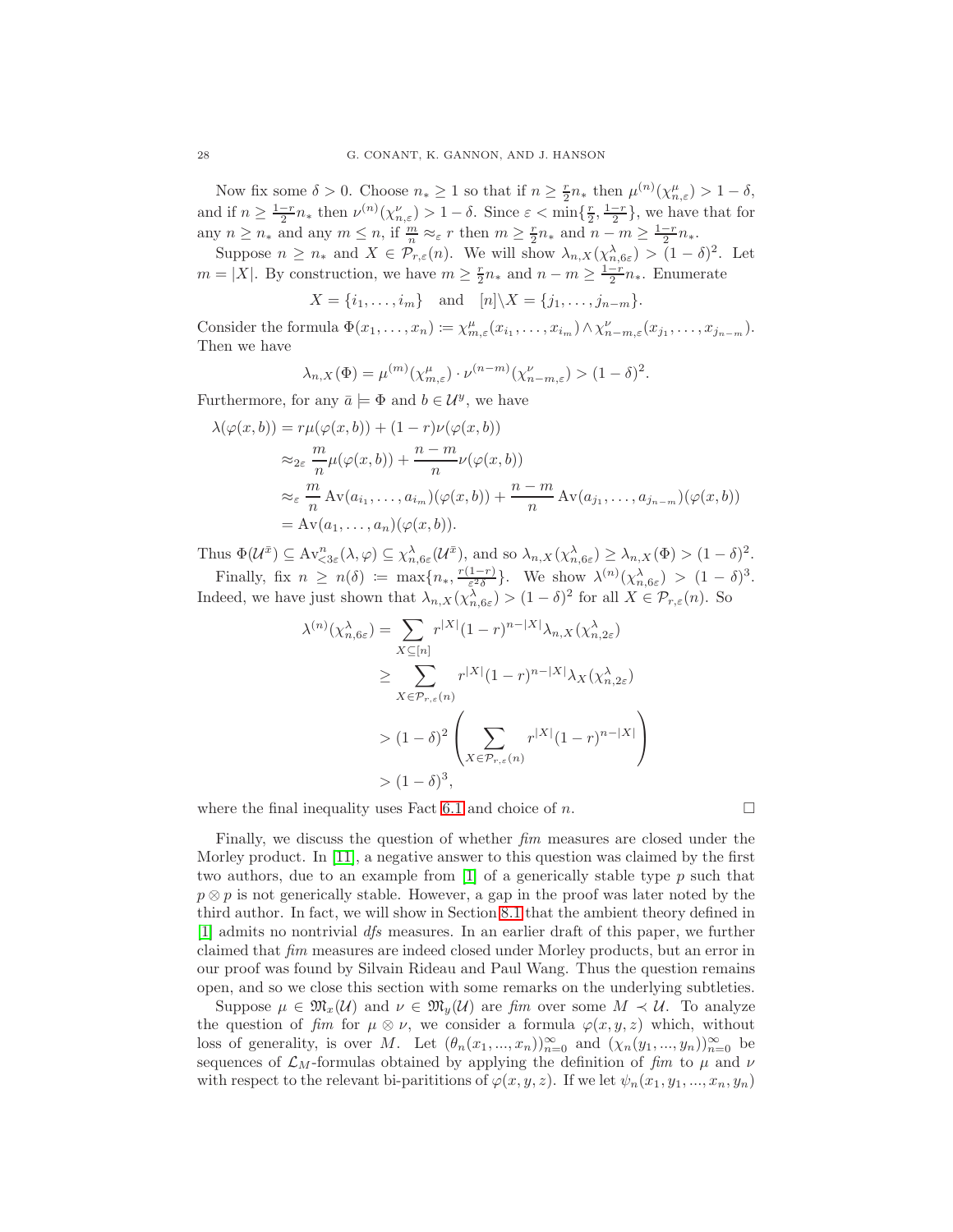denote the  $\mathcal{L}_M$ -formula  $\theta_n(x_1, ..., x_n) \wedge \chi_n(y_1, ..., y_n)$ , then it is not difficult to show that  $\lim_{n\to\infty} (\mu \otimes \nu)^{(n)}(\psi_n) = 1$  and, for any  $\varepsilon > 0$ , if n is sufficiently large then  $\mu \otimes \nu \approx_{\varepsilon}^{\varphi} Av(a_i, b_j)_{i,j \leq n}$  for any  $(\bar{a}, \bar{b}) \models \psi_n$ . However, this does not (a priori) imply the same conclusion for  $Av(a_i, b_i)_{i \leq n}$ , which would be needed to conclude  $\mu \otimes \nu$  is fim using this argument. Indeed, despite obtaining arbitrarily good approximations along the full array  $(a_i, b_j)_{i,j \leq n}$ , there could be very different behavior on the 'diagonal'. This suggests that perhaps the original intuition from [\[1\]](#page-52-11) is correct after all, and counterexamples may exist in sufficiently complicated theories. Such issues will be considered in future work, along with other questions about  $\beta m$  measures and generic stability.

## 7. EXAMPLES: dfs AND NOT fam

<span id="page-28-0"></span>One of the main questions left open in [\[11\]](#page-52-10) was on the existence of a global measure that is *dfs* but not fam. What was done in [\[11\]](#page-52-10) was a local version of this phenomenon. Specifically, it was shown that for any  $s > r \geq 3$ , if  $T_{r,s}$  is the theory of the generic  $K_s^r$ -free r-uniform hypergraph (where  $K_s^r$  is the complete r-uniform hypergraph on s vertices), then there is a formula  $\varphi(x, y)$  and a  $\varphi$ -type in  $S_{\varphi}(\mathcal{U})$ that is *dfs* and not fam with respect to  $\varphi(x, y)$ . However, it is also proved in [\[11\]](#page-52-10) that this type cannot be extended to a dfs global type (or measure).

The goal of this section is to construct complete theory with a *dfs* global type that is not fam. Our theory, denoted  $T_{\frac{1}{2}}^{\infty}$ , will be much more complicated than  $T_{r,s}$ (although the proof of dfs and not fam will be easier in some ways). Therefore, we will first construct a less complicated theory  $T_{1/2}$  with a complete *quantifier-free* type  $q_0$  that is dfs and not fam. We will then note some problems that arise when investigating quantifier elimination for  $T_{1/2}$  which, in particular, suggest that finding a complete  $df_s$  extension of  $q_0$  is likely to be difficult, if not impossible. This will motivate the construction of  $T_{1/2}^{\infty}$ , a complicated variation of  $T_{1/2}$  which admits a global complete type  $q$  that is  $dfs$  and not  $fam$ . We will also construct a definable measure  $\mu$  in  $T_{\frac{1}{2}}^{\infty}$  that does not commute with q (as promised in Example [5.9\)](#page-23-0).

7.1. Sets that are half full. In this section we define  $T_{1/2}$ . This theory seems to represent the paradigm for the combinatorial separation of dfs from fam. We will work with the interval [0, 1). Given  $n \geq 1$ , let  $\mathcal{I}_n = \{\left[\frac{i-1}{n}, \frac{i}{n}\right) : 1 \leq i \leq n\}.$ 

Let  $\mathcal{L} = \{P, Q, \sqsubseteq\}$  where P and Q are unary sorts and  $\sqsubseteq$  is a binary relation on  $P \times Q$ . Define an *L*-structure  $M_{1/2}$  such that

- $∗ P(M_{1/2})$  is the interval [0, 1),
- $\ast$  Q( $M_{1/2}$ ) is the set of subsets of [0, 1) obtained as the union of exactly n distinct intervals in  $\mathcal{I}_{2n}$  for some  $n \geq 1$ , and
- $∗ \in$ <sup>M<sub>1/2</sub></sup> is the membership relation.

Note that any set in  $Q(M_{1/2})$  has Lebesgue measure  $\frac{1}{2}$ .

Define  $T_{1/2} = \text{Th}(M_{1/2})$ . Let  $\mathcal{U} \succ M_{1/2}$  be a monster model. Define

$$
q_0(y) = \{a \in y : a \in P(\mathcal{U})\}.
$$

Note that  $q_0 \models y \neq b$  for all  $b \in Q(\mathcal{U})$ . So  $q_0$  determines a unique complete quantifier-free type, which is  $\varnothing$ -definable with respect to quantifier-free formulas.

<span id="page-28-1"></span>**Proposition 7.1.**  $q_0$  is finitely satisfiable in  $M_{1/2}$ , but not finitely approximated in  $M_{1/2}$  with respect to  $x \in y$ .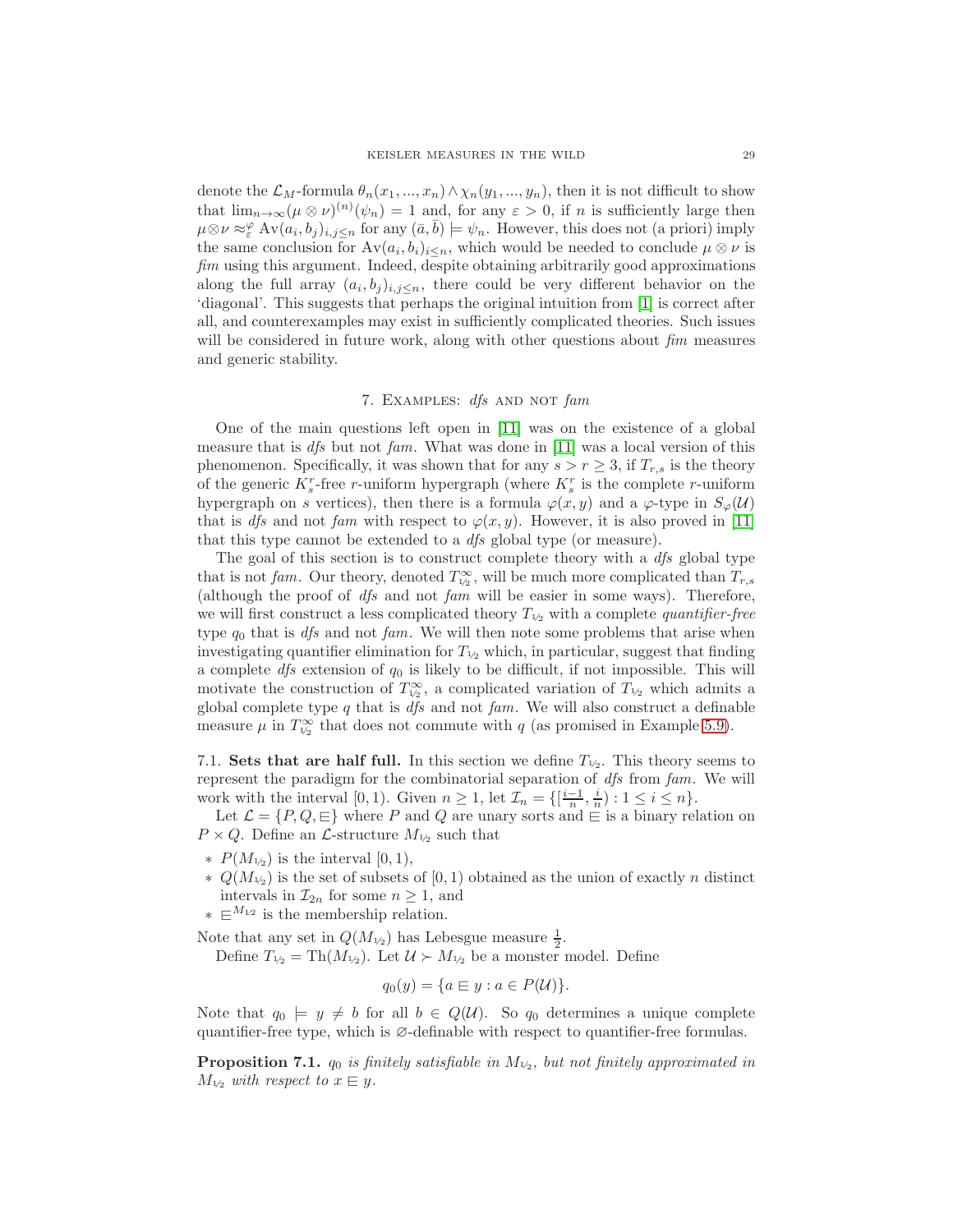*Proof.* We first show  $q_0$  is finitely satisfiable in  $M_{1/2}$ . Fix  $a_1, \ldots, a_n \in P(\mathcal{U})$ . We need to find some  $b \in Q(M_{1/2})$  such that  $a_i \in b$  holds for all  $1 \leq i \leq n$ . Let  $b_1, \ldots, b_k \in Q(M_{1/2})$  enumerate the sets obtained as the union of exactly n intervals in  $\mathcal{I}_{2n}$  (so  $k = \binom{2n}{n}$ ). Then  $M_{1/2}$  satisfies the  $\mathcal{L}_{M_{1/2}}$ -sentence saying that for any n elements from P, there is some  $b_t$  containing them. So this is also true in  $\mathcal{U}$ .

Now we show that  $q_0$  is not finitely approximated in  $M_{1/2}$  with respect to  $x \in y$ . Fix a tuple  $\overline{b} \in Q(M_{\nu_2})^n$ . We find  $a \in [0,1)$  such that  $|\{1 \leq i \leq n : a \in b_i\}| \leq \frac{n}{2}$ . Define  $f: [0,1) \to \{0,1,\ldots,n\}$  such that  $f(a) = |\{1 \le i \le n : a \in b_i\}|$ , i.e.,  $f = \sum_{i=1}^{n} \mathbf{1}_{b_i}$ . Then f is integrable and we have

$$
\int_0^1 f \, dx = \int_0^1 \sum_{i=1}^n \mathbf{1}_{b_i} \, dx = \sum_{i=1}^n \int_0^1 \mathbf{1}_{b_i} \, dx = \frac{n}{2}.
$$

So there is some  $a \in [0, 1)$  such that  $f(a) \leq \frac{n}{2}$ , as desired.

Altogether,  $q_0$  is a complete quantifier-free global type, which is  $\varnothing$ -definable and finitely satisfiable in any small model, but not finitely approximated in any small model. However, the theory  $T_{1/2}$  does not have quantifier elimination. For example, we can define relations on Q of the form  $f(\bar{x}) = g(\bar{y})$  where f and g are terms in the language of Boolean algebras. A natural route to a theory with reasonable quantifier elimination might involve replacing  $Q(M_{1/2})$  by a suitable Boolean algebra. But, as we show in the next section, this would cause problems for finding nontrivial *dfs* types. Therefore we will abandon  $T_{1/2}$ , and replace it with a more complicated theory that is able to sidestep the obstacles created by Boolean algebras.

#### 7.2. Interlude on dfs types in Boolean algebras.

**Proposition 7.2.** Let  $T$  be the complete theory of a Boolean algebra, and suppose  $p \in S_1(\mathcal{U})$  is dfs over  $M \prec \mathcal{U}$ . Then p is realized in M.

*Proof.* We use the symbols  $\sqcup$ ,  $\sqcap$ ,  $\subseteq$ ,  $\top$ ,  $\bot$ , and  $\sqsubseteq$  to denote the join, meet, complement, top element, bottom element, and induced partial order, respectively. Choose  $\mathcal{L}_M$ -formulas  $\varphi(y)$  and  $\psi(y)$  such that, given  $c \in \mathcal{U}$ , we have  $p \models x \sqsubseteq c$  if and only if  $\varphi(c)$ , and  $p \models c \sqsubseteq x$  if and only if  $\psi(c)$ . By [\[11,](#page-52-10) Proposition 2.9], we may assume  $\varphi(y)$  is a Boolean combination of formulas of the form  $a \sqsubseteq y$  for  $a \in M$ , and  $\psi(y)$  is a Boolean combination of formulas of the form  $y \sqsubseteq a$  for  $a \in M$ . So we can choose  $a_1, \ldots, a_k, b_1, \ldots, b_\ell \in M$  and finite sets  $X_1, \ldots, X_k, Y_1, \ldots, Y_k \subseteq M$  such that

$$
\varphi(y) = \bigvee_{i=1}^k \left( (a_i \sqsubseteq y) \land \bigwedge_{m \in X_i} \neg (m \sqsubseteq y) \right)
$$

$$
\psi(y) = \bigvee_{i=1}^\ell \left( (y \sqsubseteq b_i) \land \bigwedge_{n \in Y_i} \neg (y \sqsubseteq n) \right)
$$

 $k = k$ 

Note that both  $\varphi(y)$  and  $\psi(y)$  are consistent since we have  $\varphi(\top)$  and  $\psi(\bot)$ . So we can discard any inconsistent disjuncts in either formula. It then follows that  $\varphi(a_i)$ holds for all  $1 \leq i \leq k$ , and  $\psi(b_i)$  holds for all  $1 \leq i \leq \ell$ . So  $p \models x \sqsubseteq a_i$  for all  $i \leq k$ , and  $p \models b_i \sqsubseteq a$  for all  $i \leq \ell$ . Thus if  $a = a_1 \sqcap \ldots \sqcap a_k$  and  $b = b_1 \sqcup \ldots \sqcup b_{\ell}$ , then we have  $p \models b \sqsubseteq x \sqsubseteq a$ .

Since p is consistent, we know that  $b \sqsubseteq a$ . Moreover, for any  $c \in \mathcal{U}$ , if  $b \sqsubset c \sqsubset a$ then  $\neg \varphi(c) \land \neg \psi(c)$  holds, and so  $p \models \neg(x \sqsubseteq c \lor c \sqsubseteq x)$ .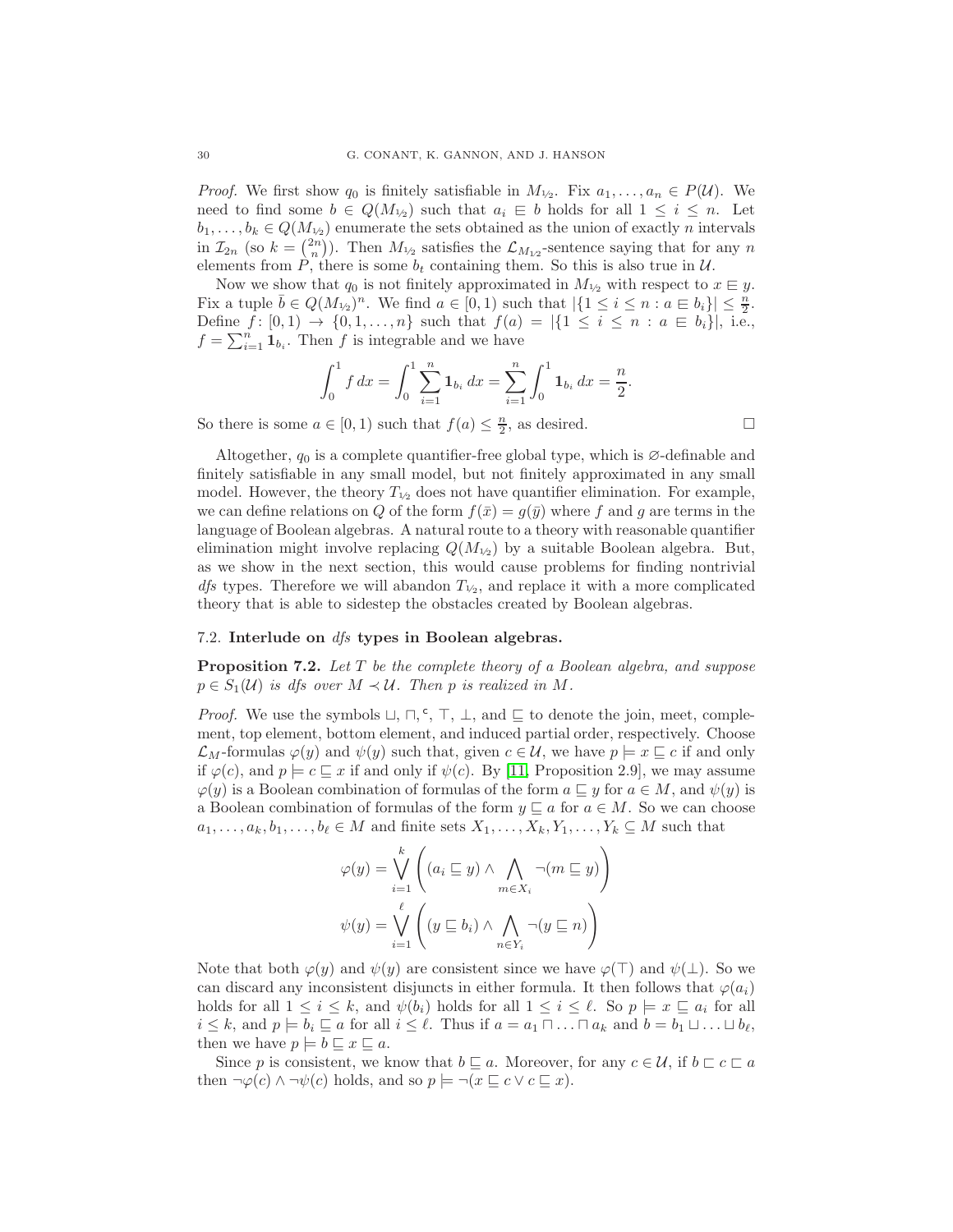Let  $B = \{m \in M : b \sqsubseteq m \sqsubseteq a\}$ . We view B as a Boolean algebra, with bottom element b and top element a. We will show that  $|B| \leq 2$ , from which it follows that  $M \models \neg \exists x (b \sqsubset x \sqsubset a)$ , and so p must be realized by a or by b. Toward a contradiction, suppose  $|B| > 2$ .

Let P be an ultrafilter over B. Then the type  $\{b \sqsubset x \sqsubseteq m : m \in P\}$  is finitely satisfiable, and thus realized by some  $c \in \mathcal{U}$ . Note that  $b \subset c \subset a$ . Let  $d = b \sqcup (a \sqcap c^c)$  (i.e., d is the complement of c in  $B(\mathcal{U})$ ). Then  $b \sqsubset d \sqsubset a$  as well. Therefore  $p \models (b \sqsubseteq x \sqsubseteq a) \land \neg (c \sqsubseteq x) \land \neg (x \sqsubseteq d)$ . So we can find some  $m \in M$ realizing this formula. Then  $m \in B$  since  $b \subseteq m \subseteq a$ . Since  $\neg (c \subseteq m)$ , we must have  $m \notin P$ . So  $b \sqcup (a \sqcap m^c) \in P$ , and so  $c \sqsubseteq b \sqcup (a \sqcap m^c)$ . It follows that  $m \sqsubseteq d$ , which contradicts the choice of m.  $\Box$ 

**Question 7.3.** Suppose  $T$  is the complete theory of a Boolean algebra. Is every dfs global measure trivial (in the sense of Definition [8.1\)](#page-36-3)?

After relativizing the previous argument, we have the following conclusion.

<span id="page-30-0"></span>**Corollary 7.4.** Let T be a complete theory, and suppose  $p \in S_x(\mathcal{U})$  is a global type, which is dfs over some  $M \prec U$ . Given an  $\mathcal{L}_M$ -formula  $\varphi(x) \in p$ , if there is an M-definable Boolean algebra on  $\varphi(M^x)$ , then p is realized in  $\varphi(M^x)$ .

<span id="page-30-1"></span>7.3. Amalgamated Boolean algebras. In this section, we construct a theory, denoted  $T^{\infty}_{1/2}$ , which admits a complete dfs global type that is not fam. This theory will be obtained from  $T_{1/2}$  by making various modifications, which are guided by two opposing forces. On the one hand, quantifier elimination is made easier by working with a richer structure in the Q sort, such as a Boolean algebra. So we start by defining  $H$  to be the Boolean algebra of subsets of  $[0, 1)$  generated by sets of the form  $[a, b)$  with  $0 \le a < b \le 1$ . On the other hand, Corollary [7.4](#page-30-0) tells us that using  $\mathcal H$  in the Q sort will destroy any chance of obtaining a nontrivial  $\mathcal H$  type. In order to fix this issue, we will replace  $\mathcal H$  by a certain algebraic lattice, denoted  $\mathcal Q$ , which will be obtained by taking infinitely many disjoint copies of  $\mathcal H$  and identifying all of the top elements and all of the bottom elements. By doing this, we will be able to construct a complete global type, which is built from the same local instance of dfs and not fam found in  $T_{1/2}$ , but is also able to avoid concentrating on any 'standard' Boolean algebra defined in  $U$ , and thus maintain  $df_s$  globally.

We now work toward the definition of  $T_{\frac{1}{2}}^{\infty}$ , starting with a precise description of  $Q$  (which, in fact, will be a lattice with a complement operator). First, let  $H$  be as defined above, and set  $\mathcal{H}_0 = \mathcal{H} \setminus \{\emptyset, [0, 1)\}\$ . Set  $\mathcal{Q} = (\mathbb{N} \times \mathcal{H}_0) \cup \{\perp, \top\}$ , where  $\perp$ and  $\top$  are new symbols. Define the structure  $(Q, \sqcap, \sqcup, \ulcorner, \bot, \top)$  as follows.

∗ Given  $m, n \in \mathbb{N}$  and  $X, Y \in \mathcal{H}_0$ ,

$$
(m, X) \sqcap (n, Y) = \begin{cases} (m, X \cap Y) & \text{if } m = n \\ \bot & \text{if } m \neq n, \end{cases}
$$

$$
(m, X) \sqcup (n, Y) = \begin{cases} (m, X \cup Y) & \text{if } m = n \\ \top & \text{if } m \neq n, \text{ and} \end{cases}
$$

$$
(m, X)^c = (m, [0, 1) \setminus X).
$$

∗ Given b ∈ Q,

 $\bot \sqcap b = b \sqcap \bot = \bot$  $\top \sqcap b = b \sqcap \top = b$ and  $\perp \sqcup b = b \sqcup \perp = b$  $\top \sqcup b = b \sqcup \top = \top.$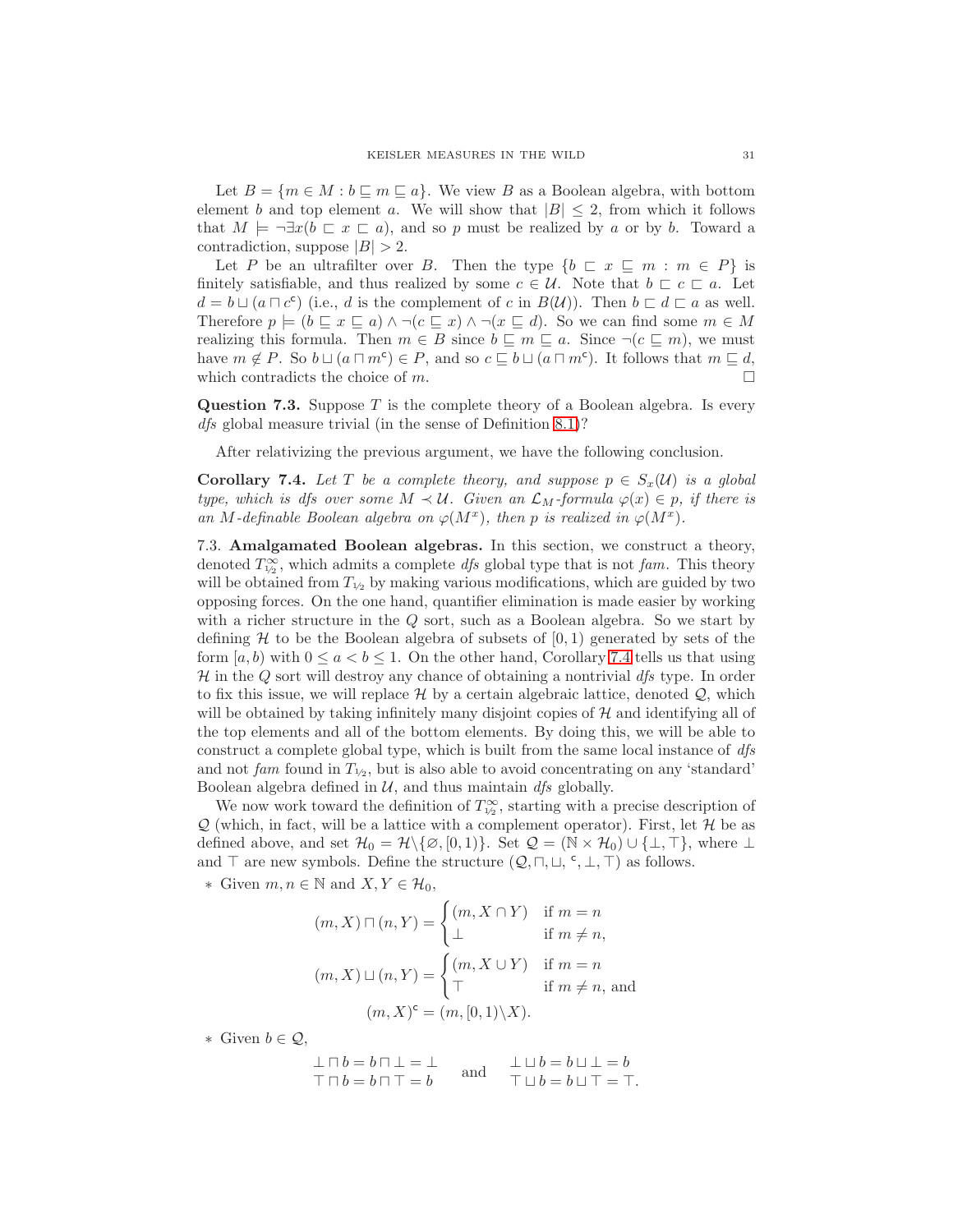$* \perp^{\mathsf{c}} = \top$  and  $\top^{\mathsf{c}} = \perp$ .

In fact,  $Q$  is an orthocomplemented lattice; however, general familiarity with such structures will not be necessary, and the reader will only need the definition above. We let  $\mathcal{Q}_0$  denote  $\mathcal{Q}\backslash\{\perp,\top\} = \mathbb{N} \times \mathcal{H}_0$ .

The next goal is to describe the set that will play the same role held by  $[0, 1)$  in the P sort of  $T_{1/2}$ . Since Q is not a Boolean algebra of subsets of some ground set, we first need to define an analogous notion of 'membership' in elements of Q.

<span id="page-31-1"></span>**Definition 7.5.** Define a binary relation  $\in$  on  $[0,1)^{\mathbb{N}} \times \mathcal{Q}$  such that  $a \in b$  if and only if either  $b = \top$  or  $b = (n, X) \in \mathcal{Q}_0$  and  $a(n) \in X$ .

In order to obtain quantifier elimination for  $T_{1/2}^{\infty}$ , we will not use  $[0,1)^{\mathbb{N}}$  in the P sort, but rather a countable subset S satisfying certain properties (described in Lemma [7.8](#page-31-0) below). We first need some terminology.

**Definition 7.6.** A cube is a nonempty subset of  $[0,1)^{\mathbb{N}}$  of the form  $C = \prod_{n \in \mathbb{N}} [a_n, b_n)$ with  $a_n = 0$  and  $b_n = 1$  for all but finitely many  $n \in \mathbb{N}$ . If, moreover,  $a_n$  and  $b_n$ are rational for all  $n$ , then  $C$  is a **rational cube**.

The following facts, which will use later on, are easy to verify.

<span id="page-31-2"></span>**Fact 7.7.** Let B be the Boolean algebra on  $[0,1)^{\mathbb{N}}$  generated by sets of the form  ${a \in [0, 1)^{\mathbb{N}} : a \in b}$  for all  $b \in \mathcal{Q}$ .

- (a) B is the same as the Boolean algebra generated by cubes.
- (b) Every element of B can be written as a disjoint union of finitely many cubes.
- (c) Suppose  $f : [0,1)^\mathbb{N} \to \mathbb{R}$  is a finite linear combination of indicator functions of sets in B. Then f can be written as  $\sum_{i \leq k} r_i \mathbf{1}_{C_i}$ , where  $\{C_i\}_{i \leq k}$  is a partition of  $[0,1]^{\mathbb{N}}$  into disjoint cubes and each  $r_i$  is in the image of f.

<span id="page-31-0"></span>**Lemma 7.8.** There is a countably infinite set  $S \subseteq [0,1]^{\mathbb{N}}$  such that:

- (i) S nontrivially intersects any cube in  $[0,1)^{\mathbb{N}}$ , and
- (ii) the map  $(a, n) \rightarrow a(n)$  from  $S \times \mathbb{N}$  to  $\mathbb{N}$  is injective.

*Proof.* Let  ${C_{\ell}}_{\ell \in \mathbb{N}}$  be an enumeration of all rational cubes. We will build the set  $S = \{a_\ell\}_{\ell \in \mathbb{N}}$  in stages. At stage  $\ell$ , pick  $a_\ell \in [0,1)^\mathbb{N}$  so that

(1)  $a_{\ell} \in C_{\ell}$ ,

(2)  $a_{\ell}$  is an injective map whose range is disjoint from those of  $a_i$  for each  $i < \ell$ . Since at each stage we have only used countably many elements of  $[0, 1)$ , it is clear that we can always make such a choice of  $a_\ell$ . Now, since any cube in  $[0,1)$ <sup>N</sup> contains a rational cube, we have condition  $(i)$  of the lemma by part  $(1)$  of the construction. Condition (*ii*) of the lemma follows from part (2).

We now have all of the ingredients necessary to define  $T^{\infty}_{1/2}$ . In order to mimic the behavior in Proposition [7.1,](#page-28-1) we need to be able to pick out sets in  $Q$  of 'measure'  $\frac{1}{2}$ . With an eye toward quantifier elimination, we will add a third sort R for the ordered group of reals, and a unary function from  $Q$  to  $R$  for the appropriate measure. Altogether, we define  $\mathcal{L} = \{P, Q, R, \sqsubseteq, \sim, \ell, \sqcap, \sqcup, \lceil \cdot, \perp, \top, +, \lt, 0, 1\}$  where

- ∗ P, Q, and R are unary sorts,
- $∗ \text{ } \in$  is a binary relation on  $P \times Q$ ,
- $* \sim$  is a binary relation on  $Q$ ,
- $\ast \ell$  is a unary function from Q to R,
- $\ast \{ \sqcap, \sqcup, \ulcorner, \ulcorner, \bot, \top \}$  is the language of 'lattices with complements' on Q, and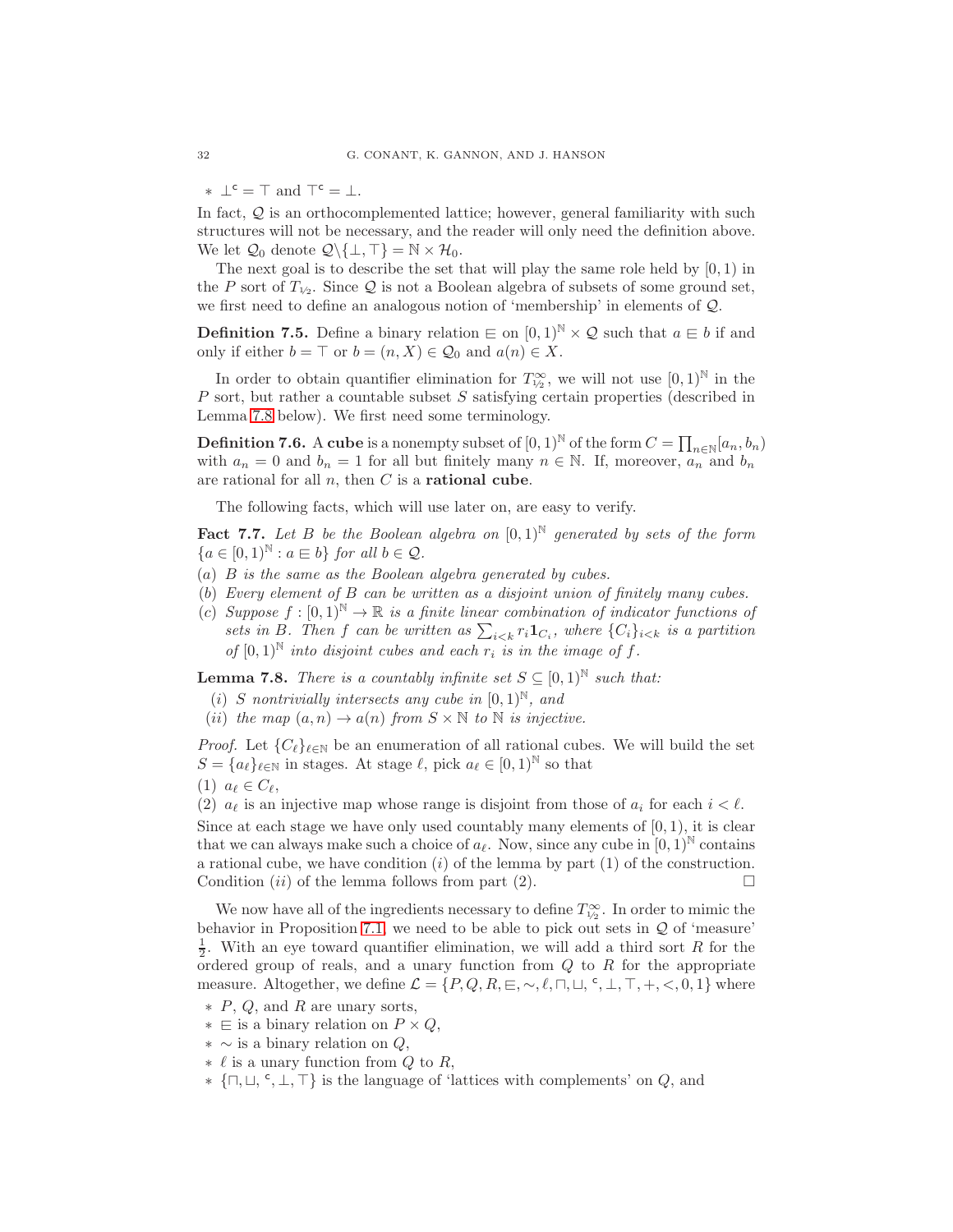$* \{+, \langle 0, 1 \}$  is the language of ordered abelian groups on R, with an additional constant symbol 1.

Now let  $\lambda$  denote the Lebesgue measure on [0, 1). We define an  $\mathcal{L}\text{-structure }M^{\infty}_{1/\lambda}$ via the following interpretation of  $\mathcal{L}$ .

- ∗  $P(M_{\nu_2}^{\infty})$  is a fixed set  $S \subseteq [0,1)^{\mathbb{N}}$  as in Lemma [7.8.](#page-31-0)
- $*(Q(M_{1/2}^{\infty}), \sqcap, \sqcup, \lceil, \bot, \top)$  is  $(Q, \sqcap, \sqcup, \lceil, \bot, \top)$ .
- \*  $(R(M_{1/2}^{\infty}), +, <, 0, 1)$  is  $(\mathbb{R}, +, <, 0, 1)$ .
- ∗  $\in$  is as described in Definition [7.5](#page-31-1) (but restricted to  $P(M^{\infty}_{1/2}) \times Q$ ).
- ∗ If  $b, c \in Q(M^{\infty}_{\nu_2})$ , then  $b \sim c$  holds if and only if  $b$  and  $c$  are both in  $\mathcal{Q}_0$  and have the same first coordinates.

\* If 
$$
b \in Q(M_{\nu_2}^{\infty})
$$
 then  $\ell(b) = \begin{cases} \lambda(X) & \text{if } b = (n, X) \in \mathbb{N} \times \mathcal{H}_0 \\ 0 & \text{if } b = \bot, \text{ and} \\ 1 & \text{if } b = \top. \end{cases}$ 

Finally, we define  $T_{1/2}^{\infty} = Th(M_{1/2}^{\infty})$ .

Let  $\mathcal{U} \succ M_{\frac{1}{2}}^{\infty}$  be a monster model. For the rest of this section, we let y denote a singleton variable in the Q sort. Define

$$
q_1(y) = \{a \in y : a \in P(\mathcal{U})\} \cup \{\ell(y) = \frac{1}{2}\} \cup \{y \not\sim b : b \in Q(\mathcal{U})\}.
$$

We now observe that  $q_1$  is a partial global type exhibiting the same behavior found in Proposition [7.1.](#page-28-1)

<span id="page-32-0"></span>**Proposition 7.9.**  $q_1$  is finitely satisfiable in  $M^{\infty}_{1/2}$ , but not finitely approximated in  $M_{\gamma_2}^{\infty}$  with respect to the formula  $\psi(y, x) \coloneqq (x \in y) \wedge (\ell(y) = \frac{1}{2}).$ 

*Proof.* We first show  $q_1$  is finitely satisfiable in  $M_{\frac{1}{2}}^{\infty}$ . Fix  $a_1, \ldots, a_n \in P(\mathcal{U})$  and  $b_1, \ldots, b_m \in Q(\mathcal{U})$ . We need to find some  $c \in \mathcal{Q}$  such that  $\ell(c) = \frac{1}{2}, a_i \in c$  holds for all  $1 \leq i \leq n$ , and  $c \nsim b_i$  for all  $1 \leq i \leq m$ . Fix  $s \in \mathbb{N}$  such that, for all  $1 \leq i \leq m$ ,  $b_i \nsim (s, X)$  for any  $X \in \mathcal{H}_0$ . Let  $X_1, \ldots, X_k \in \mathcal{H}_0$  enumerate the sets obtained as the union of exactly n intervals in  $\mathcal{I}_{2n}$ , and consider  $c_t = (s, X_t) \in \mathcal{Q}$ for  $t \leq k$ . Then by construction there exists some  $t_* \leq k$  such that  $\mathcal{U} \models a_i \in c_{t_*}$ for all  $1 \leq i \leq n$ , as desired.

Now we show that  $q_1$  is not finitely approximated in  $M_{\frac{1}{2}}^{\infty}$  with respect to  $\psi(y, x)$ . Fix a tuple  $\overline{b} \in \mathcal{Q}^n$ . We find  $a \in P(M_{\nu_2}^{\infty})$  such that  $|\{1 \leq i \leq n : \psi(b_i, a)\}| \leq \frac{n}{2}$ . The a upper  $0 \le \xi$ . We find  $a \in I$   $\{m_{1/2}\}$  such that  $\left| \{1 \le i \le n : \psi(n_i, a) \} \right| \ge \frac{1}{2}$ .<br>Without loss of generality, we may assume  $\ell(b_i) = \frac{1}{2}$  for all  $1 \le i \le n$ . Let  $\lambda^{\mathbb{N}}$ denote the measure on  $[0, 1)$ <sup>N</sup> obtained from the product of  $\lambda$  on  $[0, 1)$ . Define  $f: [0,1]^{\mathbb{N}} \to \{0,1,\ldots,n\}$  such that  $f(a) = |\{1 \le i \le n : a \in b_i\}|$ . Given  $1 \le i \le n$ , set  $B_i = \{a \in [0,1)^{\mathbb{N}} : a \equiv b_i\}$ . Then each  $B_i$  is  $\lambda^{\mathbb{N}}$ -measurable, with  $\lambda^{\mathbb{N}}(B_i) =$  $\ell(b_i) = \frac{1}{2}$ , and  $f = \sum_{i=1}^{n} \mathbf{1}_{B_i}$ . Therefore f is  $\lambda^{\mathbb{N}}$ -integrable and

$$
\int_{[0,1)^{\mathbb{N}}} f d\lambda^{\mathbb{N}} = \int_{[0,1)^{\mathbb{N}}} \sum_{i=1}^{n} \mathbf{1}_{B_{i}} d\lambda^{\mathbb{N}} = \sum_{i=1}^{n} \int_{[0,1)^{\mathbb{N}}} \mathbf{1}_{B_{i}} d\lambda^{\mathbb{N}} = \frac{n}{2}.
$$

By Fact [7.7,](#page-31-2)  $f = \sum_{j < k} r_j \mathbf{1}_{C_j}$  where  $\{C_j\}_{j < k}$  is a partition of  $[0, 1)^\mathbb{N}$  into disjoint cubes and each  $r_j$  is in  $\{0, 1, \ldots, n\}$ . So it must be the case that  $r_j \leq \frac{n}{2}$  for some  $j < k$ . By our choice of  $P(M_{1/2}^{\infty})$ , there must be some  $a \in P(M_{1/2}^{\infty}) \cap C_j$ , which therefore has  $f(a) \leq \frac{n}{2}$ , as desired.

We now turn to the main goal, which is to show that  $q_1$  extends to a complete global type in  $S_{\mathcal{O}}(\mathcal{U})$  that is dfs and not fam (here  $S_{\mathcal{O}}(\mathcal{U})$  denotes the space of complete global types concentrating on the  $Q$  sort). In fact, we will show that  $q_1$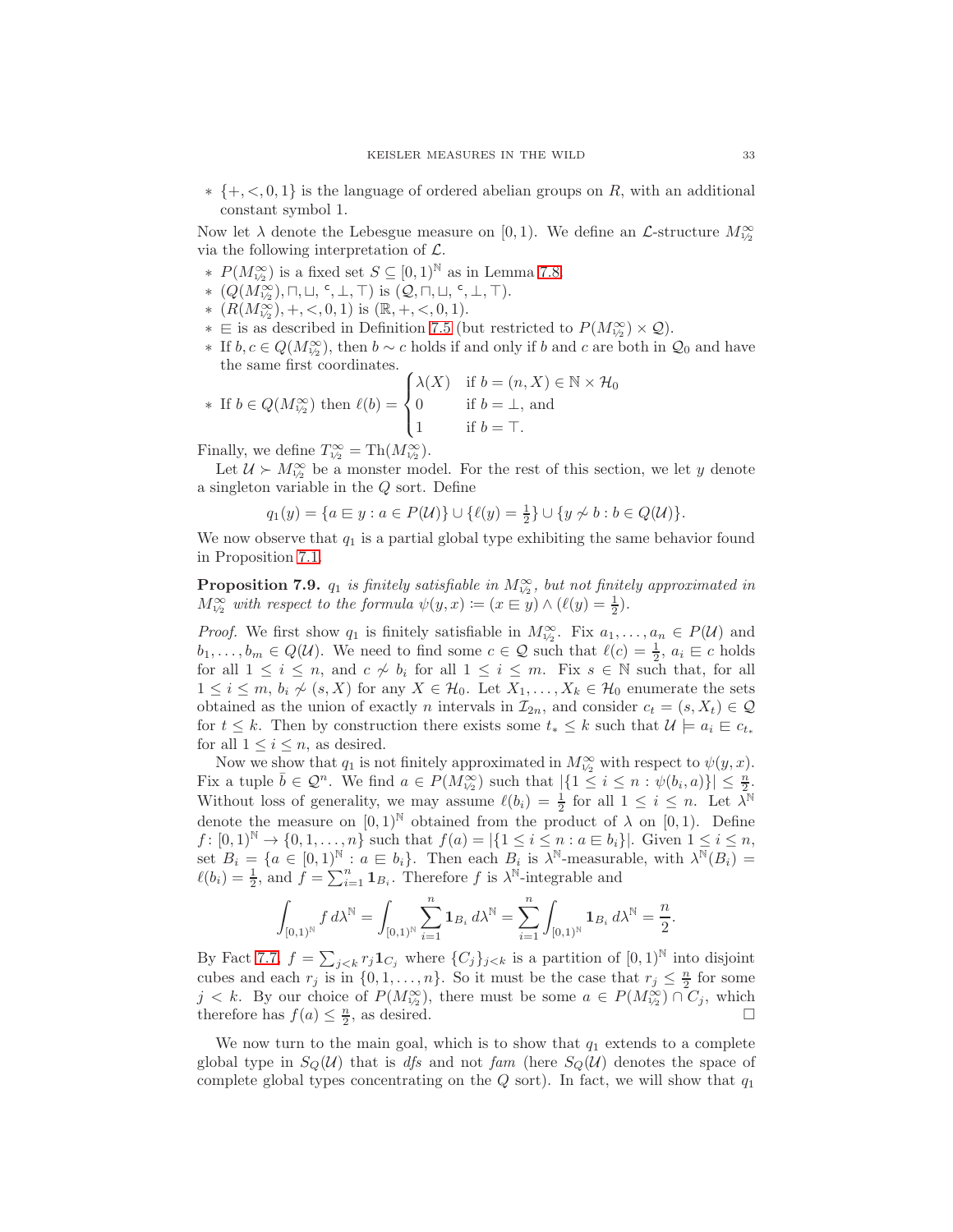determines a unique complete type in  $S<sub>Q</sub>(\mathcal{U})$  and that this type has the desired properties. The first step is quantifier elimination.

# <span id="page-33-3"></span>**Theorem 7.10.**  $T_{\frac{1}{2}}^{\infty}$  has quantifier elimination.

The proof of the previous theorem is rather involved and so, to avoid stalling the primary exposition, we have cordoned off the details in Section [A.3](#page-44-1) of the appendix. So let us now continue toward the main goal.

<span id="page-33-1"></span>**Lemma 7.11.** For any  $\mathcal{L}$ -formula  $\varphi(y, \bar{z})$ , there is an  $\mathcal{L}$ -formula  $\psi(\bar{z})$  such that,  $\textit{for any $\bar{b}\in\mathcal{U}^{\bar{z}}$, if $\mathcal{U}\models\psi(\bar{b})$ then $q_1\models\varphi(y,\bar{b})$, and if $\mathcal{U}\models\neg\psi(\bar{b})$ then $q_1\models\neg\varphi(y,\bar{b})$.}$ 

*Proof.* Let  $\mathcal{L}_Q$  and  $\mathcal{L}_R$  denote the restrictions of  $\mathcal L$  to the  $Q$  and  $R$  sorts, respectively. We first claim that, for any  $\mathcal{L}_Q$ -term  $t(y, \bar{z})$ , there is a term  $s(y, \bar{z})$  of the form y, y<sup>c</sup>, or  $u(\bar{z})$  such that  $q \models t(y, \bar{b}) = s(y, \bar{b})$  for all  $\bar{b} \in \mathcal{U}^{\bar{z}}$ . Indeed, this can be proved by induction on terms. The main point is that, for any  $b \in \mathcal{U}$ ,  $q_1 \models y \not\sim b$ , and so  $q_1 \models (y \sqcap b = \bot) \land (y \sqcup b = \top).$ 

Now we prove the lemma. It suffices to assume  $\varphi$  is atomic. We consider cases. Suppose  $\varphi(y, \bar{z}, x)$  is  $x \in t(y, \bar{z})$  where  $t(y, \bar{z})$  is an  $\mathcal{L}_Q$ -term. Let s be as in the initial claim. If s is y, let  $\psi(\bar{z},x)$  be  $x=x$ . If s is  $y^c$ , let  $\psi(\bar{z},x)$  be  $x\neq x$ . If s is  $u(\bar{z})$ , let  $\psi(\bar{z},x)$  be  $x \in u(\bar{z})$ .

Suppose  $\varphi(y, \bar{z})$  is  $t_1(y, \bar{z}) \asymp t_2(y, \bar{z})$  where  $t_1, t_2$  are  $\mathcal{L}_Q$ -terms and  $\asymp$  is = or  $\sim$ . Let  $s_1$  and  $s_2$  be as in the initial claim. If  $s_1, s_2 \in \{y, y^c\}$ , then let  $\psi(\bar{z})$  be  $\bar{z} = \bar{z}$ if s<sub>1</sub> and s<sub>2</sub> are the same or  $\asymp$  is  $\sim$ , and let  $\psi(\overline{z})$  be  $\overline{z} \neq \overline{z}$  otherwise. If s<sub>1</sub> and s<sub>2</sub> are  $u_1(\bar{z})$  and  $u_2(\bar{z})$ , let  $\psi(\bar{z})$  be  $u_1(\bar{z}) \approx u_2(\bar{z})$ . Otherwise, let  $\psi(\bar{z})$  be  $\bar{z} \neq \bar{z}$ .

Finally, suppose  $\varphi(y, \bar{z}, \bar{w})$  is  $f(\ell(t_1(y, \bar{z})), \ldots, \ell(t_n(y, \bar{z})), \bar{w}) \approx 0$  where  $\approx$  is = or  $\lt$ , each  $t_i$  is an  $\mathcal{L}_Q$ -term, and  $f(v_1,\ldots,v_n,\bar{w})$  is an  $\mathcal{L}_R$ -term. Let  $s_1,\ldots,s_n$ be as in the initial claim. Recall that  $q \models \ell(y) = \ell(y^c) = \frac{1}{2}$ . Let  $v_i(\bar{z})$  be either  $\frac{1}{2}$ , if  $s_i$  is y or  $y^c$ , or  $\ell(u_i(\bar{z}))$  if  $s_i$  is  $u_i(\bar{z})$ . Then we may take  $\psi(\bar{z}, \bar{w})$  to be  $f(v_1(\overline{z}), \ldots, v_n(\overline{z}), \overline{w}) \simeq 0.$ 

<span id="page-33-2"></span>**Corollary 7.12.** There is a unique complete type  $q \in S<sub>Q</sub>(\mathcal{U})$  extending  $q_1$ . Moreover, q is  $\emptyset$ -definable and finitely satisfiable in any small model, but is not fam.

*Proof.* By Lemma [7.11,](#page-33-1) there is a unique type  $q \in S_Q(\mathcal{U})$  extending  $q_1$ , and q is  $\varnothing$ -definable. By Proposition [7.9,](#page-32-0) q is finitely satisfiable in  $M_{1/2}^{\infty}$  (in particular, for any  $\varphi(x) \in q$  there is some  $\psi(x) \in q_1$  such that  $\psi(x)$  implies  $\varphi(x)$ , but not fam over  $M^{\infty}_{1/2}$ . Since q is  $\emptyset$ -invariant, the same is true over any small model.

<span id="page-33-0"></span>7.4. **Failure to commute.** Let  $\mathcal{U} \models M_{\mathcal{V}_2}^{\infty}$ . In this section, we construct a definable measure  $\mu \in \mathfrak{M}_P(\mathcal{U})$  that does not commute with the dfs type  $q \in S_Q(\mathcal{U})$  from the last section. This justifies the claim made in Example [5.9.](#page-23-0) Throughout this section,  $x$  and  $y$  denote singleton variables in the  $P$  and  $Q$  sorts, respectively.

Recall that in the standard model  $M_{1/2}^{\infty}$  of  $T_{1/2}^{\infty}$ , the set  $P(M_{1/2}^{\infty})$  is a subset of  $[0,1)$ <sup>N</sup>, which is equipped with the product-Lebesgue measure  $\lambda^{\tilde{\mathbb{N}}}$ . Now suppose  $\varphi(x)$  is an  $\mathcal{L}_{M_{12}^{\infty}}$ -formula in the P sort. By quantifier elimination, the subset of  $P(M_{\nu_2}^{\infty})$  defined by  $\varphi(x)$  differs by finitely many elements from a set of the form  $P(M_{1/2}^{\infty}) \cap \bigcup_{i \leq n} C_i$ , with each  $C_i$  a cube. Furthermore, the set  $\bigcup_{i \leq n} C_i$  is uniquely determined by  $\varphi(x)$ , and the induced map  $\varphi(x) \mapsto \bigcup_{i \leq n} C_i$  from  $M_{\nu_2}^{\infty}$ -definable subsets of  $P(M_{\nu_2}^{\infty})$  to subsets of  $[0,1)^{\mathbb{N}}$  is a Boolean algebra homomorphism. Let  $\lambda^*$  be the pullback of  $\lambda^{\mathbb{N}}$  along this homomorphism. Then  $\lambda^*$  is automatically a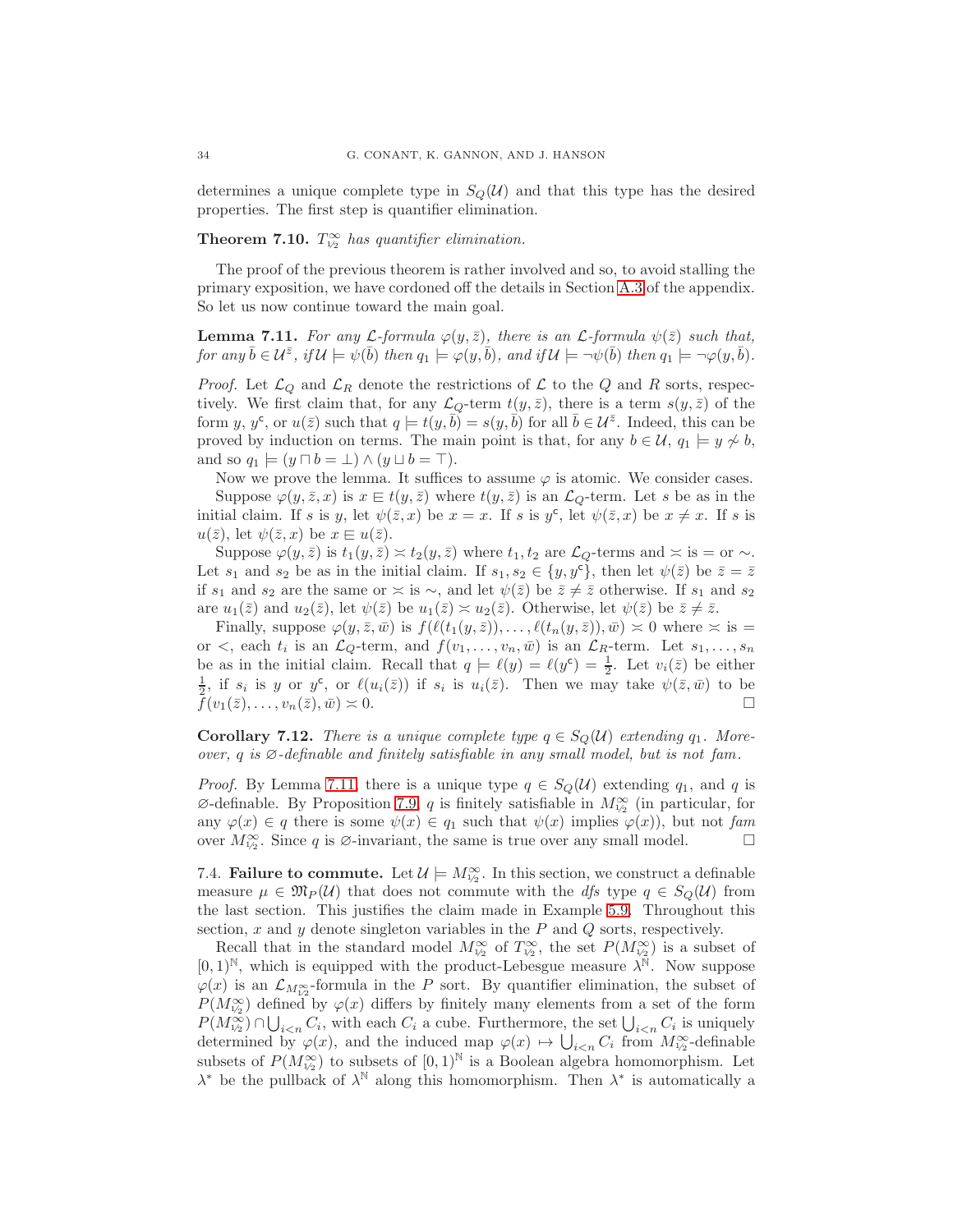finitely additive probability measure on the  $M_{1/2}^{\infty}$ -definable subsets of  $P(M_{1/2}^{\infty})$ , so it is an element of  $\mathfrak{M}_P(M_{1/2}^{\infty})$ .

<span id="page-34-1"></span>**Lemma 7.13.** There is a unique  $\emptyset$ -definable measure  $\mu \in \mathfrak{M}_P(\mathcal{U})$  extending  $\lambda^*$ .

*Proof.* Let  $M = M_{\nu_2}^{\infty}$ . The proof amounts to showing that  $\lambda^* \in \mathfrak{M}_P(M)$  is " $\varnothing$ definable". This notion of definability for Keisler measures over small models is similar to that for global measures. See Section [A.4](#page-49-0) of the appendix for details. We will apply Remark [A.22](#page-50-0) and Theorem [A.24.](#page-50-1) Fix an  $\mathcal{L}$ -formula  $\Phi(x; \bar{w}, \bar{y}, \bar{z})$  which is a conjunction of atomic and negated atomic formulas, where  $\bar{w}$  is of sort P,  $\bar{y}$  is of sort Q, and  $\bar{z}$  is of sort R. Define the map  $f^{\Phi}_{\lambda^*}: (\bar{b}, \bar{c}, \bar{d}) \mapsto \lambda^*(\Phi(x; \bar{b}, \bar{c}, \bar{d}))$  from  $M^{\bar{w}\bar{y}\bar{z}}$  to [0, 1]. We want to show that  $f_{\lambda^*}^{\Phi}$  has an  $\varnothing$ -invariant continuous extension to  $S_{\bar{w}\bar{u}\bar{z}}(M)$  (see also Definition [A.18](#page-50-2) and surrounding discussion).

Write  $\Phi(x; \bar{w}, \bar{y}, \bar{z})$  as  $\varphi(x, \bar{y}) \wedge \theta(x, \bar{w}) \wedge \chi(\bar{w}, \bar{y}, \bar{z})$  where:

- $\star \chi(\bar{w}, \bar{y}, \bar{z})$  is some *L*-formula not mentioning x,
- \*  $\theta(x,\bar{w}) \coloneqq \bigwedge_{i=1}^{m} (x =_{i} w_{i}), \text{ where } =_{i} \text{ is } = \text{or } \neq, \text{ and}$

 $*\varphi(x,\bar{y}) \coloneqq \bigwedge_{i=1}^{n-1} (x \in_i t_i(\bar{y})),$  where  $\in_i$  is  $\infty$  or  $\notin$ , and each  $t_i(\bar{x})$  is an  $\mathcal{L}_Q$ -term. If some  $=$ <sub>i</sub> is  $=$  then  $f^{\Phi}_{\lambda^*}$  is identically 0, in which case our task is trivial. So we may assume that each  $=$ <sub>i</sub> is  $\neq$ . In this case, we have  $f_{\lambda^*}^{\Phi} = (f_{\lambda^*}^{\varphi} \circ \rho) \mathbf{1}_{\chi}$ , where  $\rho: M^{\bar w \bar y \bar z} \to M^{\bar y}$  is the subtuple map. So it suffices to show that  $f^{\varphi}_{\lambda^*}$  has an  $\varnothing$ invariant continuous extension to  $S_{\bar{y}}(M)$ .

Let  $\sim$ <sup>∗</sup> denote the equivalence relation on Q obtained from  $\sim$  by making ⊤ and ⊥ singleton classes, i.e.,  $y \sim^* y'$  iff  $(y \sim y') \lor (y = y' = \top) \lor (y = y' = \bot)$ . Note that  $\sim^*$  is ∅-definable. Let  $\Sigma$  denote the set of partitions of [n]. Given  $\sigma \in \Sigma$ , let  $\theta_{\sigma}(\bar{y})$ be the conjunction of  $t_i(\bar{y}) \sim^* t_j(\bar{y})$  for all  $\sigma$ -related  $i, j \in [n]$ , and  $t_i(\bar{y}) \not\sim^* t_j(\bar{y})$ for all  $\sigma$ -unrelated  $i, j \in [n]$ . Let  $\varphi_{\sigma}(x, \bar{y})$  be the L-formula  $\varphi_{\sigma}(x, \bar{y}) \wedge \theta_{\sigma}(\bar{y})$ . Then  $f_{\lambda^*}^{\varphi} = \sum_{\sigma \in \Sigma} f_{\lambda^*}^{\varphi_{\sigma}}$ . So it suffices to show that each  $f_{\lambda^*}^{\varphi_{\sigma}}$  has an  $\varnothing$ -invariant continuous extension to  $S_{\bar{y}}(M)$ .

Now fix  $\sigma \in \Sigma$ , and let  $\sigma = {\sigma_1, \ldots, \sigma_k}$ . For  $1 \leq j \leq k$ , define the  $\mathcal{L}_Q$ -term

$$
u_j(\bar{y}) \coloneqq \prod_{i \in \sigma_j} \left\{ \begin{matrix} t_i(\bar{y}), & \sqsubseteq_i \text{ is } \sqsubseteq \\ t_i(\bar{y})^{\mathsf{c}}, & \sqsubseteq_i \text{ is } \not\models \end{matrix} \right\},\
$$

and let  $\zeta_j(x, \bar{y})$  be the L-formula  $x \in u_j(\bar{y})$ . Then, for any  $\bar{b} \in M^{\bar{y}}$ , we have

$$
f_{\lambda^*}^{\varphi_{\sigma}}(\bar{b}) = \lambda^*(\varphi(x,\bar{b})) = \prod_{j=1}^k \ell(u_j(\bar{b})) = \prod_{j=1}^k f_{\lambda^*}^{\zeta_j}(\bar{b})
$$

(note that here we are suppressing compositions with "subtuple" functions, as in the first reduction from  $\Phi$  to  $\varphi$ ). So it suffices to show that each  $f_{\lambda^*}^{\zeta_j}$  has an  $\varnothing$ -invariant continuous extension to  $S_{\bar{y}}(M)$ . For this, we apply Fact [A.19.](#page-50-3) In particular, fix  $1 \leq j \leq k$  and  $\varepsilon < \delta$  in [0,1]. Let  $\psi_i(\bar{y})$  be the L-formula  $\ell(u_i(\bar{y})) < \alpha$ , where  $\alpha \in (\varepsilon, \delta)$  is rational. Then

$$
\left\{\bar{b}\in M^{\bar{y}}:f^{\zeta_j}_{\lambda^*}(\bar{b})\leq \varepsilon\right\}\subseteq \psi_j(M)\subseteq \left\{\bar{b}\in M^{\bar{y}}:f^{\zeta_j}_{\lambda^*}(\bar{b})<\delta\right\},
$$
 as desired.  $\square$ 

Now, since p and  $\mu$  are both definable, we have the Morley products  $\mu \otimes q$  and  $q \otimes \mu$ , which are also both definable.

<span id="page-34-0"></span>**Proposition 7.14.**  $(\mu \otimes q)(x \in y) = \frac{1}{2}$  and  $(q \otimes \mu)(x \in y) = 1$ .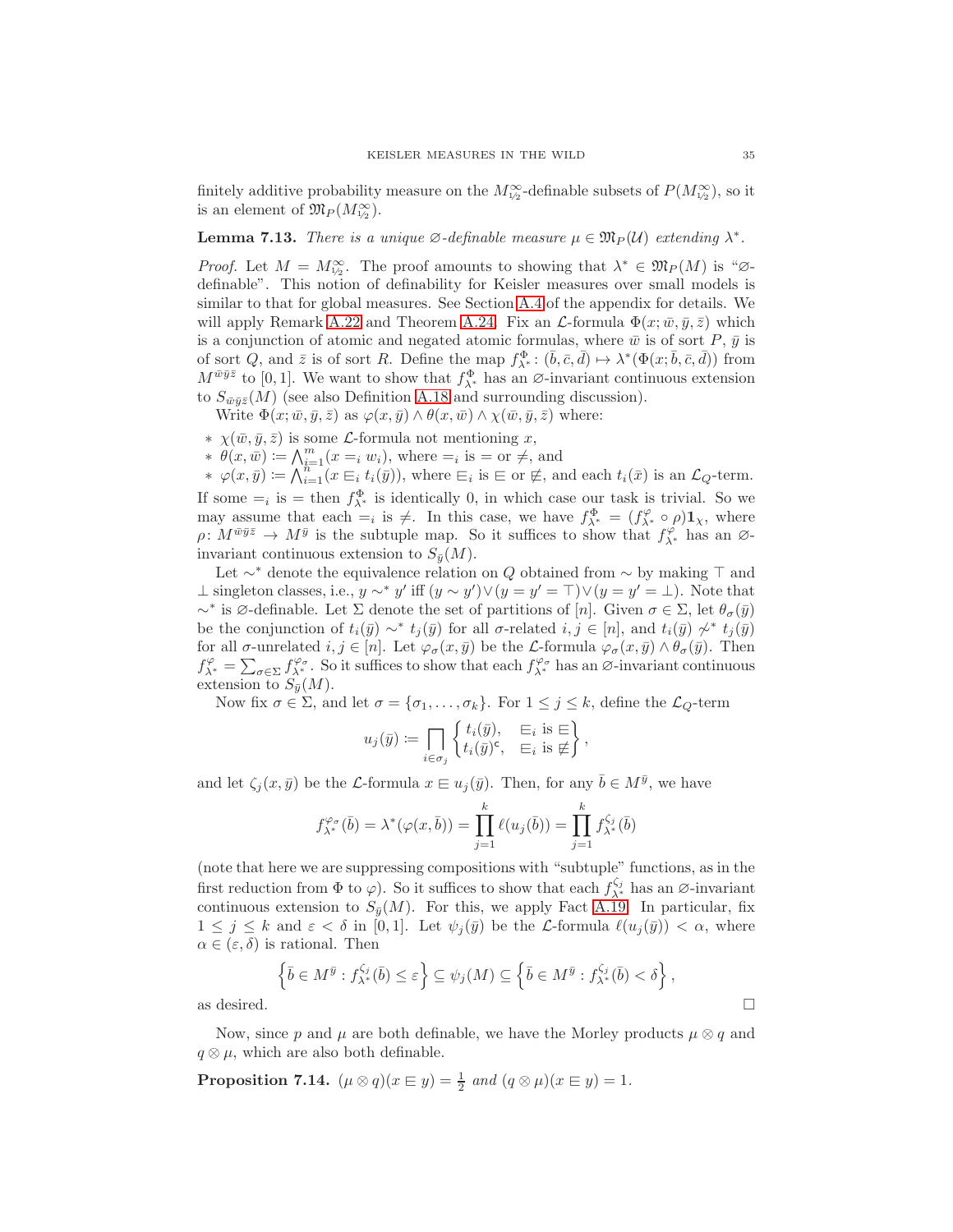*Proof.* Note that  $F_{q,M}^{\text{E}}$  is the constant function 1, and so  $(q \otimes \mu)(x \in y) = 1$ . On the other hand, we have  $(\mu \otimes q)(x \in y) = \mu(x \in b)$  where  $b \models q|_{M_{1/2}^{\infty}}$ . So  $\ell(b) = \frac{1}{2}$ . For any  $c \in \mathcal{Q}$ , if  $\ell(c) = \frac{1}{2}$  then  $\mu(x \in c) = \lambda^*(x \in c) = \frac{1}{2}$ . By Remark [A.23,](#page-50-4) this also holds for all  $c \in Q(\mathcal{U})$ , and thus  $\mu(x \in b) = \frac{1}{2}$ .

With Question [5.10](#page-23-3) in mind, we point out that  $\mu$  is not finitely satisfiable in  $M_{1/2}^{\infty}$ (and hence not in any small model). Indeed, if  $b = q|_{M_{1/2}^{\infty}}$  then  $\mu(x \notin b) = \frac{1}{2}$  by the previous proof, but  $x \notin b$  has no solution in  $M_{\gamma_2}^{\infty}$  by definition of q. In fact, any *dfs* measure in  $\mathfrak{M}_P(u)$  must be a sum of countably many weighted Dirac measures at points in  $P(\mathcal{U})$ . This assertion follows from an argument nearly identical to the proof of [\[11,](#page-52-10) Theorem 4.9], together with the following genericity property in  $M_{1/2}^{\infty}$ : For any finite disjoint sets  $A, B \subset P(M_{1/2}^{\infty})$ , there is some  $c \in Q(M_{1/2}^{\infty})$  such that  $a \in c$  for all  $a \in A$  and  $b \notin c$  for all  $b \in B$  (indeed, by construction of  $P(M_{1/2}^{\infty})$ , such an element c can be found in  $\{n\} \times \mathcal{H}_0$  for any  $n \in \mathbb{N}$ .

Note that Lemma [7.13,](#page-34-1) Proposition [7.14,](#page-34-0) and Proposition [5.17](#page-25-2) provide another demonstration that the type q is not fam. By Theorem [5.7,](#page-22-0) we also have the following conclusion for  $\lambda^*$ .

Corollary 7.15. No definable extension of  $\lambda^*$  in  $\mathfrak{M}_P(\mathcal{U})$  commutes with q. In particular,  $\lambda^*$  has no smooth (or even fim) global extensions in  $\mathfrak{M}_P(u)$ .

**Remark 7.16.** We showed above that q does not admit fam approximations for  $\psi(y,x) := (x \in y) \wedge (\ell(y) = \frac{1}{2})$  within error  $\frac{1}{2}$  (i.e.,  $Av_{\leq 1/2}^n(q,\psi) = \emptyset$  for all n). Given a fixed rational  $\varepsilon \in (0,1)$ , let  $q_{\varepsilon}$  be the result of replacing  $\frac{1}{2}$  with  $\varepsilon$  in the definition of  $q_1$ . Then similar arguments show that  $q_\varepsilon$  determines a complete dfs type, with no fam approximations for  $(x \in y) \land (\ell(y) = \varepsilon)$  within error  $1-\varepsilon$ . In other words, one can construct arbitrarily terrible failures of fam approximations for a dfs type. This is in contrast to the result for  $T_{r,s}$  from [\[11\]](#page-52-10), mentioned at the beginning of this section, which produced a  $dfs$  local  $\varphi$ -type with no fam approximations for  $\varphi$  within error  $(r-1)!/(r-1)^{r-1}$ .

The previous modification also results in a more severe failure of symmetry in that we obtain  $(\mu \otimes q_{\varepsilon})(x \in y) = \varepsilon$  and  $(q_{\varepsilon} \otimes \mu)(x \in y) = 1$ .

Finally, we reiterate that  $T_{\nu_2}^{\infty}$  is much more complicated than  $T_{r,s}$ , both in its construction and with respect to its classification in neostability. In particular,  $T_{r,s}$ is supersimple, while  $T_{1/2}^{\infty}$  interprets the theory of atomless Boolean algebras and thus has  $TP_2$  and SOP.

Question 7.17. Is there a simple theory T and a global type  $p \in S_x(\mathcal{U})$  such that p is dfs and not fam?

<span id="page-35-0"></span>In general, it would be interesting to find less complicated examples of complete theories separating dfs and fam, even at the level of measures.

## 8. EXAMPLES:  $\text{fam}$  and not  $\text{fim}$

In this section, we discuss examples of Keisler measures that are fam and not fim, starting with a re-examination of some examples given in  $[11]$ . We first note in Section [8.1](#page-36-2) that one of those examples relied on an erroneous claim from [\[1\]](#page-52-11), and we show that in fact the ambient theory in this example has no nontrivial dfs measures. So this reduces the previously known examples of theories with fam and non-fim measures to essentially one family, namely, the generic  $K_s$ -free graphs for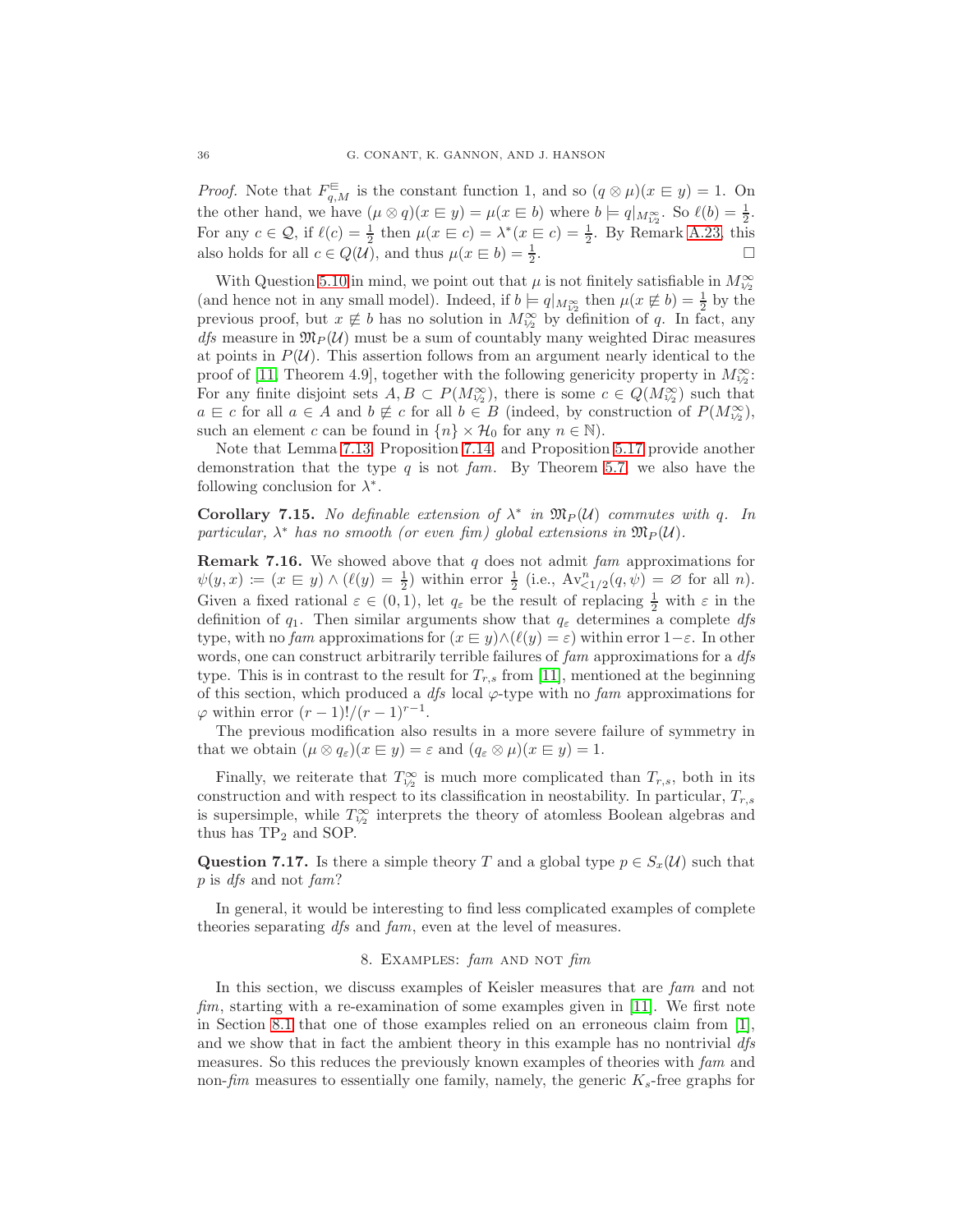some fixed  $s \geq 3$ . In Section [8.2,](#page-38-0) we will develop more features of this example, and then give a correct proof of a certain result from [\[11\]](#page-52-10). Finally, we will show that in the reduct of  $T_{1/2}^{\infty}$  obtained by forgetting the measure  $\ell$ , the corresponding reduct of the *dfs* and non-fam type in Section [7.3](#page-30-1) becomes a new example of a fam and non-fim complete type.

<span id="page-36-2"></span>8.1. Parameterized equivalence relations. Let  $T_{feq2}^*$  denote the model completion of the theory of parameterized equivalence relations in which each equivalence class has size 2. In [\[1,](#page-52-11) Example 1.7], it is claimed that this theory admits a generically stable (and thus  $\lim_{n \to \infty} f(m)$ ) type  $p \in S_1(\mathcal{U})$  such that  $p^{(2)}$  is not generically stable, and this was elaborated on in [\[11,](#page-52-10) Section 5.1]. However, it turns out that the type  $p$  suggested in [\[1\]](#page-52-11) is not well-defined (see Remark [8.6](#page-38-1) for details). Here we show that, in fact, there are no nontrivial  $dfs$  measures in  $T_{feq2}^*$ . We first recall some definitions. Let T be a complete  $\mathcal{L}\text{-theory}$  with monster model  $\mathcal{U}\text{.}$ 

<span id="page-36-3"></span>**Definition 8.1.** A measure  $\mu \in \mathfrak{M}_x(\mathcal{U})$  is **trivial** if it can be written as  $\sum_{n=0}^{\infty} r_n \delta_{a_n}$ where  $a_n \in \mathcal{U}^x$  and  $r_n \in [0, 1]$ , with  $\sum_{n=0}^{\infty} r_n = 1$ . We say that T is **dfs-trivial** if every dfs measure is trivial.

Note that a type  $p \in S_x(\mathcal{U})$  is trivial if and only if it is realized in  $\mathcal{U}^x$ . It is clear that any trivial measure is  $\lim_{m \to \infty}$ . The following result was implicitly claimed in [\[11\]](#page-52-10), but the proof used an unjustified assumption involving localization of measures, namely, [\[11,](#page-52-10) Remark 4.2]. In reality, the argument only requires a very weak version of this remark, which is easily proved. So we clarify the details.

<span id="page-36-0"></span>**Proposition 8.2.** A one-sorted theory  $T$  is dfs-trivial if and only if for every dfs measure  $\mu \in \mathfrak{M}_1(\mathcal{U})$ , there is some  $b \in \mathcal{U}$  such that  $\mu(x = b) > 0$ .

*Proof.* As noted in the proof of [\[11,](#page-52-10) Proposition 4.3], the forward direction is trivial. For the reverse implication, assume that for every dfs measure  $\mu \in \mathfrak{M}_1(\mathcal{U})$ , there is some  $b \in \mathcal{U}$  such that  $\mu(x = b) > 0$ . To show that T is *dfs*-trivial, it suffices by [\[11,](#page-52-10) Proposition 4.5, to show that every dfs measure in  $\mathfrak{M}_1(\mathcal{U})$  is trivial. For this, it suffices by the proof of [\[11,](#page-52-10) Proposition 4.3], to show that dfs measures in  $\mathfrak{M}_{x}(\mathcal{U})$ (here  $x$  can be arbitrary) are closed under the following special case of localization. In particular, suppose  $\mu \in \mathfrak{M}_{x}(\mathcal{U})$  is dfs, and let  $X = S_{x}(\mathcal{U}) \setminus S$  where S is a fixed countable set  $S \subseteq S_x(\mathcal{U})$  of realized types, with  $\mu(S) < 1$ . Let  $\mu_0$  be the localization  $\mu_0$  of  $\mu$  at X, i.e.,  $\mu_0(\varphi(x)) := \mu(\varphi(x) \cap X)/\mu(X)$ . Then we claim that  $\mu_0$  is dfs.

Fix  $M \prec U$  such that  $\mu$  is dfs over M, and any type in S is realized in M. We show that  $\mu_0$  is dfs over M. We may assume that  $\mu(S) > 0$ , since otherwise  $\mu_0 = \mu$ . It is clear that  $\mu_0$  is finitely satisfiable in M. Consider the trivial measure  $\mu_1 = \frac{1}{\mu(S)} \sum_{a \in S} \mu(x = a) \delta_a$ , which is definable over M. Set  $r := \mu(X)$ , and notice that  $\mu = r\mu_0 + (1 - r)\mu_1$ . So for any *L*-formula  $\varphi(x, y)$ , we have  $F^{\varphi}_{\mu_0, M} = \frac{1}{r}(F^{\varphi}_{\mu, M} - (1 - r)F^{\varphi}_{\mu_1, M})$ , and thus  $F^{\varphi}_{\mu_0, M}$  is continuous since it can be written as a linear combination of continuous functions. Therefore  $\mu_0$  is definable over M.  $\Box$ 

<span id="page-36-1"></span>Remark 8.3. For the sake of clarifying the literature, we note that Proposition [8.2](#page-36-0) (and its proof) can be used in place of Remark 4.2 and Proposition 4.3 in [\[11\]](#page-52-10) to recover the proofs of Theorems 4.8, 4.9, and  $5.10(a)$  in [\[11\]](#page-52-10). The only other use of Remark 4.2 in [\[11\]](#page-52-10) is in the proof of Theorem  $5.10(b)$ , which we address in the next subsection (see Theorem [8.10](#page-39-0) and preceding discussion).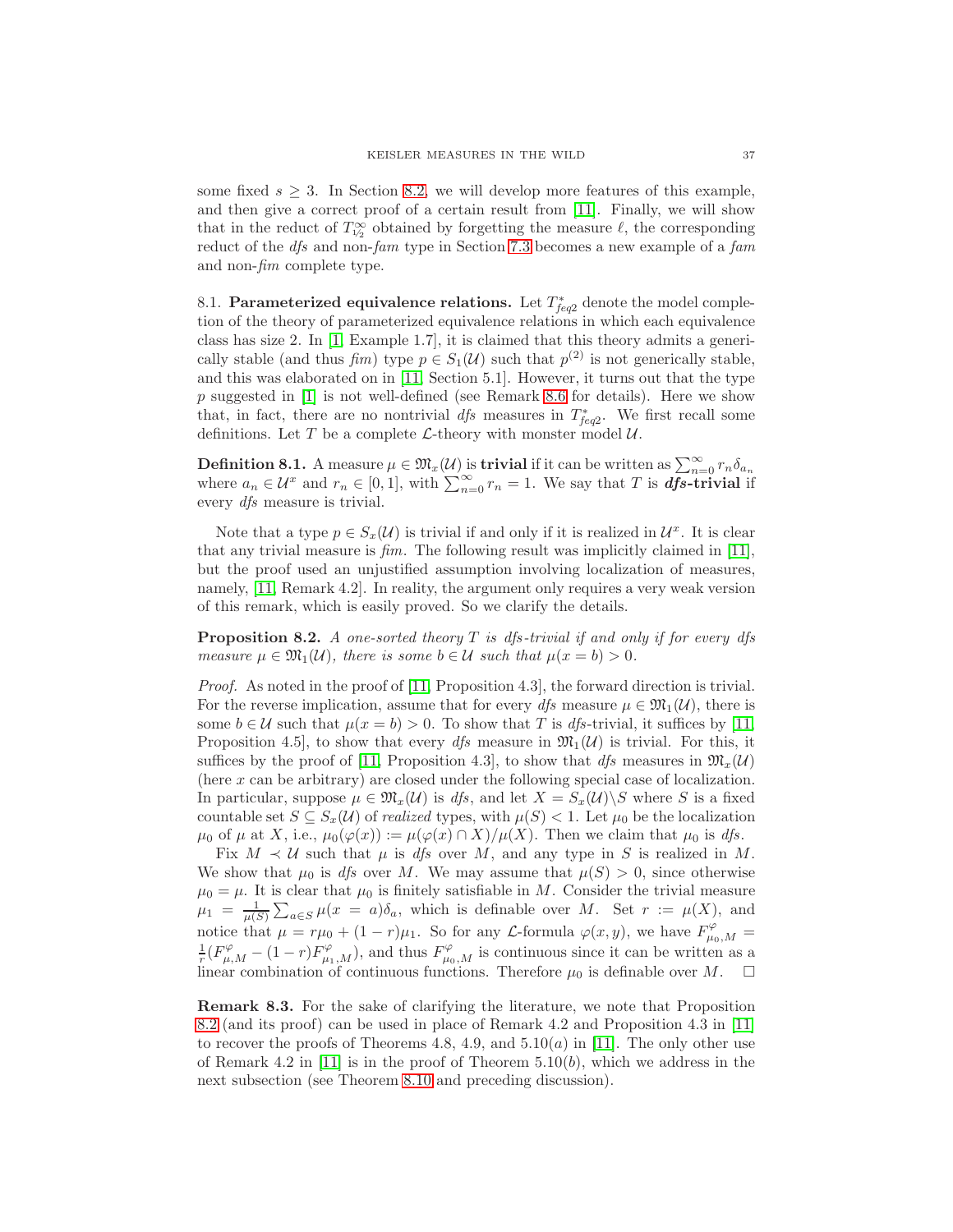Next, we describe a way to lift a *dfs* measure to an imaginary sort. Suppose  $E(x, y)$  is a definable equivalence relation on U. We extend E to tuples from  $\mathcal{U}^n$ in the obvious way. We view  $\mathcal{U}/E$  as a structure in a relational language  $\mathcal{L}_0$  such that for any E-invariant formula  $\varphi(x_1, \ldots, x_n)$ , we have an *n*-ary relation symbol  $R_{\varphi}$  interpreted as  $\varphi(\mathcal{U}^n)/E$ . Note that any quantifier free  $\mathcal{L}_0$ -formula is equivalent to  $R_{\varphi}$  for some equivariant  $\varphi$ .

Now suppose we have a *dfs* measure  $\mu$  in  $\mathfrak{M}_1(\mathcal{U})$ . Given an E-invariant formula  $\varphi(x; y_1, \ldots, y_n)$  and  $b_1, \ldots, b_n \in \mathcal{U}/E$ , define  $\mu_0(R_\varphi(x; b_1, \ldots, b_n)) = \mu(\varphi(x; b_1^*, \ldots, b_n^*)),$ where  $b_i^*$  is a representative of  $b_i$  in  $\mathcal{U}$ .

## **Proposition 8.4.**  $\mu_0$  is a dfs measure on quantifier-free  $\mathcal{L}_0(\mathcal{U})$ -formulas.

*Proof.* First note that  $\mu_0(R_\varphi(x; b_1, \ldots, b_n))$  does not depend on the choice of representatives by  $E$ -invariance, and so  $\mu_0$  is well-defined. From there one easily shows that  $\mu_0$  is a finitely-additive probability measure on quantifier-free  $\mathcal{L}_0(\mathcal{U})$ -formulas.

Fix  $M \prec U$  such that  $\mu$  is dfs over M. We show that  $\mu_0$  is dfs over  $M/E$ . First, fix some  $R_{\varphi}(x; y_1, \ldots, y_n)$  and  $b_1, \ldots, b_n \in \mathcal{U}/E$ , with  $\mu_0(R_{\varphi}(x; b_1, \ldots, b_n)) > 0$ . Then there is  $a \in M$  such that  $\mathcal{U} \models \varphi(a; b_1^*, \ldots, b_n^*)$ . So  $[a]_E \in M/E$  and  $\mathcal{U}/E \models$  $R_{\varphi}([a]_E; b_1, \ldots, b_n).$ 

Finally, fix an E-invariant formula  $\varphi(x; y_1, \ldots, y_n)$  and some  $\varepsilon > 0$ . Define

$$
X = \{\bar{b} \in (\mathcal{U}/E)^n : \mu_0(R_\varphi(x;\bar{b})) \le \varepsilon\}.
$$

Then  $X = Y/E$  where  $Y = {\bar{b}^* \in \mathcal{U}^n : \mu(\varphi(x; \bar{b}^*)) \leq \varepsilon}.$  Since  $\mu$  is dfs over M, there is a small collection  $\{\psi_i(\bar{y}; \bar{x}) : i \in I\}$  of Boolean combinations of  $\varphi^*(\bar{y}; x_i)$ , and tuples  $\bar{a}_i^*$  from M, such that  $Y = \bigcap_{i \in I} \psi_i(\mathcal{U}; \bar{a}_i^*)$ . Let  $\bar{a}_i = [\bar{a}_i^*]_E$ . Then we have  $X = \bigcap_{i \in I} R_{\psi_i}(\mathcal{U}/E; \bar{a}_i)$ . Therefore  $\mu_0$  is definable over  $M$ .

We now return to  $T_{\text{req2}}^*$ . This theory is in a two-sorted language  $\mathcal{L}$  with sorts O and P, and a ternary relation  $E_z(x, y)$  on  $O_x \times O_y \times P_z$ . Then  $T_{feq2}^*$  is the model completion of the L-theory asserting that for any z,  $E_z(x, y)$  is an equivalence relation in which all classes have size 2. We have quantifier elimination after expanding by the function  $f: P \times O \to O$  such that, for any  $z \in P$ , the induced function  $f_z: O \to O$  swaps the two elements in any  $E_z$ -class.

# <span id="page-37-0"></span>**Theorem 8.5.**  $T_{feq2}^*$  is dfs-trivial.

*Proof.* Suppose not. By Proposition [8.2,](#page-36-0) there is some dfs  $\mu \in \mathfrak{M}_1(\mathcal{U})$  such that  $\mu(x = b) = 0$  for all  $b \in \mathcal{U}$  (we view  $T_{feq2}^*$  as one-sorted, but partitioned into disjoint predicates O and P). Fix a parameter  $e \in P(\mathcal{U})$ . Let  $E(x, y)$  be the equivalence relation on U which coincides with  $E_e(x, y)$  on  $O(U)$  and equality on  $P(U)$ . Let  $\mu_0$ be the (quantifier-free) *dfs* measure induced on  $\mathcal{U}/E$  as above. Then  $\mu_0(x = b) = 0$ for any  $b \in \mathcal{U}/E$ . Indeed, if  $b = [b^*]_E$  for some  $b^* \in \mathcal{U}$  then, since  $[b^*]_E$  is finite, we have  $\mu_0(x = b) = \mu(E(x, b^*)) = 0.$ 

Finally, we show that the theory  $T_{rbq}$  of the random bipartite graph is a (strong) reduct of  $\mathcal{U}/E$  using  $\mathcal{L}_0$ -formulas. Given this, we will obtain a contradiction to *dfs*-triviality of  $T_{rbg}$  (see [\[11,](#page-52-10) Theorem 4.9]). We work with  $T_{rbg}$  in the language of bipartite graphs with unary predicates  $U$  and  $V$ , and a binary relation  $R$  on  $U \times V$ . We interpret  $U = O(U)/E$  and  $V = P(U)\setminus \{e\}$  (note that both  $O(x)$  and  $P(x) \wedge x \neq e$  are E-invariant). We then interpret  $R(x, y)$  on  $U \times V$  as  $R_{\varphi}(x, y) \wedge y \neq e$ where  $\varphi(x, y)$  is the formula  $f_e(x) = f_y(x)$ . To check that  $\varphi(x, y)$  is E-invariant,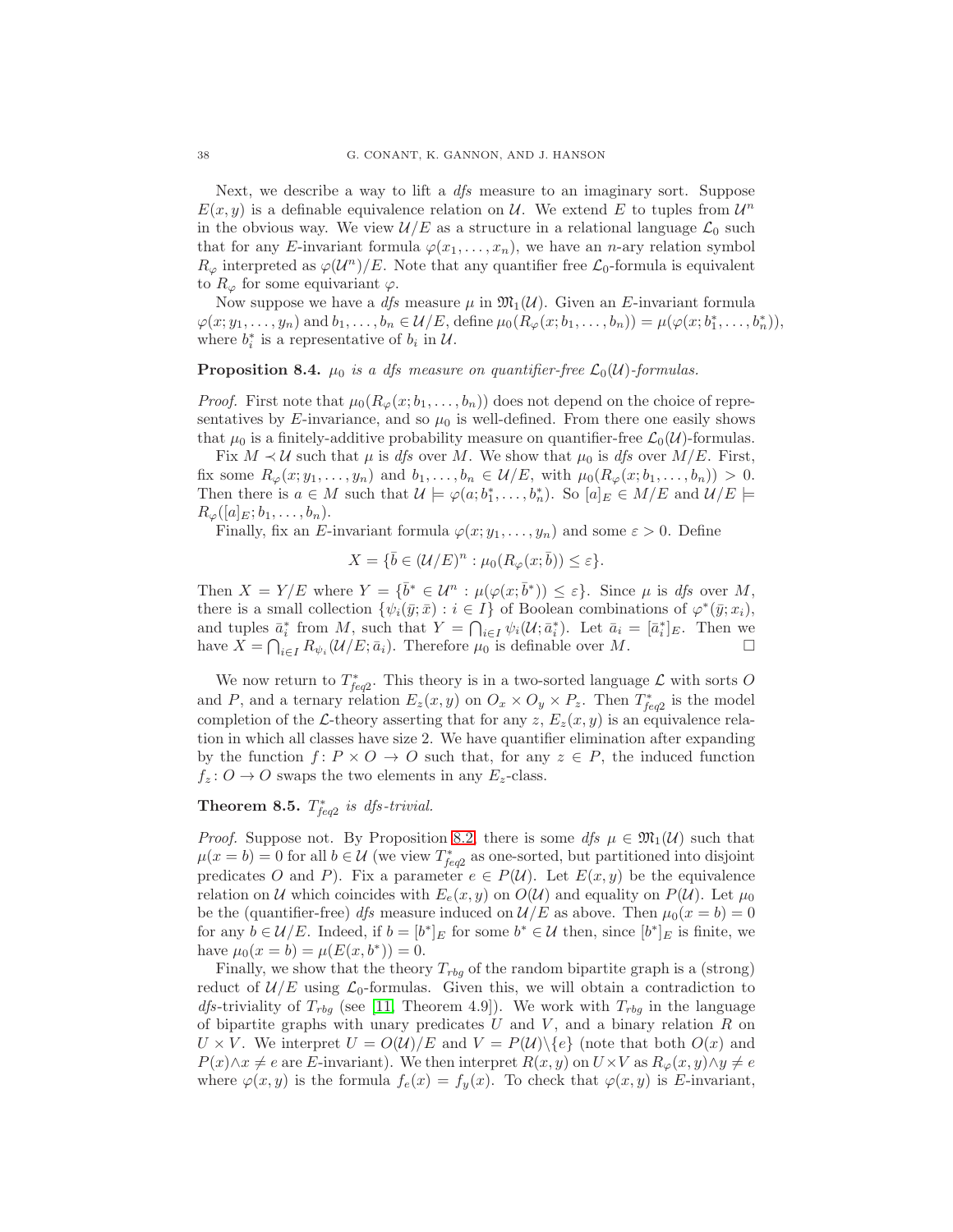note that if  $b \in \mathcal{P}(\mathcal{U})$  and  $a, a' \in O(\mathcal{U})$  are distinct and E-equivalent, then

$$
f_e(a) = f_b(a) \Leftrightarrow a' = f_b(a) \Leftrightarrow a = f_b(a') \Leftrightarrow f_e(a') = f_b(a').
$$

Let us now verify that  $(U, V; R) \models T_{rgb}$ . First, fix finite disjoint sets  $X, Y \subseteq U$ . We want to find some  $b \in V$  such that  $R(x, b)$  holds for all  $x \in X$  and  $\neg R(y, b)$ holds for all  $y \in Y$ . Without loss of generality, assume  $Y = \{ [a_i] : i < n \}$  where *n* is even. Set  $Z = \bigcup_{x \in X \cup Y} x \subseteq O(U)$ . Then we have a well-defined partition  $\mathcal{P} = X \cup \{\{a_i,a_j\} : \{i,j\} \in \mathcal{S}\} \cup \{\{f_e(a_{2i}),f_e(a_{2i+1})\} : i < n/2\}$  of  $Z$  into twoelement sets. So there is  $b \in \mathcal{P}(\mathcal{U})\backslash\{e\}$  such that  $E_b$  partitions Z according to P. Then b satisfies the desired properties.

Now suppose  $X, Y \subseteq \mathcal{P}(\mathcal{U})$  are finite and disjoint. We want to find some  $a \in \mathcal{U}$  $O(\mathcal{U})$  such that  $R([a], x)$  holds for all  $x \in X$  and  $\neg R([a], y)$  holds for all  $y \in Y$ . Since  $X \cup \{e\}$  is still disjoint from Y, there is  $a \in O(U)$  such that  $f_x(a) = f_y(a)$ for all  $x, y \in X \cup \{e\}$ , and  $f_y(a) \neq f_e(a)$  for all  $y \in Y$ . Then a satisfies the desired properties.  $\Box$ 

<span id="page-38-1"></span>Remark 8.6. In [\[11,](#page-52-10) Remark 5.2], it is claimed that any unary definable subset of the object sort O of  $T_{feq2}^*$  is finite or cofinite. This was used to justify the claim in [\[1,](#page-52-11) Example 1.7] that  $\hat{T}_{f \neq q2}^*$  admits a global generically stable type p such that  $p<sup>(2)</sup>$  is not generically stable. While p is not explicitly defined in [\[1\]](#page-52-11), it is implied to be the unique non-algebraic global type in  $O$ , the existence of which is equivalent to the remark from [\[11\]](#page-52-10) described above. But this remark is false, e.g., consider instances of the formula  $\varphi(x; y, z)$  given by  $f_y(x) = f_z(x)$ .

<span id="page-38-0"></span>8.2. Henson graphs. Fix  $s \geq 3$  and let  $T_s$  denote the theory of the generic  $K_s$ -free graph, in the language with a binary relation symbol E. Let  $\mathcal{U} = T_s$  be a monster model. By quantifier elimination, we have a unique non-realized type  $p_E \in S_1(\mathcal{U})$ containing  $\neg E(x, b)$  for all  $b \in U$ . In [\[11\]](#page-52-10), it is proved that  $p_E$  is fam, but not fim. The proof of fam was a combinatorial argument relying on growth rates of certain Ramsey numbers. On the other hand, the failure of  $\lim_{n \to \infty}$  is easy to see (modulo the equivalence of fim and generic stability for types), since one can clearly witness the order property for  $E(x, y)$  using Morley sequences in  $p_E$ .

The first goal of this section is to show that  $p_E$  commutes with any invariant measure in  $T_s$  (as promised in Example [5.19\)](#page-25-3). First, we state a well-known Borel-Cantelli-type result on finitely additive probability measures.

<span id="page-38-2"></span>**Fact 8.7.** For any  $\varepsilon > 0$  and  $k \ge 1$ , there is some  $\delta > 0$  and  $n \ge 1$  such that the following holds. Let B be a Boolean algebra, and  $\mu$  a finitely additive probability measure on B. Suppose  $x_1, \ldots, x_n \in B$  and  $\mu(x_i) \geq \varepsilon$  for all  $i \in [n]$ . Then there is a k-element set  $I \subseteq [n]$  such that  $\mu(\prod_{i \in I} x_i) \ge \delta$ .

A standard consequence of the previous fact is that if  $\mu \in \mathfrak{M}_x(\mathcal{U})$  is an Minvariant measure (in any theory) and  $\varphi(x)$  is an  $\mathcal{L}_{\mathcal{U}}$ -formula that forks over M, then  $\mu(\varphi(x)) = 0$ .

<span id="page-38-3"></span>**Lemma 8.8.** Suppose  $\mu \in \mathfrak{M}_1(\mathcal{U})$  is invariant over  $M \prec \mathcal{U}$ . Then  $\mu(E(x, a)) = 0$ for some/any  $a \models p_E|_M$ .

*Proof.* Consider the formula  $\varphi(x, y_1, \ldots, y_{s-1}) \coloneqq \bigwedge_{i=1}^{s-1} E(x, y_i)$ . Then for any pairwise distinct  $a_1, \ldots, a_{s-1} \models p_E|_M$ , the formula  $\varphi(x, \bar{a})$  forks over M by [\[10\]](#page-52-23), and thus  $\mu(\varphi(x,\bar a)) = 0$ . Now let  $\varepsilon = \mu(E(x,a))$  where a is some/any realization of  $p_E|_M$ . Toward a contradiction, suppose  $\varepsilon > 0$ . Let  $n \geq 1$  and  $\delta > 0$  be as in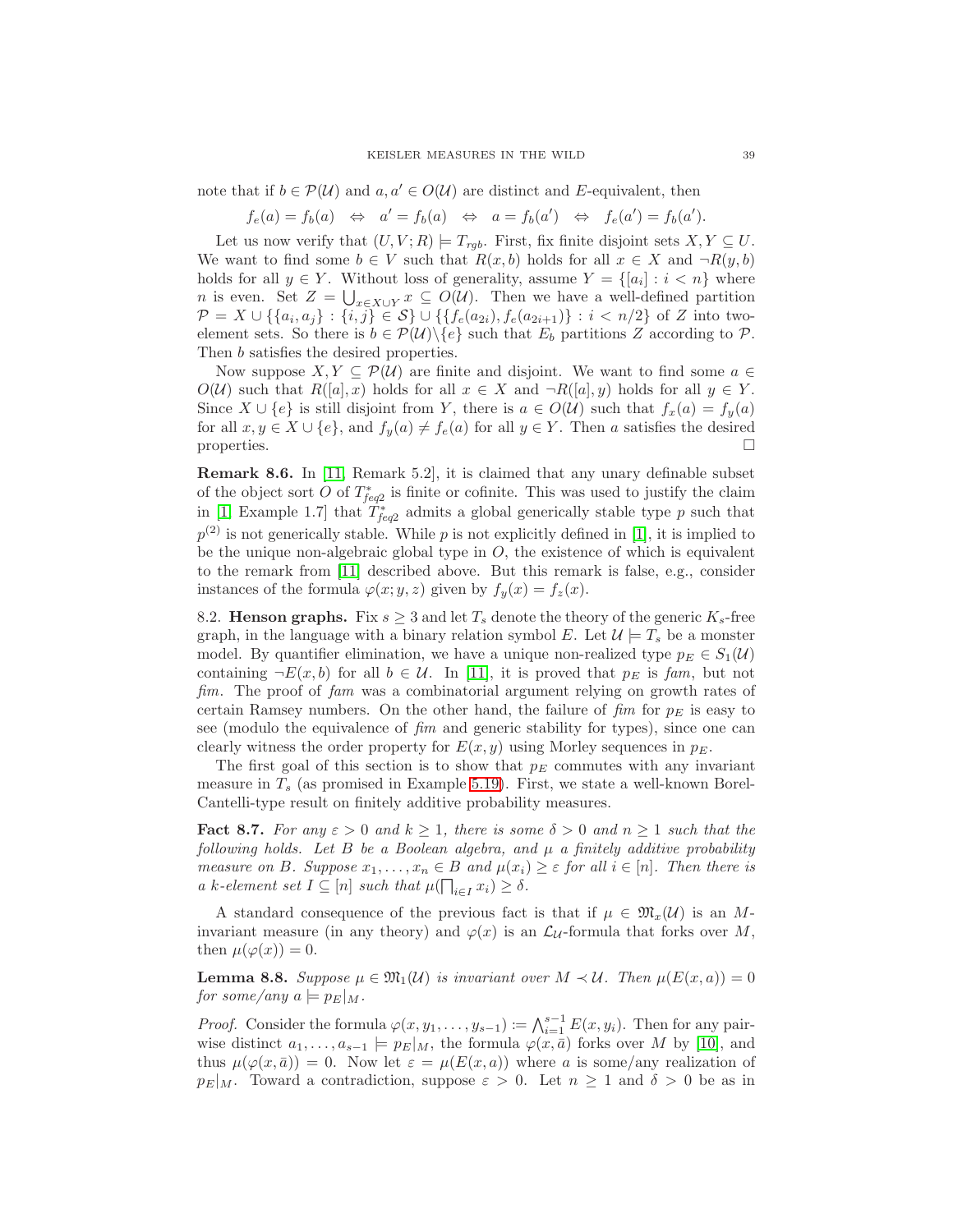Fact [8.7,](#page-38-2) with  $k = s - 1$ . Choose pairwise distinct  $a_1, \ldots, a_n \models p_E|_M$ . Then there is an  $(s-1)$ -element set  $I \subseteq [n]$  such that  $\mu(\varphi(x, \bar{a}_I)) \ge \delta > 0$ , which is a  $\Box$ contradiction.

**Corollary 8.9.** Suppose  $\mu \in \mathfrak{M}_n(\mathcal{U})$  is invariant. Then  $p_E \otimes \mu = \mu \otimes p_E$ .

*Proof.* Let  $\nu_1 = p_E \otimes \mu$  and  $\nu_2 = \mu \otimes p_E$ . It suffices to show that  $\nu_1$  and  $\nu_2$  agree on formulas that are conjunctions of atomics and negated atomics. So fix such an  $\mathcal{L}_{\mathcal{U}}$ -formula  $\varphi(x,\bar{y})$ , where  $|\bar{y}| = n$ . Without loss of generality,  $\varphi(x,\bar{y})$  is of the form

$$
\bigwedge_{i=1}^{n} E^{\varepsilon_i}(x, y_i) \wedge \bigwedge_{i=1}^{n} (x =_i y_i) \wedge \psi(x) \wedge \theta(\bar{y})
$$

where  $\varepsilon_i \in \{0,1\}, E^1$  is  $E, E^0$  is  $\neg E, =_i$  is either  $=$  or  $\neq$ , and  $\psi(x) \wedge \theta(\bar{y})$  is some  $\mathcal{L}_{\mathcal{U}}$ -formula. Fix  $M \prec \mathcal{U}$  such that  $\varphi(x, \bar{y})$  is over M and  $\mu$  is invariant over M. Given  $q \in S_{\bar{y}}(M)$ , we have

$$
F_{p_E}^{\varphi}(q) = \begin{cases} 0 & \text{if some } \varepsilon_i = 1 \text{, some } =_i \text{ is } =_i \theta(\bar{y}) \notin q \text{, or } \psi(x) \notin p \\ 1 & \text{otherwise.} \end{cases}
$$

Therefore

$$
\nu_1(\varphi(x,y)) = \begin{cases} 0 & \text{if some } \varepsilon_i = 1, \text{ some } =_i \text{ is } =, \text{ or } \psi(x) \notin p \\ \nu(\theta(\bar{y})) & \text{otherwise.} \end{cases}
$$

On the other hand, we have  $\nu_2(\varphi(x, y)) = \mu(\varphi(a, \bar{y}))$ , where  $a \models p_E|_M$ . If some  $\varepsilon_i = 1$  then  $\mu(\varphi(a, \bar{y})) = 0$  by Lemma [8.8.](#page-38-3) If some  $=_i$  is  $=$ , then  $\mu(\varphi(a, \bar{y})) = 0$  since  $a \notin M$  and  $\mu$  is M-invariant. If  $\psi(x) \notin p$ , then clearly  $\mu(\varphi(a, \bar{y})) = 0$ . So we may assume all  $\varepsilon_i$  are 0, all  $=$ <sub>i</sub> are  $\neq$ , and  $\psi(x) \in p$ . Since  $\mu(\neg E(a, y_i)) = \mu(a \neq y_i) = 1$ for all *i*, we have  $\mu(\varphi(a, \bar{y})) = \mu(\theta(\bar{y}))$ . So  $\nu_1(\varphi(x, \bar{y})) = \nu_2(\varphi(x, \bar{y}))$ .

In [\[11,](#page-52-10) Theorem 5.10], the first two authors made two more assertions about Keisler measures in T. First, it was claimed that a measure  $\mu \in \mathfrak{M}_1(\mathcal{U})$  is dfs if and only if it is fam, and in this case  $\mu$  is a convex combination of  $p_E$  and a trivial measure. Second, it is claimed that every fim measure in  $\mathfrak{M}_1(\mathcal{U})$  is trivial. As indicated by Remark [8.3,](#page-36-1) both statements relied on an erroneous remark concerning localization of measures, and the first statement is easily recovered using the corrected proof of Proposition [8.2.](#page-36-0) On the other hand, the second result is more complicated, and so we take the opportunity here to provide a correct proof.

<span id="page-39-0"></span>**Theorem 8.10.** Any fim measure in  $\mathfrak{M}_1(\mathcal{U})$  is trivial.

*Proof.* Suppose  $\mu \in \mathfrak{M}_1(\mathcal{U})$  is fim. By [\[11,](#page-52-10) Theorem 5.10(a)], we can write  $\mu =$  $rp_E + (1 - r)\nu$  for some  $r \in [0, 1]$  and trivial  $\nu \in \mathfrak{M}_1(\mathcal{U})$ . Toward a contradiction, suppose  $r > 0$ . Set  $\varepsilon = r/2$  and fix  $n \geq \frac{r(1-r)}{\varepsilon^2(1-\varepsilon)}$  $\frac{r(1-r)}{\varepsilon^2(1-\varepsilon)}$ . Since  $\mu$  is fim, there is a formula  $\theta(x_1,\ldots,x_n)$  such that  $\mu^{(n)}(\theta(\bar{x})) \geq 1-\varepsilon$  and if  $\bar{a} \models \theta$  then  $\mu \approx_{\varepsilon}^E \text{Av}(\bar{a})$ .

Fix  $M \prec U$  such that  $\theta(\bar{x})$  is over M and  $\nu$  is a weighted sum of Dirac measures at points in  $M$ . By quantifier elimination, we may write

$$
\theta(\bar{x}) = \bigvee_{t=1}^{k} \psi_t(\bar{x})
$$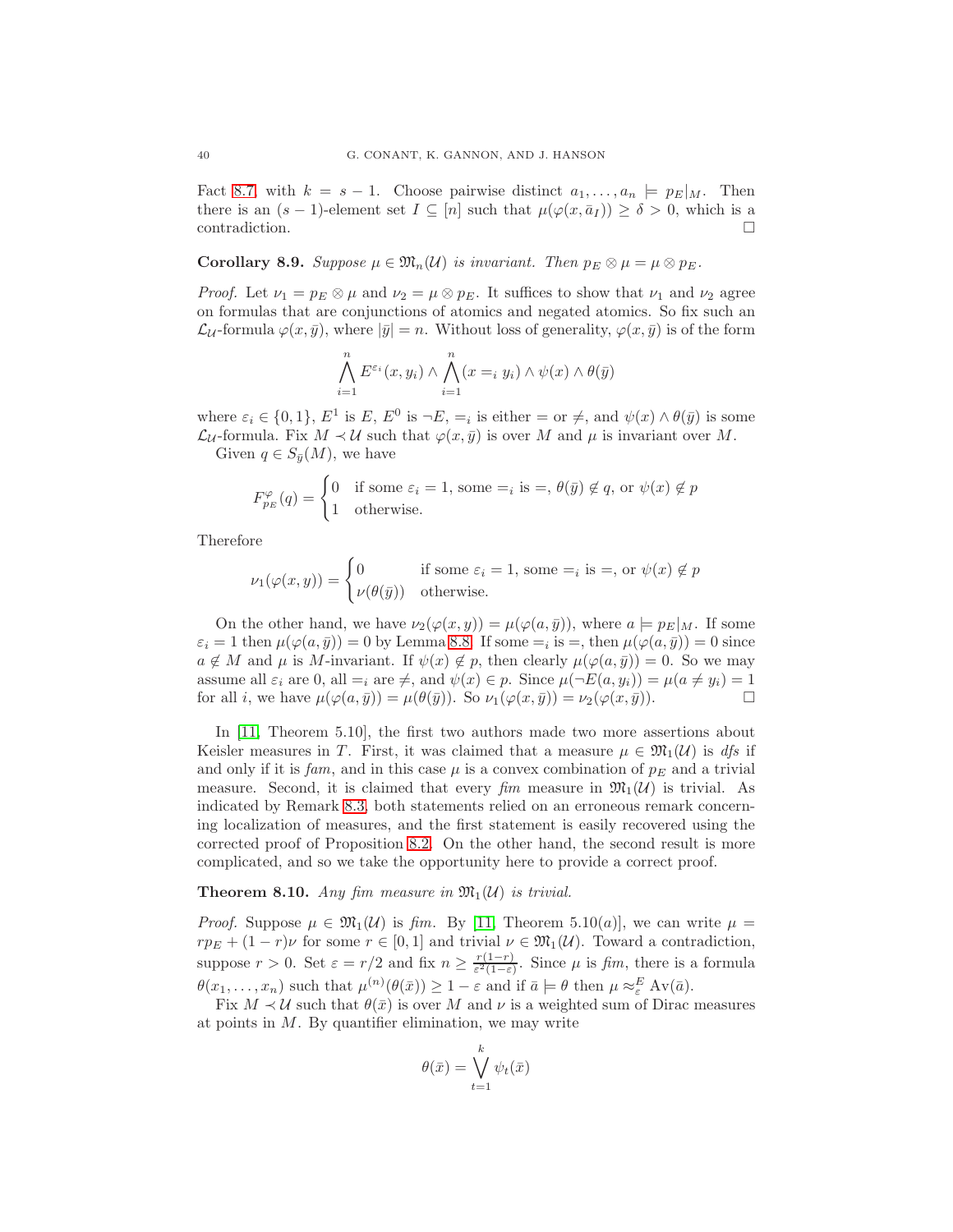where each  $\psi_t(\bar{x})$  is a consistent conjunction of atomic and negated atomics. Given  $1 \leq t \leq k$ , call a set  $X \subseteq [n]$  t-good if  $\psi_t(\bar{x})$  does not prove a formula of the  $x_i = b$ for some  $i \in X$  and  $b \in M$ , or of the form  $E(x_i, x_j)$  for some  $i, j \in X$ .

Suppose first that, for some  $1 \le t \le k$ , we have a t-good set  $X \subseteq [n]$  of size at least  $\varepsilon n$ . Then we can find a realization  $\bar{a} \models \theta(\bar{x})$  such that  $a_i \notin M$  for all  $i \in X$ , and  $\neg E(a_i, a_j)$  for all  $i, j \in X$ . We may then choose  $b \in \mathcal{U}$  such that  $E(a_i, b)$  holds for all  $i \in X$  and  $\neg E(b, m)$  holds for all  $m \in M$ . Note that  $\mu(E(x, b)) = 0$ . On the other hand,  $Av(\bar{a})(E(x, b)) \geq |X|/n \geq \varepsilon$ , which contradicts the choice of  $\theta(\bar{x})$ .

So now we can assume that for all  $1 \le t \le k$ , any  $t$ -good set  $X \subseteq [n]$  has size strictly less than  $\varepsilon n$ . Given  $X \subseteq [n]$ , set

$$
r_X = r^{|X|}(1-r)^{n-|X|} \quad \text{and} \quad \mu_X = \bigotimes_{i=1}^n \begin{Bmatrix} p_E, & i \in X \\ \nu, & i \notin X \end{Bmatrix}.
$$

By Fact [6.1](#page-26-1) and choice of  $n$ , we have

$$
\mu^{(n)}(\theta(\bar{x})) = \sum_{X \subseteq [n]} r_X \mu_X(\theta(\bar{x})) \le \sum_{X \notin \mathcal{P}_{r,\varepsilon}(n)} r_X + \sum_{X \in \mathcal{P}_{r,\varepsilon}(n)} r_X \mu_X(\theta(\bar{x})) \n< 1 - \varepsilon + \sum_{X \in \mathcal{P}_{r,\varepsilon}(n)} r_X \mu_X(\theta(\bar{x})).
$$

Now fix  $X \in \mathcal{P}_{r,\varepsilon}(n)$ . Then  $|X| \geq rn/2 = \varepsilon n$ , and so X is not t-good for any  $1 \le t \le k$ . Fix  $1 \le t \le k$ . Then for any t, either  $\psi_t(\bar{x})$  contains a conjunct  $x_i = b$ for some  $i \in X$  and  $b \in M$ , or a conjunct  $E(x_i, x_j)$  for some  $i, j \in X$ . In the first case we have  $\mu_X(\psi_t(\bar{x})) \leq \mu_X(x_i = b) = p_E(x_i = b) = 0$ ; and in the second case we have  $\mu_X(\psi_t(\bar{x})) \leq \mu_X(E(x_i, x_j)) = (p_E \otimes p_E)(E(x_i, x_j)) = 0$ . Altogether, we have  $\mu_X(\psi_t(\bar{x})) = 0$  for all  $1 \le t \le k$ , and so  $\mu_X(\theta(\bar{x})) = 0$ . By the inqualities above, it follows that  $\mu^n(\theta(\bar{x})) < 1 - \varepsilon$ , which contradicts the choice of  $\theta(\bar{x})$ .

8.3. A new example of a fam and non-fim complete type. In this section, we show that a certain reduct of the  $dfs$  and non-fam type built in Section [7.3](#page-30-1) is fam and non-fim. First, we prove a technical lemma regarding fam types in the presence of quantifier elimination.

<span id="page-40-0"></span>**Lemma 8.11.** Assume T has quantifier elimination, and fix  $p \in S_x(\mathcal{U})$ . Suppose there exists a sequence of tuples  $(\overline{c}_n)_{n\in\omega}$  such that for every atomic formula  $\theta(x,\overline{y})$ and every  $\varepsilon > 0$  there exists  $N(\varepsilon, \theta)$  so that for all  $n > N(\varepsilon, \theta)$ ,  $p \approx_{\varepsilon}^{\theta} Av(\overline{c}_n)$ . Then p is finitely approximated over any small model containing  $(\overline{c}_n)_{n\in\omega}$ .

*Proof.* We first note that for any formula  $\psi(x, \overline{y})$  and any tuple  $\overline{a}$  of points in  $\mathcal{U}^x$ , we have  $p \approx_{\varepsilon}^{\psi} \text{Av}(\overline{a})$  if and only if  $p \approx_{\varepsilon}^{\psi} \text{Av}(\overline{a})$ . Let  $\gamma(x, \overline{y}) = \bigwedge_{j \in J} \theta_j(x, \overline{y})$  where for each j, the formula  $\theta_j(x, \overline{y})$  is either an atomic formula or the negation of an atomic formula. Fix  $\varepsilon > 0$ . For each  $\theta_i(x, \overline{y})$ , choose  $N_i = N(\varepsilon/|J|, \theta_i)$  as in the statement of the lemma and fix  $n > \max\{N_i : j \in J\}$ . First, assume that  $\gamma(x, \overline{b}) \in p$ . For each  $j \in J$ ,  $\theta_i(x, \overline{b}) \in p$  and so

$$
\begin{aligned} \operatorname{Av}(\overline{c}_n)(\gamma(x,\overline{b})) &= 1 - \operatorname{Av}(\overline{c}_n) \Big( \bigvee_{j \in J} \neg \theta_j(x,\overline{b}) \Big) \\ &\ge 1 - \sum_{j \in J} \operatorname{Av}(\overline{c}_n)(\neg \theta_j(x,\overline{b})) \ge 1 - \sum_{j \in J} \frac{\varepsilon}{|J|} = 1 - \varepsilon. \end{aligned}
$$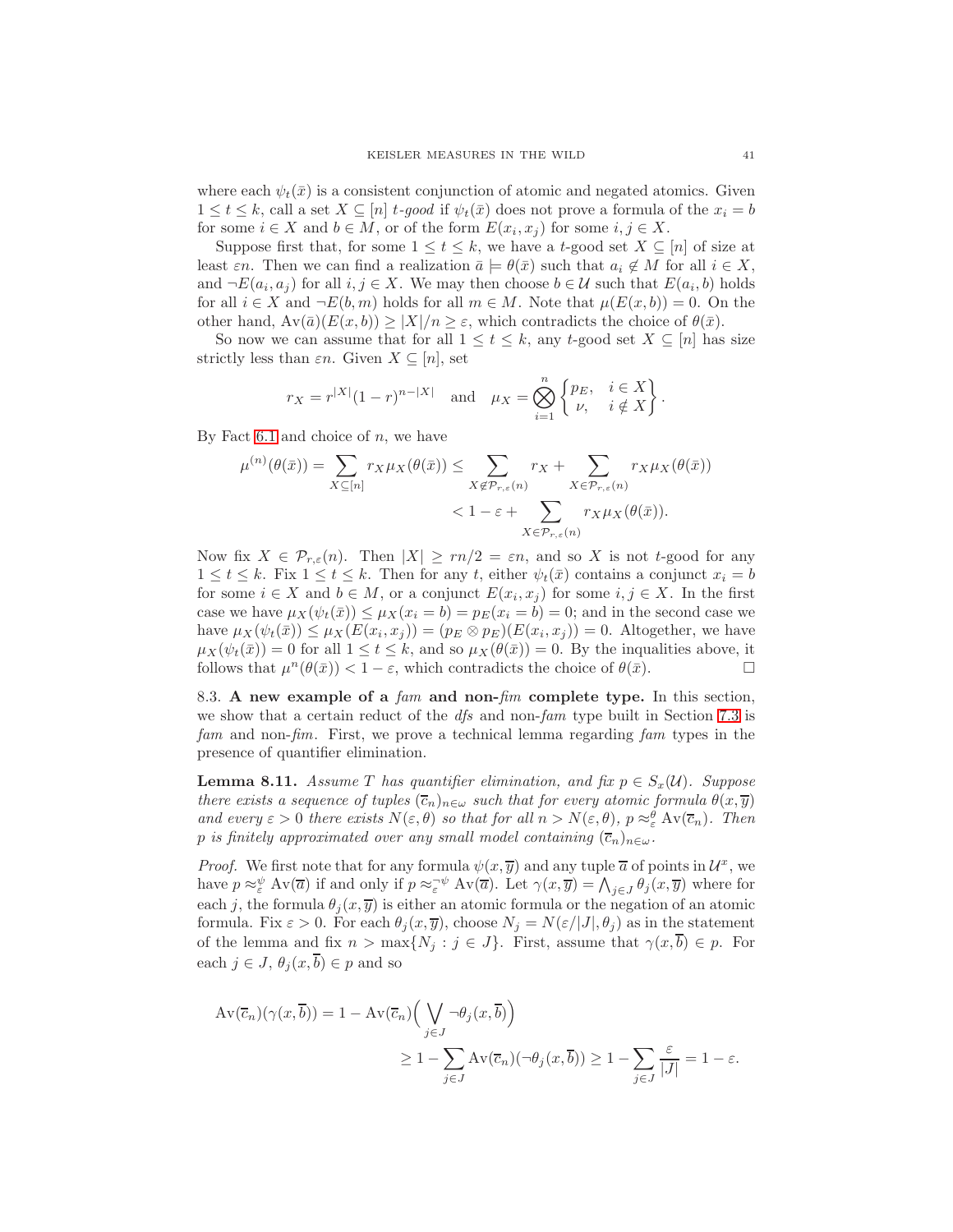On the other hand, if  $\neg \gamma(x, \overline{b}) \in p$ , then there exists some fixed  $j \in J$  such that  $\theta_j(x,\overline{b}) \notin p$ . Since  $p \approx_{\varepsilon/|J|}^{\theta_j} \mathrm{Av}(\overline{c}_n)$ , we have  $\mathrm{Av}(\overline{c}_n)(\gamma(x,\overline{b})) \leq \mathrm{Av}(\overline{c}_n)(\theta_j(x,\overline{b})) \leq \varepsilon$ .

Now assume that  $\rho(x,\overline{y}) = \bigvee_{i\in I} \gamma_i(x,\overline{y})$  where each  $\gamma_i(x,\overline{y})$  is as before (i.e. a conjunction of atomic and negated atomic formulas). By the previous paragraph, we can choose  $m \in \omega$  so that for any  $i \in I$ , then  $p \approx_{\varepsilon/|I|}^{\gamma_i} Av(\overline{c}_m)$ . First, assume that  $\rho(x,\overline{b}) \in p$ . Then there exists some fixed  $i \in I$  so that  $\gamma_i(x,b) \in p$ . So  $Av(\overline{c}_m)(\rho(x,\overline{b})) \ge Av(\overline{c}_m)(\gamma_i(x,\overline{b})) \ge 1-\varepsilon$ . Finally, assume that  $\neg \rho(x,\overline{b}) \in p$ . So for each  $i \in I$ , we have that  $\neg \gamma_i(x, \overline{b}) \in p$ . Then, we have the following computation:

$$
\operatorname{Av}(\overline{c}_m)(\rho(x,\overline{b})) \le \sum_{i \in I} \operatorname{Av}(\overline{c}_m)(\gamma_i(x,\overline{b})) < |I| \left(\frac{\varepsilon}{|I|}\right) = \varepsilon. \qquad \qquad \Box
$$

Let  $\mathcal{L}_{PQ}$  be the reduct of the language described in Section [7.3](#page-30-1) to just the P and Q sort. Let  $q_{PQ}(y)$  be the reduct of the type from Corollary [7.12](#page-33-2) to the language  $\mathcal{L}_{PQ}$ . By Proposition [A.15,](#page-46-0) the reduct  $T_{PQ} := T_{1/2}^{\infty} | \mathcal{L}_{PQ}$  has quantifier elimination. From this it is not hard to show that  $q_{PQ}(y)$  is axiomatized the formulas

- $∗ a ⊕ y for every a ∈ P(U),$
- ∗  $y \neq \top$ , and
- ∗ y  $\neq b$  for every  $b \in Q(\mathcal{U})$ .

By quantifier elimination for  $T_{PQ}$ , and essentially the same arguments as in Section [7.3,](#page-30-1)  $q_{PQ}$  determines a unique  $\varnothing$ -definable complete type, which is finitely satisfiable in any small model. However, we will now show that by dropping the measure sort,  $q_{PQ}$  in fact becomes fam, but is still not fim.

**Proposition 8.12.**  $q_{PQ}$  is fam and not fim.

*Proof.* We first show fam. Fix  $n < \omega$ . For each  $i, j < n$ , we let  $d_{i,j} = (i, \left[\frac{j}{n}, \frac{j+1}{n}\right)) \in$  $Q(M_{1/2}^{\infty})$  and define the tuple  $\bar{c}_n = (d_{i,j}^{\mathsf{c}})_{i,j \leq n}$ . We show that  $(\bar{c}_n)_{n \leq \omega}$  satisfies the conditions of Lemma [8.11](#page-40-0) with respect to the type  $q_{PQ}$ . By quantifier elimination (Proposition [A.15\)](#page-46-0), we can then conclude that  $q_{PQ}$  is fam.

First, note that for any  $a \in P(U)$ , we clearly have  $Av(\bar{c}_n)(a \in y) = \frac{n-1}{n}$ . So the conditions of Lemma [8.11](#page-40-0) are satisfied for the atomic formula  $x \in y$ . Now consider an atomic formula of the form  $t(\bar{x}, y) \approx s(\bar{x}, y)$  where  $\approx$  is either = or  $\sim$  and t and s are terms in the Q sort. For any tuple, b of elements of  $Q(\mathcal{U})$  it is not too hard to see that if d is an element of  $Q(\mathcal{U}) \setminus {\top, \bot}$  that is not ∼-equivalent to any  $b_i$ , then  $t(\bar{b}, d) \asymp s(\bar{b}, d)$  holds if and only if  $t(\bar{b}, y) \asymp s(\bar{b}, y) \in q_{PQ}(y)$ . Note that for any tuple  $\bar{b}$  of elements of  $Q(\mathcal{U})$ , at most  $|\bar{x}| = |\bar{b}|$  of the elements of  $\bar{c}_n$  can be ~equivalent to some  $b_i$ . This implies that we always have  $Av(\bar{c}_n)(t(\bar{b}, y) \approx s(\bar{b}, y)) \ge$  $n-|\bar{x}|$  $\frac{1}{n} \frac{1}{\sqrt{D}}$  if  $q_{PQ}(y)$  satisfies  $t(\bar{b}, y) \asymp s(\bar{b}, y)$  and  $Av(\bar{c}_n)(t(\bar{b}, y) \asymp s(\bar{b}, y)) \leq \frac{|\bar{x}|}{n}$  $\frac{x_1}{n}$  if  $q_{PQ}(y)$ does not satisfy  $t(\bar{b}, y) \approx s(\bar{b}, y)$ .

Finally, we show  $q_{PQ}$  is not fim. Recall that for types, fim is equivalent to gener-ically stable (see [\[11,](#page-52-10) Section 3]). Let  $(b_i)_{i<\omega}$  be a Morley sequence in  $q_{PQ}(y)$  over some set of parameters. Then  $b_i \nsim b_j$  for all  $i \neq j$ . It follows (using compactness) that for any  $I \subseteq \omega$ , there is an  $a_I \in P(\mathcal{U})$  such that for any  $i < \omega$ ,  $a_I \in b_i$  if and only if  $i \in I$ . Therefore  $q_{PQ}(y)$  is not generically stable and so not fim.

#### 9. Concluding remarks

<span id="page-41-0"></span>A recurring theme in the previous work is that, outside of NIP theories, the study of Keisler measures is much more complicated and requires confrontation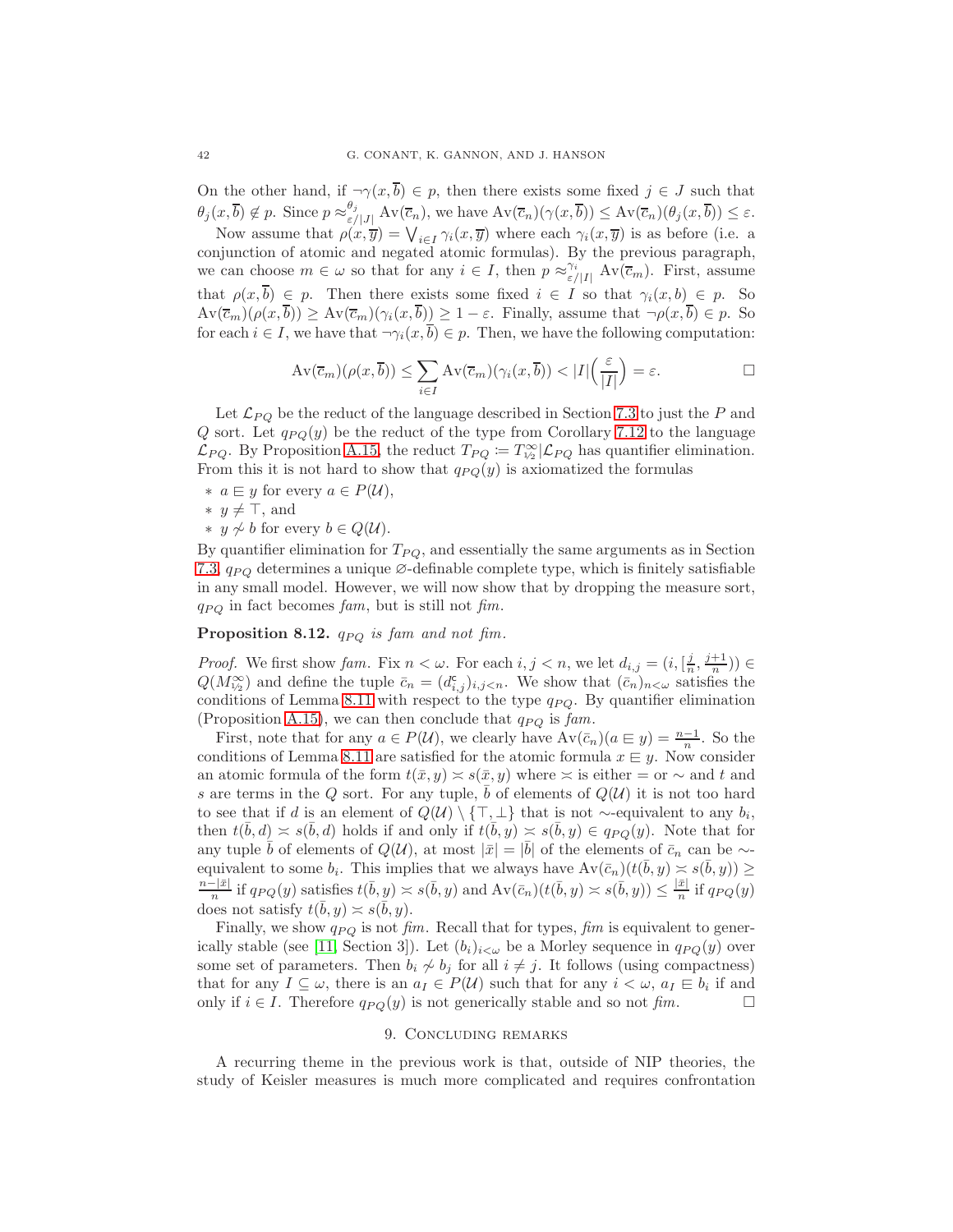with a greater amount of pure measure theory. We have also seen that much of the aberrant behavior involving Morley products and Borel definable measures can be found in a very straightforward simple unstable theory, namely, the random ternary relation (see Proposition [A.8](#page-44-0) for another example of bad behavior in this theory). This suggests that a coherent study of Keisler measures in simple theories may need to focus on very different questions, as compared to NIP theories. On the other hand, since our counterexamples were all built using a generic *ternary* relation, perhaps it is possible to recover some good behavior in the setting of 2-dependent theories (see [\[7\]](#page-52-24) for the definition of k-dependence).

Question 9.1. Is the product of two Borel definable Keisler measures in a 2 dependent theory again Borel definable? If so, does associativity hold for Borel definable measures in 2-dependent theories?

Despite the bad news for Borel definability, our results on notions of 'generic stability' for measures corroborate the philosophy of [\[11\]](#page-52-10) that interesting results exist outside of NIP. For example, we have shown further evidence that  $\lim$  measures are a sufficiently well-behaved class in general theories. Moreover, results such as the weak law of large numbers continue to be effective tools for studying  $\lim$  measures outside of NIP. However, these developments are somewhat dampened by the fact that, while we have now found interesting and exotic dfs and fam measures in independent theories, there is a concerning dearth of examples of nontrivial fim measures. As for dfs and fam, our work in Section [5](#page-20-0) shows that some nice behavior can be recovered, and several interesting open questions remain. In particular, our results further highlight the power of Keisler's original result on the existence of smooth extensions in NIP theories, and we have demonstrated that this phenomenon remains powerful without a global NIP assumption. More specifically, we have shown that several results about measures in NIP theories generalize to measures in arbitrary theories, as along as one assumes that the measures in question admit extensions with various properties exhibited by smooth measures.

#### Appendix .

<span id="page-42-1"></span><span id="page-42-0"></span>A.1. Borel measures. Let  $(X, \Sigma)$  be a measure space, i.e., X is a set and  $\Sigma$ is a  $\sigma$ -algebra of subsets of X. A function  $f: X \to [0, \infty)$  is  $\Sigma$ -measurable if  $f^{-1}(U) \in \Sigma$  for all open  $U \subseteq [0, \infty)$ . A  $\Sigma$ -measurable function on X is  $\Sigma$ -simple if its image is finite.

<span id="page-42-2"></span>**Fact A.1.** If  $f: X \to [0, \infty)$  is  $\Sigma$ -measurable then there is a sequence  $(f_n)_{n=1}^{\infty}$  of  $\Sigma$ simple functions converging pointwise to f. Moreover,  $(f_n)_{n=1}^{\infty}$  converges uniformly to f on any subset of X for which f is bounded.

**Remark A.2.** If  $f: X \to [0,1]$  is  $\Sigma$ -measurable, then in the previous fact one can take  $f_n = \sum_{i=0}^{n-1} \frac{i}{n} \mathbf{1}_{B_i}$ , where  $B_i = f^{-1}((\frac{i}{n}, \frac{i+1}{n}])$  for  $0 \le i \le n-1$ . Indeed, for any  $n \geq 1$ , we have  $||f - f_n||_{\infty} \leq \frac{1}{n}$ .

Now assume X is a compact Hausdorff space and  $\Sigma$  is the  $\sigma$ -algebra of Borel subsets of X. Let  $\mu$  be a **Borel measure** on X, i.e., a countably additive function  $\mu: \Sigma \to [0,1]$  such that  $\mu(\emptyset) = 0$ . We call  $\mu$  a **Borel probability measure if,** moreover,  $\mu(X) = 1$ . Also,  $\mu$  is called **regular** if, for any Borel set  $B \subseteq X$ ,

 $\sup\{\mu(C): C \subseteq B, C \text{ is closed}\} = \mu(B) = \inf\{\mu(U): B \subseteq U, U \text{ is open}\}.$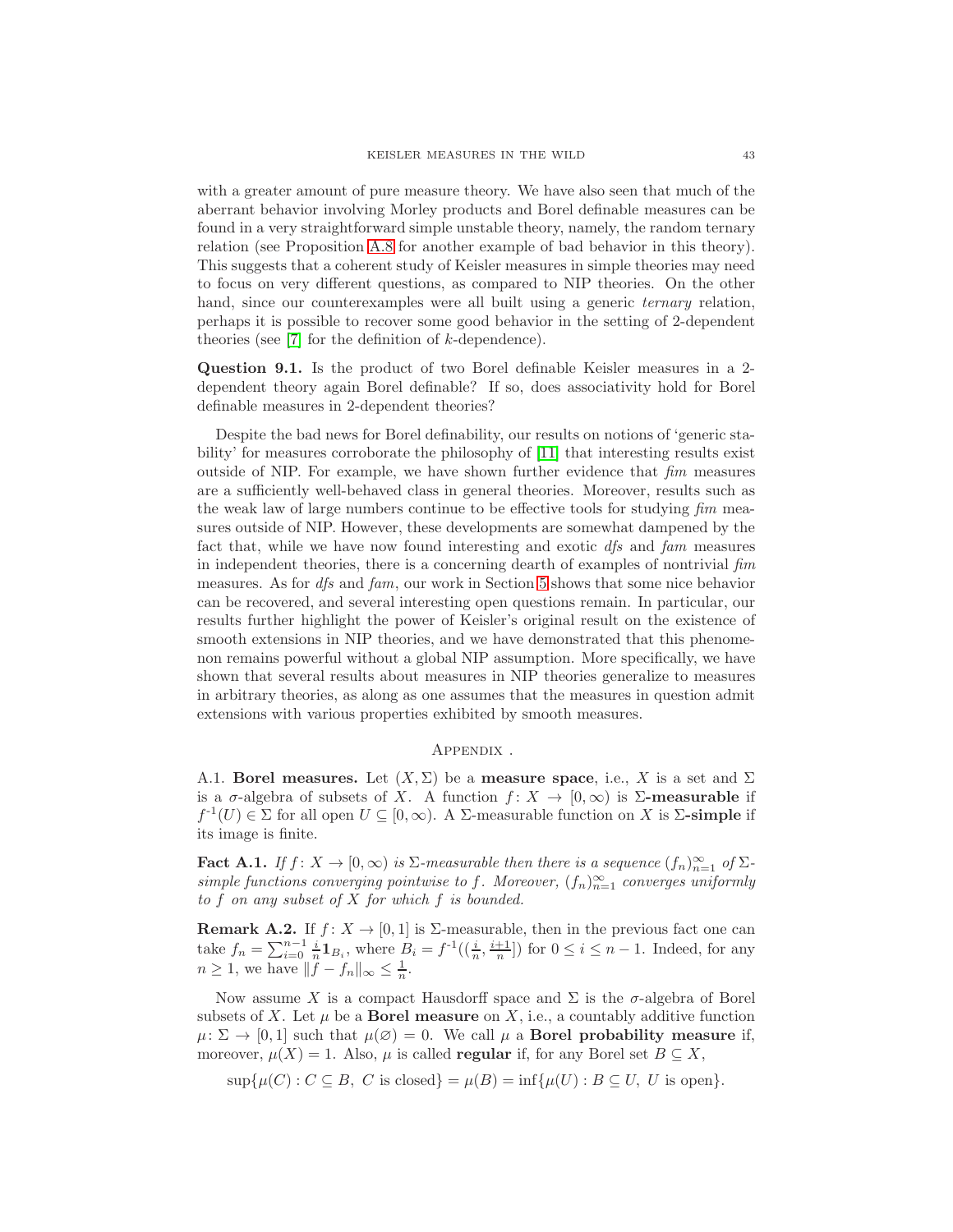Given a continuous surjective map  $\rho: X \to Y$ , with Y compact Hausdorff, and a regular Borel measure  $\mu$  on X, the **pushforward of**  $\mu$  **along**  $\rho$  is the Borel measure  $\nu$  on Y defined by  $\nu(B) = \mu(\rho^{-1}(B))$  for any Borel  $B \subseteq Y$ .

<span id="page-43-1"></span>**Fact A.3.** Suppose  $\rho: X \to Y$  is a continuous surjective function between compact Hausdorff spaces, and  $\mu$  is a regular Borel probability measure on X. Then the pushforward of  $\mu$  along  $\rho$  is regular.

Finally, we note some facts about totally disconnected compact Hausdorff spaces.

<span id="page-43-0"></span>**Fact A.4.** Suppose X is a totally disconnected compact Hausdorff space, and let  $\mu$ be a regular Borel probability measure on X.

- (a) If  $U \subseteq X$  is open, then  $\mu(U) = \sup \{ \mu(K) : K \subseteq U, K \text{ is clopen} \}.$
- (b) If  $\nu$  is a regular Borel probability measure on X, and  $\nu(K) = \mu(K)$  for all clopen  $K \subseteq X$ , then  $\mu = \nu$ .

<span id="page-43-2"></span>*Proof.* Part (a) is straightforward. Part (b) follows from part (a) and regularity.  $\square$ 

A.2. Measures on independent sets. The primary goal of this section is to construct the measure defined in the proof of Lemma [3.11.](#page-16-2) We take a somewhat broader approach of independent interest. First we prove a lemma about building measures on Boolean algebras, which is probably well-known, but we were unable to find a reference. Let B be a Boolean algebra, with join, meet, complement, and induced partial order denoted  $\sqcup$ ,  $\sqcap$ ,  $\in$ , and  $\sqsubseteq$ , respectively. Given a finite set  $X \subseteq B$ , we use  $\prod X$  and  $\bigsqcup X$  to denote  $\prod_{x \in \sigma} x$  and  $\bigsqcup_{x \in \sigma} x$ , respectively.

**Definition A.5.** Given  $F, Z \subseteq B$ , we say that F is **independent** if for any finite  $X, Y \subseteq F$ , if  $\Box X \sqsubseteq \Box Y$  then  $X \cap Y \neq \emptyset$ .

<span id="page-43-3"></span>**Lemma A.6.** Suppose  $F \subseteq B$  is independent, and let  $f: F \to [0, 1]$  be a function. Then there is a finitely-additive probability measure  $\mu$  on B such that, for any finite disjoint  $X, Y \subseteq F$ ,

$$
\mu\left(\prod X\sqcap (\bigsqcup Y)^{\mathsf{c}}\right)=\prod_{x\in\sigma}f(x)\cdot\prod_{x\in\tau}(1-f(x)).
$$

*Proof.* Note that  $0 \notin F$ . Given finite disjoint  $X, Y \subseteq F$ , let  $u_{\sigma, \tau} = \bigcap X \sqcap (\bigcup Y)^c$ . Let S be the set of all  $u_{\sigma,\tau}$  and define  $f^*: S \to [0,1]$  such that

$$
f^*(u_{\sigma,\tau}) = \prod_{x \in \sigma} f(x) \cdot \prod_{x \in \tau} (1 - f(x)).
$$

We need to show that  $f^*$  is well-defined. So fix finite disjoint  $X, Y \subseteq F$  and  $X', Y' \subseteq F$  such that  $u = u'$ , where  $u = u_{X,Y}$  and  $u' = u_{X',Y'}$ . Then, for any  $x \in X$ , we have  $\prod X' \sqsubseteq x \sqcup \bigsqcup Y'$ , and so  $X' \cap (\{x\} \cup Y') \neq \emptyset$ , which implies  $x \in X'$ since X' and Y' are disjoint. By a symmetric argument, we get  $X' \subseteq X$ , and so  $X = X'$ . Then  $Y = Y'$  by similar steps.

*Claim*: If  $a, b_1, \ldots, b_n \in S$  and  $a \sqsubseteq b_1 \sqcup \ldots \sqcup b_n$ , then  $a \sqsubseteq b_i$  for some  $i \leq n$ . *Proof:* Suppose not. Let  $a = u_{X,Y}$  and  $b_i = u_{X_i,Y_i}$ . Then for all  $1 \leq i \leq n$ , we may choose  $x_i \in X_i \cup Y_i$  such that if  $x_i \in X_i$  then  $u_{X,Y} \not\sqsubseteq x_i$  and if  $x_i \in Y_i$  then  $u_{X,Y} \not\sqsubseteq x_i^{\mathsf{c}}$ . Let  $I = \{i \leq n : x_i \in X_i\}$  and let  $J = [n] \backslash I$ . Then

$$
u_{X,Y} \sqsubseteq b_1 \sqcup \ldots \sqcup b_n \sqsubseteq \bigsqcup_{i \in I} x_i \sqcup \bigsqcup_{i \in J} x_i^{\mathsf{c}}.
$$

So  $\prod X \sqcap \prod_{i \in J} x_i \sqsubseteq \bigsqcup_{i \in I} x_i \sqcup \bigsqcup Y$ . Since  $(X, Y), (X_1, Y_1), \ldots, (X_n, Y_n)$  are each disjoint pairs, we either have  $i \in I$  such that  $x_i \in X$ , or  $i \in J$  such that  $x_i \in Y$ . But if  $i \in I$  then  $u_{X,Y} \not\sqsubseteq x_i$ , and so  $x_i \not\in X$ . And if  $i \in J$  then  $u_{X,Y} \not\sqsubseteq x_i^{\mathsf{c}}$ , and so  $x_i \notin Y$ .  $\dashv_{\text{claim}}$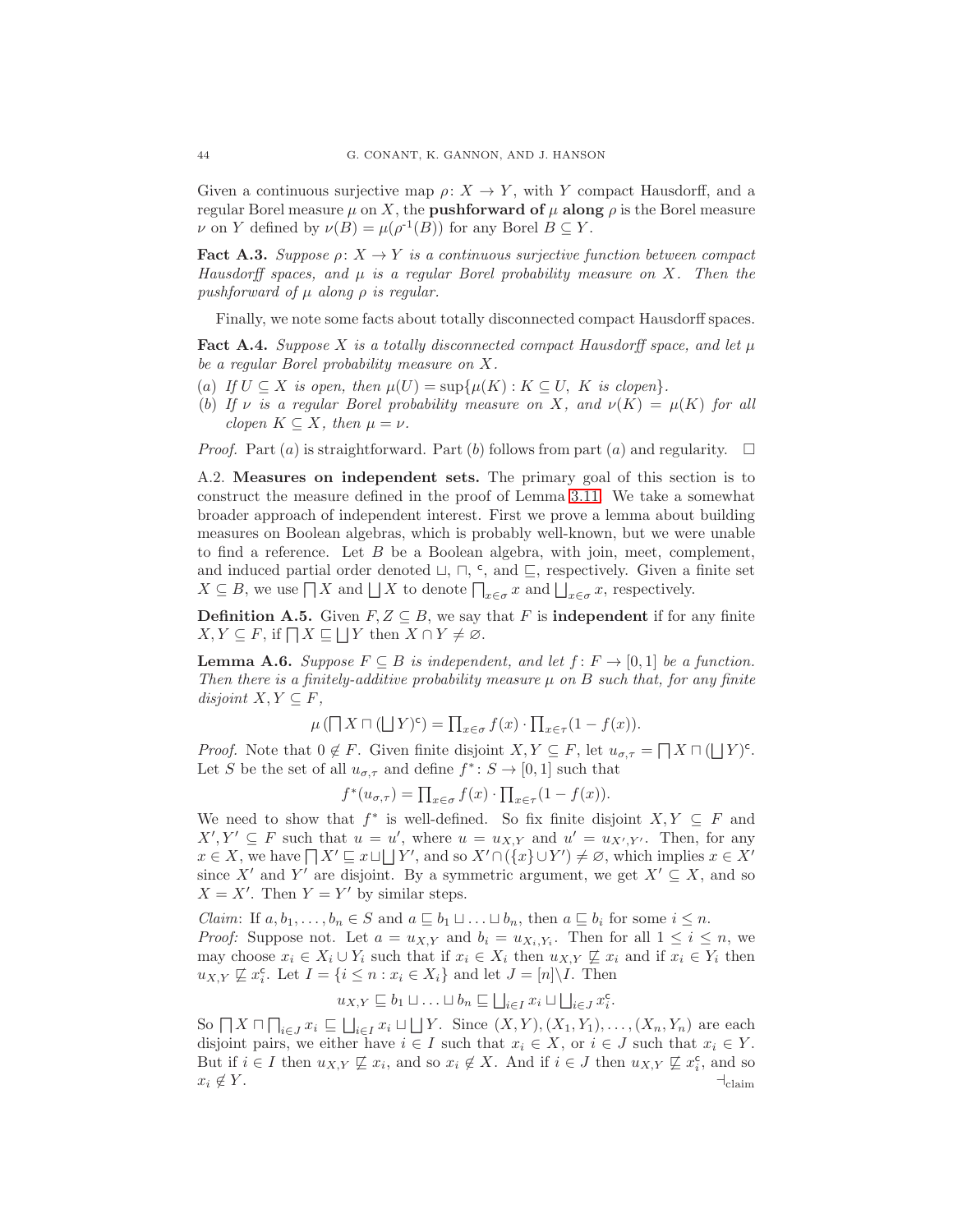Note that  $1 \in S$  and  $f^*(1) = 1$ . It follows from the claim that for any  $a_1, \ldots, a_m, b_1, \ldots, b_n \in S$ , if  $a_1 \sqcup \ldots \sqcup a_m \sqsubseteq b_1 \sqcup \ldots \sqcup b_n$ , then  $\sum_{i=1}^m f^*(a_i) \leq$  $\sum_{i=1}^{m} f^{*}(b_i)$ . Altogether, we may apply [\[18,](#page-52-25) Theorem 1.22] to conclude that there is a finitely additive measure  $\mu$  on B extending  $f^*$ . В последните последните под на приема в село в село в село в село в село в село в село в село в село в село <br>В село в село в село в село в село в село в село в село в село в село в село в село в село в село в село в сел

<span id="page-44-2"></span>**Corollary A.7.** Let T be a complete theory with monster model  $U$ , and suppose  $\mathcal{F} \subseteq \mathrm{Def}_{x}(\mathcal{U})$  is independent. Then, for any  $f : \mathcal{F} \to [0,1]$  there is some  $\mu \in \mathfrak{M}_{x}(\mathcal{U})$ such that, for any finite disjoint  $\mathcal{X}, \mathcal{Y} \subseteq \mathcal{F}$ ,

$$
\mu\left(\bigcap_{A\in\mathcal{X}}A\cap\bigcap_{B\in\mathcal{Y}}\neg B\right)=\prod_{A\in\mathcal{X}}f(A)\cdot\prod_{B\in\mathcal{Y}}(1-f(B)).
$$

*Proof.* This follows directly from Lemma [A.6.](#page-43-3)

We now return to the theory  $T_R$  of the random ternary relation  $R$ , defined in Section [3.3.](#page-14-2) Let  $\mathcal{U} \models T_R$  be a monster model. Let F be the collection of (positive) instances of R in one free variable. Then  $\mathcal F$  is independent by the extension axioms for  $T_R$ . So we can apply Corollary [A.7](#page-44-2) with the constant  $\frac{1}{2}$  function to obtain a measure  $\lambda \in \mathfrak{M}_1(\mathcal{U})$  such that if  $\theta_1(x), \ldots, \theta_n(x)$  are pairwise distinct (positive) instances of R in one free variable, and  $\psi_i(x)$  is either  $\theta_i(x)$  or  $\neg \theta_i(x)$ , then

$$
\lambda(\psi_1(x)\wedge\ldots\wedge\psi_n(x))=\frac{1}{2^n}.
$$

This finishes the construction of the measure defined in the proof of Lemma [3.11.](#page-16-2)

We can use a similar construction to justify a claim made after Example [5.12.](#page-23-2) Fix any countably infinite set  $A \subset \mathcal{U}$ . Define  $\nu \in \mathfrak{M}_1(\mathcal{U})$  in the same way as  $\lambda$ above, except start by insisting that any instance of  $R$  involving only parameters from A has  $\nu$ -measure 0, and all other instances of R have  $\nu$ -measure  $\frac{1}{2}$ . Now view  $\nu$  as a measure in  $\mathfrak{M}_y(\mathcal{U})$ . Fix a Bernstein set  $Z \subseteq S_{yz}(A)$ , and define  $p \in S_x(\mathcal{U})$ such that the positive instances of R in p are precisely those of the form  $R(x, b, c)$ , where  $tp(b, c/A) \in Z$ . Note that p and  $\nu$  are A-invariant.

<span id="page-44-0"></span>**Proposition A.8.** The type p is v-measurable over A, but not v-measurable over any proper extension  $B \supset A$ .

*Proof.* Note that  $\nu|_A$  coincides with the unique type in  $S_y(A)$  that contains the negation of any instance of R involving y and parameters from A. So p is  $\nu$ measurable over A since any  $f: S_y(A) \to [0,1]$  is  $\nu|_A$ -measurable.

Now fix a proper extension  $B \supset A$ , and fix some  $c \in B \backslash A$ . Let  $D = dp(R(x, y, c)) :=$  ${q \in S_y(B) : R(x, b, c) \in p \text{ for } b \models q}.$  We claim that D is not  $\nu|_B$ -measurable, and thus p is not v-measurable over B. First, since  $c \notin A$ , and A is infinite, it follows that  $\nu|_{Ac}$  is strongly continuous (as in the proof of Lemma [3.11\)](#page-16-2). Let  $\rho = \rho_{B,Ac}^y$ and let  $f: S_y(Ac) \to S_{yz}(A)$  be the natural inclusion map. Then  $\rho(D) = f^{-1}(Z)$ , and  $D = \rho^{-1}(\rho(D))$  (by A-invariance of p). So, by Lemma [3.7,](#page-13-0) it suffices to show that  $f^{-1}(Z)$  is a Bernstein set in  $S_y(Ac)$ . To see this, note that  $X := f(S_y(Ac))$  is a closed set in  $S_{yz}(A)$ , whence  $Z \cap X$  is a Bernstein set in X, and so  $f^{-1}(Z)$  is a Bernstein set in  $S_y(Ac)$  as well.

<span id="page-44-1"></span>A.3. Quantifier elimination for  $T_{\nu_2}^{\infty}$ . In this section, we prove that theory  $T_{\nu_2}^{\infty}$ defined in Section [7.3](#page-30-1) has quantifier elimination (this was stated in Theorem [7.10\)](#page-33-3).

Recall that  $H$  is the Boolean algebra on  $[0,1)$  generated by sets of the form  $[a, b]$  with  $0 \le a < b \le 1$ . Note that every element of H can be expressed as a (possibly empty) finite union of half-open intervals of this form, and so in particular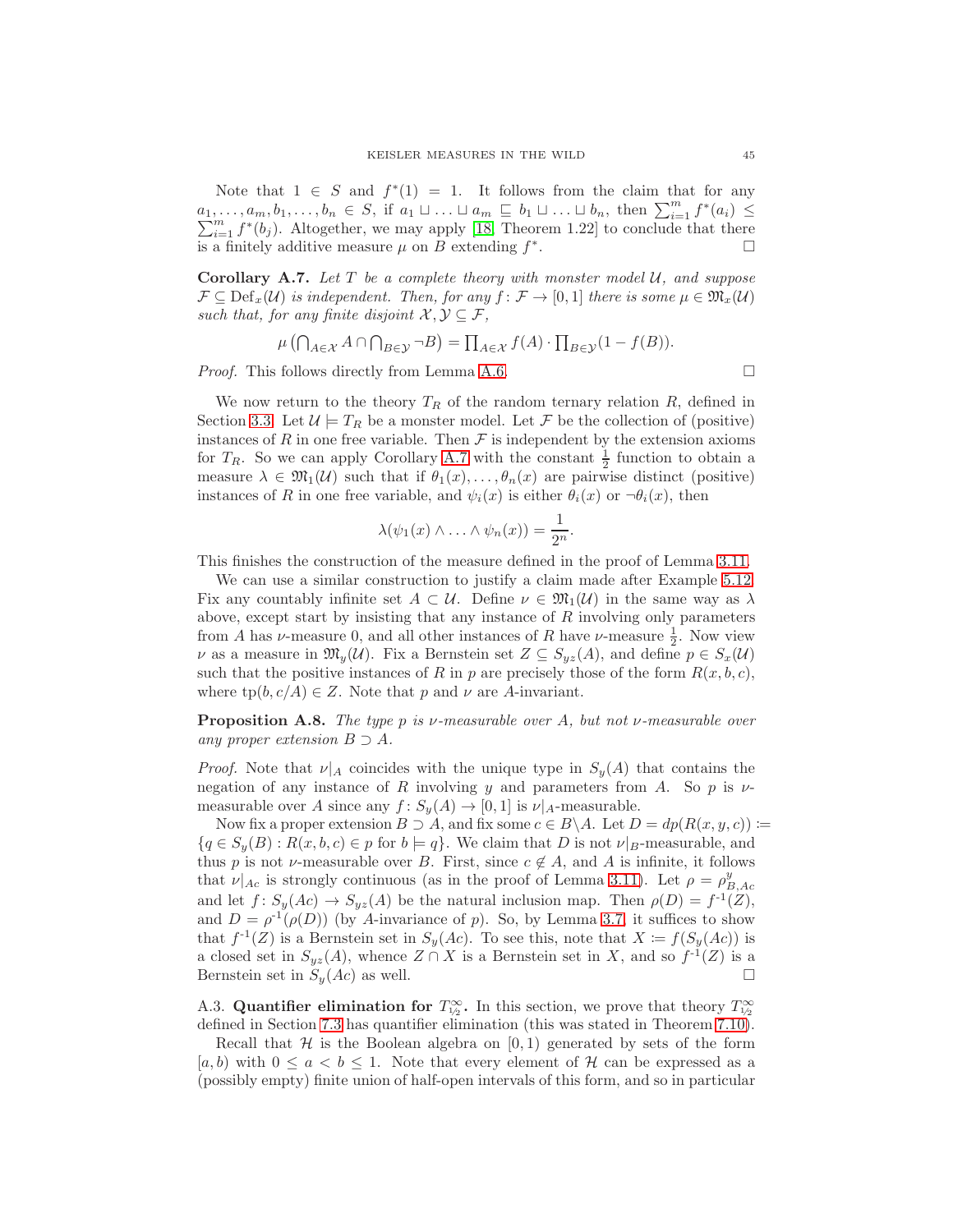H contains no singletons and is an atomless Boolean algebra. Recall also that  $\lambda$ denotes the Lebesgue measure on [0, 1).

We start with the following easy fact.

**Fact A.9.** For any  $X \in \mathcal{H}$ , any finite  $A \subset X$ , and any real number  $r \in (0, \lambda(X)),$ there is  $Y \in \mathcal{H}$  such that  $A \subset Y \subset X$  and  $\lambda(Y) = r$ .

<span id="page-45-2"></span>**Lemma A.10.** For any finite set  $B \subset Q(M_{\nu_2}^{\infty})$ , the substructure of  $Q(M_{\nu_2}^{\infty})$  generated by B is exhausted by elements of the form  $\Box C$  where C is some set of elements of the form  $\Box D$  for some  $D \subseteq B \cup \{b^c : b \in B\}$  (where  $\Box \varnothing = \bot$  and  $\Box \varnothing = \top$ ).

In particular, for any set of variables  $\bar{x}$  of sort Q, there is a fixed finite list of  $\mathcal{L}_Q$ -terms  $\{t_i(\bar{x})\}_{i\leq n}$  such that for any  $\bar{b} \in Q(M_{1/2}^{\infty})$ ,  $\{t_i(\bar{b})\}_{i\leq n}$  exhausts the  $\mathcal{L}_Q$ substructure of  $Q(M_{1/2}^{\infty})$  generated by B.

Proof. The first statement is easy to check, so for the second statement we may take  $\{t_i(\bar{x})\}_{i\leq n}$  to be an enumeration of all disjunctive normal form formal Boolean combinations of the variables  $\bar{x}$ .

**Corollary A.11.** For any  $M \models T^{\infty}_{1/2}$ ,  $Q(M)$  is locally finite with respect to  $\mathcal{L}_{PQ}$ (i.e., every finite subset of  $Q(M)$  generates a finite  $\mathcal{L}_{PQ}$ -substructure).

Let M be a model of  $T^{\infty}_{\nu_2}$ . Then  $\sqcap$  and  $\sqcup$  are lattice operations on  $Q(M)$ . We will denote the induced partial order by ⊑. Furthermore, ∼ is an equivalence relation on  $Q_0(M) \coloneqq Q(M) \setminus \{\bot, \top\}.$  Given  $b \in Q_0(M)$ , we set  $[b]_{\sim} = \{c \in Q_0(M) : b \sim$ c} and  $[b]_\sim^* := [b]_\sim \cup \{\perp,\top\}.$  We refer to  $[b]_\sim$  as the ∼-class of b. Note that  $([b]_{\sim}^*, \sqcap, \sqcup, \lvert \cdot, \perp, \top)$  is an atomless Boolean algebra for any  $b \in Q_0(M)$ . We also emphasize that all of this notation depends implicitly on the ambient model M.

**Definition A.12.** Given a finite substructure  $B \subset Q(M)$ , an element  $b \in B$  is **minimal** if it is not  $\perp$  and is minimal with regards to the partial order  $\sqsubseteq$ .

<span id="page-45-0"></span>**Lemma A.13.** For any  $M \models T^{\infty}_{1/2}$ , any finite  $\mathcal{L}_Q$ -substructure  $B \subset Q(M)$ , and any  $a \in P(M)$ , there is, for each ∼-class C with representatives in B, a unique minimal  $b \in B \cap C$  such that  $a \in b$ .

*Proof.* This is clearly a first-order property that holds in  $M_{\frac{1}{2}}^{\infty}$ . . — Пример, на пример, на пример, на пример, на пример, на пример, на пример, на пример, на пример, на пример,<br>В село на пример, на пример, на пример, на пример, на пример, на пример, на пример, на пример, на пример, на п

$$
\qquad \qquad \Box
$$

Let  $\mathcal{L}_{PQ}$  be the sub-language of  $\mathcal L$  obtained by removing the sort R and all associated symbols, and let  $T_{PQ}$  denote the reduct of  $T_{1/2}^{\infty}$  to  $\mathcal{L}_{PQ}$ . We will need the following lemma and proposition for quantifier elimination of the full theory.

<span id="page-45-1"></span>**Lemma A.14.** Let M be a model of  $T_{PQ}$ . Let  $Y \subset P(M)$  be some finite set. For any ∼-class C of M, and any sequence  $c_0, \ldots, c_{n-1} \in C \cup \{\top\}$  with  $c_i \sqcap c_j = \bot$  for each  $i < j < n$  and with  $\bigsqcup_{i < n} c_i = \top$ , there exists a family  $\{d_a\}_{a \in Y}$  of elements of C such that

- *∗* for any distinct  $a, a' \in Y$ ,  $d_a ∩ d_{a'} = ⊥$ ,
- $∗$  for each  $a ∈ Y$ ,  $d_a ⊂ c_i$  for some  $i < n$ ,
- $\ast$  for each  $i < n$ ,  $\bigcup \{d_a : d_a \sqsubseteq c_i\} \sqsubset c_i$ , and
- ∗ for each  $a \in Y$ ,  $a \in d_a$ .

*Proof.* First note that for each fixed  $n$ , the stated property is equivalent to some sentence in  $\mathcal{L}_{PQ}$ , so it is sufficient to show that the property holds in  $M_{\nu_2}^{\infty}$ .

So fix a finite set  $Y \subset P(M_{\nu_2}^{\infty})$ , a ~-class C in  $M_{\nu_2}^{\infty}$ , and a finite sequence  $c_0, \ldots, c_{n-1} \in C$  with  $c_i \sqcap c_j = \bot$  for each  $i < j < n$  and with  $\bigsqcup_{i < n} c_i = \top$ . Let  $k \in \mathbb{N}$  be such that C is  $\{k\} \times \mathcal{H}_0$ .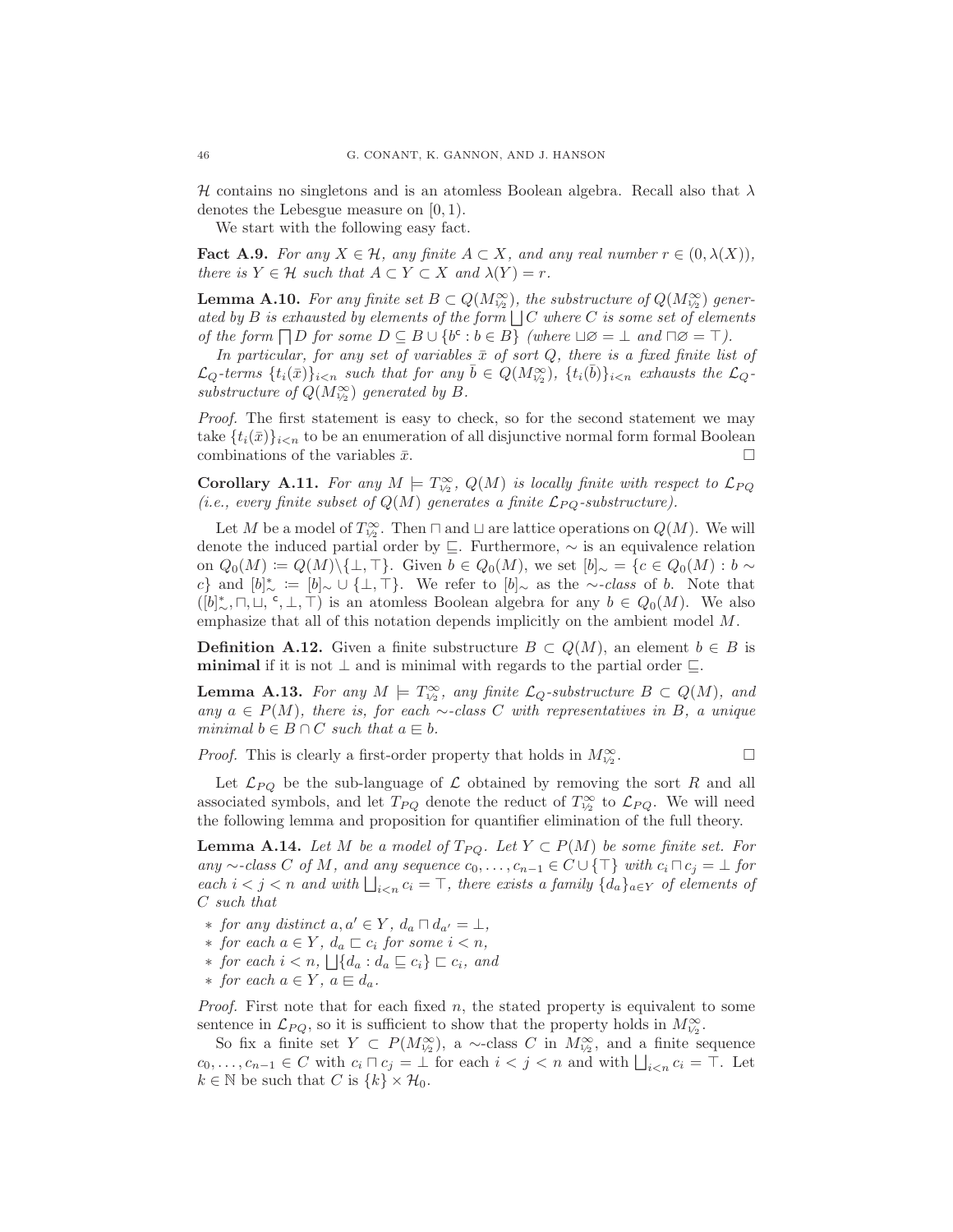For each  $i < n$ , let  $Y_i = \{a \in Y : a \in c_i\}$ . Fix some  $i < n$ . Call an element of [0, 1] a special point of  $c_i$  if it either is  $a(k)$  for some in  $a \in Y_i$  or is in one of the righthand endpoints of one of the constituent intervals in the subset of  $[0,1)$ determined by  $c_i$  (where if  $c_i = \top$  then this is [0, 1)). Note that by our choice of  $P(M_{1/2}^{\infty})$ , we have  $a(k) \neq a'(k)$  for any distinct  $a, a' \in Y_i$ . So each element of  $Y_i$ corresponds to a unique special point of  $c_i$ .

For each  $a \in Y_i$ , let  $d_a = (k, [a(k), \frac{a(k)+r}{2}]$  $\binom{p+r}{2}$ , where r is the smallest special point of  $c_i$  strictly greater than  $a(k)$ . Since no element of  $Y_i$  yields a righthand endpoint interval in  $c_i$ , we clearly have that  $d_a \sqsubset c_i$ . We also clearly have that  $a \sqsubset d_a$ , that for any distinct  $a, a' \in Y_i$ ,  $d_a \sqcap d_{a'} = \bot$ , and that  $\bigcup \{d_a : d_a \sqsubseteq c_i\} = \bigcup_{a \in Y_i} d_a \sqsubset c_i$ .

Since  $d_a \sqsubset c_i$  for each  $a \in c_i$ , we have that for any distinct  $a, a' \in Y$ ,  $\widetilde{d_a \sqcap d_{a'}} = \bot$ , and so the family  $\{d_a\}_{a\in Y}$  fulfills the requirements of the lemma.

# <span id="page-46-0"></span>**Proposition A.15.** The theory  $T_{PQ}$  is  $\omega$ -categorical and has quantifier elimination.

*Proof.* Let  $M_0$  and  $M_1$  be two countable models of  $T_{PQ}$ . Let  $(Y_0, C_0)$  and  $(Y_1, C_1)$ be isomorphic finite sub-structures of  $M_0$  and  $M_1$ , respectively, and let  $f: (Y_0, C_0) \rightarrow$  $(Y_1, C_1)$  be a fixed isomorphism. All we need to show is that

- $∗$  for any  $a_0 ∈ P(M_0)$ , there exists an  $a_1 ∈ P(M_1)$  such that f extends to an isomorphism from  $(Y_0a_0, C_0)$  to  $(Y_1a_1, C_1)$  sending  $a_0$  to  $a_1$ , and
- ∗ for any  $b_0 \text{ } \in \text{ } Q(M_0)$ , there exists a  $b_1 \text{ } \in \text{ } Q(M_1)$  such that f extends to an isomorphism from  $(Y_0,\langle C_0b_0\rangle)$  to  $(Y_1,\langle C_1b_1\rangle)$  sending  $b_0$  to  $b_1$ .

Note that the same follows with 0 and 1 switched by symmetry. Also note that since we are only assuming that  $f$  is an isomorphism, rather than an elementary map, this is sufficient to show quantifier elimination.

Suppose we have  $(Y_0, C_0)$ ,  $(Y_1, C_1)$ , f, and  $a_0 \in P(M_0)$ . Assume that  $a_0 \notin Y_0$ . By Lemma [A.13,](#page-45-0) for each  $\sim$ -class D in  $C_0$ , there is a unique minimal  $b_D \in D \subset C_0$ such that  $a_0 \in b_D$ . The elements  $f(b_D)$  (for each ∼-class D that intersects  $C_0$ ) are pairwise ∼-inequivalent.  $T^{\infty}_{\nu_2}$  says that for any finite set X of pairwise ∼inequivalent elements of  $\mathcal{Q}_0$ , there are infinitely many elements of P which are  $\equiv$ -in each element of X. Therefore we may find  $a_1 \in P(M_1)$  that is  $\equiv$ -in each  $f(b_D)$ and that is not in  $Y_1$ , and we get that the obvious extension of f from  $(Y_0a_0, C_0)$ to  $(Y_1a_1, C_1)$  is an isomorphism.

Suppose we have  $(Y_0, C_0)$ ,  $(Y_1, C_1)$ , f, and  $b_0 \in Q(M_0)$ . Assume that  $b_0 \notin C_0$ . There are two cases: Either  $b_0$  is ∼-equivalent to some element of  $C_0$  or it is not. If  $b_0$  is not ∼-equivalent to an element of  $C_0$ , then we may choose  $b_1 \in \mathcal{Q}_0$  so that  $b_1$ is not ∼-equivalent to any element of  $C_1$  and, for  $a \in Y_0$ , we have  $a \in b_0$  if and only if  $f(a) \equiv b_1$ . Then f extends to an isomorphism from  $(Y_0, \langle C_0b_0 \rangle)$  to  $(Y_1, \langle C_1b_1 \rangle)$ sending  $b_0$  to  $b_1$ . Now suppose  $b_0$  is ∼-equivalent to some element of  $C_0$ . Let E be the set of minimal elements of  $[b_0] \sim \cap C_0$ . For each  $e \in E$  and  $a \in Y_0$  with  $a \in e$ , one of the following cases holds:

- ∗  $b_0 \sqcap e = \bot$  and  $a \not\equiv b_0 \sqcap e$ ,
- ∗  $\perp$   $\sqsubset$   $b_0 \sqcap e \sqsubset e$  and  $a \not\equiv b_0 \sqcap e$ ,
- ∗  $\perp$   $\sqsubset$   $b_0 \sqcap e \sqsubset e$  and  $a \in b_0 \sqcap e$ , or
- ∗  $b_0 \square e = e$  and  $a \sqsubseteq b_0 \square e$ .

Let  $E = \{c_0, \ldots, c_{n-1}\}\$ . The list  $\{f(c_0), \ldots, f(c_{n-1})\}$  satisfies the requirements of Lemma [A.14,](#page-45-1) so we can apply with  $Y_1$  to get a family  $\{d_x\}_{x \in Y_1}$  satisfying that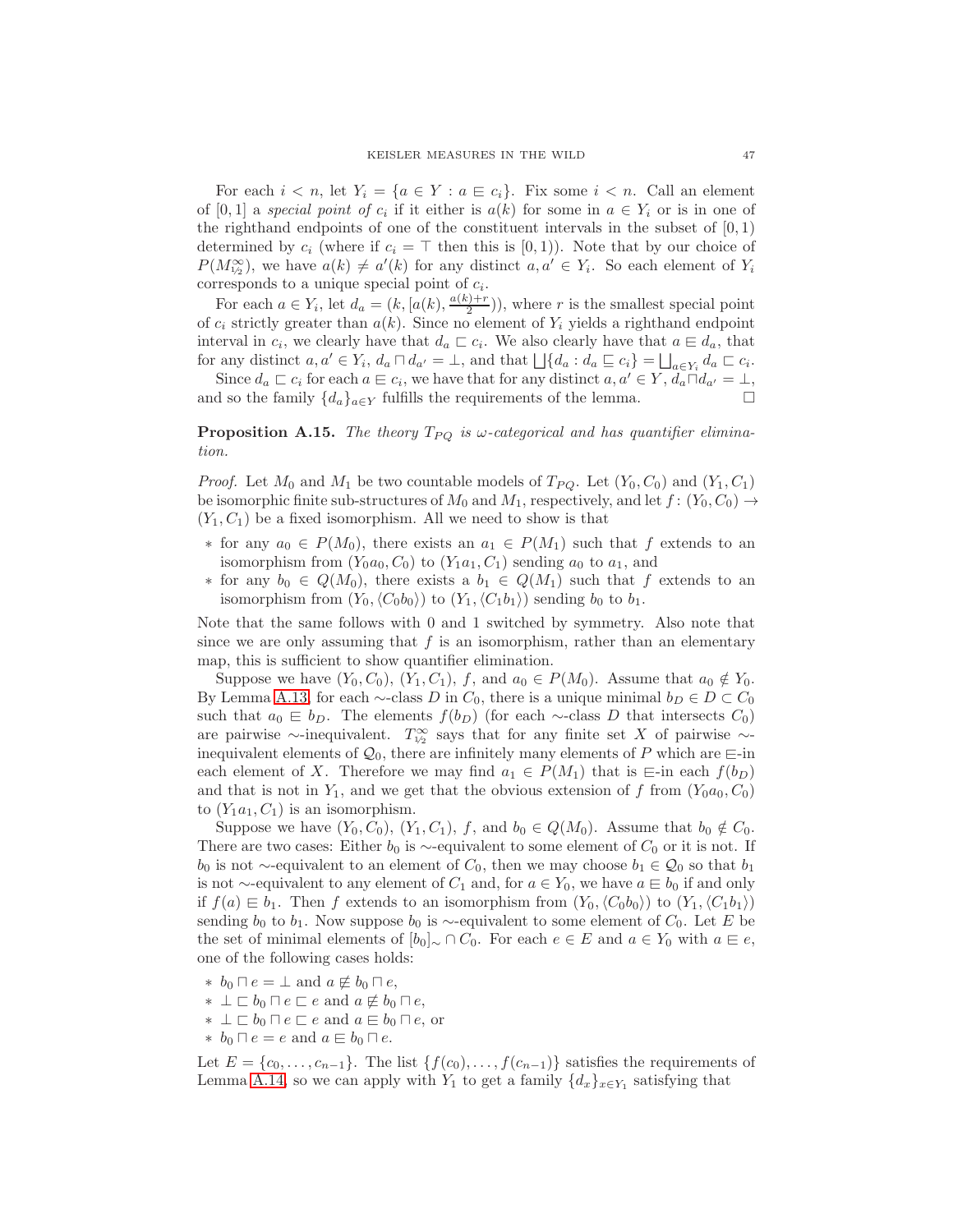- ∗ for any distinct  $x, x' \in Y_1$ ,  $d_x \sqcap d_{x'} = \bot$ ,
- ∗ for each  $x \in Y_1$ ,  $d_x \sqsubset f(c_i)$  for some  $i < n$ ,
- ∗ for each  $i < n$ ,  $\bigcup \{d_x : d_x \sqsubseteq f(c_i)\}$  ⊏  $f(c_i)$ , and
- ∗ for each  $x \in Y_1$ ,  $x \in d_x$ .

Given the third condition, we can also clearly find, for each  $i < n$ , an element  $h_i$  satisfying that  $\bot \sqsubset h_i \sqsubset f(c_i) \sqcap (\bot \{d_x : d_x \sqsubseteq f(c_i)\})^c$ . In particular, each  $h_i$ satisfies  $x \notin h_i$  for all  $x \in Y_1$ .

Now let

$$
b_1 = \bigsqcup_{i < n} \bigsqcup_{\substack{a \in Y_0 \\ a \in c_i}} \begin{cases} \bot, & b_0 \sqcap c_i = \bot \\ h_i, & \bot \sqsubset b_0 \sqcap c_i \sqsubset c_i \text{ and } a \not\equiv b_0 \sqcap c_i \\ d_{f(a)}, & \bot \sqsubset b_0 \sqcap c_i \sqsubset c_i \text{ and } a \equiv b_0 \sqcap c_i \\ f(c_i), & b_0 \sqcap c_i = c_i \end{cases}
$$

By construction, we now have that for any  $e \in E$  and  $a \in Y_0$  with  $a \in e$ ,

- ∗  $b_1 \sqcap f(e) = \perp$  and  $f(a) \not\in b_1$  if and only if  $b_0 \sqcap e = \perp$  and  $a \not\in b_0$ ,
- ∗  $\perp \Box b_1 \sqcap f(e) \sqsubset f(e)$  and  $f(a) \not\in b_1$  if and only if  $\perp \Box b_0 \sqcap e \sqsubset e$  and  $a \not\equiv b_0$ ,
- ∗  $\perp \sqsubset b_1 \sqcap f(e) \sqsubset f(e)$  and  $f(a) \sqsubseteq b_1$  if and only if  $\perp \sqsubset b_0 \sqcap e \sqsubset e$  and  $a \sqsubseteq b_0$ , and
- ∗  $b_1 \sqcap f(e) = f(e)$  and  $f(a) \sqsubseteq b_1$  if and only if  $b_0 \sqcap e = e$  and  $a \sqsubseteq b_0$ .

These conditions are enough to imply that  $f$  extends (uniquely) to an isomorphism from  $(Y_0, \langle C_0b_0 \rangle)$  to  $(Y_1, \langle C_1b_1 \rangle)$  sending  $b_0$  to  $b_1$ .

**Fact A.16.** The reduct of  $T_{1/2}^{\infty}$  to the sort R is the theory of ordered divisible Abelian groups with a nonzero constant. This theory has quantifier elimination.

We can now prove Theorem [7.10](#page-33-3) ( $T_{1/2}^{\infty}$  has quantifier elimination).

**Proof of Theorem [7.10](#page-33-3).** For any finite tuples of variables  $\bar{x}$  of sort P and  $\bar{y}$  of sort Q and any type  $p(\bar{x}, \bar{y}) \in S_{\bar{x}\bar{y}}(T_{PQ})$ , let  $\tau_p(\bar{x}, \bar{y})$  be some fixed quantifier-free formula isolating p (note that  $\tau_p$  exists by Proposition [A.15\)](#page-46-0). Quantifier elimination can be established by showing that for any tuples of variables  $\bar{x}$  of sort P,  $\bar{y}$  of sort  $Q$ , and  $\bar{z}$  of sort R and for any formula of the form

$$
\psi(\bar{x},\bar{y},\bar{z}) \coloneqq \tau_p(\bar{x},\bar{y}) \wedge \varphi(\ell(t_0(\bar{y})),\ell(t_1(\bar{y})),\ldots,\ell(t_{k-1}(\bar{y})),\bar{z}),
$$

each of  $\exists x_0 \psi$ ,  $\exists y_0 \psi$ , and  $\exists z_0 \psi$  is equivalent to a quantifier free formula, where

- $\ast$  *p* ∈  $S_{\bar{x}\bar{y}}(T_{PO})$  is some type (which, by Proposition [A.15,](#page-46-0) we may view as a complete quantifier-free type in  $\mathcal{L}_{PQ}$ ),
- $\ast$  φ( $\bar{w}, \bar{z}$ ) is a quantifier-free atomic  $\mathcal{L}_R$ -formula, and
- ∗  $t_j(\bar{y})$  is an  $\mathcal{L}_Q$ -term for each  $j < k$ .

(To see that this is sufficient, note that every quantifier-free formula is logically equivalent to a disjunction of formulas of the same form as  $\psi(\bar{x}, \bar{y}, \bar{z})$ .)

Let  $\bar{\ell}$  be shorthand for the tuple  $(\ell(t_0(\bar{y})), \ell(t_1(\bar{y})), \ldots, \ell(t_{k-1}(\bar{y})))$ . (So we will write  $\varphi$  as  $\varphi(\bar{\ell}, \bar{z})$ .) Let  $\bar{x}_*$  be  $\bar{x}$  without  $x_0$ , and let  $\bar{y}_*$  and  $\bar{z}_*$  be defined similarly.

Eliminating P quantifiers: Consider  $\exists x_0 \psi(\bar{x}, \bar{y}, \bar{z})$ . Since  $\varphi$  does not actually contain  $x_0$ ,  $\exists x_0 \psi(\bar{x}, \bar{y}, \bar{z})$  is logically equivalent to  $\varphi(\bar{\ell}, \bar{z}) \wedge \exists x_0 \tau_p(\bar{x}, \bar{y})$ . By quantifier elimination for  $T_{PQ}$ , this is equivalent to  $\varphi(\bar{\ell},\bar{z}) \wedge \tau_{p|\bar{x}*\bar{y}}(\bar{x}_*,\bar{y})$ , which is quantifier free.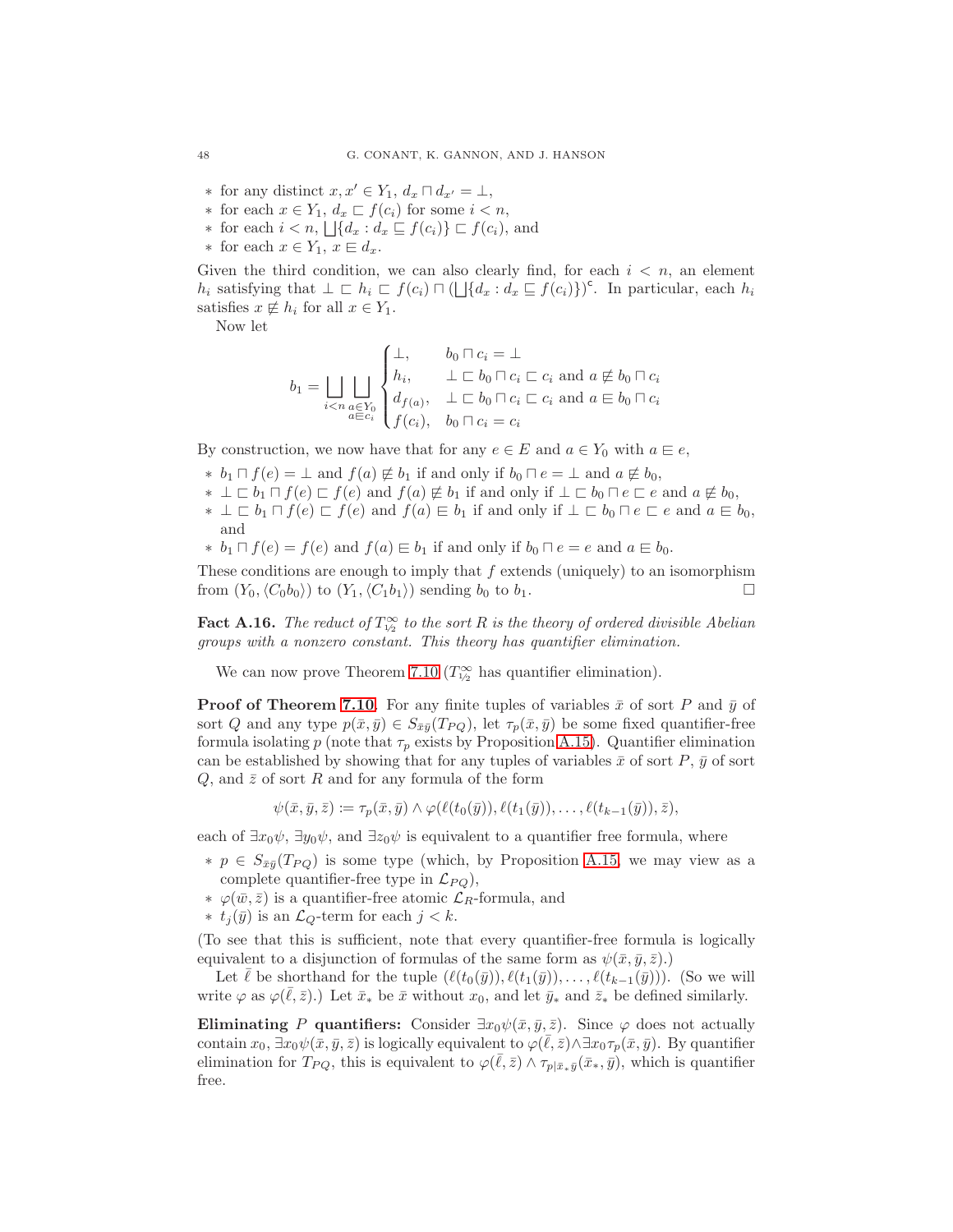Reducing Q quantifiers to R quantifiers: The type  $p(\bar{x}, \bar{y})$  fully determines the  $\mathcal{L}_{PQ}$ -isomorphism type of the substructure of PQ generated by  $\bar{x}\bar{y}$ . Let E be a set of terms  $s(\bar{y}_*)$  corresponding to the minimal elements of the  $\mathcal{L}_Q$ -substructure of Q generated by  $\bar{y}_*$ . (These terms exist for any given type p by Lemma [A.10.](#page-45-2)) Without loss of generality, assume that  $y_0$  is not ⊤ or ⊥ (modulo p). Let  $E_{\sim}$  be the set of terms in E that are  $\sim$ -equivalent to y<sub>0</sub> (modulo p) and let  $E_{\nless}$  be the set of those that are not  $\sim$ -equivalent to  $y_0$  (modulo p).

*Claim:* In  $\psi$ , we may assume that each  $t_i(\bar{y})$  is either  $s(\bar{y}_*)$  for some  $s \in E_{\gamma}$  or  $s(\bar{y}_*) \sqcap y_0$  or  $s(\bar{y}_*) \sqcap y_0^c$  for some  $s \in E_{\sim}$ .

- *Proof:* For every term of the form  $\ell(t_i(\bar{y}))$  either
- ∗ there is some  $E_0 \subseteq E_{\ncong}$  such that  $\ell(t_j(\bar{y})) = \sum_{s \in E_0} \ell(s(\bar{y}_*))$  or
- ∗ there are some  $E_1, E_2 \subseteq E_∼$  such that

$$
\ell(t_j(\bar{y})) = \sum_{s \in E_1} \ell(s(\bar{y}_*) \sqcap y_0) + \sum_{s \in E_2} \ell(s(\bar{y}_*) \sqcap y_0^c)
$$

(modulo p). By substituting these expressions into  $\varphi$ , we get the claim.  $\lnot$ claim

In light of the claim, we will split  $\bar{\ell}$  into three subtuples  $\bar{\ell}^{\not\sim}$ ,  $\bar{\ell}_{\Gamma}^{\sim}$ , and  $\bar{\ell}_{\mathsf{c}}^{\sim}$ , where

- ∗  $\bar{\ell}^{\nsim}$  is a list of all terms of the form  $\ell(s(\bar{y}_*))$  for  $s \in E_{\nsim}$ ,
- ∗  $\bar{\ell}_{\Box}$  is a list of all terms of the form  $\ell(s(\bar{y}_*) \cap y_0)$  for  $s \in E_{\sim}$ , and

 $\overline{\ell}_{\mathsf{c}}^{\sim}$  is a list of all terms of the form  $\ell(s(\overline{y}_*)\cap y_0^{\mathsf{c}})$  for  $s\in E_{\sim}$  (in the same order).

So now we will think of  $\varphi$  as  $\varphi(\bar{\ell}^{\not\sim}, \bar{\ell}_{\sqcap}^{\sim}, \bar{\ell}_{\sqsubset}^{\sim}, \bar{z})$ . It will also be useful to have the notation  $\bar{\ell}$ <sup>∼</sup> for a list of all terms of the form  $\ell(s(\bar{y}_*))$  for  $s \in E_{\sim}$  (also in the same order). Note that  $\bar{\ell}^{\not\sim}$  and  $\bar{\ell}^{\sim}$  do not contain the variable  $y_0$ .

The core idea for reducing the quantifier  $\exists y_0$  to some quantifiers in the R sort is that once one fixes  $\bar{a}$  in P and  $\bar{b}$  in Q satisfying  $p|_{\bar{x}\bar{y}*}$  as well as some  $\bar{c}$  in R, the existence of some d such that  $\psi(\bar{a}, d\bar{b}, \bar{c})$  holds depends only on the existence of some values  $\{m_s\}_{s\in E_\infty}$  for  $\ell(s(\bar b)\sqcap d)$  which are consistent with the existing measures of elements of E as well as whatever requirements are imposed by the formula  $\varphi$ . In order to be consistent with the existing measures of elements of  $E$  it is necessary and sufficient that for each  $s \in E_{\sim}$ 

- ∗ if p requires that  $s(\bar{y}_*) \sqcap y_0 = \bot$ , then  $m_s = 0$ ,
- ∗ if p requires that  $\bot \sqsubset s(\bar{y}_*) \sqcap y_0 \sqsubset s(\bar{y}_*)$ , then  $0 < m_s < \ell(s(\bar{y}_*))$ , and
- ∗ if p requires that  $s(\bar{y}_*) \cap y_0 = s(\bar{y}_*)$ , then  $m_s = \ell(s(\bar{y}_*))$ .

Let  $\bar{m}$  and  $\bar{u}$  be two new tuples of R-variables in the same order as  $\bar{l}^{\sim}$  (and so also in the same order as  $\bar{\ell}_{\square}^{\sim}$  and  $\bar{\ell}_{\subset}^{\sim}$ ). Rather than writing literal numerical indices for  $\bar{m}$  and  $\bar{u}$ , we will write expressions such as  $m_s$  to mean the variable in  $\bar{m}$  in the same position as  $\ell(s(\bar{y}_*))$  in  $\bar{\ell}^{\sim}$ . We need a formula  $\eta(\bar{m}, \bar{u})$  expressing these compatibility requirements. So, to accomplish this, let

$$
\eta(\bar{m}, \bar{u}) \coloneqq \bigwedge_{s \in E_{\sim}} \begin{cases} m_s = 0, & p(\bar{x}, \bar{y}) \models s(\bar{y}_*) \sqcap y_0 = \bot \\ 0 < m_s < u_s, \quad p(\bar{x}, \bar{y}) \models \bot \sqsubset s(\bar{y}_*) \sqcap y_0 \sqsubset s(\bar{y}_*) \\ m_s = u_s, & p(\bar{x}, \bar{y}) \models s(\bar{y}_*) \sqcap y_0 = s(\bar{y}_*) \end{cases}.
$$

It's easy to see that the compatibility condition for  $\bar{m}$  is equivalent to  $\eta(\bar{m}, \bar{\ell}^{\sim})$ . Now we can reduce the  $\exists y_0$  quantifier to  $\exists \bar{m}$ . Consider the formula

$$
\chi(\bar{x},\bar{y}_*,\bar{z})\coloneqq \tau_{p|\bar{x}\bar{y}_*}(\bar{x},\bar{y}_*)\land \exists \bar{m}\left[\eta(\bar{m},\bar{\ell}^\sim)\land \varphi(\bar{\ell}^\not\sim,\bar{m},\bar{\ell}^\sim-\bar{m},\bar{z})\right],
$$

where  $\bar{\ell}^{\sim} - \bar{m}$  is the tuple whose elements are  $\ell(s(\bar{y}_*)) - m_s$  for  $s \in E_{\sim}$ .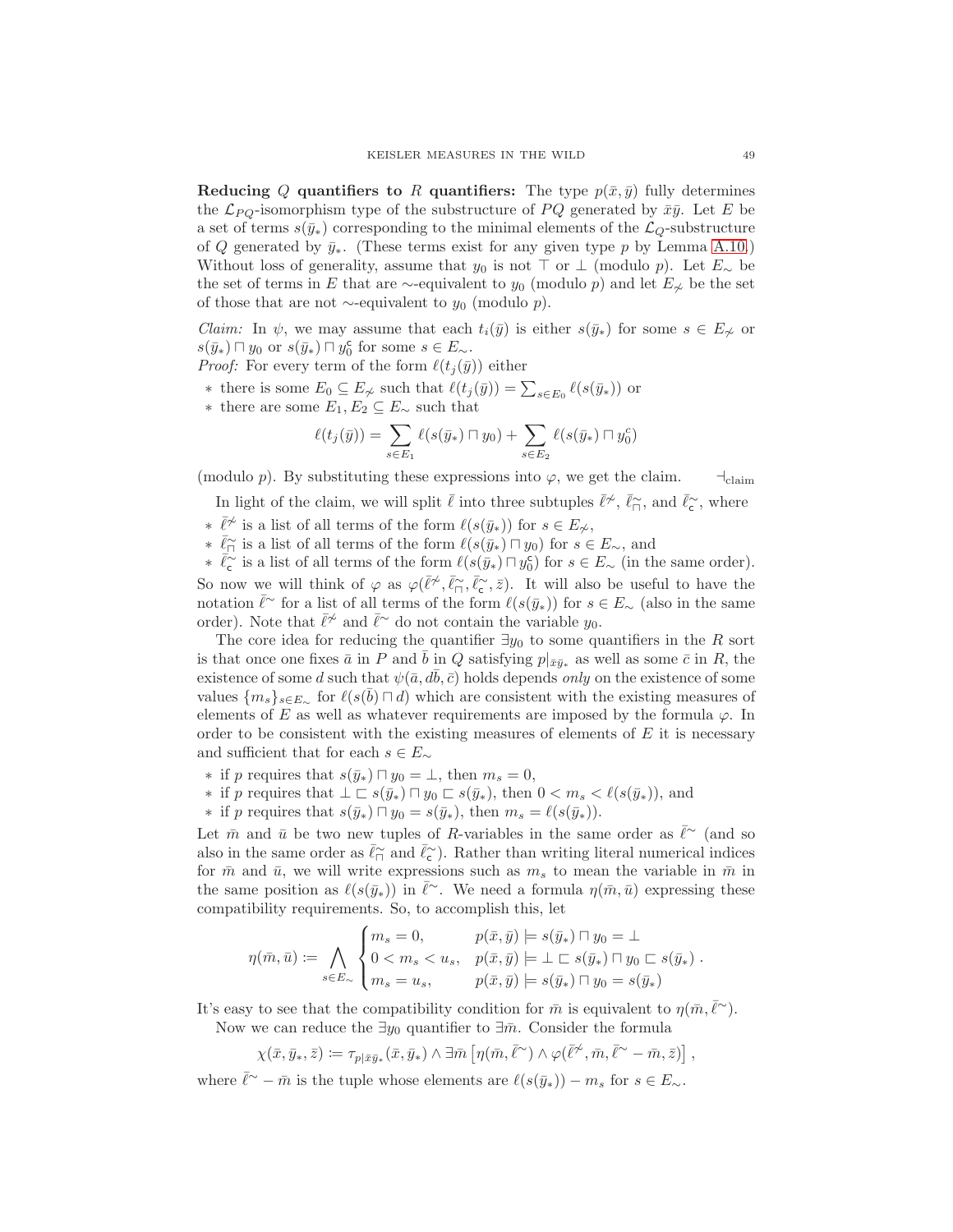*Claim:*  $\chi(\bar{x}, \bar{y}_*, \bar{z})$  is logically equivalent to  $\exists y_0 \psi(\bar{x}, \bar{y}, \bar{z})$ . *Proof:* Fix  $\bar{a}$  in  $\bar{P}$ ,  $\bar{b}$  in  $Q$ , and  $\bar{c}$  in  $R$ .

 $\Leftarrow$ : Suppose that there exists some d in Q such that  $\psi(\bar{a}, d\bar{b}, \bar{c})$  holds. Clearly we have that  $\bar{a}\bar{b} \models p|_{\bar{x}\bar{y}_*}$ , so  $\tau_{p|\bar{x}\bar{y}_*}(\bar{a}, \bar{b})$  holds. By setting  $m_s$  equal to  $\ell(s(\bar{b}) \sqcap d)$ for each  $s \in E_{\sim}$ , we get that the second part of  $\chi(\bar{a}, \bar{b}, \bar{c})$  holds. (Noting that  $\ell(s(\bar{b}) \sqcap d^c) = \ell(s(\bar{b})) - \ell(s(\bar{b}) \sqcap d)$ .) Therefore  $\chi(\bar{a}, \bar{b}, \bar{c})$  holds.

 $\Rightarrow$ : Suppose that  $\chi(\bar{a}, \bar{b}, \bar{c})$  holds. Let  $\bar{e}$  be the tuple of elements of R witnessing the ∃ $\overline{m}$  quantifier. For each  $s \in E_{\sim}$ , choose  $f_s$  such that

- ∗ if p requires that  $s(\bar{y}_*) \cap y_0 = \bot$ , then  $f_s = \bot$ ,
- ∗ if p requires that  $\bot \sqsubset s(\bar{y}_*) \sqcap y_0 \sqsubset s(\bar{y}_*)$ , then  $f_s$  is some element satisfying  $\bot \sqsubset f_s \sqsubset s(\overline{b}), \ell(f_s) = e_s$ , and  $a_i \sqsubset f_s$  if and only if  $p \models x_i \sqsubset y_0$  and
- ∗ if p requires that  $s(\bar{y}_*) \sqcap y_0 = s(\bar{y}_*)$ , then  $f_s = s(\bar{b})$ .

This is alway possible for each  $s \in E_{\sim}$  since  $\eta(\bar{e}, \bar{\ell}^{\sim}(\bar{b}))$  holds and since the theory  $T_{\frac{1}{2}}^{\infty}$  entails that, for any  $y \in Q$ , any disjoint finite sets  $P_{\text{E}}$  and  $P_{\text{E}}$  of elements of P, and any  $m \in (0, \ell(z))$ , there exists a  $z \in Q$  with  $\bot \sqsubset z \sqsubset y$  and  $\ell(z) = m$  such that  $g \in z$  for every  $g \in P_{\sqsubseteq}$  and  $g \not\equiv z$  for every  $g \in P_{\not\sqsubseteq}$ . (Note that this is a family of first-order statements that hold in  $M_{\frac{1}{2}}^{\infty}$ . Finally, let

$$
d = \bigsqcup_{s \in E_{\sim}} f_s.
$$

By quantifier elimination for  $T_{PQ}$ , we have that  $\bar{a}db \models p$  (where  $\bar{a}$  is assigned to  $\bar{x}$ and  $d\bar{b}$  is assigned to  $\bar{y}$ ), so  $\tau_p(\bar{a}, d\bar{b})$  holds. Since  $\varphi(\bar{\ell} \neq \bar{b}), \bar{e}, \bar{\ell} \neq \bar{b}) - \bar{e}, \bar{c}$ ) holds and since  $\bar{e} = \bar{\ell}_{\Box}(\bar{b}, d)$ , we have that  $\psi(\bar{a}, d\bar{b}, \bar{c})$  holds, whence  $\exists y_0 \psi(\bar{a}, \bar{b}, \bar{c})$  holds.  $\neg$ -claim

Therefore, once we can show that we can eliminate quantifiers of sort  $R$ , we will have shown that we can eliminate quantifiers of sort Q.

Eliminating R quantifiers: The formula  $\exists z_0 \psi(\bar{x}, \bar{y}, \bar{z})$  is logically equivalent to  $\tau_p(\bar{x}, \bar{y}) \wedge \exists \bar{z_0} \varphi(\bar{\ell}, \bar{z})$ . By quantifier elimination for  $T_R$ ,  $\exists z_0 \varphi(\bar{v}, \bar{z})$  (which is an  $\mathcal{L}_R$ formula) is logically equivalent to some  $\mathcal{L}_R$ -formula  $\theta(\bar{v}, \bar{z}_*)$ . Therefore we have that  $\exists z_0 \psi(\bar{x}, \bar{y}, \bar{z})$  is logically equivalent to  $\tau_p(\bar{x}, \bar{y}) \wedge \theta(\bar{\ell}, \bar{z}_*)$ , which is a quantifier-free formula.

Altogether, since we can reduce  $Q$ -quantifiers to  $R$ -quantifiers and eliminate  $P$ and R-quantifiers, we can eliminate quantifiers in general, and  $T_{\frac{1}{2}}^{\infty}$  admits quantifier elimination.  $\Box$ 

**Remark A.17.** As an aside, quantifier elimination for  $T^{\infty}_{1/2}$  implies that the R sort is stably embedded and that any types  $p(x)$  in the P sort and  $r(y)$  in the R sort are weakly orthogonal (i.e.,  $p(x) \cup r(y)$  axiomatizes a complete type).

<span id="page-49-0"></span>A.4. Heirs of definable measures. The purpose of this section is to discuss definability for Keisler measures over small models, and prove that such definable measures have definable global extensions. This material is known in the folklore, especially from the perspective of continuous logic (see Remark [A.25\)](#page-51-0). See also [\[19,](#page-52-26) Remark 2.7] and [\[28,](#page-52-27) Remark 3.20]. However, since a complete account does not appear in the literature, we take the opportunity in this appendix to provide complete definitions and some details of various proofs.

Let T be a complete theory with monster model  $\mathcal U$ . Throughout this section, we fix a model  $M \preceq U$  and an arbitrary parameter set  $A \subseteq M$ .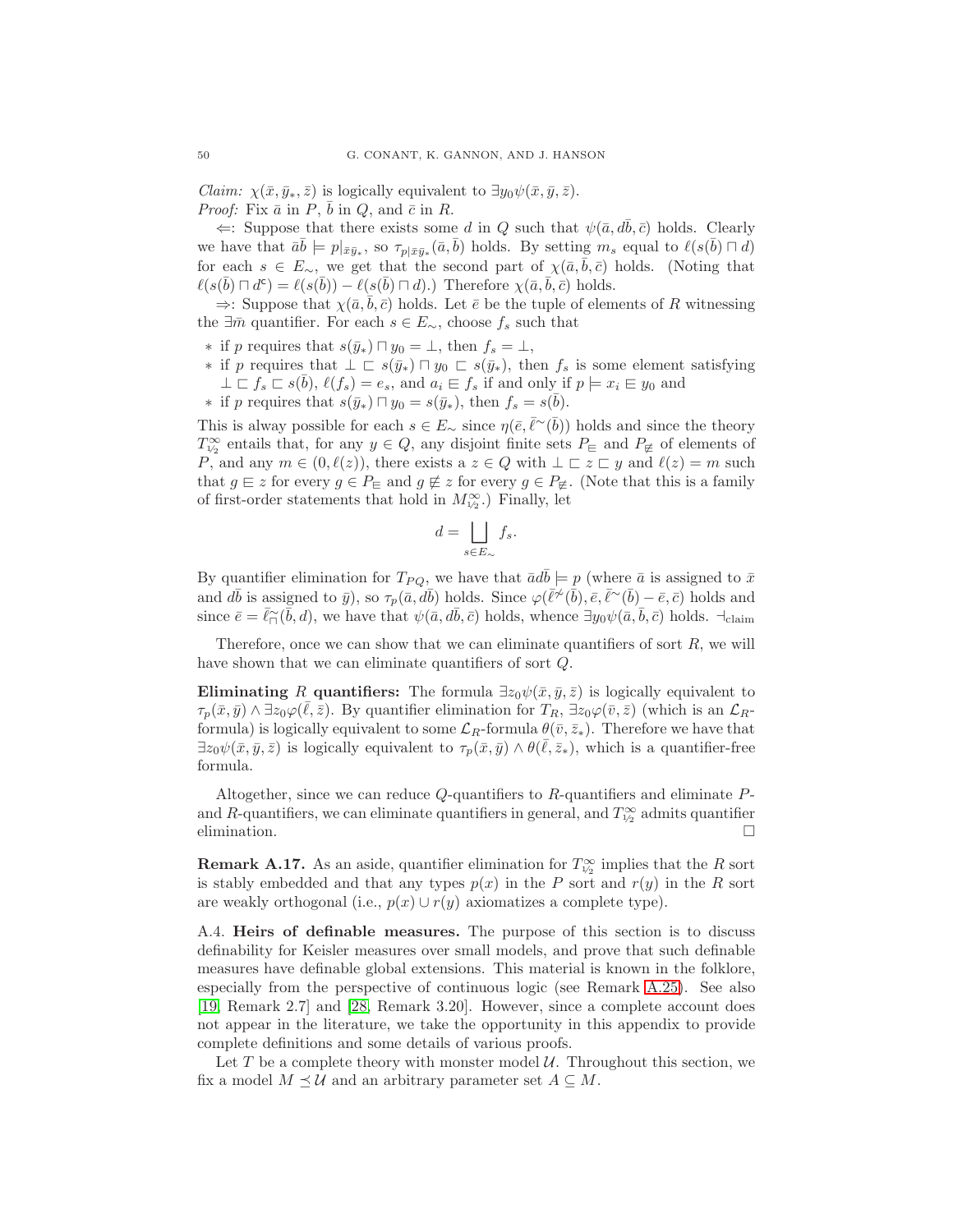<span id="page-50-2"></span>**Definition A.18.** Given  $\mu \in \mathfrak{M}_x(\mathcal{U})$  and an L-formula  $\varphi(x, y)$ , define the map  $f_{\mu}^{\varphi} : M^y \to [0, 1]$  such that  $f_{\mu}^{\varphi}(b) = \mu(\varphi(x, b)).$ 

We view  $M^x$  as a dense subset of  $S_x(M)$  by identifying  $a \in M^x$  with the isolated type tp(a/M). A function  $f: S_x(M) \to [0,1]$  is called A-invariant if  $f(p) = f(q)$ whenever  $p|_A = q|_A$ .

<span id="page-50-3"></span>**Fact A.19.** Given a measure  $\mu \in \mathfrak{M}_x(M)$  and an  $\mathcal{L}$ -formula  $\varphi(x, y)$ , the following are equivalent.

- (i)  $f^{\varphi}_{\mu}$  extends to an A-invariant continuous function from  $S_y(M)$  to [0,1].
- (ii) For any  $\varepsilon > 0$ , there are  $\mathcal{L}_A$ -formulas  $\psi_1(y), \ldots, \psi_n(y)$  such that:  $* \{\psi_i(y): 1 \leq i \leq n\}$  is a partition of  $M^y$ , and
	- ∗ for any  $1 \leq i \leq n$ , if  $b_1, b_2 \in \psi_i(M)$  then  $|f^{\varphi}_{\mu}(b_1) f^{\varphi}_{\mu}(b_2)| < \varepsilon$ .

(iii) For any  $\varepsilon < \delta$  in [0,1], there is an  $\mathcal{L}_A$ -formula  $\psi(y)$  such that

 $\{b \in M^y : f^{\varphi}_{\mu}(b) \leq \varepsilon\} \subseteq \psi(M) \subseteq \{b \in M^y : f^{\varphi}_{\mu}(b) < \delta\}.$ 

Proof. This is a standard exercise in topology, which is similar to Fact [2.15](#page-10-0) and could be phrased entirely for functions on arbitrary Stone spaces. The direction requiring the most work is  $(ii) \Rightarrow (i)$ . So we note that this task can be simplified using Ta $\check{t}$  Theorem, which is a classical result that characterizes when a function on a dense subset of a space  $X$  can be extended to a continuous function on X. See [\[5\]](#page-52-28) for details.  $\square$ 

**Definition A.20.** A measure  $\mu \in \mathfrak{M}_x(M)$  is A-definable if, for any *L*-formula  $\varphi(x, y)$ , the map  $f^{\varphi}_{\mu}$  satisfies the equivalent properties in Fact [A.19.](#page-50-3)

Note that the previous definition does not conflict with the formulation of definability for global measures. In particular, if we take  $M$  to be the monster  $\mathcal{U}$ , then Fact [A.19](#page-50-3) aligns with Fact [2.15.](#page-10-0)

**Remark A.21.** Let f be a map from  $M^x$  to a compact Hausdorff space X. Then f is called A-definable if for any closed  $C \subseteq X$  and open  $U \subseteq X$ , with  $C \subseteq U$ , there is some A-definable set  $D \subseteq M^x$  such that  $f^{-1}(C) \subseteq D \subseteq f^{-1}(U)$ . In particular, condition (*ii*) of Fact [A.19](#page-50-3) is equivalent to A-definability of  $f^{\varphi}_{\mu}$ .

<span id="page-50-0"></span>**Remark A.22.** Suppose T has quantifier elimination in the language  $\mathcal{L}$ . Then  $\mu \in \mathfrak{M}_x(M)$  is A-definable if and only if the equivalent properties of Fact [A.19](#page-50-3) hold for any L-formula  $\varphi(x, y)$ , which is a conjunction of atomic and negated atomic Lformulas. Indeed, if every formula  $\varphi(x, y)$  of the described form satisfies condition  $(i)$  of Fact [A.19,](#page-50-3) then so does every quantifier-free  $\mathcal{L}$ -formula by inclusion-exclusion.

The main result of this section says that definable global "heirs" of definable measures exist and are unique. The uniqueness aspect is a consequence of the following observation, which also makes explicit the analogy to heirs of types.

<span id="page-50-4"></span>**Remark A.23.** Fix  $\mu \in \mathfrak{M}_x(M)$ , and suppose  $\hat{\mu} \in \mathfrak{M}_x(U)$  is an A-definable extension of  $\mu$ . Then for any *L*-formula  $\varphi(x, y)$ ,  $F^{\varphi}_{\hat{\mu}, M}$  is an *A*-invariant continuous extension of  $f^{\varphi}_{\mu}$ . Therefore  $\mu$  is A-definable. Moreover, for any *L*-formula  $\varphi(x, y)$ and  $r \in [0,1]$ , if  $b \in \mathcal{U}^y$  and  $\hat{\mu}(\varphi(x,b)) < r$ , then there is some  $\psi(y) \in \text{tp}(b/A)$  such that  $\hat{\mu}(\varphi(x,c)) < r$  for any  $c \in \psi(\mathcal{U})$  (so, in particular,  $\mu(\varphi(x,c)) < r$  for some  $c \in M^y$ ). It follows that  $\hat{\mu}$  is the unique A-definable global extension of  $\mu$ .

<span id="page-50-1"></span>**Theorem A.24.** Suppose  $\mu \in \mathfrak{M}_x(M)$  is A-definable. Then  $\mu$  has a unique Adefinable extension  $\hat{\mu} \in \mathfrak{M}_x(\mathcal{U})$ .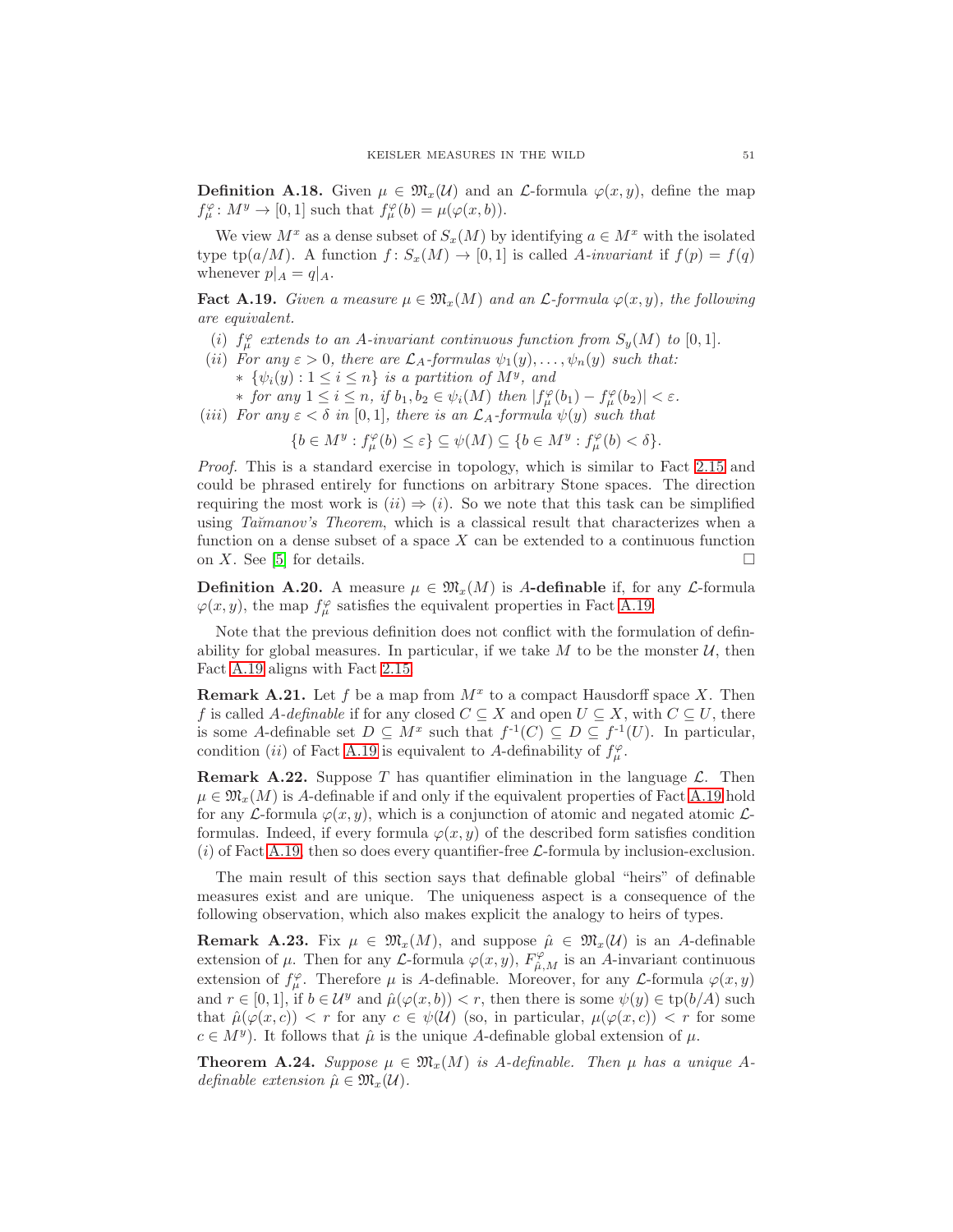*Proof.* By Remark [A.23,](#page-50-4) it suffices to just show that  $\hat{\mu}$  exists. Given an L-formula  $\varphi(x, y)$  and  $b \in M^y$ , define

$$
\hat{\mu}(\varphi(x,b)) = \hat{f}_\mu^\varphi(\operatorname{tp}(b/M)),
$$

where  $\hat{f}^{\varphi}_{\mu}$  is the continuous A-invariant extension of  $f^{\varphi}_{\mu}$  to  $S_y(M)$ . Assuming  $\hat{\mu}$  is a well-defined Keisler measure, it follows that  $\hat{\mu}$  is an A-invariant global extension of  $\mu$ , and  $F^{\varphi}_{\hat{\mu},M} = \hat{f}^{\varphi}_{\mu}$  for any *L*-formula  $\varphi(x, y)$ . In particular,  $\hat{\mu}$  is *A*-definable.

To show that  $\hat{\mu}$  is well-defined, we need to verify that any inconsistent  $\mathcal{L}_{\mathcal{U}}$ -formula has measure 0, and that finite additivity holds. So first fix an  $\mathcal{L}$ -formula  $\varphi(x, y)$ and  $b \in M^y$  such that  $\varphi(x, b)$  is inconsistent. Then  $tp(b/M)$  is in the clopen set  $C \coloneqq [\forall x \neg \varphi(x, y)] \subseteq S_y(M)$ . Since  $f^{\varphi}_{\mu}$  is identically 0 on  $C \cap M^y$ , which is dense in C, we have  $\hat{f}^{\varphi}_{\mu}(\text{tp}(b/M)) = 0$ , as desired. Next, to verify finite additivity, fix  $\mathcal{L}$ formulas  $\varphi(x, y)$  and  $\psi(x, z)$ , and let  $\theta(x; y, z)$  and  $\chi(x; y, z)$  denote  $\varphi(x, y) \vee \psi(x, z)$ and  $\varphi(x, y) \wedge \psi(x, z)$ , respectively. We need to show that if  $bc \in \mathcal{U}^{yz}$  then

$$
\hat{f}^{\theta}_{\mu}(\text{tp}(bc/M)) = \hat{f}^{\varphi}_{\mu}(\text{tp}(b/M)) + \hat{f}^{\psi}_{\mu}(\text{tp}(c/M)) - \hat{f}^{\chi}_{\mu}(\text{tp}(bc/M)).
$$

Note that the previous equation holds for any  $bc \in M^{yz}$  since  $\mu$  is a Keisler measure and the  $\hat{f}_{\mu}$ -maps extend the  $f_{\mu}$ -maps. So fix some  $bc \in \mathcal{U}^{yz}$ , and let  $(b_i c_i)_{i \in I}$  be a net of points in  $M^{yz}$  such that  $\lim_{i \in I} b_i c_i = \text{tp}(bc/M)$  (recall that we identify points from M with realized types over  $M$ ). Then we have the following computation:

$$
\hat{f}^{\theta}_{\mu}(\text{tp}(bc/M)) = \lim_{i \in I} \hat{f}^{\theta}_{\mu}(b_{i}c_{i}) = \lim_{i \in I} \left[ \hat{f}^{\varphi}_{\mu}(b_{i}) + \hat{f}^{\psi}_{\mu}(c_{i}) - \hat{f}^{\chi}_{\mu}(b_{i}c_{i}) \right]
$$
\n
$$
= \lim_{i \in I} \hat{f}^{\varphi}_{\mu}(b_{i}) + \lim_{i \in I} \hat{f}^{\psi}_{\mu}(c_{i}) - \lim_{i \in I} \hat{f}^{\chi}_{\mu}(b_{i}c_{i})
$$
\n
$$
= \hat{f}^{\varphi}_{\mu}(\text{tp}(b/M)) + \hat{f}^{\psi}_{\mu}(\text{tp}(c/M)) - \hat{f}^{\chi}_{\mu}(\text{tp}(bc/M)). \qquad \Box
$$

<span id="page-51-0"></span>Remark A.25. The proof of Theorem [A.24](#page-50-1) can be understood in an abstract way with continuous logic. For the case of types, one can show that a definable type  $p$  over a model  $M$  has a canonical definable global extension by arguing that the theory of  $M$  'knows' that the defining schema of p gives a complete type. This is essentially the same as the argument we have presented here. A continuous real valued function on a type space is the same thing as a definable predicate in the sense of continuous logic (or a formula if one has a broad enough notion of formula). Given a definable measure  $\mu$  over a model M, the theory of M 'knows' that the defining schema of  $\mu$  gives a measure, and so it follows that the same schema gives a global measure.

Finally, we take a brief moment to note the existence of 'coheirs' for measures over small models. This is not used in any part of the paper, but it is thematically relevant to the aims of this part of the appendix.

**Proposition A.26.** For any  $\mu \in \mathfrak{M}_x(M)$  there is some  $\hat{\mu} \in \mathfrak{M}_x(U)$  such that  $\hat{\mu}|_M = \mu$  and  $\hat{\mu}$  is finitely satisfiable in M.

*Proof.* Define  $\mathfrak{M}_x(\mathcal{U}, M) := \{ \mu \in \mathfrak{M}_x(\mathcal{U}) : \mu \text{ is finitely satisfiable in } M \}$ . Let  $\rho$  be the restriction of  $\rho_M^x \colon \mathfrak{M}_x(\mathcal{U}) \to \mathfrak{M}_x(\mathcal{U})$  to  $\mathfrak{M}_x(\mathcal{U}, M)$ . We want to show that  $\rho$  is surjective. Note that  $\mathfrak{M}_x(\mathcal{U}, M)$  is closed in  $\mathfrak{M}_x(\mathcal{U})$ , and so  $\rho$  is a continuous map between compact Hausdorff spaces. Thus  $\text{im}(\rho)$  is closed in  $\mathfrak{M}_x(M)$ . Moreover, im( $\rho$ ) is a dense subset of  $\mathfrak{M}_x(M)$  (consider the image of  $\{Av(\overline{a}) : \overline{a} \in (M^x)^{&\omega}\}\.$ Therefore  $\rho$  is surjective.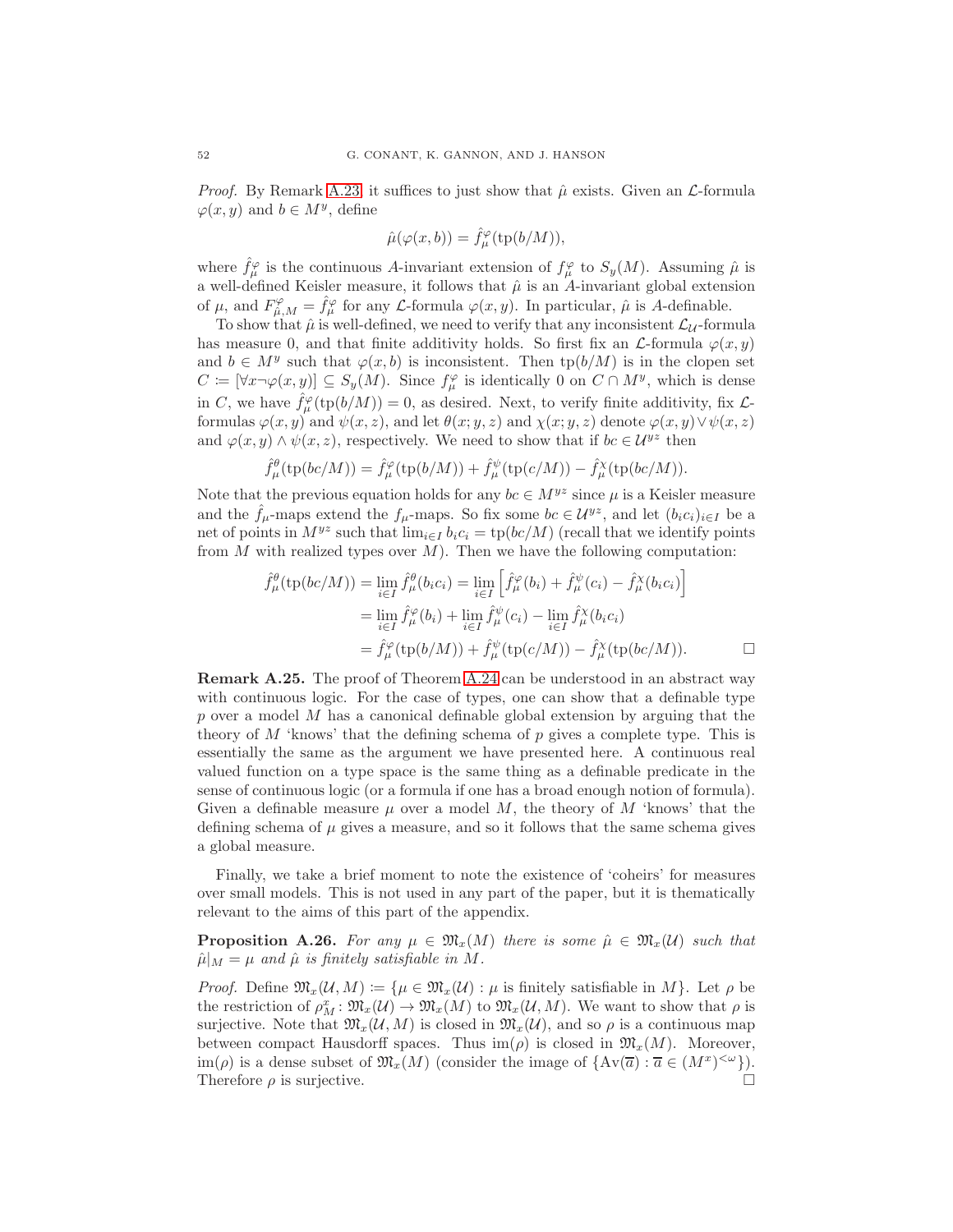#### <span id="page-52-0"></span>**REFERENCES**

- <span id="page-52-21"></span><span id="page-52-11"></span>[1] H. Adler, E. Casanovas, and A. Pillay, Generic stability and stability, J. Symb. Log. 79 (2014), no. 1, 179–185. MR 3226018
- <span id="page-52-7"></span>[2] M. H. Albert, Measures on the random graph, J. London Math. Soc. (2) 50 (1994), no. 3, 417–429. MR 1299447
- [3] I. Ben Yaacov and H. J. Keisler, Randomizations of models as metric structures, Confluentes Math. 1 (2009), no. 2, 197–223. MR 2561997
- <span id="page-52-17"></span>[4] K. P. S. Bhaskara Rao and M. Bhaskara Rao, Theory of charges, Pure and Applied Mathematics, vol. 109, Academic Press, Inc. [Harcourt Brace Jovanovich, Publishers], New York, 1983, A study of finitely additive measures, With a foreword by D. M. Stone. MR 751777
- <span id="page-52-28"></span>[5] R. L. Blair, Extensions of continuous functions from dense subspaces, Proc. Amer. Math. Soc. 54 (1976), 355–359. MR 390999
- <span id="page-52-18"></span>[6] A. Chernikov and K. Gannon, Definable convolution and idempotent Keisler measures, [arXiv:2004.10378,](http://arxiv.org/abs/2004.10378) 2020.
- <span id="page-52-24"></span>[7] A. Chernikov, D. Palacin, and K. Takeuchi, On n-dependence, Notre Dame J. Form. Log. 60 (2019), no. 2, 195–214. MR 3952231
- <span id="page-52-3"></span>[8] A. Chernikov and P. Simon, *Definably amenable NIP groups*, J. Amer. Math. Soc. **31** (2018), no. 3, 609–641. MR 3787403
- <span id="page-52-5"></span>[9] A. Chernikov and S. Starchenko, Definable regularity lemmas for NIP hypergraphs, [arXiv:1607.07701,](http://arxiv.org/abs/1607.07701) 2016.
- <span id="page-52-23"></span>[10] G. Conant, Forking and dividing in Henson graphs, Notre Dame J. Form. Log. 58 (2017), no. 4, 555–566.
- <span id="page-52-10"></span>[11] G. Conant and K. Gannon, Remarks on generic stability in independent theories, Ann. Pure Appl. Logic 171 (2020), no. 2, 102736, 20. MR 4033642
- <span id="page-52-15"></span>[12]  $\_\_\_\_\$ n, Associativity of the Morley product of invariant measures in NIP theories, research note (available online), 2020.
- <span id="page-52-6"></span>[13] G. Conant, A. Pillay, and C. Terry, Structure and regularity for subsets of groups with finite VC-dimension, J. Eur. Math. Soc., to appear.
- <span id="page-52-12"></span>[14] K. Gannon, Approximation theorems for Keisler measures, Ph.D. thesis, University of Notre Dame, 2020.
- <span id="page-52-22"></span><span id="page-52-20"></span>[15]  $\_\_\_\_\$ , Sequential approximations for types and Keisler measures, in preparation.
- [16] W. Hodges, Model theory, Encyclopedia of Mathematics and its Applications, vol. 42, Cambridge University Press, Cambridge, 1993. MR 1221741 (94e:03002)
- <span id="page-52-13"></span>[17] P. Holický and J. Spurný, Perfect images of absolute Souslin and absolute Borel Tychonoff spaces, Topology Appl. 131 (2003), no. 3, 281–294. MR 1983084
- <span id="page-52-26"></span><span id="page-52-25"></span>[18] A. Horn and A. Tarski, Measures in Boolean algebras, Trans. Amer. Math. Soc. **64** (1948), 467–497. MR 28922
- [19] E. Hrushovski, Y. Peterzil, and A. Pillay, Groups, measures, and the NIP, J. Amer. Math. Soc. 21 (2008), no. 2, 563–596. MR 2373360 (2008k:03078)
- <span id="page-52-8"></span>[20] E. Hrushovski and A. Pillay, On NIP and invariant measures, J. Eur. Math. Soc. (JEMS) 13 (2011), no. 4, 1005–1061. MR 2800483
- <span id="page-52-2"></span>[21] E. Hrushovski, A. Pillay, and P. Simon, Generically stable and smooth measures in NIP theories, Trans. Amer. Math. Soc. 365 (2013), no. 5, 2341–2366. MR 3020101
- <span id="page-52-19"></span>[22] W. Just and M. Weese, Discovering modern set theory. I, Graduate Studies in Mathematics, vol. 8, American Mathematical Society, Providence, RI, 1996, The basics. MR 1362546
- <span id="page-52-14"></span><span id="page-52-1"></span>[23] H. J. Keisler, Measures and forking, Ann. Pure Appl. Logic 34 (1987), no. 2, 119–169. MR 890599
- [24] A. W. Miller, Descriptive set theory and forcing, Lecture Notes in Logic, vol. 4, Springer-Verlag, Berlin, 1995, How to prove theorems about Borel sets the hard way. MR 1439251
- <span id="page-52-4"></span>[25] A. Onshuus and A. Pillay, Definable groups and compact p-adic Lie groups, J. Lond. Math. Soc. (2) 78 (2008), no. 1, 233-247. MR 2427062
- <span id="page-52-16"></span>[26] M. Reed and B. Simon, Methods of modern mathematical physics. I. Functional analysis, Academic Press, New York-London, 1972. MR 0493419
- <span id="page-52-9"></span>[27] P. Simon, A guide to NIP theories, Lecture Notes in Logic, vol. 44, Association for Symbolic Logic, Chicago, IL; Cambridge Scientific Publishers, Cambridge, 2015. MR 3560428
- <span id="page-52-27"></span>[28] S. Starchenko, NIP, Keisler measures and combinatorics, no. 390, 2017, Séminaire Bourbaki. Vol. 2015/2016. Exposés 1104-1119, pp. Exp. No. 1114, 303-334. MR 3666030